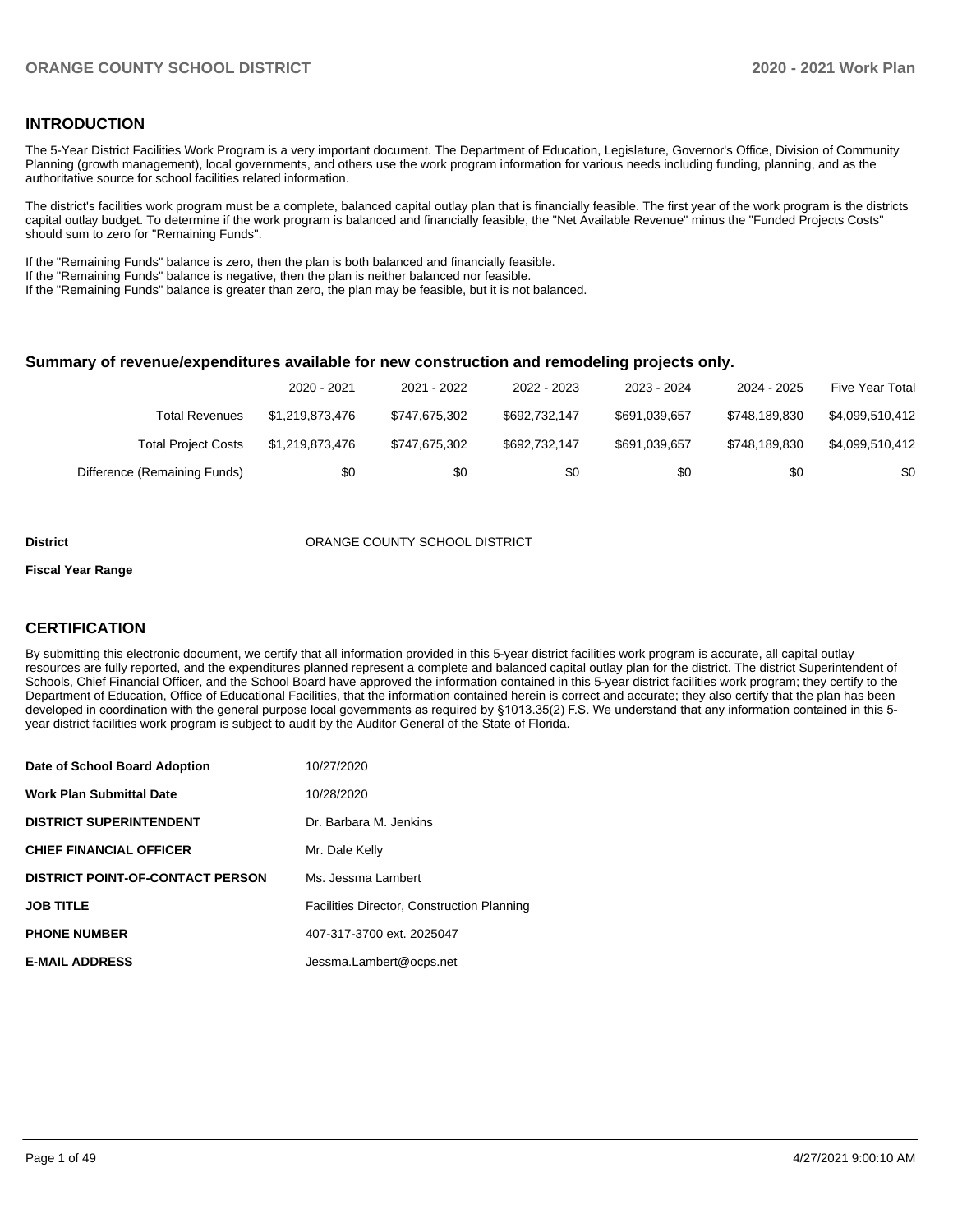# **Expenditures**

#### **Expenditure for Maintenance, Repair and Renovation from 1.50-Mills and PECO**

Annually, prior to the adoption of the district school budget, each school board must prepare a tentative district facilities work program that includes a schedule of major repair and renovation projects necessary to maintain the educational and ancillary facilities of the district.

| Item        |                                               | 2020 - 2021<br><b>Actual Budget</b> | 2021 - 2022<br>Projected | $2022 - 2023$<br>Projected | 2023 - 2024<br>Projected | 2024 - 2025<br>Projected | Total |  |  |  |
|-------------|-----------------------------------------------|-------------------------------------|--------------------------|----------------------------|--------------------------|--------------------------|-------|--|--|--|
| <b>HVAC</b> |                                               | \$0                                 | \$0                      | \$0                        |                          | \$0<br>\$0               | \$0   |  |  |  |
|             | Locations: No Locations for this expenditure. |                                     |                          |                            |                          |                          |       |  |  |  |
| Flooring    |                                               | \$0                                 | \$0                      | \$0                        | \$0                      | \$0                      | \$0   |  |  |  |
|             | Locations: No Locations for this expenditure. |                                     |                          |                            |                          |                          |       |  |  |  |
| Roofing     |                                               | \$0 <sub>1</sub>                    | \$0                      | \$0                        | \$0                      | \$0                      | \$0   |  |  |  |
|             | Locations: No Locations for this expenditure. |                                     |                          |                            |                          |                          |       |  |  |  |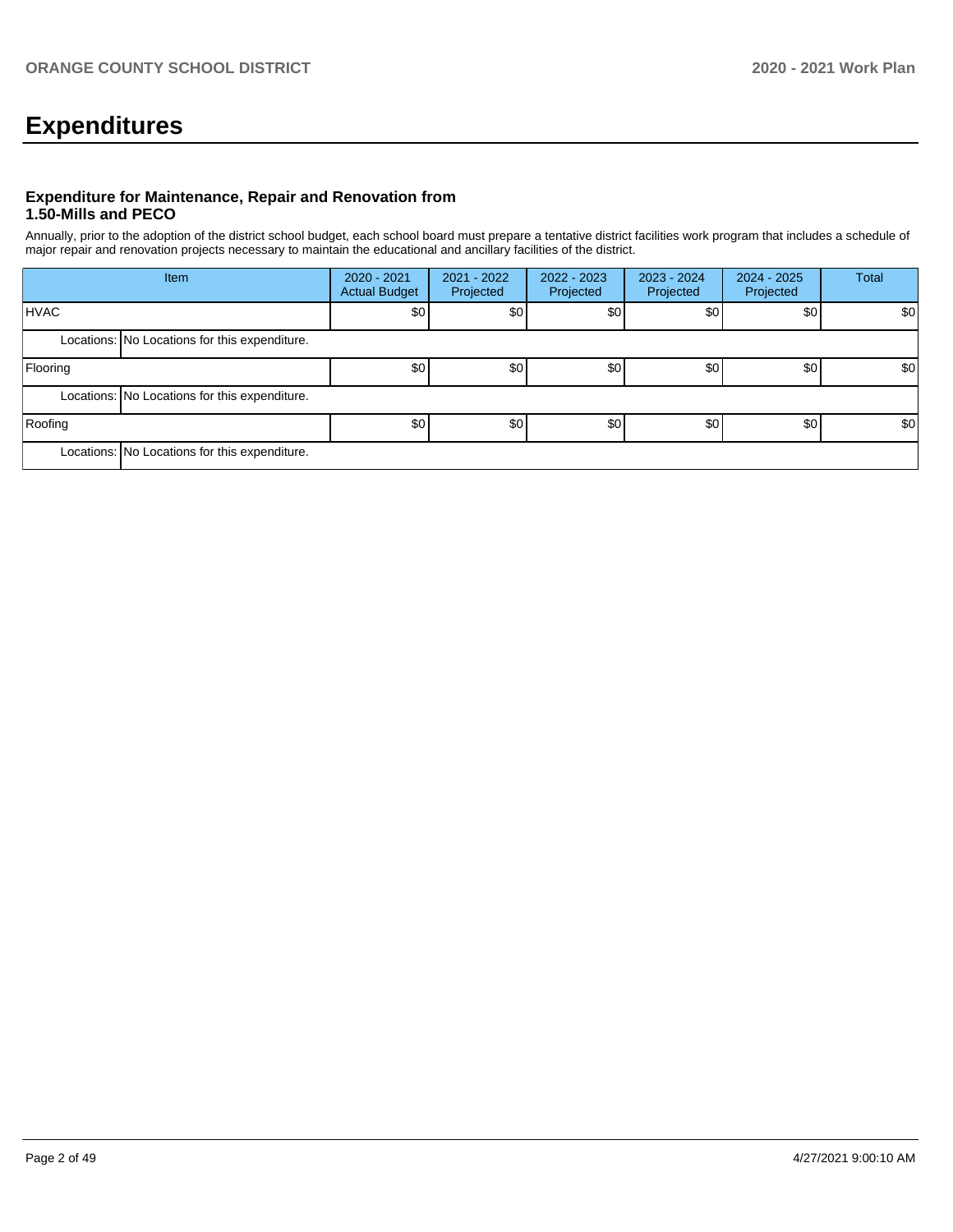| Safety to Life |                                                                                                                                                                                                                                                                                                                                                                                                                                                                                                                                                                                                                                                                                                                                                                                                                                                                                                                                                                                                                                                                                                                                                                                                                                                                                                                                                                                                                                                                                                                                                                                                                                                                                                                                                                                                                                                                                                                                                                                                                                                                                                                                                                                                                                                                                                                                                                                                                                                                                                                                                                                                                                                                                                                                                                                                                                                                                                                                                                                                                                                                                                                                                                                                                                                                                                                                                                                                                                                                                                                                                                                                                                                                                                                                                                                                                                                                                                                                                                                                                                                                                                                                                                                                                                                                                                                                                                                                                                                                                                                                                                                                                                                                                                                                                                                                                                                                                                                                                                                                                                                                                                                                                                                                                                                                                                                                                                                                                                                                                                                                                                                                                      | \$54,873,494 | \$8,475,030 | \$8,720,030 | \$8,720,030 | \$8,720,030 | \$89,508,614 |
|----------------|----------------------------------------------------------------------------------------------------------------------------------------------------------------------------------------------------------------------------------------------------------------------------------------------------------------------------------------------------------------------------------------------------------------------------------------------------------------------------------------------------------------------------------------------------------------------------------------------------------------------------------------------------------------------------------------------------------------------------------------------------------------------------------------------------------------------------------------------------------------------------------------------------------------------------------------------------------------------------------------------------------------------------------------------------------------------------------------------------------------------------------------------------------------------------------------------------------------------------------------------------------------------------------------------------------------------------------------------------------------------------------------------------------------------------------------------------------------------------------------------------------------------------------------------------------------------------------------------------------------------------------------------------------------------------------------------------------------------------------------------------------------------------------------------------------------------------------------------------------------------------------------------------------------------------------------------------------------------------------------------------------------------------------------------------------------------------------------------------------------------------------------------------------------------------------------------------------------------------------------------------------------------------------------------------------------------------------------------------------------------------------------------------------------------------------------------------------------------------------------------------------------------------------------------------------------------------------------------------------------------------------------------------------------------------------------------------------------------------------------------------------------------------------------------------------------------------------------------------------------------------------------------------------------------------------------------------------------------------------------------------------------------------------------------------------------------------------------------------------------------------------------------------------------------------------------------------------------------------------------------------------------------------------------------------------------------------------------------------------------------------------------------------------------------------------------------------------------------------------------------------------------------------------------------------------------------------------------------------------------------------------------------------------------------------------------------------------------------------------------------------------------------------------------------------------------------------------------------------------------------------------------------------------------------------------------------------------------------------------------------------------------------------------------------------------------------------------------------------------------------------------------------------------------------------------------------------------------------------------------------------------------------------------------------------------------------------------------------------------------------------------------------------------------------------------------------------------------------------------------------------------------------------------------------------------------------------------------------------------------------------------------------------------------------------------------------------------------------------------------------------------------------------------------------------------------------------------------------------------------------------------------------------------------------------------------------------------------------------------------------------------------------------------------------------------------------------------------------------------------------------------------------------------------------------------------------------------------------------------------------------------------------------------------------------------------------------------------------------------------------------------------------------------------------------------------------------------------------------------------------------------------------------------------------------------------------------------------------------------------------|--------------|-------------|-------------|-------------|-------------|--------------|
|                | Locations: ACCELERATION EAST, ACCELERATION WEST, ALOMA ELEMENTARY, ANDOVER ELEMENTARY, APOPKA 9TH GRADE CENTER,<br>APOPKA ELEMENTARY, APOPKA MIDDLE, APOPKA SENIOR HIGH, ARBOR RIDGE SCHOOL, AUDUBON PARK SCHOOL, AVALON<br>ELEMENTARY, AVALON MIDDLE SCHOOL, AZALEA PARK ELEMENTARY, BALDWIN PARK ELEMENTARY, BAY LAKE ELEMENTARY, BA<br>MEADOWS ELEMENTARY, BLANKNER K-8 SCHOOL, BONNEVILLE ELEMENTARY, BOONE SENIOR HIGH, BRIDGEWATER MIDDLE,<br>BROOKSHIRE ELEMENTARY, CAMELOT ELEMENTARY, CARVER MIDDLE, CASTLE CREEK ELEMENTARY, CASTLEVIEW ELEMENTAR<br>CATALINA ELEMENTARY (OLD), CATALINA ELEMENTARY SCHOOL (NEW), CHAIN OF LAKES MIDDLE, CHENEY ELEMENTARY,<br>CHEROKEE SCHOOL, CHICKASAW ELEMENTARY, CITRUS ELEMENTARY, CLARCONA ELEMENTARY, CLAY SPRINGS ELEMENTARY,<br>COLLEGE PARK MIDDLE, COLONIAL 9TH GRADE CENTER, COLONIAL HIGH, COLUMBIA ELEMENTARY SCHOOL, CONWAY<br>ELEMENTARY, CONWAY MIDDLE, CORNER LAKE MIDDLE, CYPRESS CREEK HIGH, CYPRESS SPRINGS ELEMENTARY, DEERWOOD<br>ELEMENTARY, DILLARD STREET ELEMENTARY, DISCOVERY MIDDLE, DOMMERICH ELEMENTARY, DOVER SHORES ELEMENTARY,<br>DR PHILLIPS ELEMENTARY, DR PHILLIPS HIGH, DREAM LAKE ELEMENTARY, EAGLE CREEK ELEMENTARY, EAGLE'S NEST<br>ELEMENTARY, EAST LAKE ELEMENTARY SCHOOL, EAST RIVER HIGH SCHOOL, ECCLESTON ELEMENTARY, EDGEWATER HIGH,<br>ENDEAVOR ELEMENTARY, ENGELWOOD ELEMENTARY, ERIC OLSON BUS COMPOUND , EVANS HIGH, EXCEPTIONAL EDUCATION<br>ADMINISTRATION CENTER, FACILITIES SERVICES, FOOD AND NUTRITION SERVICES ADMINISTRATIVE OFFICES, FORSYTH WOODS<br>ELEMENTARY, FORT GATLIN ADMINISTRATIVE CENTER, FREEDOM HIGH, FREEDOM MIDDLE SCHOOL, GATEWAY SCHOOL,<br>GLENRIDGE MIDDLE, GOTHA MIDDLE, HANGING MOSS TRANSPORTATION FACILITY, HERNDON WAREHOUSE, HIAWASSEE<br>ELEMENTARY, HIDDEN OAKS ELEMENTARY, HILLCREST ELEMENTARY, HORIZON WEST MIDDLE, HOWARD MIDDLE, HUNGERFORD<br>ELEMENTARY, HUNTERS CREEK ELEMENTARY, HUNTERS CREEK MIDDLE, INDEPENDENCE ELEMENTARY, INNOVATION MIDDLE,<br>IVEY LANE ELEMENTARY, JACKSON MIDDLE, JOHN YOUNG ELEMENTARY, JONES HIGH, KALEY PROFESSIONAL DEVELOPMENT<br>CENTER, KEENE'S CROSSING ELEMENTARY SCHOOL, KILLARNEY ELEMENTARY, LAKE COMO SCHOOL, LAKE GEM ELEMENTARY,<br>LAKE GEORGE ELEMENTARY, LAKE NONA BUS COMPOUND, LAKE NONA HIGH, LAKE NONA MIDDLE, LAKE SILVER ELEMENTARY,<br>LAKE SYBELIA ELEMENTARY, LAKE WESTON ELEMENTARY, LAKE WHITNEY ELEMENTARY, LAKEMONT ELEMENTARY, LAKEVIEW<br>MIDDLE, LAKEVILLE ELEMENTARY, LANCASTER ELEMENTARY, LAUREATE PARK ELEMENTARY, LAWTON CHILES ELEMENTARY,<br>LEGACY MIDDLE, LIBERTY MIDDLE, LITTLE RIVER ELEMENTARY, LOCKHART ELEMENTARY, LOCKHART MIDDLE, LOVELL<br>ELEMENTARY, MAGNOLIA SCHOOL, MAITLAND MIDDLE, MAXEY ELEMENTARY (NEW), MAXEY ELEMENTARY (OLD), MCCOY<br>ELEMENTARY, MEADOW WOODS ELEMENTARY, MEADOW WOODS MIDDLE, MEADOWBROOK MIDDLE SCHOOL, MEMORIAL MIDDLE<br>METROWEST ELEMENTARY, MILLENNIA ELEMENTARY, MILLENNIA GARDENS ELEMENTARY, MOLLIE RAY ELEMENTARY, MOSS PAF<br>ELEMENTARY SCHOOL, NORTHLAKE PARK ELEMENTARY, OAK HILL ELEMENTARY, OAK RIDGE HIGH, OAKSHIRE ELEMENTARY,<br>OCOEE ELEMENTARY, OCOEE HIGH SCHOOL, OCOEE MIDDLE, OCPS ACADEMIC CENTER FOR EXCELLENCE, ODYSSEY MIDDLE,<br>OLYMPIA HIGH, ORANGE CENTER ELEMENTARY, ORANGE TECHNICAL COLLEGE - AVALON CAMPUS, ORANGE TECHNICAL<br>COLLEGE - MID-FLORIDA CAMPUS, ORANGE TECHNICAL COLLEGE - ORLANDO CAMPUS, ORANGE TECHNICAL COLLEGE -<br>WESTSIDE CAMPUS, ORANGE TECHNICAL COLLEGE - WINTER PARK CAMPUS, ORLANDO GIFTED ACADEMY, ORLO VISTA<br>ELEMENTARY, PALM LAKE ELEMENTARY, PALMETTO ELEMENTARY, PERSHING SCHOOL, PIEDMONT LAKES MIDDLE, PINAR<br>ELEMENTARY, PINE CASTLE ELEMENTARY, PINE HILLS ELEMENTARY, PINE HILLS TRANSPORTATION, PINELOCH ELEMENTARY,<br>PINEWOOD ELEMENTARY, POSITIVE PATHWAYS TRANSITION CENTER, PRAIRIE LAKE ELEMENTARY SCHOOL, PRINCETON<br>ELEMENTARY, RIDGEWOOD PARK ELEMENTARY, RIVERDALE ELEMENTARY, RIVERSIDE ELEMENTARY, ROBERT F HUNGERFORD<br>PREPARATORY HIGH SCHOOL, ROBINSWOOD MIDDLE, ROCK LAKE ELEMENTARY, ROCK SPRINGS ELEMENTARY, ROLLING HILLS<br>ELEMENTARY, RONALD BLOCKER EDUCATIONAL LEADERSHIP CENTER, ROSEMONT ELEMENTARY, SADLER ELEMENTARY, SALLY<br>RIDE ELEMENTARY, SAND LAKE ELEMENTARY, SHENANDOAH ELEMENTARY, SHINGLE CREEK ELEMENTARY, SILVER STAR<br>CENTER, SOUTH CREEK MIDDLE, SOUTHWEST MIDDLE, SOUTHWOOD ELEMENTARY, SPRING LAKE ELEMENTARY, STONE LAKES<br>ELEMENTARY, SUMMERLAKE ELEMENTARY, SUN BLAZE ELEMENTARY, SUNRIDGE ELEMENTARY, SUNRIDGE MIDDLE, SUNRISE<br>ELEMENTARY, SUNSET PARK ELEMENTARY, SUNSHINE ELEMENTARY, TANGELO PARK ELEMENTARY, THORNEBROOKE<br>ELEMENTARY, THREE POINTS ELEMENTARY, TILDENVILLE ELEMENTARY, TIMBER CREEK SENIOR HIGH, TIMBER LAKES<br>ELEMENTARY, TIMBER SPRINGS MIDDLE, UNION PARK ELEMENTARY, UNION PARK MIDDLE, UNIVERSITY HIGH, VENTURA<br>ELEMENTARY, VISTA LAKES ELEMENTARY, VISTA POINTE ELEMENTARY, WALKER MIDDLE, WASHINGTON SHORES ELEMENTARY,<br>WASHINGTON SHORES PLC, WATER SPRING ELEMENTARY, WATERBRIDGE ELEMENTARY, WATERFORD ELEMENTARY,<br>WEDGEFIELD SCHOOL, WEKIVA HIGH, WEST CREEK ELEMENTARY, WEST OAKS ELEMENTARY, WEST ORANGE 9TH GRADE<br>CENTER, WEST ORANGE HIGH, WESTBROOKE ELEMENTARY SCHOOL, WESTPOINTE ELEMENTARY, WESTRIDGE MIDDLE,<br>WETHERBEE ELEMENTARY, WHEATLEY ELEMENTARY, WHISPERING OAK ELEMENTARY SCHOOL, WILLIAM FRANGUS<br>ELEMENTARY, WINDERMERE ELEMENTARY, WINDERMERE HIGH, WINDY RIDGE SCHOOL, WINEGARD ELEMENTARY, WINTER<br>PARK 9TH GRADE CENTER, WINTER PARK HIGH, WOLF LAKE ELEMENTARY, WOLF LAKE MIDDLE, WYNDHAM LAKES ELEMENTARY,<br>ZELLWOOD ELEMENTARY |              |             |             |             |             |              |
| Fencing        |                                                                                                                                                                                                                                                                                                                                                                                                                                                                                                                                                                                                                                                                                                                                                                                                                                                                                                                                                                                                                                                                                                                                                                                                                                                                                                                                                                                                                                                                                                                                                                                                                                                                                                                                                                                                                                                                                                                                                                                                                                                                                                                                                                                                                                                                                                                                                                                                                                                                                                                                                                                                                                                                                                                                                                                                                                                                                                                                                                                                                                                                                                                                                                                                                                                                                                                                                                                                                                                                                                                                                                                                                                                                                                                                                                                                                                                                                                                                                                                                                                                                                                                                                                                                                                                                                                                                                                                                                                                                                                                                                                                                                                                                                                                                                                                                                                                                                                                                                                                                                                                                                                                                                                                                                                                                                                                                                                                                                                                                                                                                                                                                                      | \$0          | \$0         | \$0         | \$0         | \$0         | \$0          |
|                | Locations: No Locations for this expenditure.                                                                                                                                                                                                                                                                                                                                                                                                                                                                                                                                                                                                                                                                                                                                                                                                                                                                                                                                                                                                                                                                                                                                                                                                                                                                                                                                                                                                                                                                                                                                                                                                                                                                                                                                                                                                                                                                                                                                                                                                                                                                                                                                                                                                                                                                                                                                                                                                                                                                                                                                                                                                                                                                                                                                                                                                                                                                                                                                                                                                                                                                                                                                                                                                                                                                                                                                                                                                                                                                                                                                                                                                                                                                                                                                                                                                                                                                                                                                                                                                                                                                                                                                                                                                                                                                                                                                                                                                                                                                                                                                                                                                                                                                                                                                                                                                                                                                                                                                                                                                                                                                                                                                                                                                                                                                                                                                                                                                                                                                                                                                                                        |              |             |             |             |             |              |
| Parking        |                                                                                                                                                                                                                                                                                                                                                                                                                                                                                                                                                                                                                                                                                                                                                                                                                                                                                                                                                                                                                                                                                                                                                                                                                                                                                                                                                                                                                                                                                                                                                                                                                                                                                                                                                                                                                                                                                                                                                                                                                                                                                                                                                                                                                                                                                                                                                                                                                                                                                                                                                                                                                                                                                                                                                                                                                                                                                                                                                                                                                                                                                                                                                                                                                                                                                                                                                                                                                                                                                                                                                                                                                                                                                                                                                                                                                                                                                                                                                                                                                                                                                                                                                                                                                                                                                                                                                                                                                                                                                                                                                                                                                                                                                                                                                                                                                                                                                                                                                                                                                                                                                                                                                                                                                                                                                                                                                                                                                                                                                                                                                                                                                      | \$0          | \$0         | \$0         | \$0         | \$0         | \$0          |
|                | Locations: No Locations for this expenditure.                                                                                                                                                                                                                                                                                                                                                                                                                                                                                                                                                                                                                                                                                                                                                                                                                                                                                                                                                                                                                                                                                                                                                                                                                                                                                                                                                                                                                                                                                                                                                                                                                                                                                                                                                                                                                                                                                                                                                                                                                                                                                                                                                                                                                                                                                                                                                                                                                                                                                                                                                                                                                                                                                                                                                                                                                                                                                                                                                                                                                                                                                                                                                                                                                                                                                                                                                                                                                                                                                                                                                                                                                                                                                                                                                                                                                                                                                                                                                                                                                                                                                                                                                                                                                                                                                                                                                                                                                                                                                                                                                                                                                                                                                                                                                                                                                                                                                                                                                                                                                                                                                                                                                                                                                                                                                                                                                                                                                                                                                                                                                                        |              |             |             |             |             |              |
| Electrical     |                                                                                                                                                                                                                                                                                                                                                                                                                                                                                                                                                                                                                                                                                                                                                                                                                                                                                                                                                                                                                                                                                                                                                                                                                                                                                                                                                                                                                                                                                                                                                                                                                                                                                                                                                                                                                                                                                                                                                                                                                                                                                                                                                                                                                                                                                                                                                                                                                                                                                                                                                                                                                                                                                                                                                                                                                                                                                                                                                                                                                                                                                                                                                                                                                                                                                                                                                                                                                                                                                                                                                                                                                                                                                                                                                                                                                                                                                                                                                                                                                                                                                                                                                                                                                                                                                                                                                                                                                                                                                                                                                                                                                                                                                                                                                                                                                                                                                                                                                                                                                                                                                                                                                                                                                                                                                                                                                                                                                                                                                                                                                                                                                      | \$0          | \$0         | \$0         | \$0         | \$0         | \$0          |
|                | Locations: No Locations for this expenditure.                                                                                                                                                                                                                                                                                                                                                                                                                                                                                                                                                                                                                                                                                                                                                                                                                                                                                                                                                                                                                                                                                                                                                                                                                                                                                                                                                                                                                                                                                                                                                                                                                                                                                                                                                                                                                                                                                                                                                                                                                                                                                                                                                                                                                                                                                                                                                                                                                                                                                                                                                                                                                                                                                                                                                                                                                                                                                                                                                                                                                                                                                                                                                                                                                                                                                                                                                                                                                                                                                                                                                                                                                                                                                                                                                                                                                                                                                                                                                                                                                                                                                                                                                                                                                                                                                                                                                                                                                                                                                                                                                                                                                                                                                                                                                                                                                                                                                                                                                                                                                                                                                                                                                                                                                                                                                                                                                                                                                                                                                                                                                                        | \$0          |             | \$0         | \$0         | \$0         | \$0          |
| Fire Alarm     |                                                                                                                                                                                                                                                                                                                                                                                                                                                                                                                                                                                                                                                                                                                                                                                                                                                                                                                                                                                                                                                                                                                                                                                                                                                                                                                                                                                                                                                                                                                                                                                                                                                                                                                                                                                                                                                                                                                                                                                                                                                                                                                                                                                                                                                                                                                                                                                                                                                                                                                                                                                                                                                                                                                                                                                                                                                                                                                                                                                                                                                                                                                                                                                                                                                                                                                                                                                                                                                                                                                                                                                                                                                                                                                                                                                                                                                                                                                                                                                                                                                                                                                                                                                                                                                                                                                                                                                                                                                                                                                                                                                                                                                                                                                                                                                                                                                                                                                                                                                                                                                                                                                                                                                                                                                                                                                                                                                                                                                                                                                                                                                                                      |              | \$0         |             |             |             |              |
|                | Locations: No Locations for this expenditure.                                                                                                                                                                                                                                                                                                                                                                                                                                                                                                                                                                                                                                                                                                                                                                                                                                                                                                                                                                                                                                                                                                                                                                                                                                                                                                                                                                                                                                                                                                                                                                                                                                                                                                                                                                                                                                                                                                                                                                                                                                                                                                                                                                                                                                                                                                                                                                                                                                                                                                                                                                                                                                                                                                                                                                                                                                                                                                                                                                                                                                                                                                                                                                                                                                                                                                                                                                                                                                                                                                                                                                                                                                                                                                                                                                                                                                                                                                                                                                                                                                                                                                                                                                                                                                                                                                                                                                                                                                                                                                                                                                                                                                                                                                                                                                                                                                                                                                                                                                                                                                                                                                                                                                                                                                                                                                                                                                                                                                                                                                                                                                        |              |             |             |             |             |              |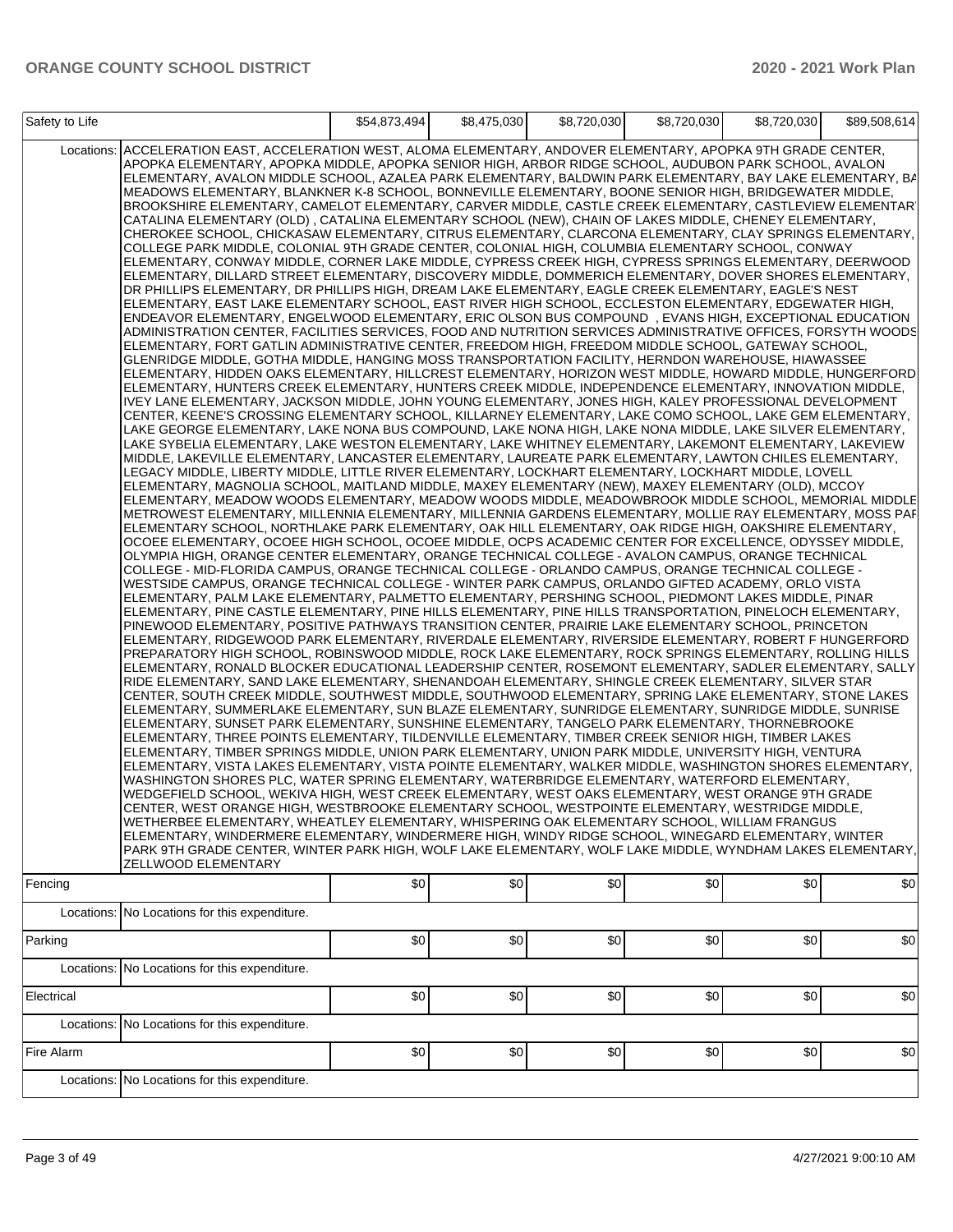|                                  | Telephone/Intercom System                                                                                                                                                                                                                                                                                                                                                                                                                                                                                                                                                                                                                                                                                                                                                                                                                                                                                                                                                                                                                                                                                                                                                                                                                                                                                                                                                                                                                                                                                                                                                                                                                                                                                                                                                                                                                                                                                                                                                                                                                                                                                                                                                                                                                                                                                                                                                                                                                                                                                                                                                                                                                                                                                                                                                                                                                                                                                                                                                                                                                                                                                                                                                                                                                                                                                                                                                                                                                                                                                                                                                                                                                                                                                                                                                                                                                                                                                                                                                                                                                                                                                                                                                                                                                                                                                                                                                                                                                                                                                                                                                                                                                                                                                                                                                                                                                                                                                                                                                                                                                                                                                                                                                                                                                                                                                                                                                                                                                                                                                                                                                                                                                                                                                                                                        |              | \$0          | \$0          | \$0          | \$0          | \$0           |  |  |
|----------------------------------|------------------------------------------------------------------------------------------------------------------------------------------------------------------------------------------------------------------------------------------------------------------------------------------------------------------------------------------------------------------------------------------------------------------------------------------------------------------------------------------------------------------------------------------------------------------------------------------------------------------------------------------------------------------------------------------------------------------------------------------------------------------------------------------------------------------------------------------------------------------------------------------------------------------------------------------------------------------------------------------------------------------------------------------------------------------------------------------------------------------------------------------------------------------------------------------------------------------------------------------------------------------------------------------------------------------------------------------------------------------------------------------------------------------------------------------------------------------------------------------------------------------------------------------------------------------------------------------------------------------------------------------------------------------------------------------------------------------------------------------------------------------------------------------------------------------------------------------------------------------------------------------------------------------------------------------------------------------------------------------------------------------------------------------------------------------------------------------------------------------------------------------------------------------------------------------------------------------------------------------------------------------------------------------------------------------------------------------------------------------------------------------------------------------------------------------------------------------------------------------------------------------------------------------------------------------------------------------------------------------------------------------------------------------------------------------------------------------------------------------------------------------------------------------------------------------------------------------------------------------------------------------------------------------------------------------------------------------------------------------------------------------------------------------------------------------------------------------------------------------------------------------------------------------------------------------------------------------------------------------------------------------------------------------------------------------------------------------------------------------------------------------------------------------------------------------------------------------------------------------------------------------------------------------------------------------------------------------------------------------------------------------------------------------------------------------------------------------------------------------------------------------------------------------------------------------------------------------------------------------------------------------------------------------------------------------------------------------------------------------------------------------------------------------------------------------------------------------------------------------------------------------------------------------------------------------------------------------------------------------------------------------------------------------------------------------------------------------------------------------------------------------------------------------------------------------------------------------------------------------------------------------------------------------------------------------------------------------------------------------------------------------------------------------------------------------------------------------------------------------------------------------------------------------------------------------------------------------------------------------------------------------------------------------------------------------------------------------------------------------------------------------------------------------------------------------------------------------------------------------------------------------------------------------------------------------------------------------------------------------------------------------------------------------------------------------------------------------------------------------------------------------------------------------------------------------------------------------------------------------------------------------------------------------------------------------------------------------------------------------------------------------------------------------------------------------------------------------------------------------------------------------|--------------|--------------|--------------|--------------|--------------|---------------|--|--|
|                                  | Locations: No Locations for this expenditure.                                                                                                                                                                                                                                                                                                                                                                                                                                                                                                                                                                                                                                                                                                                                                                                                                                                                                                                                                                                                                                                                                                                                                                                                                                                                                                                                                                                                                                                                                                                                                                                                                                                                                                                                                                                                                                                                                                                                                                                                                                                                                                                                                                                                                                                                                                                                                                                                                                                                                                                                                                                                                                                                                                                                                                                                                                                                                                                                                                                                                                                                                                                                                                                                                                                                                                                                                                                                                                                                                                                                                                                                                                                                                                                                                                                                                                                                                                                                                                                                                                                                                                                                                                                                                                                                                                                                                                                                                                                                                                                                                                                                                                                                                                                                                                                                                                                                                                                                                                                                                                                                                                                                                                                                                                                                                                                                                                                                                                                                                                                                                                                                                                                                                                                    |              |              |              |              |              |               |  |  |
|                                  |                                                                                                                                                                                                                                                                                                                                                                                                                                                                                                                                                                                                                                                                                                                                                                                                                                                                                                                                                                                                                                                                                                                                                                                                                                                                                                                                                                                                                                                                                                                                                                                                                                                                                                                                                                                                                                                                                                                                                                                                                                                                                                                                                                                                                                                                                                                                                                                                                                                                                                                                                                                                                                                                                                                                                                                                                                                                                                                                                                                                                                                                                                                                                                                                                                                                                                                                                                                                                                                                                                                                                                                                                                                                                                                                                                                                                                                                                                                                                                                                                                                                                                                                                                                                                                                                                                                                                                                                                                                                                                                                                                                                                                                                                                                                                                                                                                                                                                                                                                                                                                                                                                                                                                                                                                                                                                                                                                                                                                                                                                                                                                                                                                                                                                                                                                  | \$0          | \$0          | \$0          | \$0          | \$0          | \$0           |  |  |
|                                  |                                                                                                                                                                                                                                                                                                                                                                                                                                                                                                                                                                                                                                                                                                                                                                                                                                                                                                                                                                                                                                                                                                                                                                                                                                                                                                                                                                                                                                                                                                                                                                                                                                                                                                                                                                                                                                                                                                                                                                                                                                                                                                                                                                                                                                                                                                                                                                                                                                                                                                                                                                                                                                                                                                                                                                                                                                                                                                                                                                                                                                                                                                                                                                                                                                                                                                                                                                                                                                                                                                                                                                                                                                                                                                                                                                                                                                                                                                                                                                                                                                                                                                                                                                                                                                                                                                                                                                                                                                                                                                                                                                                                                                                                                                                                                                                                                                                                                                                                                                                                                                                                                                                                                                                                                                                                                                                                                                                                                                                                                                                                                                                                                                                                                                                                                                  |              |              |              |              |              |               |  |  |
| Paint                            |                                                                                                                                                                                                                                                                                                                                                                                                                                                                                                                                                                                                                                                                                                                                                                                                                                                                                                                                                                                                                                                                                                                                                                                                                                                                                                                                                                                                                                                                                                                                                                                                                                                                                                                                                                                                                                                                                                                                                                                                                                                                                                                                                                                                                                                                                                                                                                                                                                                                                                                                                                                                                                                                                                                                                                                                                                                                                                                                                                                                                                                                                                                                                                                                                                                                                                                                                                                                                                                                                                                                                                                                                                                                                                                                                                                                                                                                                                                                                                                                                                                                                                                                                                                                                                                                                                                                                                                                                                                                                                                                                                                                                                                                                                                                                                                                                                                                                                                                                                                                                                                                                                                                                                                                                                                                                                                                                                                                                                                                                                                                                                                                                                                                                                                                                                  | \$7,742,098  | \$5,800,000  |              |              | \$5,800,000  | \$30,942,098  |  |  |
| Locations:<br>Maintenance/Repair | <b>Closed Circuit Television</b><br>Locations: No Locations for this expenditure.<br>\$5,800,000<br>\$5,800,000<br>ACCELERATION EAST, ACCELERATION WEST, ALOMA ELEMENTARY, ANDOVER ELEMENTARY, APOPKA 9TH GRADE CENTER,<br>APOPKA ELEMENTARY, APOPKA MIDDLE, APOPKA SENIOR HIGH, ARBOR RIDGE SCHOOL, AUDUBON PARK SCHOOL, AVALON<br>ELEMENTARY, AVALON MIDDLE SCHOOL, AZALEA PARK ELEMENTARY, BALDWIN PARK ELEMENTARY, BAY LAKE ELEMENTARY, BA<br>MEADOWS ELEMENTARY, BLANKNER K-8 SCHOOL, BONNEVILLE ELEMENTARY, BOONE SENIOR HIGH, BRIDGEWATER MIDDLE,<br>BROOKSHIRE ELEMENTARY, CAMELOT ELEMENTARY, CARVER MIDDLE, CASTLE CREEK ELEMENTARY, CASTLEVIEW ELEMENTARY<br>CATALINA ELEMENTARY (OLD), CATALINA ELEMENTARY SCHOOL (NEW), CHAIN OF LAKES MIDDLE, CHENEY ELEMENTARY,<br>CHEROKEE SCHOOL, CHICKASAW ELEMENTARY, CITRUS ELEMENTARY, CLARCONA ELEMENTARY, CLAY SPRINGS ELEMENTARY,<br>COLLEGE PARK MIDDLE, COLONIAL 9TH GRADE CENTER, COLONIAL HIGH, COLUMBIA ELEMENTARY SCHOOL, CONWAY<br>ELEMENTARY, CONWAY MIDDLE, CORNER LAKE MIDDLE, CYPRESS CREEK HIGH, CYPRESS SPRINGS ELEMENTARY, DEERWOOD<br>ELEMENTARY, DILLARD STREET ELEMENTARY, DISCOVERY MIDDLE, DOMMERICH ELEMENTARY, DOVER SHORES ELEMENTARY,<br>DR PHILLIPS ELEMENTARY, DR PHILLIPS HIGH, DREAM LAKE ELEMENTARY, EAGLE CREEK ELEMENTARY, EAGLE'S NEST<br>ELEMENTARY, EAST LAKE ELEMENTARY SCHOOL, EAST RIVER HIGH SCHOOL, ECCLESTON ELEMENTARY, EDGEWATER HIGH,<br>ENDEAVOR ELEMENTARY, ENGELWOOD ELEMENTARY, ERIC OLSON BUS COMPOUND, EVANS HIGH, EXCEPTIONAL EDUCATION<br>ADMINISTRATION CENTER, FACILITIES SERVICES, FOOD AND NUTRITION SERVICES ADMINISTRATIVE OFFICES, FORSYTH WOODSI<br>ELEMENTARY, FORT GATLIN ADMINISTRATIVE CENTER, FREEDOM HIGH, FREEDOM MIDDLE SCHOOL, GATEWAY SCHOOL,<br>GLENRIDGE MIDDLE, GOTHA MIDDLE, HANGING MOSS TRANSPORTATION FACILITY, HERNDON WAREHOUSE, HIAWASSEE<br>ELEMENTARY, HIDDEN OAKS ELEMENTARY, HILLCREST ELEMENTARY, HORIZON WEST MIDDLE, HOWARD MIDDLE, HUNGERFORD<br>ELEMENTARY, HUNTERS CREEK ELEMENTARY, HUNTERS CREEK MIDDLE, INDEPENDENCE ELEMENTARY, INNOVATION MIDDLE,<br>IVEY LANE ELEMENTARY, JACKSON MIDDLE, JOHN YOUNG ELEMENTARY, JONES HIGH, KALEY PROFESSIONAL DEVELOPMENT<br>CENTER, KEENE'S CROSSING ELEMENTARY SCHOOL, KILLARNEY ELEMENTARY, LAKE COMO SCHOOL, LAKE GEM ELEMENTARY,<br>LAKE GEORGE ELEMENTARY, LAKE NONA BUS COMPOUND, LAKE NONA HIGH, LAKE NONA MIDDLE, LAKE SILVER ELEMENTARY,<br>LAKE SYBELIA ELEMENTARY, LAKE WESTON ELEMENTARY, LAKE WHITNEY ELEMENTARY, LAKEMONT ELEMENTARY, LAKEVIEW<br>MIDDLE, LAKEVILLE ELEMENTARY, LANCASTER ELEMENTARY, LAUREATE PARK ELEMENTARY, LAWTON CHILES ELEMENTARY,<br>LEGACY MIDDLE, LIBERTY MIDDLE, LITTLE RIVER ELEMENTARY, LOCKHART ELEMENTARY, LOCKHART MIDDLE, LOVELL<br>ELEMENTARY, MAGNOLIA SCHOOL, MAITLAND MIDDLE, MAXEY ELEMENTARY (NEW), MAXEY ELEMENTARY (OLD), MCCOY<br>ELEMENTARY, MEADOW WOODS ELEMENTARY, MEADOW WOODS MIDDLE, MEADOWBROOK MIDDLE SCHOOL, MEMORIAL MIDDLE<br>METROWEST ELEMENTARY, MILLENNIA ELEMENTARY, MILLENNIA GARDENS ELEMENTARY, MOLLIE RAY ELEMENTARY, MOSS PAF<br>ELEMENTARY SCHOOL, NORTHLAKE PARK ELEMENTARY, OAK HILL ELEMENTARY, OAK RIDGE HIGH, OAKSHIRE ELEMENTARY,<br>OCOEE ELEMENTARY, OCOEE HIGH SCHOOL, OCOEE MIDDLE, OCPS ACADEMIC CENTER FOR EXCELLENCE, ODYSSEY MIDDLE,<br>OLYMPIA HIGH, ORANGE CENTER ELEMENTARY, ORANGE TECHNICAL COLLEGE - AVALON CAMPUS, ORANGE TECHNICAL<br>COLLEGE - MID-FLORIDA CAMPUS, ORANGE TECHNICAL COLLEGE - ORLANDO CAMPUS, ORANGE TECHNICAL COLLEGE -<br>WESTSIDE CAMPUS, ORANGE TECHNICAL COLLEGE - WINTER PARK CAMPUS, ORLANDO GIFTED ACADEMY, ORLO VISTA<br>ELEMENTARY, PALM LAKE ELEMENTARY, PALMETTO ELEMENTARY, PERSHING SCHOOL, PIEDMONT LAKES MIDDLE, PINAR<br>ELEMENTARY, PINE CASTLE ELEMENTARY, PINE HILLS ELEMENTARY, PINE HILLS TRANSPORTATION, PINELOCH ELEMENTARY,<br>PINEWOOD ELEMENTARY, POSITIVE PATHWAYS TRANSITION CENTER, PRAIRIE LAKE ELEMENTARY SCHOOL, PRINCETON<br>ELEMENTARY, RIDGEWOOD PARK ELEMENTARY, RIVERDALE ELEMENTARY, RIVERSIDE ELEMENTARY, ROBERT F HUNGERFORD<br>PREPARATORY HIGH SCHOOL, ROBINSWOOD MIDDLE, ROCK LAKE ELEMENTARY, ROCK SPRINGS ELEMENTARY, ROLLING HILLS<br>ELEMENTARY, RONALD BLOCKER EDUCATIONAL LEADERSHIP CENTER, ROSEMONT ELEMENTARY, SADLER ELEMENTARY, SALLY<br>RIDE ELEMENTARY, SAND LAKE ELEMENTARY, SHENANDOAH ELEMENTARY, SHINGLE CREEK ELEMENTARY, SILVER STAR<br>CENTER, SOUTH CREEK MIDDLE, SOUTHWEST MIDDLE, SOUTHWOOD ELEMENTARY, SPRING LAKE ELEMENTARY, STONE LAKES<br>ELEMENTARY, SUMMERLAKE ELEMENTARY, SUN BLAZE ELEMENTARY, SUNRIDGE ELEMENTARY, SUNRIDGE MIDDLE, SUNRISE<br>ELEMENTARY, SUNSET PARK ELEMENTARY, SUNSHINE ELEMENTARY, TANGELO PARK ELEMENTARY, THORNEBROOKE<br>ELEMENTARY, THREE POINTS ELEMENTARY, TILDENVILLE ELEMENTARY, TIMBER CREEK SENIOR HIGH, TIMBER LAKES<br>ELEMENTARY, TIMBER SPRINGS MIDDLE, UNION PARK ELEMENTARY, UNION PARK MIDDLE, UNIVERSITY HIGH, VENTURA<br>ELEMENTARY, VISTA LAKES ELEMENTARY, VISTA POINTE ELEMENTARY, WALKER MIDDLE, WASHINGTON SHORES ELEMENTARY.<br>WASHINGTON SHORES PLC, WATER SPRING ELEMENTARY, WATERBRIDGE ELEMENTARY, WATERFORD ELEMENTARY,<br>WEDGEFIELD SCHOOL, WEKIVA HIGH, WEST CREEK ELEMENTARY, WEST OAKS ELEMENTARY, WEST ORANGE 9TH GRADE<br>CENTER, WEST ORANGE HIGH, WESTBROOKE ELEMENTARY SCHOOL, WESTPOINTE ELEMENTARY, WESTRIDGE MIDDLE,<br>WETHERBEE ELEMENTARY, WHEATLEY ELEMENTARY, WHISPERING OAK ELEMENTARY SCHOOL, WILLIAM FRANGUS<br>ELEMENTARY, WINDERMERE ELEMENTARY, WINDERMERE HIGH, WINDY RIDGE SCHOOL, WINEGARD ELEMENTARY, WINTER<br>PARK 9TH GRADE CENTER, WINTER PARK HIGH, WOLF LAKE ELEMENTARY, WOLF LAKE MIDDLE, WYNDHAM LAKES ELEMENTARY,<br>ZELLWOOD ELEMENTARY<br>\$0<br>\$0<br>\$0<br>\$0<br>\$0 |              |              |              |              |              |               |  |  |
|                                  | Locations: No Locations for this expenditure.                                                                                                                                                                                                                                                                                                                                                                                                                                                                                                                                                                                                                                                                                                                                                                                                                                                                                                                                                                                                                                                                                                                                                                                                                                                                                                                                                                                                                                                                                                                                                                                                                                                                                                                                                                                                                                                                                                                                                                                                                                                                                                                                                                                                                                                                                                                                                                                                                                                                                                                                                                                                                                                                                                                                                                                                                                                                                                                                                                                                                                                                                                                                                                                                                                                                                                                                                                                                                                                                                                                                                                                                                                                                                                                                                                                                                                                                                                                                                                                                                                                                                                                                                                                                                                                                                                                                                                                                                                                                                                                                                                                                                                                                                                                                                                                                                                                                                                                                                                                                                                                                                                                                                                                                                                                                                                                                                                                                                                                                                                                                                                                                                                                                                                                    |              |              |              |              |              | \$0           |  |  |
|                                  | Sub Total:                                                                                                                                                                                                                                                                                                                                                                                                                                                                                                                                                                                                                                                                                                                                                                                                                                                                                                                                                                                                                                                                                                                                                                                                                                                                                                                                                                                                                                                                                                                                                                                                                                                                                                                                                                                                                                                                                                                                                                                                                                                                                                                                                                                                                                                                                                                                                                                                                                                                                                                                                                                                                                                                                                                                                                                                                                                                                                                                                                                                                                                                                                                                                                                                                                                                                                                                                                                                                                                                                                                                                                                                                                                                                                                                                                                                                                                                                                                                                                                                                                                                                                                                                                                                                                                                                                                                                                                                                                                                                                                                                                                                                                                                                                                                                                                                                                                                                                                                                                                                                                                                                                                                                                                                                                                                                                                                                                                                                                                                                                                                                                                                                                                                                                                                                       | \$62,615,592 | \$14,275,030 | \$14,520,030 | \$14,520,030 | \$14,520,030 | \$120,450,712 |  |  |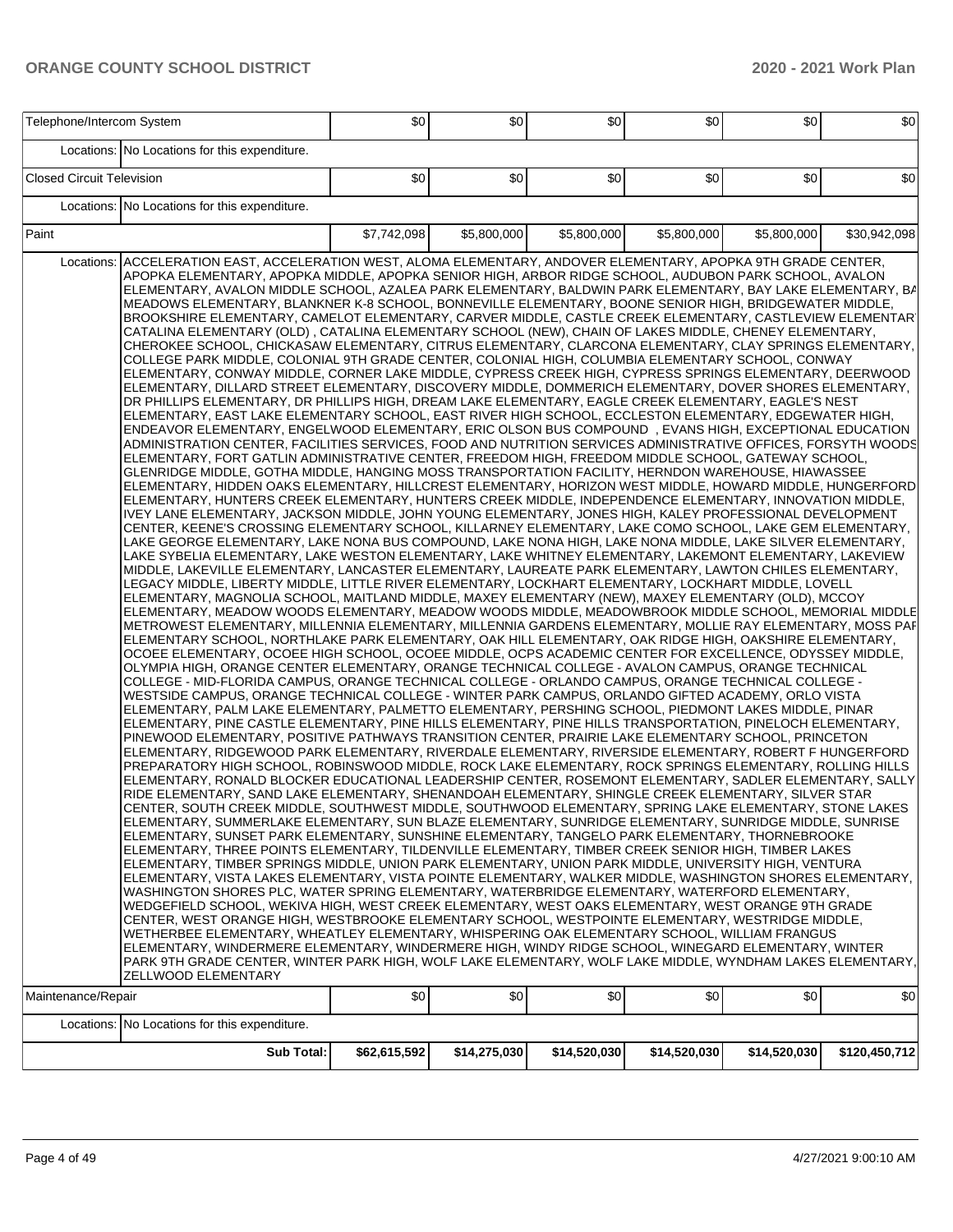| <b>PECO Maintenance Expenditures</b> | ሰራ<br>JО      | ጥ<br>DU       | ¢∩<br>υU      | ሶሳ<br>υU      | \$0 | \$0 |
|--------------------------------------|---------------|---------------|---------------|---------------|-----|-----|
| 1.50 Mill Sub Total: I               | \$358,850,604 | \$218,078,830 | \$158,579,696 | \$162,341,557 |     |     |

| \$179,290,873<br>\$119,700,000<br>\$119,800,000<br>\$123,200,000<br>\$124,100,000<br>\$666,090,873<br>Locations ACCELERATION EAST, ACCELERATION WEST, ALOMA ELEMENTARY, ANDOVER ELEMENTARY, APOPKA 9TH GRADE CENTER,<br>APOPKA ELEMENTARY, APOPKA MIDDLE, APOPKA SENIOR HIGH, ARBOR RIDGE SCHOOL, AUDUBON PARK SCHOOL, AVALON<br>ELEMENTARY, AVALON MIDDLE SCHOOL, AZALEA PARK ELEMENTARY, BALDWIN PARK ELEMENTARY, BAY LAKE ELEMENTARY,<br>BAY MEADOWS ELEMENTARY, BLANKNER K-8 SCHOOL, BONNEVILLE ELEMENTARY, BOONE SENIOR HIGH, BRIDGEWATER<br>MIDDLE, BROOKSHIRE ELEMENTARY, CAMELOT ELEMENTARY, CARVER MIDDLE, CASTLE CREEK ELEMENTARY, CASTLEVIEW<br>ELEMENTARY, CATALINA ELEMENTARY (OLD) , CATALINA ELEMENTARY SCHOOL (NEW), CHAIN OF LAKES MIDDLE, CHENEY <br>ELEMENTARY, CHEROKEE SCHOOL, CHICKASAW ELEMENTARY, CITRUS ELEMENTARY, CLARCONA ELEMENTARY, CLAY<br>SPRINGS ELEMENTARY, COLLEGE PARK MIDDLE, COLONIAL 9TH GRADE CENTER, COLONIAL HIGH, COLUMBIA ELEMENTARY<br>SCHOOL, CONWAY ELEMENTARY, CONWAY MIDDLE, CORNER LAKE MIDDLE, CYPRESS CREEK HIGH, CYPRESS SPRINGS<br>ELEMENTARY, DEERWOOD ELEMENTARY, DILLARD STREET ELEMENTARY, DISCOVERY MIDDLE, DOMMERICH ELEMENTARY,<br>DOVER SHORES ELEMENTARY, DR PHILLIPS ELEMENTARY, DR PHILLIPS HIGH, DREAM LAKE ELEMENTARY, EAGLE CREEK<br>ELEMENTARY, EAGLE'S NEST ELEMENTARY, EAST LAKE ELEMENTARY SCHOOL, EAST RIVER HIGH SCHOOL, ECCLESTON <br>ELEMENTARY, EDGEWATER HIGH, ENDEAVOR ELEMENTARY, ENGELWOOD ELEMENTARY, ERIC OLSON BUS COMPOUND<br>EVANS HIGH, EXCEPTIONAL EDUCATION ADMINISTRATION CENTER, FACILITIES SERVICES, FOOD AND NUTRITION SERVICES <br>ADMINISTRATIVE OFFICES, FORSYTH WOODS ELEMENTARY, FORT GATLIN ADMINISTRATIVE CENTER, FREEDOM HIGH,<br>FREEDOM MIDDLE SCHOOL, GATEWAY SCHOOL, GLENRIDGE MIDDLE, GOTHA MIDDLE, HANGING MOSS TRANSPORTATION<br> FACILITY, HERNDON WAREHOUSE, HIAWASSEE ELEMENTARY, HIDDEN OAKS ELEMENTARY, HILLCREST ELEMENTARY, HORIZO <br>WEST MIDDLE, HOWARD MIDDLE, HUNGERFORD ELEMENTARY, HUNTERS CREEK ELEMENTARY, HUNTERS CREEK MIDDLE,<br>INDEPENDENCE ELEMENTARY, INNOVATION MIDDLE, IVEY LANE ELEMENTARY, JACKSON MIDDLE, JOHN YOUNG ELEMENTARY,<br>JONES HIGH, KALEY PROFESSIONAL DEVELOPMENT CENTER, KEENE'S CROSSING ELEMENTARY SCHOOL, KILLARNEY<br>ELEMENTARY, LAKE COMO SCHOOL, LAKE GEM ELEMENTARY, LAKE GEORGE ELEMENTARY, LAKE NONA BUS COMPOUND,<br>LAKE NONA HIGH, LAKE NONA MIDDLE, LAKE SILVER ELEMENTARY, LAKE SYBELIA ELEMENTARY, LAKE WESTON ELEMENTARY.<br>LAKE WHITNEY ELEMENTARY, LAKEMONT ELEMENTARY, LAKEVIEW MIDDLE, LAKEVILLE ELEMENTARY, LANCASTER<br>ELEMENTARY, LAUREATE PARK ELEMENTARY, LAWTON CHILES ELEMENTARY, LEGACY MIDDLE, LIBERTY MIDDLE, LITTLE RIVE<br> ELEMENTARY, LOCKHART ELEMENTARY, LOCKHART MIDDLE, LOVELL ELEMENTARY, MAGNOLIA SCHOOL, MAITLAND MIDDLE,<br>MAXEY ELEMENTARY (NEW), MAXEY ELEMENTARY (OLD), MCCOY ELEMENTARY, MEADOW WOODS ELEMENTARY, MEADOW<br>WOODS MIDDLE, MEADOWBROOK MIDDLE SCHOOL, MEMORIAL MIDDLE, METROWEST ELEMENTARY, MILLENNIA ELEMENTARY,<br>MILLENNIA GARDENS ELEMENTARY, MOLLIE RAY ELEMENTARY, MOSS PARK ELEMENTARY SCHOOL, NORTHLAKE PARK<br>ELEMENTARY, OAK HILL ELEMENTARY, OAK RIDGE HIGH, OAKSHIRE ELEMENTARY, OCOEE ELEMENTARY, OCOEE HIGH <br>SCHOOL, OCOEE MIDDLE, OCPS ACADEMIC CENTER FOR EXCELLENCE, ODYSSEY MIDDLE, OLYMPIA HIGH, ORANGE CENTER<br>ELEMENTARY, ORANGE TECHNICAL COLLEGE - AVALON CAMPUS, ORANGE TECHNICAL COLLEGE - MID-FLORIDA CAMPUS,<br>ORANGE TECHNICAL COLLEGE - ORLANDO CAMPUS, ORANGE TECHNICAL COLLEGE - WESTSIDE CAMPUS, ORANGE<br>TECHNICAL COLLEGE - WINTER PARK CAMPUS, ORLANDO GIFTED ACADEMY, ORLO VISTA ELEMENTARY, PALM LAKE<br>ELEMENTARY, PALMETTO ELEMENTARY, PERSHING SCHOOL, PIEDMONT LAKES MIDDLE, PINAR ELEMENTARY, PINE CASTLE<br>ELEMENTARY, PINE HILLS ELEMENTARY, PINE HILLS TRANSPORTATION, PINELOCH ELEMENTARY, PINEWOOD ELEMENTARY,<br>POSITIVE PATHWAYS TRANSITION CENTER, PRAIRIE LAKE ELEMENTARY SCHOOL, PRINCETON ELEMENTARY, RIDGEWOOD<br>PARK ELEMENTARY, RIVERDALE ELEMENTARY, RIVERSIDE ELEMENTARY, ROBERT F HUNGERFORD PREPARATORY HIGH<br>SCHOOL, ROBINSWOOD MIDDLE, ROCK LAKE ELEMENTARY, ROCK SPRINGS ELEMENTARY, ROLLING HILLS ELEMENTARY,<br>RONALD BLOCKER EDUCATIONAL LEADERSHIP CENTER, ROSEMONT ELEMENTARY, SADLER ELEMENTARY, SALLY RIDE<br> ELEMENTARY, SAND LAKE ELEMENTARY, SHENANDOAH ELEMENTARY, SHINGLE CREEK ELEMENTARY, SILVER STAR CENTER,<br>SOUTH CREEK MIDDLE, SOUTHWEST MIDDLE, SOUTHWOOD ELEMENTARY, SPRING LAKE ELEMENTARY, STONE LAKES<br>ELEMENTARY, SUMMERLAKE ELEMENTARY, SUN BLAZE ELEMENTARY, SUNRIDGE ELEMENTARY, SUNRIDGE MIDDLE, SUNRISE<br>ELEMENTARY, SUNSET PARK ELEMENTARY, SUNSHINE ELEMENTARY, TANGELO PARK ELEMENTARY, THORNEBROOKE<br>ELEMENTARY, THREE POINTS ELEMENTARY, TILDENVILLE ELEMENTARY, TIMBER CREEK SENIOR HIGH, TIMBER LAKES<br>ELEMENTARY, TIMBER SPRINGS MIDDLE, UNION PARK ELEMENTARY, UNION PARK MIDDLE, UNIVERSITY HIGH, VENTURA<br>ELEMENTARY, VISTA LAKES ELEMENTARY, VISTA POINTE ELEMENTARY, WALKER MIDDLE, WASHINGTON SHORES ELEMENTAR<br>WASHINGTON SHORES PLC, WATER SPRING ELEMENTARY, WATERBRIDGE ELEMENTARY, WATERFORD ELEMENTARY,<br>WEDGEFIELD SCHOOL, WEKIVA HIGH, WEST CREEK ELEMENTARY, WEST OAKS ELEMENTARY, WEST ORANGE 9TH GRADE<br>CENTER, WEST ORANGE HIGH, WESTBROOKE ELEMENTARY SCHOOL, WESTPOINTE ELEMENTARY, WESTRIDGE MIDDLE,<br>WETHERBEE ELEMENTARY, WHEATLEY ELEMENTARY, WHISPERING OAK ELEMENTARY SCHOOL, WILLIAM FRANGUS<br>ELEMENTARY, WINDERMERE ELEMENTARY, WINDERMERE HIGH, WINDY RIDGE SCHOOL, WINEGARD ELEMENTARY, WINTER<br>PARK 9TH GRADE CENTER, WINTER PARK HIGH, WOLF LAKE ELEMENTARY, WOLF LAKE MIDDLE, WYNDHAM LAKES<br>ELEMENTARY, ZELLWOOD ELEMENTARY | <b>Other Items</b>               | 2020 - 2021<br><b>Actual Budget</b> | 2021 - 2022<br>Projected | 2022 - 2023<br>Projected | 2023 - 2024<br>Projected | 2024 - 2025<br>Projected | Total        |
|--------------------------------------------------------------------------------------------------------------------------------------------------------------------------------------------------------------------------------------------------------------------------------------------------------------------------------------------------------------------------------------------------------------------------------------------------------------------------------------------------------------------------------------------------------------------------------------------------------------------------------------------------------------------------------------------------------------------------------------------------------------------------------------------------------------------------------------------------------------------------------------------------------------------------------------------------------------------------------------------------------------------------------------------------------------------------------------------------------------------------------------------------------------------------------------------------------------------------------------------------------------------------------------------------------------------------------------------------------------------------------------------------------------------------------------------------------------------------------------------------------------------------------------------------------------------------------------------------------------------------------------------------------------------------------------------------------------------------------------------------------------------------------------------------------------------------------------------------------------------------------------------------------------------------------------------------------------------------------------------------------------------------------------------------------------------------------------------------------------------------------------------------------------------------------------------------------------------------------------------------------------------------------------------------------------------------------------------------------------------------------------------------------------------------------------------------------------------------------------------------------------------------------------------------------------------------------------------------------------------------------------------------------------------------------------------------------------------------------------------------------------------------------------------------------------------------------------------------------------------------------------------------------------------------------------------------------------------------------------------------------------------------------------------------------------------------------------------------------------------------------------------------------------------------------------------------------------------------------------------------------------------------------------------------------------------------------------------------------------------------------------------------------------------------------------------------------------------------------------------------------------------------------------------------------------------------------------------------------------------------------------------------------------------------------------------------------------------------------------------------------------------------------------------------------------------------------------------------------------------------------------------------------------------------------------------------------------------------------------------------------------------------------------------------------------------------------------------------------------------------------------------------------------------------------------------------------------------------------------------------------------------------------------------------------------------------------------------------------------------------------------------------------------------------------------------------------------------------------------------------------------------------------------------------------------------------------------------------------------------------------------------------------------------------------------------------------------------------------------------------------------------------------------------------------------------------------------------------------------------------------------------------------------------------------------------------------------------------------------------------------------------------------------------------------------------------------------------------------------------------------------------------------------------------------------------------------------------------------------------------------------------------------------------------------------------------------------------------------------------------------------------------------------------------------------------------------------------------------------------------------------------------------------------------------------------------------------------------------------------------------------------------------------------------------------------------------------------------------------|----------------------------------|-------------------------------------|--------------------------|--------------------------|--------------------------|--------------------------|--------------|
|                                                                                                                                                                                                                                                                                                                                                                                                                                                                                                                                                                                                                                                                                                                                                                                                                                                                                                                                                                                                                                                                                                                                                                                                                                                                                                                                                                                                                                                                                                                                                                                                                                                                                                                                                                                                                                                                                                                                                                                                                                                                                                                                                                                                                                                                                                                                                                                                                                                                                                                                                                                                                                                                                                                                                                                                                                                                                                                                                                                                                                                                                                                                                                                                                                                                                                                                                                                                                                                                                                                                                                                                                                                                                                                                                                                                                                                                                                                                                                                                                                                                                                                                                                                                                                                                                                                                                                                                                                                                                                                                                                                                                                                                                                                                                                                                                                                                                                                                                                                                                                                                                                                                                                                                                                                                                                                                                                                                                                                                                                                                                                                                                                                                                                                                      | Capital Renewal Program          |                                     |                          |                          |                          |                          |              |
|                                                                                                                                                                                                                                                                                                                                                                                                                                                                                                                                                                                                                                                                                                                                                                                                                                                                                                                                                                                                                                                                                                                                                                                                                                                                                                                                                                                                                                                                                                                                                                                                                                                                                                                                                                                                                                                                                                                                                                                                                                                                                                                                                                                                                                                                                                                                                                                                                                                                                                                                                                                                                                                                                                                                                                                                                                                                                                                                                                                                                                                                                                                                                                                                                                                                                                                                                                                                                                                                                                                                                                                                                                                                                                                                                                                                                                                                                                                                                                                                                                                                                                                                                                                                                                                                                                                                                                                                                                                                                                                                                                                                                                                                                                                                                                                                                                                                                                                                                                                                                                                                                                                                                                                                                                                                                                                                                                                                                                                                                                                                                                                                                                                                                                                                      |                                  |                                     |                          |                          |                          |                          |              |
|                                                                                                                                                                                                                                                                                                                                                                                                                                                                                                                                                                                                                                                                                                                                                                                                                                                                                                                                                                                                                                                                                                                                                                                                                                                                                                                                                                                                                                                                                                                                                                                                                                                                                                                                                                                                                                                                                                                                                                                                                                                                                                                                                                                                                                                                                                                                                                                                                                                                                                                                                                                                                                                                                                                                                                                                                                                                                                                                                                                                                                                                                                                                                                                                                                                                                                                                                                                                                                                                                                                                                                                                                                                                                                                                                                                                                                                                                                                                                                                                                                                                                                                                                                                                                                                                                                                                                                                                                                                                                                                                                                                                                                                                                                                                                                                                                                                                                                                                                                                                                                                                                                                                                                                                                                                                                                                                                                                                                                                                                                                                                                                                                                                                                                                                      | <b>Districtwide Construction</b> | \$42,312,291                        | \$10,500,000             | \$10,700,000             | \$10,904,000             | \$11,112,080             | \$85,528,371 |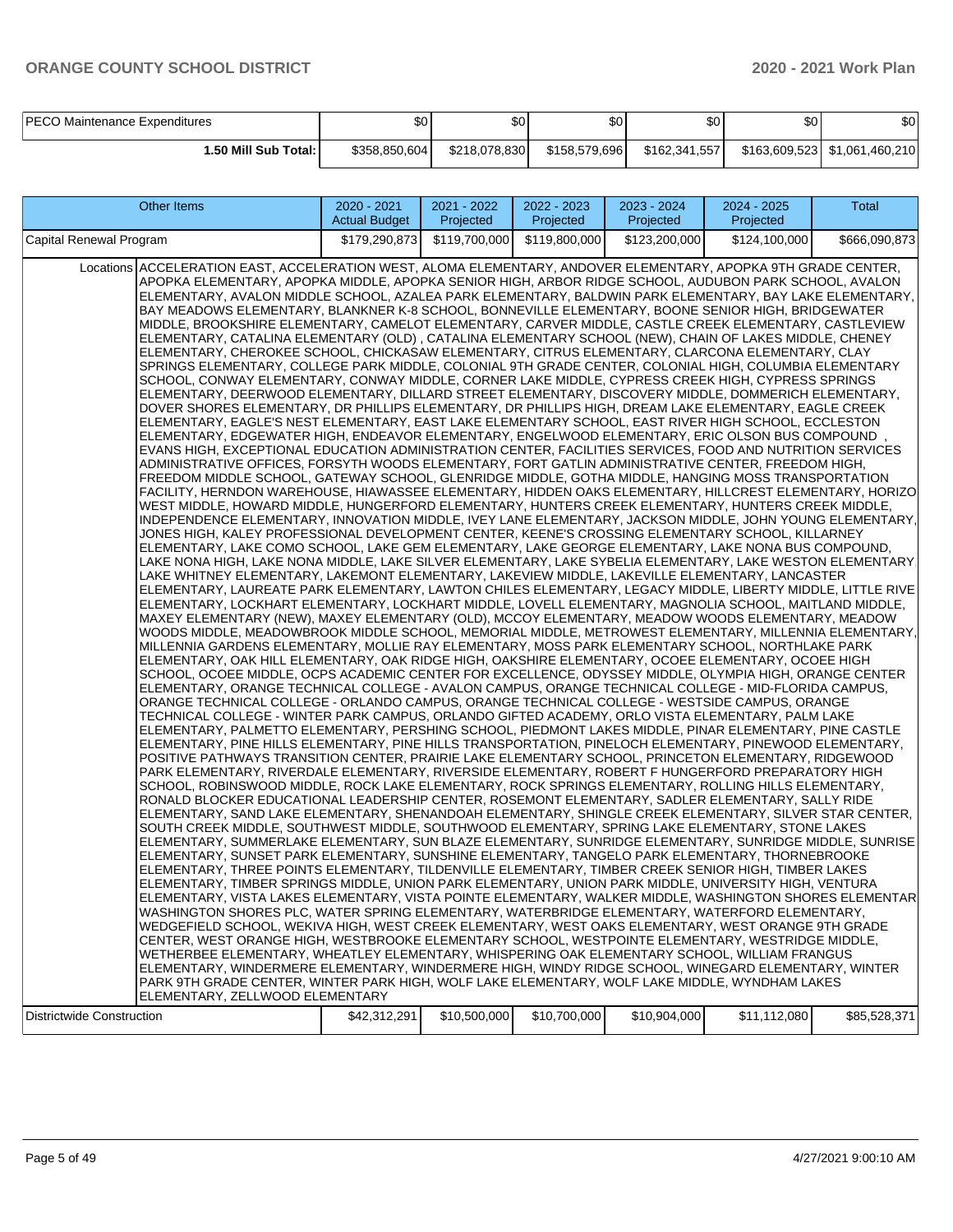|                          | Locations ACCELERATION EAST, ACCELERATION WEST, ALOMA ELEMENTARY, ANDOVER ELEMENTARY, APOPKA 9TH GRADE CENTER,<br>APOPKA ELEMENTARY, APOPKA MIDDLE, APOPKA SENIOR HIGH, ARBOR RIDGE SCHOOL, AUDUBON PARK SCHOOL, AVALON<br>ELEMENTARY, AVALON MIDDLE SCHOOL, AZALEA PARK ELEMENTARY, BALDWIN PARK ELEMENTARY, BAY LAKE ELEMENTARY,<br>BAY MEADOWS ELEMENTARY, BLANKNER K-8 SCHOOL, BONNEVILLE ELEMENTARY, BOONE SENIOR HIGH, BRIDGEWATER<br>MIDDLE, BROOKSHIRE ELEMENTARY, CAMELOT ELEMENTARY, CARVER MIDDLE, CASTLE CREEK ELEMENTARY, CASTLEVIEW<br>ELEMENTARY, CATALINA ELEMENTARY (OLD), CATALINA ELEMENTARY SCHOOL (NEW), CHAIN OF LAKES MIDDLE, CHENEY<br>ELEMENTARY, CHEROKEE SCHOOL, CHICKASAW ELEMENTARY, CITRUS ELEMENTARY, CLARCONA ELEMENTARY, CLAY<br>SPRINGS ELEMENTARY, COLLEGE PARK MIDDLE, COLONIAL 9TH GRADE CENTER, COLONIAL HIGH, COLUMBIA ELEMENTARY<br>SCHOOL, CONWAY ELEMENTARY, CONWAY MIDDLE, CORNER LAKE MIDDLE, CYPRESS CREEK HIGH, CYPRESS SPRINGS<br>ELEMENTARY, DEERWOOD ELEMENTARY, DILLARD STREET ELEMENTARY, DISCOVERY MIDDLE, DOMMERICH ELEMENTARY,<br>DOVER SHORES ELEMENTARY, DR PHILLIPS ELEMENTARY, DR PHILLIPS HIGH, DREAM LAKE ELEMENTARY, EAGLE CREEK<br>ELEMENTARY, EAGLE'S NEST ELEMENTARY, EAST LAKE ELEMENTARY SCHOOL, EAST RIVER HIGH SCHOOL, ECCLESTON<br>ELEMENTARY, EDGEWATER HIGH, ENDEAVOR ELEMENTARY, ENGELWOOD ELEMENTARY, ERIC OLSON BUS COMPOUND<br>EVANS HIGH, EXCEPTIONAL EDUCATION ADMINISTRATION CENTER, FACILITIES SERVICES, FOOD AND NUTRITION SERVICES<br>ADMINISTRATIVE OFFICES, FORSYTH WOODS ELEMENTARY, FORT GATLIN ADMINISTRATIVE CENTER, FREEDOM HIGH,<br>FREEDOM MIDDLE SCHOOL, GATEWAY SCHOOL, GLENRIDGE MIDDLE, GOTHA MIDDLE, HANGING MOSS TRANSPORTATION<br>FACILITY, HERNDON WAREHOUSE, HIAWASSEE ELEMENTARY, HIDDEN OAKS ELEMENTARY, HILLCREST ELEMENTARY, HORIZO<br>WEST MIDDLE, HOWARD MIDDLE, HUNGERFORD ELEMENTARY, HUNTERS CREEK ELEMENTARY, HUNTERS CREEK MIDDLE,<br>INDEPENDENCE ELEMENTARY, INNOVATION MIDDLE, IVEY LANE ELEMENTARY, JACKSON MIDDLE, JOHN YOUNG ELEMENTARY,<br>JONES HIGH, KALEY PROFESSIONAL DEVELOPMENT CENTER, KEENE'S CROSSING ELEMENTARY SCHOOL, KILLARNEY<br>ELEMENTARY, LAKE COMO SCHOOL, LAKE GEM ELEMENTARY, LAKE GEORGE ELEMENTARY, LAKE NONA BUS COMPOUND,<br>LAKE NONA HIGH, LAKE NONA MIDDLE, LAKE SILVER ELEMENTARY, LAKE SYBELIA ELEMENTARY, LAKE WESTON ELEMENTARY.<br>LAKE WHITNEY ELEMENTARY, LAKEMONT ELEMENTARY, LAKEVIEW MIDDLE, LAKEVILLE ELEMENTARY, LANCASTER<br>ELEMENTARY, LAUREATE PARK ELEMENTARY, LAWTON CHILES ELEMENTARY, LEGACY MIDDLE, LIBERTY MIDDLE, LITTLE RIVE<br>IELEMENTARY, LOCKHART ELEMENTARY, LOCKHART MIDDLE, LOVELL ELEMENTARY, MAGNOLIA SCHOOL, MAITLAND MIDDLE,<br>MAXEY ELEMENTARY (NEW), MAXEY ELEMENTARY (OLD), MCCOY ELEMENTARY, MEADOW WOODS ELEMENTARY, MEADOW<br>WOODS MIDDLE, MEADOWBROOK MIDDLE SCHOOL, MEMORIAL MIDDLE, METROWEST ELEMENTARY, MILLENNIA ELEMENTARY,<br>MILLENNIA GARDENS ELEMENTARY, MOLLIE RAY ELEMENTARY, MOSS PARK ELEMENTARY SCHOOL, NORTHLAKE PARK<br>ELEMENTARY, OAK HILL ELEMENTARY, OAK RIDGE HIGH, OAKSHIRE ELEMENTARY, OCOEE ELEMENTARY, OCOEE HIGH<br>SCHOOL, OCOEE MIDDLE, OCPS ACADEMIC CENTER FOR EXCELLENCE, ODYSSEY MIDDLE, OLYMPIA HIGH, ORANGE CENTER<br>ELEMENTARY, ORANGE TECHNICAL COLLEGE - AVALON CAMPUS, ORANGE TECHNICAL COLLEGE - MID-FLORIDA CAMPUS,<br>ORANGE TECHNICAL COLLEGE - ORLANDO CAMPUS, ORANGE TECHNICAL COLLEGE - WESTSIDE CAMPUS, ORANGE<br>TECHNICAL COLLEGE - WINTER PARK CAMPUS, ORLANDO GIFTED ACADEMY, ORLO VISTA ELEMENTARY, PALM LAKE<br>ELEMENTARY, PALMETTO ELEMENTARY, PERSHING SCHOOL, PIEDMONT LAKES MIDDLE, PINAR ELEMENTARY, PINE CASTLE<br>ELEMENTARY, PINE HILLS ELEMENTARY, PINE HILLS TRANSPORTATION, PINELOCH ELEMENTARY, PINEWOOD ELEMENTARY,<br>POSITIVE PATHWAYS TRANSITION CENTER, PRAIRIE LAKE ELEMENTARY SCHOOL, PRINCETON ELEMENTARY, RIDGEWOOD<br>PARK ELEMENTARY, RIVERDALE ELEMENTARY, RIVERSIDE ELEMENTARY, ROBERT F HUNGERFORD PREPARATORY HIGH<br>SCHOOL, ROBINSWOOD MIDDLE, ROCK LAKE ELEMENTARY, ROCK SPRINGS ELEMENTARY, ROLLING HILLS ELEMENTARY,<br>RONALD BLOCKER EDUCATIONAL LEADERSHIP CENTER, ROSEMONT ELEMENTARY, SADLER ELEMENTARY, SALLY RIDE<br>ELEMENTARY, SAND LAKE ELEMENTARY, SHENANDOAH ELEMENTARY, SHINGLE CREEK ELEMENTARY, SILVER STAR CENTER,<br>SOUTH CREEK MIDDLE, SOUTHWEST MIDDLE, SOUTHWOOD ELEMENTARY, SPRING LAKE ELEMENTARY, STONE LAKES<br>ELEMENTARY, SUMMERLAKE ELEMENTARY, SUN BLAZE ELEMENTARY, SUNRIDGE ELEMENTARY, SUNRIDGE MIDDLE, SUNRISE<br>ELEMENTARY, SUNSET PARK ELEMENTARY, SUNSHINE ELEMENTARY, TANGELO PARK ELEMENTARY, THORNEBROOKE<br>ELEMENTARY, THREE POINTS ELEMENTARY, TILDENVILLE ELEMENTARY, TIMBER CREEK SENIOR HIGH, TIMBER LAKES<br>ELEMENTARY, TIMBER SPRINGS MIDDLE, UNION PARK ELEMENTARY, UNION PARK MIDDLE, UNIVERSITY HIGH, VENTURA<br>ELEMENTARY, VISTA LAKES ELEMENTARY, VISTA POINTE ELEMENTARY, WALKER MIDDLE, WASHINGTON SHORES ELEMENTAR<br>WASHINGTON SHORES PLC, WATER SPRING ELEMENTARY, WATERBRIDGE ELEMENTARY, WATERFORD ELEMENTARY,<br>WEDGEFIELD SCHOOL, WEKIVA HIGH, WEST CREEK ELEMENTARY, WEST OAKS ELEMENTARY, WEST ORANGE 9TH GRADE<br>CENTER, WEST ORANGE HIGH, WESTBROOKE ELEMENTARY SCHOOL, WESTPOINTE ELEMENTARY, WESTRIDGE MIDDLE,<br>WETHERBEE ELEMENTARY, WHEATLEY ELEMENTARY, WHISPERING OAK ELEMENTARY SCHOOL, WILLIAM FRANGUS<br>ELEMENTARY. WINDERMERE ELEMENTARY. WINDERMERE HIGH. WINDY RIDGE SCHOOL. WINEGARD ELEMENTARY. WINTER |              |              |     |     |     |              |  |
|--------------------------|-----------------------------------------------------------------------------------------------------------------------------------------------------------------------------------------------------------------------------------------------------------------------------------------------------------------------------------------------------------------------------------------------------------------------------------------------------------------------------------------------------------------------------------------------------------------------------------------------------------------------------------------------------------------------------------------------------------------------------------------------------------------------------------------------------------------------------------------------------------------------------------------------------------------------------------------------------------------------------------------------------------------------------------------------------------------------------------------------------------------------------------------------------------------------------------------------------------------------------------------------------------------------------------------------------------------------------------------------------------------------------------------------------------------------------------------------------------------------------------------------------------------------------------------------------------------------------------------------------------------------------------------------------------------------------------------------------------------------------------------------------------------------------------------------------------------------------------------------------------------------------------------------------------------------------------------------------------------------------------------------------------------------------------------------------------------------------------------------------------------------------------------------------------------------------------------------------------------------------------------------------------------------------------------------------------------------------------------------------------------------------------------------------------------------------------------------------------------------------------------------------------------------------------------------------------------------------------------------------------------------------------------------------------------------------------------------------------------------------------------------------------------------------------------------------------------------------------------------------------------------------------------------------------------------------------------------------------------------------------------------------------------------------------------------------------------------------------------------------------------------------------------------------------------------------------------------------------------------------------------------------------------------------------------------------------------------------------------------------------------------------------------------------------------------------------------------------------------------------------------------------------------------------------------------------------------------------------------------------------------------------------------------------------------------------------------------------------------------------------------------------------------------------------------------------------------------------------------------------------------------------------------------------------------------------------------------------------------------------------------------------------------------------------------------------------------------------------------------------------------------------------------------------------------------------------------------------------------------------------------------------------------------------------------------------------------------------------------------------------------------------------------------------------------------------------------------------------------------------------------------------------------------------------------------------------------------------------------------------------------------------------------------------------------------------------------------------------------------------------------------------------------------------------------------------------------------------------------------------------------------------------------------------------------------------------------------------------------------------------------------------------------------------------------------------------------------------------------------------------------------------------------------------------------------------------------------------------------------------------------------------------------------------------------------------------------------------------------------------------------------------------------------------------------------------------------------------------------------------------|--------------|--------------|-----|-----|-----|--------------|--|
|                          |                                                                                                                                                                                                                                                                                                                                                                                                                                                                                                                                                                                                                                                                                                                                                                                                                                                                                                                                                                                                                                                                                                                                                                                                                                                                                                                                                                                                                                                                                                                                                                                                                                                                                                                                                                                                                                                                                                                                                                                                                                                                                                                                                                                                                                                                                                                                                                                                                                                                                                                                                                                                                                                                                                                                                                                                                                                                                                                                                                                                                                                                                                                                                                                                                                                                                                                                                                                                                                                                                                                                                                                                                                                                                                                                                                                                                                                                                                                                                                                                                                                                                                                                                                                                                                                                                                                                                                                                                                                                                                                                                                                                                                                                                                                                                                                                                                                                                                                                                                                                                                                                                                                                                                                                                                                                                                                                                                                                                                                                                   |              |              |     |     |     |              |  |
|                          |                                                                                                                                                                                                                                                                                                                                                                                                                                                                                                                                                                                                                                                                                                                                                                                                                                                                                                                                                                                                                                                                                                                                                                                                                                                                                                                                                                                                                                                                                                                                                                                                                                                                                                                                                                                                                                                                                                                                                                                                                                                                                                                                                                                                                                                                                                                                                                                                                                                                                                                                                                                                                                                                                                                                                                                                                                                                                                                                                                                                                                                                                                                                                                                                                                                                                                                                                                                                                                                                                                                                                                                                                                                                                                                                                                                                                                                                                                                                                                                                                                                                                                                                                                                                                                                                                                                                                                                                                                                                                                                                                                                                                                                                                                                                                                                                                                                                                                                                                                                                                                                                                                                                                                                                                                                                                                                                                                                                                                                                                   |              |              |     |     |     |              |  |
|                          |                                                                                                                                                                                                                                                                                                                                                                                                                                                                                                                                                                                                                                                                                                                                                                                                                                                                                                                                                                                                                                                                                                                                                                                                                                                                                                                                                                                                                                                                                                                                                                                                                                                                                                                                                                                                                                                                                                                                                                                                                                                                                                                                                                                                                                                                                                                                                                                                                                                                                                                                                                                                                                                                                                                                                                                                                                                                                                                                                                                                                                                                                                                                                                                                                                                                                                                                                                                                                                                                                                                                                                                                                                                                                                                                                                                                                                                                                                                                                                                                                                                                                                                                                                                                                                                                                                                                                                                                                                                                                                                                                                                                                                                                                                                                                                                                                                                                                                                                                                                                                                                                                                                                                                                                                                                                                                                                                                                                                                                                                   |              |              |     |     |     |              |  |
|                          |                                                                                                                                                                                                                                                                                                                                                                                                                                                                                                                                                                                                                                                                                                                                                                                                                                                                                                                                                                                                                                                                                                                                                                                                                                                                                                                                                                                                                                                                                                                                                                                                                                                                                                                                                                                                                                                                                                                                                                                                                                                                                                                                                                                                                                                                                                                                                                                                                                                                                                                                                                                                                                                                                                                                                                                                                                                                                                                                                                                                                                                                                                                                                                                                                                                                                                                                                                                                                                                                                                                                                                                                                                                                                                                                                                                                                                                                                                                                                                                                                                                                                                                                                                                                                                                                                                                                                                                                                                                                                                                                                                                                                                                                                                                                                                                                                                                                                                                                                                                                                                                                                                                                                                                                                                                                                                                                                                                                                                                                                   |              |              |     |     |     |              |  |
|                          |                                                                                                                                                                                                                                                                                                                                                                                                                                                                                                                                                                                                                                                                                                                                                                                                                                                                                                                                                                                                                                                                                                                                                                                                                                                                                                                                                                                                                                                                                                                                                                                                                                                                                                                                                                                                                                                                                                                                                                                                                                                                                                                                                                                                                                                                                                                                                                                                                                                                                                                                                                                                                                                                                                                                                                                                                                                                                                                                                                                                                                                                                                                                                                                                                                                                                                                                                                                                                                                                                                                                                                                                                                                                                                                                                                                                                                                                                                                                                                                                                                                                                                                                                                                                                                                                                                                                                                                                                                                                                                                                                                                                                                                                                                                                                                                                                                                                                                                                                                                                                                                                                                                                                                                                                                                                                                                                                                                                                                                                                   |              |              |     |     |     |              |  |
|                          | PARK 9TH GRADE CENTER, WINTER PARK HIGH, WOLF LAKE ELEMENTARY, WOLF LAKE MIDDLE, WYNDHAM LAKES                                                                                                                                                                                                                                                                                                                                                                                                                                                                                                                                                                                                                                                                                                                                                                                                                                                                                                                                                                                                                                                                                                                                                                                                                                                                                                                                                                                                                                                                                                                                                                                                                                                                                                                                                                                                                                                                                                                                                                                                                                                                                                                                                                                                                                                                                                                                                                                                                                                                                                                                                                                                                                                                                                                                                                                                                                                                                                                                                                                                                                                                                                                                                                                                                                                                                                                                                                                                                                                                                                                                                                                                                                                                                                                                                                                                                                                                                                                                                                                                                                                                                                                                                                                                                                                                                                                                                                                                                                                                                                                                                                                                                                                                                                                                                                                                                                                                                                                                                                                                                                                                                                                                                                                                                                                                                                                                                                                    |              |              |     |     |     |              |  |
|                          | ELEMENTARY, ZELLWOOD ELEMENTARY                                                                                                                                                                                                                                                                                                                                                                                                                                                                                                                                                                                                                                                                                                                                                                                                                                                                                                                                                                                                                                                                                                                                                                                                                                                                                                                                                                                                                                                                                                                                                                                                                                                                                                                                                                                                                                                                                                                                                                                                                                                                                                                                                                                                                                                                                                                                                                                                                                                                                                                                                                                                                                                                                                                                                                                                                                                                                                                                                                                                                                                                                                                                                                                                                                                                                                                                                                                                                                                                                                                                                                                                                                                                                                                                                                                                                                                                                                                                                                                                                                                                                                                                                                                                                                                                                                                                                                                                                                                                                                                                                                                                                                                                                                                                                                                                                                                                                                                                                                                                                                                                                                                                                                                                                                                                                                                                                                                                                                                   |              |              |     |     |     |              |  |
|                          |                                                                                                                                                                                                                                                                                                                                                                                                                                                                                                                                                                                                                                                                                                                                                                                                                                                                                                                                                                                                                                                                                                                                                                                                                                                                                                                                                                                                                                                                                                                                                                                                                                                                                                                                                                                                                                                                                                                                                                                                                                                                                                                                                                                                                                                                                                                                                                                                                                                                                                                                                                                                                                                                                                                                                                                                                                                                                                                                                                                                                                                                                                                                                                                                                                                                                                                                                                                                                                                                                                                                                                                                                                                                                                                                                                                                                                                                                                                                                                                                                                                                                                                                                                                                                                                                                                                                                                                                                                                                                                                                                                                                                                                                                                                                                                                                                                                                                                                                                                                                                                                                                                                                                                                                                                                                                                                                                                                                                                                                                   |              |              |     |     |     |              |  |
| <b>Functional Equity</b> |                                                                                                                                                                                                                                                                                                                                                                                                                                                                                                                                                                                                                                                                                                                                                                                                                                                                                                                                                                                                                                                                                                                                                                                                                                                                                                                                                                                                                                                                                                                                                                                                                                                                                                                                                                                                                                                                                                                                                                                                                                                                                                                                                                                                                                                                                                                                                                                                                                                                                                                                                                                                                                                                                                                                                                                                                                                                                                                                                                                                                                                                                                                                                                                                                                                                                                                                                                                                                                                                                                                                                                                                                                                                                                                                                                                                                                                                                                                                                                                                                                                                                                                                                                                                                                                                                                                                                                                                                                                                                                                                                                                                                                                                                                                                                                                                                                                                                                                                                                                                                                                                                                                                                                                                                                                                                                                                                                                                                                                                                   | \$16,700,000 | \$60,200,000 | \$0 | \$0 | \$0 | \$76,900,000 |  |
|                          |                                                                                                                                                                                                                                                                                                                                                                                                                                                                                                                                                                                                                                                                                                                                                                                                                                                                                                                                                                                                                                                                                                                                                                                                                                                                                                                                                                                                                                                                                                                                                                                                                                                                                                                                                                                                                                                                                                                                                                                                                                                                                                                                                                                                                                                                                                                                                                                                                                                                                                                                                                                                                                                                                                                                                                                                                                                                                                                                                                                                                                                                                                                                                                                                                                                                                                                                                                                                                                                                                                                                                                                                                                                                                                                                                                                                                                                                                                                                                                                                                                                                                                                                                                                                                                                                                                                                                                                                                                                                                                                                                                                                                                                                                                                                                                                                                                                                                                                                                                                                                                                                                                                                                                                                                                                                                                                                                                                                                                                                                   |              |              |     |     |     |              |  |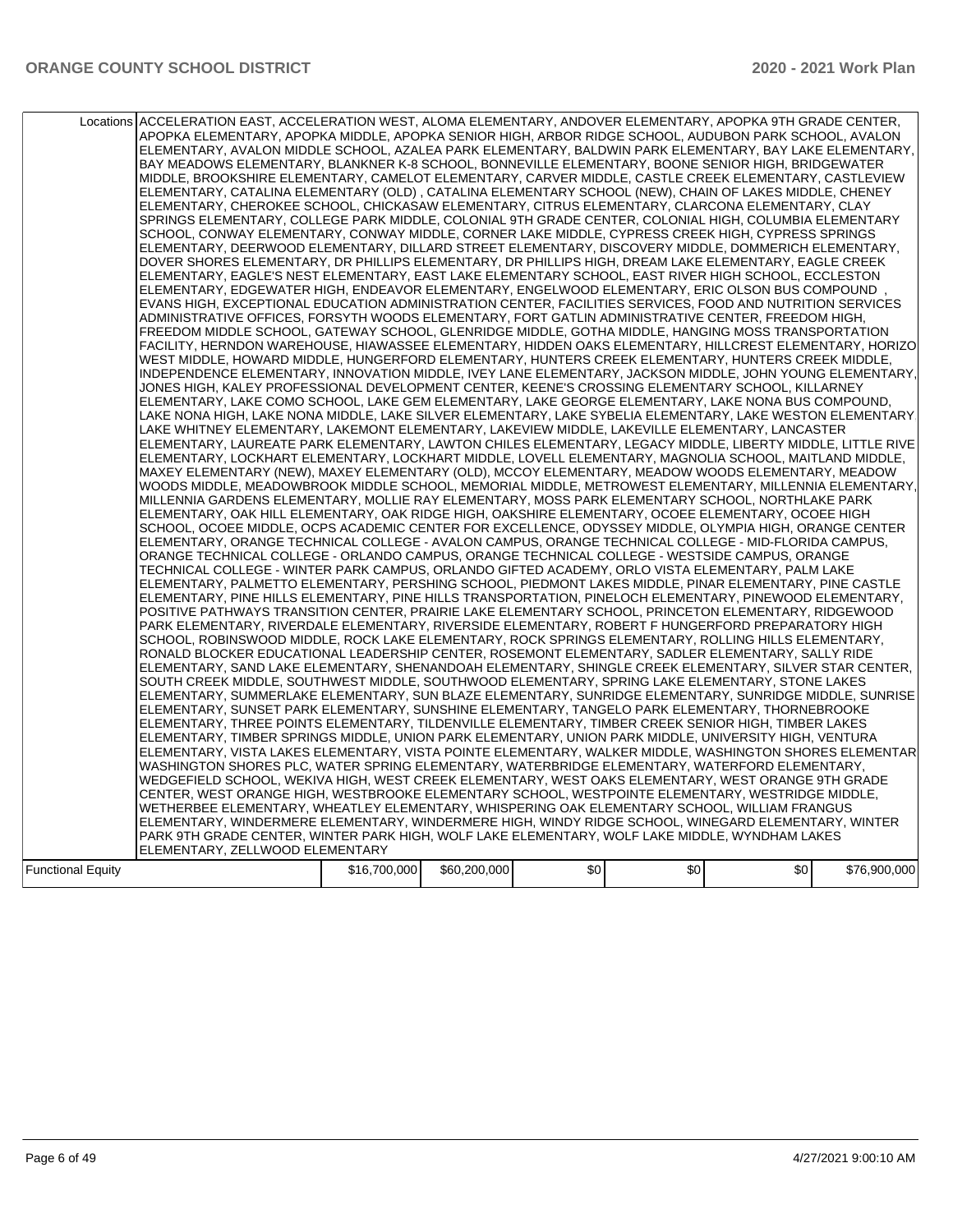|                   | Locations ACCELERATION EAST, ACCELERATION WEST, ALOMA ELEMENTARY, ANDOVER ELEMENTARY, APOPKA 9TH GRADE CENTER,<br>APOPKA ELEMENTARY, APOPKA MIDDLE, APOPKA SENIOR HIGH, ARBOR RIDGE SCHOOL, AUDUBON PARK SCHOOL, AVALON<br>ELEMENTARY, AVALON MIDDLE SCHOOL, AZALEA PARK ELEMENTARY, BALDWIN PARK ELEMENTARY, BAY LAKE ELEMENTARY,<br>BAY MEADOWS ELEMENTARY, BLANKNER K-8 SCHOOL, BONNEVILLE ELEMENTARY, BOONE SENIOR HIGH, BRIDGEWATER<br>MIDDLE, BROOKSHIRE ELEMENTARY, CAMELOT ELEMENTARY, CARVER MIDDLE, CASTLE CREEK ELEMENTARY, CASTLEVIEW<br>ELEMENTARY, CATALINA ELEMENTARY (OLD) , CATALINA ELEMENTARY SCHOOL (NEW), CHAIN OF LAKES MIDDLE, CHENEY<br>ELEMENTARY, CHEROKEE SCHOOL, CHICKASAW ELEMENTARY, CITRUS ELEMENTARY, CLARCONA ELEMENTARY, CLAY<br>SPRINGS ELEMENTARY, COLLEGE PARK MIDDLE, COLONIAL 9TH GRADE CENTER, COLONIAL HIGH, COLUMBIA ELEMENTARY<br>SCHOOL, CONWAY ELEMENTARY, CONWAY MIDDLE, CORNER LAKE MIDDLE, CYPRESS CREEK HIGH, CYPRESS SPRINGS<br>ELEMENTARY, DEERWOOD ELEMENTARY, DILLARD STREET ELEMENTARY, DISCOVERY MIDDLE, DOMMERICH ELEMENTARY,<br>DOVER SHORES ELEMENTARY, DR PHILLIPS ELEMENTARY, DR PHILLIPS HIGH, DREAM LAKE ELEMENTARY, EAGLE CREEK<br>ELEMENTARY, EAGLE'S NEST ELEMENTARY, EAST LAKE ELEMENTARY SCHOOL, EAST RIVER HIGH SCHOOL, ECCLESTON<br>ELEMENTARY, EDGEWATER HIGH, ENDEAVOR ELEMENTARY, ENGELWOOD ELEMENTARY, ERIC OLSON BUS COMPOUND<br>EVANS HIGH, EXCEPTIONAL EDUCATION ADMINISTRATION CENTER, FACILITIES SERVICES, FOOD AND NUTRITION SERVICES<br>ADMINISTRATIVE OFFICES, FORSYTH WOODS ELEMENTARY, FORT GATLIN ADMINISTRATIVE CENTER, FREEDOM HIGH,<br>FREEDOM MIDDLE SCHOOL, GATEWAY SCHOOL, GLENRIDGE MIDDLE, GOTHA MIDDLE, HANGING MOSS TRANSPORTATION<br> FACILITY, HERNDON WAREHOUSE, HIAWASSEE ELEMENTARY, HIDDEN OAKS ELEMENTARY, HILLCREST ELEMENTARY, HORIZO <br>WEST MIDDLE, HOWARD MIDDLE, HUNGERFORD ELEMENTARY, HUNTERS CREEK ELEMENTARY, HUNTERS CREEK MIDDLE,<br>INDEPENDENCE ELEMENTARY, INNOVATION MIDDLE, IVEY LANE ELEMENTARY, JACKSON MIDDLE, JOHN YOUNG ELEMENTARY,<br>JONES HIGH. KALEY PROFESSIONAL DEVELOPMENT CENTER. KEENE'S CROSSING ELEMENTARY SCHOOL. KILLARNEY<br>ELEMENTARY, LAKE COMO SCHOOL, LAKE GEM ELEMENTARY, LAKE GEORGE ELEMENTARY, LAKE NONA BUS COMPOUND,<br>LAKE NONA HIGH, LAKE NONA MIDDLE, LAKE SILVER ELEMENTARY, LAKE SYBELIA ELEMENTARY, LAKE WESTON ELEMENTARY.<br>LAKE WHITNEY ELEMENTARY, LAKEMONT ELEMENTARY, LAKEVIEW MIDDLE, LAKEVILLE ELEMENTARY, LANCASTER<br>ELEMENTARY, LAUREATE PARK ELEMENTARY, LAWTON CHILES ELEMENTARY, LEGACY MIDDLE, LIBERTY MIDDLE, LITTLE RIVE<br>ELEMENTARY, LOCKHART ELEMENTARY, LOCKHART MIDDLE, LOVELL ELEMENTARY, MAGNOLIA SCHOOL, MAITLAND MIDDLE,<br>MAXEY ELEMENTARY (NEW), MAXEY ELEMENTARY (OLD), MCCOY ELEMENTARY, MEADOW WOODS ELEMENTARY, MEADOW<br>WOODS MIDDLE, MEADOWBROOK MIDDLE SCHOOL, MEMORIAL MIDDLE, METROWEST ELEMENTARY, MILLENNIA ELEMENTARY,<br>MILLENNIA GARDENS ELEMENTARY, MOLLIE RAY ELEMENTARY, MOSS PARK ELEMENTARY SCHOOL, NORTHLAKE PARK<br>ELEMENTARY, OAK HILL ELEMENTARY, OAK RIDGE HIGH, OAKSHIRE ELEMENTARY, OCOEE ELEMENTARY, OCOEE HIGH<br>SCHOOL, OCOEE MIDDLE, OCPS ACADEMIC CENTER FOR EXCELLENCE, ODYSSEY MIDDLE, OLYMPIA HIGH, ORANGE CENTER<br>ELEMENTARY, ORANGE TECHNICAL COLLEGE - AVALON CAMPUS, ORANGE TECHNICAL COLLEGE - MID-FLORIDA CAMPUS,<br>ORANGE TECHNICAL COLLEGE - ORLANDO CAMPUS, ORANGE TECHNICAL COLLEGE - WESTSIDE CAMPUS, ORANGE<br>TECHNICAL COLLEGE - WINTER PARK CAMPUS, ORLANDO GIFTED ACADEMY, ORLO VISTA ELEMENTARY, PALM LAKE<br>ELEMENTARY, PALMETTO ELEMENTARY, PERSHING SCHOOL, PIEDMONT LAKES MIDDLE, PINAR ELEMENTARY, PINE CASTLE<br>ELEMENTARY, PINE HILLS ELEMENTARY, PINE HILLS TRANSPORTATION, PINELOCH ELEMENTARY, PINEWOOD ELEMENTARY,<br>POSITIVE PATHWAYS TRANSITION CENTER, PRAIRIE LAKE ELEMENTARY SCHOOL, PRINCETON ELEMENTARY, RIDGEWOOD<br>PARK ELEMENTARY, RIVERDALE ELEMENTARY, RIVERSIDE ELEMENTARY, ROBERT F HUNGERFORD PREPARATORY HIGH<br>SCHOOL, ROBINSWOOD MIDDLE, ROCK LAKE ELEMENTARY, ROCK SPRINGS ELEMENTARY, ROLLING HILLS ELEMENTARY,<br>RONALD BLOCKER EDUCATIONAL LEADERSHIP CENTER, ROSEMONT ELEMENTARY, SADLER ELEMENTARY, SALLY RIDE<br>ELEMENTARY, SAND LAKE ELEMENTARY, SHENANDOAH ELEMENTARY, SHINGLE CREEK ELEMENTARY, SILVER STAR CENTER,<br>SOUTH CREEK MIDDLE, SOUTHWEST MIDDLE, SOUTHWOOD ELEMENTARY, SPRING LAKE ELEMENTARY, STONE LAKES<br>ELEMENTARY, SUMMERLAKE ELEMENTARY, SUN BLAZE ELEMENTARY, SUNRIDGE ELEMENTARY, SUNRIDGE MIDDLE, SUNRISE<br>ELEMENTARY, SUNSET PARK ELEMENTARY, SUNSHINE ELEMENTARY, TANGELO PARK ELEMENTARY, THORNEBROOKE<br>ELEMENTARY, THREE POINTS ELEMENTARY, TILDENVILLE ELEMENTARY, TIMBER CREEK SENIOR HIGH, TIMBER LAKES<br>ELEMENTARY, TIMBER SPRINGS MIDDLE, UNION PARK ELEMENTARY, UNION PARK MIDDLE, UNIVERSITY HIGH, VENTURA |              |           |           |           |           |              |
|-------------------|--------------------------------------------------------------------------------------------------------------------------------------------------------------------------------------------------------------------------------------------------------------------------------------------------------------------------------------------------------------------------------------------------------------------------------------------------------------------------------------------------------------------------------------------------------------------------------------------------------------------------------------------------------------------------------------------------------------------------------------------------------------------------------------------------------------------------------------------------------------------------------------------------------------------------------------------------------------------------------------------------------------------------------------------------------------------------------------------------------------------------------------------------------------------------------------------------------------------------------------------------------------------------------------------------------------------------------------------------------------------------------------------------------------------------------------------------------------------------------------------------------------------------------------------------------------------------------------------------------------------------------------------------------------------------------------------------------------------------------------------------------------------------------------------------------------------------------------------------------------------------------------------------------------------------------------------------------------------------------------------------------------------------------------------------------------------------------------------------------------------------------------------------------------------------------------------------------------------------------------------------------------------------------------------------------------------------------------------------------------------------------------------------------------------------------------------------------------------------------------------------------------------------------------------------------------------------------------------------------------------------------------------------------------------------------------------------------------------------------------------------------------------------------------------------------------------------------------------------------------------------------------------------------------------------------------------------------------------------------------------------------------------------------------------------------------------------------------------------------------------------------------------------------------------------------------------------------------------------------------------------------------------------------------------------------------------------------------------------------------------------------------------------------------------------------------------------------------------------------------------------------------------------------------------------------------------------------------------------------------------------------------------------------------------------------------------------------------------------------------------------------------------------------------------------------------------------------------------------------------------------------------------------------------------------------------------------------------------------------------------------------------------------------------------------------------------------------------------------------------------------------------------------------------------------------------------------------------------------------------------------------------------------------------------------------------------------------------------------------------------------------------------------------------------------------------------------------------------------------------------------------------------------------------------------------------------------------------------------------------------------------------------------------------------------------------------------------------------------------------------------------------------------------------------------------------------------------------------------------|--------------|-----------|-----------|-----------|-----------|--------------|
|                   |                                                                                                                                                                                                                                                                                                                                                                                                                                                                                                                                                                                                                                                                                                                                                                                                                                                                                                                                                                                                                                                                                                                                                                                                                                                                                                                                                                                                                                                                                                                                                                                                                                                                                                                                                                                                                                                                                                                                                                                                                                                                                                                                                                                                                                                                                                                                                                                                                                                                                                                                                                                                                                                                                                                                                                                                                                                                                                                                                                                                                                                                                                                                                                                                                                                                                                                                                                                                                                                                                                                                                                                                                                                                                                                                                                                                                                                                                                                                                                                                                                                                                                                                                                                                                                                                                                                                                                                                                                                                                                                                                                                                                                                                                                                                                                                                                                                        |              |           |           |           |           |              |
|                   | ELEMENTARY, VISTA LAKES ELEMENTARY, VISTA POINTE ELEMENTARY, WALKER MIDDLE, WASHINGTON SHORES ELEMENTAR                                                                                                                                                                                                                                                                                                                                                                                                                                                                                                                                                                                                                                                                                                                                                                                                                                                                                                                                                                                                                                                                                                                                                                                                                                                                                                                                                                                                                                                                                                                                                                                                                                                                                                                                                                                                                                                                                                                                                                                                                                                                                                                                                                                                                                                                                                                                                                                                                                                                                                                                                                                                                                                                                                                                                                                                                                                                                                                                                                                                                                                                                                                                                                                                                                                                                                                                                                                                                                                                                                                                                                                                                                                                                                                                                                                                                                                                                                                                                                                                                                                                                                                                                                                                                                                                                                                                                                                                                                                                                                                                                                                                                                                                                                                                                |              |           |           |           |           |              |
|                   | WASHINGTON SHORES PLC, WATER SPRING ELEMENTARY, WATERBRIDGE ELEMENTARY, WATERFORD ELEMENTARY,<br>WEDGEFIELD SCHOOL, WEKIVA HIGH, WEST CREEK ELEMENTARY, WEST OAKS ELEMENTARY, WEST ORANGE 9TH GRADE<br>CENTER, WEST ORANGE HIGH, WESTBROOKE ELEMENTARY SCHOOL, WESTPOINTE ELEMENTARY, WESTRIDGE MIDDLE,<br>WETHERBEE ELEMENTARY, WHEATLEY ELEMENTARY, WHISPERING OAK ELEMENTARY SCHOOL, WILLIAM FRANGUS<br>ELEMENTARY, WINDERMERE ELEMENTARY, WINDERMERE HIGH, WINDY RIDGE SCHOOL, WINEGARD ELEMENTARY, WINTER<br>PARK 9TH GRADE CENTER, WINTER PARK HIGH, WOLF LAKE ELEMENTARY, WOLF LAKE MIDDLE, WYNDHAM LAKES<br>ELEMENTARY, ZELLWOOD ELEMENTARY                                                                                                                                                                                                                                                                                                                                                                                                                                                                                                                                                                                                                                                                                                                                                                                                                                                                                                                                                                                                                                                                                                                                                                                                                                                                                                                                                                                                                                                                                                                                                                                                                                                                                                                                                                                                                                                                                                                                                                                                                                                                                                                                                                                                                                                                                                                                                                                                                                                                                                                                                                                                                                                                                                                                                                                                                                                                                                                                                                                                                                                                                                                                                                                                                                                                                                                                                                                                                                                                                                                                                                                                                                                                                                                                                                                                                                                                                                                                                                                                                                                                                                                                                                                                    |              |           |           |           |           |              |
| Site Improvements |                                                                                                                                                                                                                                                                                                                                                                                                                                                                                                                                                                                                                                                                                                                                                                                                                                                                                                                                                                                                                                                                                                                                                                                                                                                                                                                                                                                                                                                                                                                                                                                                                                                                                                                                                                                                                                                                                                                                                                                                                                                                                                                                                                                                                                                                                                                                                                                                                                                                                                                                                                                                                                                                                                                                                                                                                                                                                                                                                                                                                                                                                                                                                                                                                                                                                                                                                                                                                                                                                                                                                                                                                                                                                                                                                                                                                                                                                                                                                                                                                                                                                                                                                                                                                                                                                                                                                                                                                                                                                                                                                                                                                                                                                                                                                                                                                                                        | \$21,968,188 | \$510,000 | \$520,200 | \$530,604 | \$541,216 | \$24,070,208 |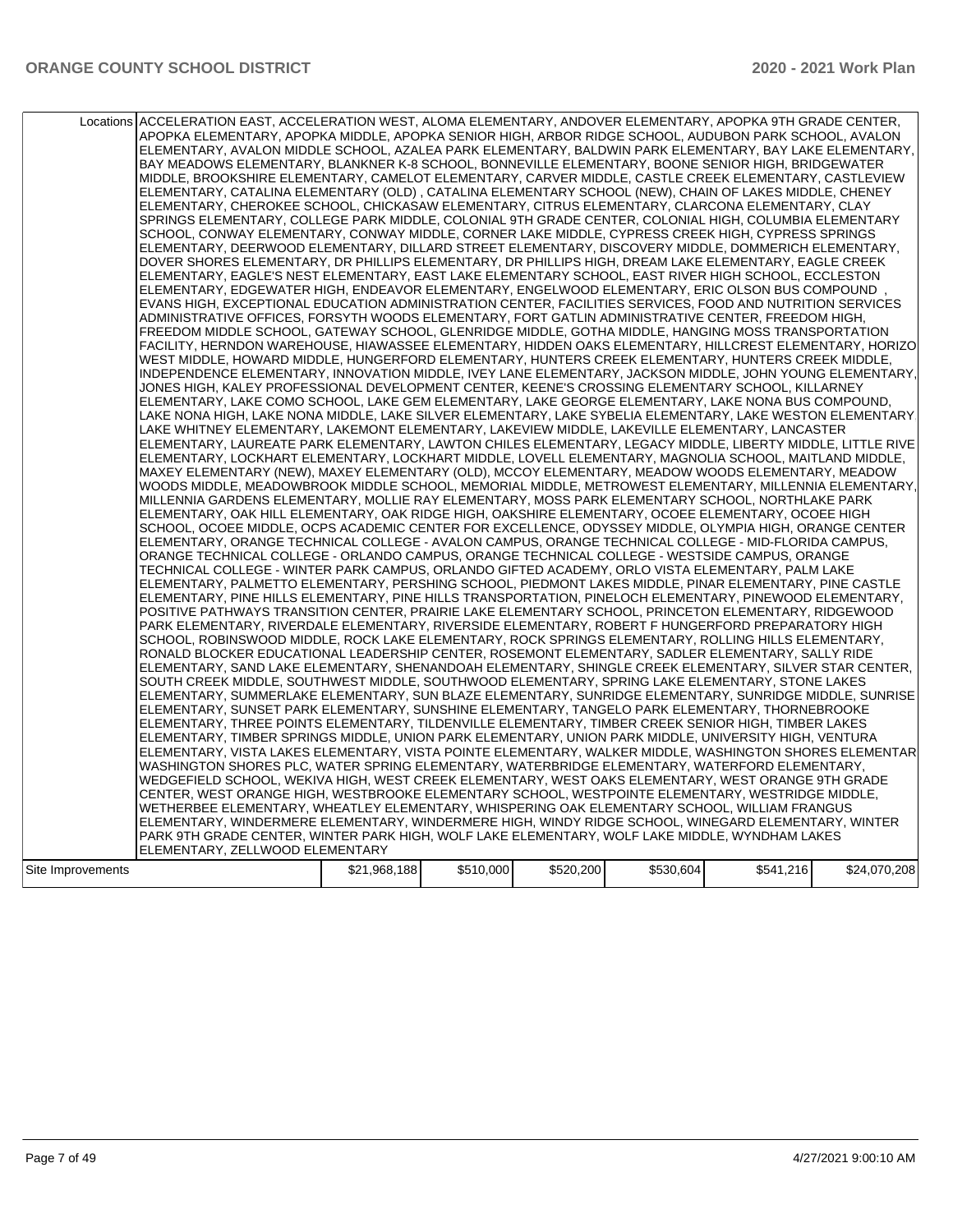|                                | Locations ACCELERATION EAST, ACCELERATION WEST, ALOMA ELEMENTARY, ANDOVER ELEMENTARY, APOPKA 9TH GRADE CENTER, |              |              |              |              |              |              |
|--------------------------------|----------------------------------------------------------------------------------------------------------------|--------------|--------------|--------------|--------------|--------------|--------------|
|                                | APOPKA ELEMENTARY, APOPKA MIDDLE, APOPKA SENIOR HIGH, ARBOR RIDGE SCHOOL, AUDUBON PARK SCHOOL, AVALON          |              |              |              |              |              |              |
|                                | ELEMENTARY, AVALON MIDDLE SCHOOL, AZALEA PARK ELEMENTARY, BALDWIN PARK ELEMENTARY, BAY LAKE ELEMENTARY,        |              |              |              |              |              |              |
|                                | BAY MEADOWS ELEMENTARY, BLANKNER K-8 SCHOOL, BONNEVILLE ELEMENTARY, BOONE SENIOR HIGH, BRIDGEWATER             |              |              |              |              |              |              |
|                                | MIDDLE, BROOKSHIRE ELEMENTARY, CAMELOT ELEMENTARY, CARVER MIDDLE, CASTLE CREEK ELEMENTARY, CASTLEVIEW          |              |              |              |              |              |              |
|                                | ELEMENTARY, CATALINA ELEMENTARY (OLD), CATALINA ELEMENTARY SCHOOL (NEW), CHAIN OF LAKES MIDDLE, CHENEY         |              |              |              |              |              |              |
|                                | ELEMENTARY, CHEROKEE SCHOOL, CHICKASAW ELEMENTARY, CITRUS ELEMENTARY, CLARCONA ELEMENTARY, CLAY                |              |              |              |              |              |              |
|                                | SPRINGS ELEMENTARY, COLLEGE PARK MIDDLE, COLONIAL 9TH GRADE CENTER, COLONIAL HIGH, COLUMBIA ELEMENTARY         |              |              |              |              |              |              |
|                                | SCHOOL, CONWAY ELEMENTARY, CONWAY MIDDLE, CORNER LAKE MIDDLE, CYPRESS CREEK HIGH, CYPRESS SPRINGS              |              |              |              |              |              |              |
|                                | ELEMENTARY, DEERWOOD ELEMENTARY, DILLARD STREET ELEMENTARY, DISCOVERY MIDDLE, DOMMERICH ELEMENTARY,            |              |              |              |              |              |              |
|                                | DOVER SHORES ELEMENTARY, DR PHILLIPS ELEMENTARY, DR PHILLIPS HIGH, DREAM LAKE ELEMENTARY, EAGLE CREEK          |              |              |              |              |              |              |
|                                | ELEMENTARY, EAGLE'S NEST ELEMENTARY, EAST LAKE ELEMENTARY SCHOOL, EAST RIVER HIGH SCHOOL, ECCLESTON            |              |              |              |              |              |              |
|                                | ELEMENTARY, EDGEWATER HIGH, ENDEAVOR ELEMENTARY, ENGELWOOD ELEMENTARY, ERIC OLSON BUS COMPOUND                 |              |              |              |              |              |              |
|                                | EVANS HIGH, EXCEPTIONAL EDUCATION ADMINISTRATION CENTER, FACILITIES SERVICES, FOOD AND NUTRITION SERVICES      |              |              |              |              |              |              |
|                                | ADMINISTRATIVE OFFICES, FORSYTH WOODS ELEMENTARY, FORT GATLIN ADMINISTRATIVE CENTER, FREEDOM HIGH,             |              |              |              |              |              |              |
|                                | FREEDOM MIDDLE SCHOOL, GATEWAY SCHOOL, GLENRIDGE MIDDLE, GOTHA MIDDLE, HANGING MOSS TRANSPORTATION             |              |              |              |              |              |              |
|                                | FACILITY, HERNDON WAREHOUSE, HIAWASSEE ELEMENTARY, HIDDEN OAKS ELEMENTARY, HILLCREST ELEMENTARY, HORIZO        |              |              |              |              |              |              |
|                                | WEST MIDDLE, HOWARD MIDDLE, HUNGERFORD ELEMENTARY, HUNTERS CREEK ELEMENTARY, HUNTERS CREEK MIDDLE,             |              |              |              |              |              |              |
|                                | INDEPENDENCE ELEMENTARY, INNOVATION MIDDLE, IVEY LANE ELEMENTARY, JACKSON MIDDLE, JOHN YOUNG ELEMENTARY,       |              |              |              |              |              |              |
|                                | JONES HIGH, KALEY PROFESSIONAL DEVELOPMENT CENTER, KEENE'S CROSSING ELEMENTARY SCHOOL, KILLARNEY               |              |              |              |              |              |              |
|                                | ELEMENTARY, LAKE COMO SCHOOL, LAKE GEM ELEMENTARY, LAKE GEORGE ELEMENTARY, LAKE NONA BUS COMPOUND,             |              |              |              |              |              |              |
|                                | LAKE NONA HIGH, LAKE NONA MIDDLE, LAKE SILVER ELEMENTARY, LAKE SYBELIA ELEMENTARY, LAKE WESTON ELEMENTARY.     |              |              |              |              |              |              |
|                                | LAKE WHITNEY ELEMENTARY, LAKEMONT ELEMENTARY, LAKEVIEW MIDDLE, LAKEVILLE ELEMENTARY, LANCASTER                 |              |              |              |              |              |              |
|                                | ELEMENTARY, LAUREATE PARK ELEMENTARY, LAWTON CHILES ELEMENTARY, LEGACY MIDDLE, LIBERTY MIDDLE, LITTLE RIVE     |              |              |              |              |              |              |
|                                | ELEMENTARY, LOCKHART ELEMENTARY, LOCKHART MIDDLE, LOVELL ELEMENTARY, MAGNOLIA SCHOOL, MAITLAND MIDDLE,         |              |              |              |              |              |              |
|                                | MAXEY ELEMENTARY (NEW), MAXEY ELEMENTARY (OLD), MCCOY ELEMENTARY, MEADOW WOODS ELEMENTARY, MEADOW              |              |              |              |              |              |              |
|                                | WOODS MIDDLE, MEADOWBROOK MIDDLE SCHOOL, MEMORIAL MIDDLE, METROWEST ELEMENTARY, MILLENNIA ELEMENTARY,          |              |              |              |              |              |              |
|                                | MILLENNIA GARDENS ELEMENTARY, MOLLIE RAY ELEMENTARY, MOSS PARK ELEMENTARY SCHOOL, NORTHLAKE PARK               |              |              |              |              |              |              |
|                                | ELEMENTARY, OAK HILL ELEMENTARY, OAK RIDGE HIGH, OAKSHIRE ELEMENTARY, OCOEE ELEMENTARY, OCOEE HIGH             |              |              |              |              |              |              |
|                                | SCHOOL, OCOEE MIDDLE, OCPS ACADEMIC CENTER FOR EXCELLENCE, ODYSSEY MIDDLE, OLYMPIA HIGH, ORANGE CENTER         |              |              |              |              |              |              |
|                                | ELEMENTARY, ORANGE TECHNICAL COLLEGE - AVALON CAMPUS, ORANGE TECHNICAL COLLEGE - MID-FLORIDA CAMPUS,           |              |              |              |              |              |              |
|                                | ORANGE TECHNICAL COLLEGE - ORLANDO CAMPUS, ORANGE TECHNICAL COLLEGE - WESTSIDE CAMPUS, ORANGE                  |              |              |              |              |              |              |
|                                | TECHNICAL COLLEGE - WINTER PARK CAMPUS, ORLANDO GIFTED ACADEMY, ORLO VISTA ELEMENTARY, PALM LAKE               |              |              |              |              |              |              |
|                                | ELEMENTARY, PALMETTO ELEMENTARY, PERSHING SCHOOL, PIEDMONT LAKES MIDDLE, PINAR ELEMENTARY, PINE CASTLE         |              |              |              |              |              |              |
|                                | ELEMENTARY, PINE HILLS ELEMENTARY, PINE HILLS TRANSPORTATION, PINELOCH ELEMENTARY, PINEWOOD ELEMENTARY,        |              |              |              |              |              |              |
|                                | POSITIVE PATHWAYS TRANSITION CENTER, PRAIRIE LAKE ELEMENTARY SCHOOL, PRINCETON ELEMENTARY, RIDGEWOOD           |              |              |              |              |              |              |
|                                | PARK ELEMENTARY, RIVERDALE ELEMENTARY, RIVERSIDE ELEMENTARY, ROBERT F HUNGERFORD PREPARATORY HIGH              |              |              |              |              |              |              |
|                                | SCHOOL, ROBINSWOOD MIDDLE, ROCK LAKE ELEMENTARY, ROCK SPRINGS ELEMENTARY, ROLLING HILLS ELEMENTARY,            |              |              |              |              |              |              |
|                                | RONALD BLOCKER EDUCATIONAL LEADERSHIP CENTER, ROSEMONT ELEMENTARY, SADLER ELEMENTARY, SALLY RIDE               |              |              |              |              |              |              |
|                                | ELEMENTARY, SAND LAKE ELEMENTARY, SHENANDOAH ELEMENTARY, SHINGLE CREEK ELEMENTARY, SILVER STAR CENTER,         |              |              |              |              |              |              |
|                                | SOUTH CREEK MIDDLE, SOUTHWEST MIDDLE, SOUTHWOOD ELEMENTARY, SPRING LAKE ELEMENTARY, STONE LAKES                |              |              |              |              |              |              |
|                                | ELEMENTARY, SUMMERLAKE ELEMENTARY, SUN BLAZE ELEMENTARY, SUNRIDGE ELEMENTARY, SUNRIDGE MIDDLE, SUNRISE         |              |              |              |              |              |              |
|                                | ELEMENTARY, SUNSET PARK ELEMENTARY, SUNSHINE ELEMENTARY, TANGELO PARK ELEMENTARY, THORNEBROOKE                 |              |              |              |              |              |              |
|                                | ELEMENTARY, THREE POINTS ELEMENTARY, TILDENVILLE ELEMENTARY, TIMBER CREEK SENIOR HIGH, TIMBER LAKES            |              |              |              |              |              |              |
|                                | ELEMENTARY, TIMBER SPRINGS MIDDLE, UNION PARK ELEMENTARY, UNION PARK MIDDLE, UNIVERSITY HIGH, VENTURA          |              |              |              |              |              |              |
|                                | ELEMENTARY, VISTA LAKES ELEMENTARY, VISTA POINTE ELEMENTARY, WALKER MIDDLE, WASHINGTON SHORES ELEMENTAR        |              |              |              |              |              |              |
|                                | WASHINGTON SHORES PLC, WATER SPRING ELEMENTARY, WATERBRIDGE ELEMENTARY, WATERFORD ELEMENTARY,                  |              |              |              |              |              |              |
|                                | WEDGEFIELD SCHOOL, WEKIVA HIGH, WEST CREEK ELEMENTARY, WEST OAKS ELEMENTARY, WEST ORANGE 9TH GRADE             |              |              |              |              |              |              |
|                                | CENTER, WEST ORANGE HIGH, WESTBROOKE ELEMENTARY SCHOOL, WESTPOINTE ELEMENTARY, WESTRIDGE MIDDLE,               |              |              |              |              |              |              |
|                                | WETHERBEE ELEMENTARY, WHEATLEY ELEMENTARY, WHISPERING OAK ELEMENTARY SCHOOL, WILLIAM FRANGUS                   |              |              |              |              |              |              |
|                                | ELEMENTARY. WINDERMERE ELEMENTARY. WINDERMERE HIGH. WINDY RIDGE SCHOOL. WINEGARD ELEMENTARY. WINTER            |              |              |              |              |              |              |
|                                | PARK 9TH GRADE CENTER, WINTER PARK HIGH, WOLF LAKE ELEMENTARY, WOLF LAKE MIDDLE, WYNDHAM LAKES                 |              |              |              |              |              |              |
|                                | ELEMENTARY, ZELLWOOD ELEMENTARY                                                                                |              |              |              |              |              |              |
| Portable Moves & Installations |                                                                                                                | \$24,426,308 | \$11,221,000 | \$11,333,210 | \$11,446,542 | \$11,561,008 | \$69,988,068 |
|                                |                                                                                                                |              |              |              |              |              |              |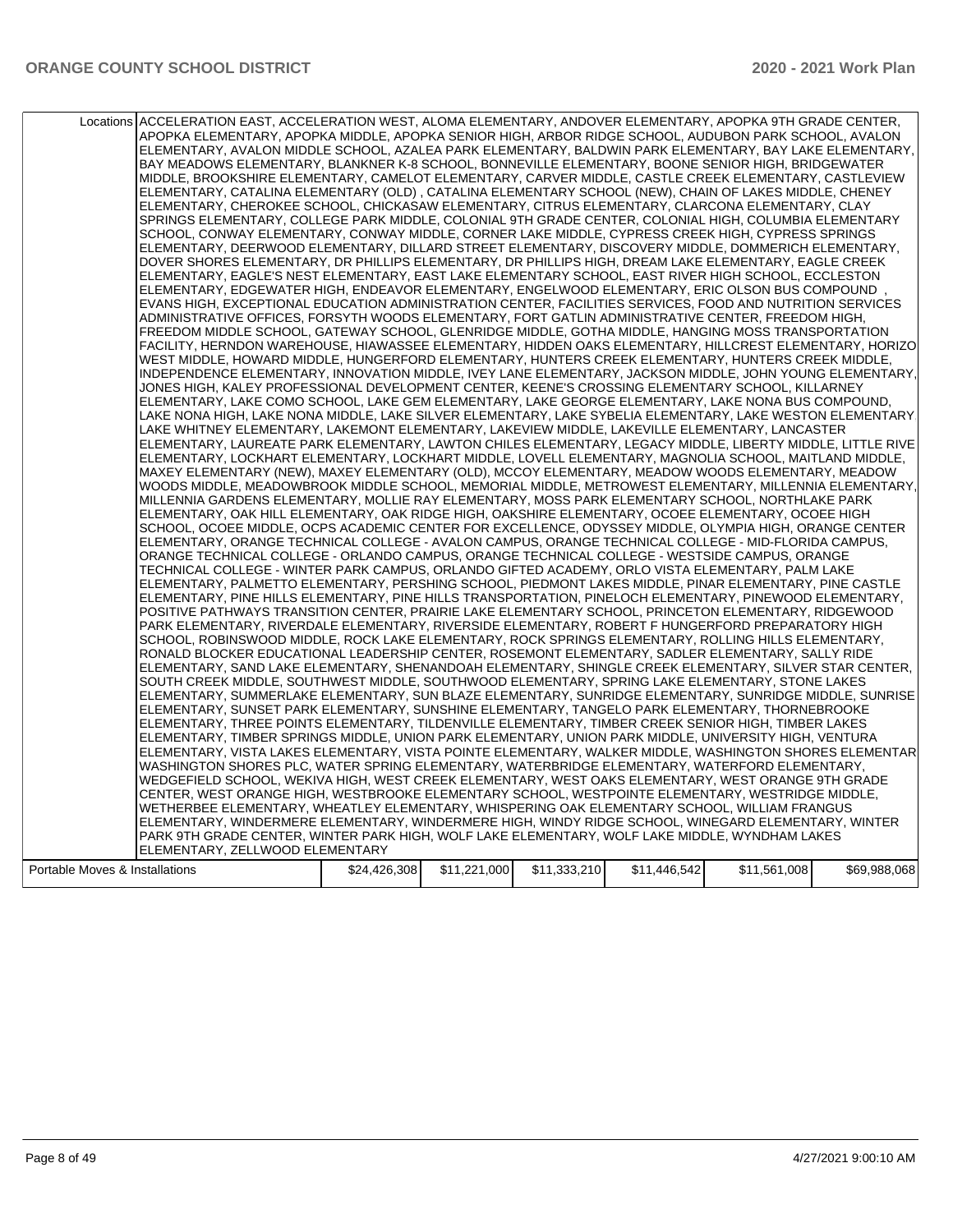|                          | Locations ACCELERATION EAST, ACCELERATION WEST, ALOMA ELEMENTARY, ANDOVER ELEMENTARY, APOPKA 9TH GRADE CENTER,<br>APOPKA ELEMENTARY, APOPKA MIDDLE, APOPKA SENIOR HIGH, ARBOR RIDGE SCHOOL, AUDUBON PARK SCHOOL, AVALON<br>ELEMENTARY, AVALON MIDDLE SCHOOL, AZALEA PARK ELEMENTARY, BALDWIN PARK ELEMENTARY, BAY LAKE ELEMENTARY,<br>BAY MEADOWS ELEMENTARY, BLANKNER K-8 SCHOOL, BONNEVILLE ELEMENTARY, BOONE SENIOR HIGH, BRIDGEWATER<br>MIDDLE, BROOKSHIRE ELEMENTARY, CAMELOT ELEMENTARY, CARVER MIDDLE, CASTLE CREEK ELEMENTARY, CASTLEVIEW<br>ELEMENTARY, CATALINA ELEMENTARY (OLD), CATALINA ELEMENTARY SCHOOL (NEW), CHAIN OF LAKES MIDDLE, CHENEY<br>ELEMENTARY, CHEROKEE SCHOOL, CHICKASAW ELEMENTARY, CITRUS ELEMENTARY, CLARCONA ELEMENTARY, CLAY<br>SPRINGS ELEMENTARY, COLLEGE PARK MIDDLE, COLONIAL 9TH GRADE CENTER, COLONIAL HIGH, COLUMBIA ELEMENTARY<br>SCHOOL, CONWAY ELEMENTARY, CONWAY MIDDLE, CORNER LAKE MIDDLE, CYPRESS CREEK HIGH, CYPRESS SPRINGS<br>ELEMENTARY, DEERWOOD ELEMENTARY, DILLARD STREET ELEMENTARY, DISCOVERY MIDDLE, DOMMERICH ELEMENTARY,<br>DOVER SHORES ELEMENTARY, DR PHILLIPS ELEMENTARY, DR PHILLIPS HIGH, DREAM LAKE ELEMENTARY, EAGLE CREEK<br>ELEMENTARY, EAGLE'S NEST ELEMENTARY, EAST LAKE ELEMENTARY SCHOOL, EAST RIVER HIGH SCHOOL, ECCLESTON<br>ELEMENTARY, EDGEWATER HIGH, ENDEAVOR ELEMENTARY, ENGELWOOD ELEMENTARY, ERIC OLSON BUS COMPOUND<br>EVANS HIGH, EXCEPTIONAL EDUCATION ADMINISTRATION CENTER, FACILITIES SERVICES, FOOD AND NUTRITION SERVICES<br>ADMINISTRATIVE OFFICES, FORSYTH WOODS ELEMENTARY, FORT GATLIN ADMINISTRATIVE CENTER, FREEDOM HIGH,<br>FREEDOM MIDDLE SCHOOL, GATEWAY SCHOOL, GLENRIDGE MIDDLE, GOTHA MIDDLE, HANGING MOSS TRANSPORTATION<br>FACILITY, HERNDON WAREHOUSE, HIAWASSEE ELEMENTARY, HIDDEN OAKS ELEMENTARY, HILLCREST ELEMENTARY, HORIZO<br>WEST MIDDLE, HOWARD MIDDLE, HUNGERFORD ELEMENTARY, HUNTERS CREEK ELEMENTARY, HUNTERS CREEK MIDDLE,<br>INDEPENDENCE ELEMENTARY, INNOVATION MIDDLE, IVEY LANE ELEMENTARY, JACKSON MIDDLE, JOHN YOUNG ELEMENTARY,<br>JONES HIGH, KALEY PROFESSIONAL DEVELOPMENT CENTER, KEENE'S CROSSING ELEMENTARY SCHOOL, KILLARNEY<br>ELEMENTARY, LAKE COMO SCHOOL, LAKE GEM ELEMENTARY, LAKE GEORGE ELEMENTARY, LAKE NONA BUS COMPOUND,<br>LAKE NONA HIGH, LAKE NONA MIDDLE, LAKE SILVER ELEMENTARY, LAKE SYBELIA ELEMENTARY, LAKE WESTON ELEMENTARY.<br>LAKE WHITNEY ELEMENTARY, LAKEMONT ELEMENTARY, LAKEVIEW MIDDLE, LAKEVILLE ELEMENTARY, LANCASTER<br>ELEMENTARY, LAUREATE PARK ELEMENTARY, LAWTON CHILES ELEMENTARY, LEGACY MIDDLE, LIBERTY MIDDLE, LITTLE RIVE<br> ELEMENTARY, LOCKHART ELEMENTARY, LOCKHART MIDDLE, LOVELL ELEMENTARY, MAGNOLIA SCHOOL, MAITLAND MIDDLE,<br>MAXEY ELEMENTARY (NEW), MAXEY ELEMENTARY (OLD), MCCOY ELEMENTARY, MEADOW WOODS ELEMENTARY, MEADOW<br>WOODS MIDDLE, MEADOWBROOK MIDDLE SCHOOL, MEMORIAL MIDDLE, METROWEST ELEMENTARY, MILLENNIA ELEMENTARY,<br>MILLENNIA GARDENS ELEMENTARY, MOLLIE RAY ELEMENTARY, MOSS PARK ELEMENTARY SCHOOL, NORTHLAKE PARK<br>ELEMENTARY, OAK HILL ELEMENTARY, OAK RIDGE HIGH, OAKSHIRE ELEMENTARY, OCOEE ELEMENTARY, OCOEE HIGH<br>SCHOOL, OCOEE MIDDLE, OCPS ACADEMIC CENTER FOR EXCELLENCE, ODYSSEY MIDDLE, OLYMPIA HIGH, ORANGE CENTER<br>ELEMENTARY, ORANGE TECHNICAL COLLEGE - AVALON CAMPUS, ORANGE TECHNICAL COLLEGE - MID-FLORIDA CAMPUS,<br>ORANGE TECHNICAL COLLEGE - ORLANDO CAMPUS, ORANGE TECHNICAL COLLEGE - WESTSIDE CAMPUS, ORANGE<br>TECHNICAL COLLEGE - WINTER PARK CAMPUS, ORLANDO GIFTED ACADEMY, ORLO VISTA ELEMENTARY, PALM LAKE<br>ELEMENTARY, PALMETTO ELEMENTARY, PERSHING SCHOOL, PIEDMONT LAKES MIDDLE, PINAR ELEMENTARY, PINE CASTLE<br>ELEMENTARY, PINE HILLS ELEMENTARY, PINE HILLS TRANSPORTATION, PINELOCH ELEMENTARY, PINEWOOD ELEMENTARY,<br>POSITIVE PATHWAYS TRANSITION CENTER, PRAIRIE LAKE ELEMENTARY SCHOOL, PRINCETON ELEMENTARY, RIDGEWOOD<br>PARK ELEMENTARY, RIVERDALE ELEMENTARY, RIVERSIDE ELEMENTARY, ROBERT F HUNGERFORD PREPARATORY HIGH<br>SCHOOL, ROBINSWOOD MIDDLE, ROCK LAKE ELEMENTARY, ROCK SPRINGS ELEMENTARY, ROLLING HILLS ELEMENTARY,<br>RONALD BLOCKER EDUCATIONAL LEADERSHIP CENTER, ROSEMONT ELEMENTARY, SADLER ELEMENTARY, SALLY RIDE<br>ELEMENTARY, SAND LAKE ELEMENTARY, SHENANDOAH ELEMENTARY, SHINGLE CREEK ELEMENTARY, SILVER STAR CENTER,<br>SOUTH CREEK MIDDLE, SOUTHWEST MIDDLE, SOUTHWOOD ELEMENTARY, SPRING LAKE ELEMENTARY, STONE LAKES<br>ELEMENTARY, SUMMERLAKE ELEMENTARY, SUN BLAZE ELEMENTARY, SUNRIDGE ELEMENTARY, SUNRIDGE MIDDLE, SUNRISE<br>ELEMENTARY, SUNSET PARK ELEMENTARY, SUNSHINE ELEMENTARY, TANGELO PARK ELEMENTARY, THORNEBROOKE<br>ELEMENTARY, THREE POINTS ELEMENTARY, TILDENVILLE ELEMENTARY, TIMBER CREEK SENIOR HIGH, TIMBER LAKES<br>ELEMENTARY, TIMBER SPRINGS MIDDLE, UNION PARK ELEMENTARY, UNION PARK MIDDLE, UNIVERSITY HIGH, VENTURA<br>ELEMENTARY, VISTA LAKES ELEMENTARY, VISTA POINTE ELEMENTARY, WALKER MIDDLE, WASHINGTON SHORES ELEMENTAR<br>WASHINGTON SHORES PLC, WATER SPRING ELEMENTARY, WATERBRIDGE ELEMENTARY, WATERFORD ELEMENTARY,<br>WEDGEFIELD SCHOOL, WEKIVA HIGH, WEST CREEK ELEMENTARY, WEST OAKS ELEMENTARY, WEST ORANGE 9TH GRADE<br>CENTER, WEST ORANGE HIGH, WESTBROOKE ELEMENTARY SCHOOL, WESTPOINTE ELEMENTARY, WESTRIDGE MIDDLE,<br>WETHERBEE ELEMENTARY, WHEATLEY ELEMENTARY, WHISPERING OAK ELEMENTARY SCHOOL, WILLIAM FRANGUS |             |             |             |             |             |             |
|--------------------------|----------------------------------------------------------------------------------------------------------------------------------------------------------------------------------------------------------------------------------------------------------------------------------------------------------------------------------------------------------------------------------------------------------------------------------------------------------------------------------------------------------------------------------------------------------------------------------------------------------------------------------------------------------------------------------------------------------------------------------------------------------------------------------------------------------------------------------------------------------------------------------------------------------------------------------------------------------------------------------------------------------------------------------------------------------------------------------------------------------------------------------------------------------------------------------------------------------------------------------------------------------------------------------------------------------------------------------------------------------------------------------------------------------------------------------------------------------------------------------------------------------------------------------------------------------------------------------------------------------------------------------------------------------------------------------------------------------------------------------------------------------------------------------------------------------------------------------------------------------------------------------------------------------------------------------------------------------------------------------------------------------------------------------------------------------------------------------------------------------------------------------------------------------------------------------------------------------------------------------------------------------------------------------------------------------------------------------------------------------------------------------------------------------------------------------------------------------------------------------------------------------------------------------------------------------------------------------------------------------------------------------------------------------------------------------------------------------------------------------------------------------------------------------------------------------------------------------------------------------------------------------------------------------------------------------------------------------------------------------------------------------------------------------------------------------------------------------------------------------------------------------------------------------------------------------------------------------------------------------------------------------------------------------------------------------------------------------------------------------------------------------------------------------------------------------------------------------------------------------------------------------------------------------------------------------------------------------------------------------------------------------------------------------------------------------------------------------------------------------------------------------------------------------------------------------------------------------------------------------------------------------------------------------------------------------------------------------------------------------------------------------------------------------------------------------------------------------------------------------------------------------------------------------------------------------------------------------------------------------------------------------------------------------------------------------------------------------------------------------------------------------------------------------------------------------------------------------------------------------------------------------------------------------------------------------------------------------------------------------------------------------------------------------------------------------------------------------------------------------------------------------------------------------------------------------------------------------------------------------------------------------------------------------------------------------------------------------------------------------------------------------------------------------------------------------------------------------------------------------------------------------------------------------------------------------------------------------------------------------------------------------------------------------------------------------------------------------------------------------------------------|-------------|-------------|-------------|-------------|-------------|-------------|
|                          |                                                                                                                                                                                                                                                                                                                                                                                                                                                                                                                                                                                                                                                                                                                                                                                                                                                                                                                                                                                                                                                                                                                                                                                                                                                                                                                                                                                                                                                                                                                                                                                                                                                                                                                                                                                                                                                                                                                                                                                                                                                                                                                                                                                                                                                                                                                                                                                                                                                                                                                                                                                                                                                                                                                                                                                                                                                                                                                                                                                                                                                                                                                                                                                                                                                                                                                                                                                                                                                                                                                                                                                                                                                                                                                                                                                                                                                                                                                                                                                                                                                                                                                                                                                                                                                                                                                                                                                                                                                                                                                                                                                                                                                                                                                                                                                                                                                                                                                                                                                                                                                                                                                                                                                                                                                                                                                                                                            |             |             |             |             |             |             |
|                          |                                                                                                                                                                                                                                                                                                                                                                                                                                                                                                                                                                                                                                                                                                                                                                                                                                                                                                                                                                                                                                                                                                                                                                                                                                                                                                                                                                                                                                                                                                                                                                                                                                                                                                                                                                                                                                                                                                                                                                                                                                                                                                                                                                                                                                                                                                                                                                                                                                                                                                                                                                                                                                                                                                                                                                                                                                                                                                                                                                                                                                                                                                                                                                                                                                                                                                                                                                                                                                                                                                                                                                                                                                                                                                                                                                                                                                                                                                                                                                                                                                                                                                                                                                                                                                                                                                                                                                                                                                                                                                                                                                                                                                                                                                                                                                                                                                                                                                                                                                                                                                                                                                                                                                                                                                                                                                                                                                            |             |             |             |             |             |             |
|                          |                                                                                                                                                                                                                                                                                                                                                                                                                                                                                                                                                                                                                                                                                                                                                                                                                                                                                                                                                                                                                                                                                                                                                                                                                                                                                                                                                                                                                                                                                                                                                                                                                                                                                                                                                                                                                                                                                                                                                                                                                                                                                                                                                                                                                                                                                                                                                                                                                                                                                                                                                                                                                                                                                                                                                                                                                                                                                                                                                                                                                                                                                                                                                                                                                                                                                                                                                                                                                                                                                                                                                                                                                                                                                                                                                                                                                                                                                                                                                                                                                                                                                                                                                                                                                                                                                                                                                                                                                                                                                                                                                                                                                                                                                                                                                                                                                                                                                                                                                                                                                                                                                                                                                                                                                                                                                                                                                                            |             |             |             |             |             |             |
|                          |                                                                                                                                                                                                                                                                                                                                                                                                                                                                                                                                                                                                                                                                                                                                                                                                                                                                                                                                                                                                                                                                                                                                                                                                                                                                                                                                                                                                                                                                                                                                                                                                                                                                                                                                                                                                                                                                                                                                                                                                                                                                                                                                                                                                                                                                                                                                                                                                                                                                                                                                                                                                                                                                                                                                                                                                                                                                                                                                                                                                                                                                                                                                                                                                                                                                                                                                                                                                                                                                                                                                                                                                                                                                                                                                                                                                                                                                                                                                                                                                                                                                                                                                                                                                                                                                                                                                                                                                                                                                                                                                                                                                                                                                                                                                                                                                                                                                                                                                                                                                                                                                                                                                                                                                                                                                                                                                                                            |             |             |             |             |             |             |
|                          |                                                                                                                                                                                                                                                                                                                                                                                                                                                                                                                                                                                                                                                                                                                                                                                                                                                                                                                                                                                                                                                                                                                                                                                                                                                                                                                                                                                                                                                                                                                                                                                                                                                                                                                                                                                                                                                                                                                                                                                                                                                                                                                                                                                                                                                                                                                                                                                                                                                                                                                                                                                                                                                                                                                                                                                                                                                                                                                                                                                                                                                                                                                                                                                                                                                                                                                                                                                                                                                                                                                                                                                                                                                                                                                                                                                                                                                                                                                                                                                                                                                                                                                                                                                                                                                                                                                                                                                                                                                                                                                                                                                                                                                                                                                                                                                                                                                                                                                                                                                                                                                                                                                                                                                                                                                                                                                                                                            |             |             |             |             |             |             |
|                          | ELEMENTARY. WINDERMERE ELEMENTARY. WINDERMERE HIGH. WINDY RIDGE SCHOOL. WINEGARD ELEMENTARY. WINTER                                                                                                                                                                                                                                                                                                                                                                                                                                                                                                                                                                                                                                                                                                                                                                                                                                                                                                                                                                                                                                                                                                                                                                                                                                                                                                                                                                                                                                                                                                                                                                                                                                                                                                                                                                                                                                                                                                                                                                                                                                                                                                                                                                                                                                                                                                                                                                                                                                                                                                                                                                                                                                                                                                                                                                                                                                                                                                                                                                                                                                                                                                                                                                                                                                                                                                                                                                                                                                                                                                                                                                                                                                                                                                                                                                                                                                                                                                                                                                                                                                                                                                                                                                                                                                                                                                                                                                                                                                                                                                                                                                                                                                                                                                                                                                                                                                                                                                                                                                                                                                                                                                                                                                                                                                                                        |             |             |             |             |             |             |
|                          | PARK 9TH GRADE CENTER, WINTER PARK HIGH, WOLF LAKE ELEMENTARY, WOLF LAKE MIDDLE, WYNDHAM LAKES                                                                                                                                                                                                                                                                                                                                                                                                                                                                                                                                                                                                                                                                                                                                                                                                                                                                                                                                                                                                                                                                                                                                                                                                                                                                                                                                                                                                                                                                                                                                                                                                                                                                                                                                                                                                                                                                                                                                                                                                                                                                                                                                                                                                                                                                                                                                                                                                                                                                                                                                                                                                                                                                                                                                                                                                                                                                                                                                                                                                                                                                                                                                                                                                                                                                                                                                                                                                                                                                                                                                                                                                                                                                                                                                                                                                                                                                                                                                                                                                                                                                                                                                                                                                                                                                                                                                                                                                                                                                                                                                                                                                                                                                                                                                                                                                                                                                                                                                                                                                                                                                                                                                                                                                                                                                             |             |             |             |             |             |             |
|                          |                                                                                                                                                                                                                                                                                                                                                                                                                                                                                                                                                                                                                                                                                                                                                                                                                                                                                                                                                                                                                                                                                                                                                                                                                                                                                                                                                                                                                                                                                                                                                                                                                                                                                                                                                                                                                                                                                                                                                                                                                                                                                                                                                                                                                                                                                                                                                                                                                                                                                                                                                                                                                                                                                                                                                                                                                                                                                                                                                                                                                                                                                                                                                                                                                                                                                                                                                                                                                                                                                                                                                                                                                                                                                                                                                                                                                                                                                                                                                                                                                                                                                                                                                                                                                                                                                                                                                                                                                                                                                                                                                                                                                                                                                                                                                                                                                                                                                                                                                                                                                                                                                                                                                                                                                                                                                                                                                                            |             |             |             |             |             |             |
|                          | ELEMENTARY, ZELLWOOD ELEMENTARY                                                                                                                                                                                                                                                                                                                                                                                                                                                                                                                                                                                                                                                                                                                                                                                                                                                                                                                                                                                                                                                                                                                                                                                                                                                                                                                                                                                                                                                                                                                                                                                                                                                                                                                                                                                                                                                                                                                                                                                                                                                                                                                                                                                                                                                                                                                                                                                                                                                                                                                                                                                                                                                                                                                                                                                                                                                                                                                                                                                                                                                                                                                                                                                                                                                                                                                                                                                                                                                                                                                                                                                                                                                                                                                                                                                                                                                                                                                                                                                                                                                                                                                                                                                                                                                                                                                                                                                                                                                                                                                                                                                                                                                                                                                                                                                                                                                                                                                                                                                                                                                                                                                                                                                                                                                                                                                                            |             |             |             |             |             |             |
| Systems Security Project |                                                                                                                                                                                                                                                                                                                                                                                                                                                                                                                                                                                                                                                                                                                                                                                                                                                                                                                                                                                                                                                                                                                                                                                                                                                                                                                                                                                                                                                                                                                                                                                                                                                                                                                                                                                                                                                                                                                                                                                                                                                                                                                                                                                                                                                                                                                                                                                                                                                                                                                                                                                                                                                                                                                                                                                                                                                                                                                                                                                                                                                                                                                                                                                                                                                                                                                                                                                                                                                                                                                                                                                                                                                                                                                                                                                                                                                                                                                                                                                                                                                                                                                                                                                                                                                                                                                                                                                                                                                                                                                                                                                                                                                                                                                                                                                                                                                                                                                                                                                                                                                                                                                                                                                                                                                                                                                                                                            | \$2,657,559 | \$1,672,800 | \$1,706,256 | \$1,740,381 | \$1,775,189 | \$9,552,185 |
|                          |                                                                                                                                                                                                                                                                                                                                                                                                                                                                                                                                                                                                                                                                                                                                                                                                                                                                                                                                                                                                                                                                                                                                                                                                                                                                                                                                                                                                                                                                                                                                                                                                                                                                                                                                                                                                                                                                                                                                                                                                                                                                                                                                                                                                                                                                                                                                                                                                                                                                                                                                                                                                                                                                                                                                                                                                                                                                                                                                                                                                                                                                                                                                                                                                                                                                                                                                                                                                                                                                                                                                                                                                                                                                                                                                                                                                                                                                                                                                                                                                                                                                                                                                                                                                                                                                                                                                                                                                                                                                                                                                                                                                                                                                                                                                                                                                                                                                                                                                                                                                                                                                                                                                                                                                                                                                                                                                                                            |             |             |             |             |             |             |
|                          |                                                                                                                                                                                                                                                                                                                                                                                                                                                                                                                                                                                                                                                                                                                                                                                                                                                                                                                                                                                                                                                                                                                                                                                                                                                                                                                                                                                                                                                                                                                                                                                                                                                                                                                                                                                                                                                                                                                                                                                                                                                                                                                                                                                                                                                                                                                                                                                                                                                                                                                                                                                                                                                                                                                                                                                                                                                                                                                                                                                                                                                                                                                                                                                                                                                                                                                                                                                                                                                                                                                                                                                                                                                                                                                                                                                                                                                                                                                                                                                                                                                                                                                                                                                                                                                                                                                                                                                                                                                                                                                                                                                                                                                                                                                                                                                                                                                                                                                                                                                                                                                                                                                                                                                                                                                                                                                                                                            |             |             |             |             |             |             |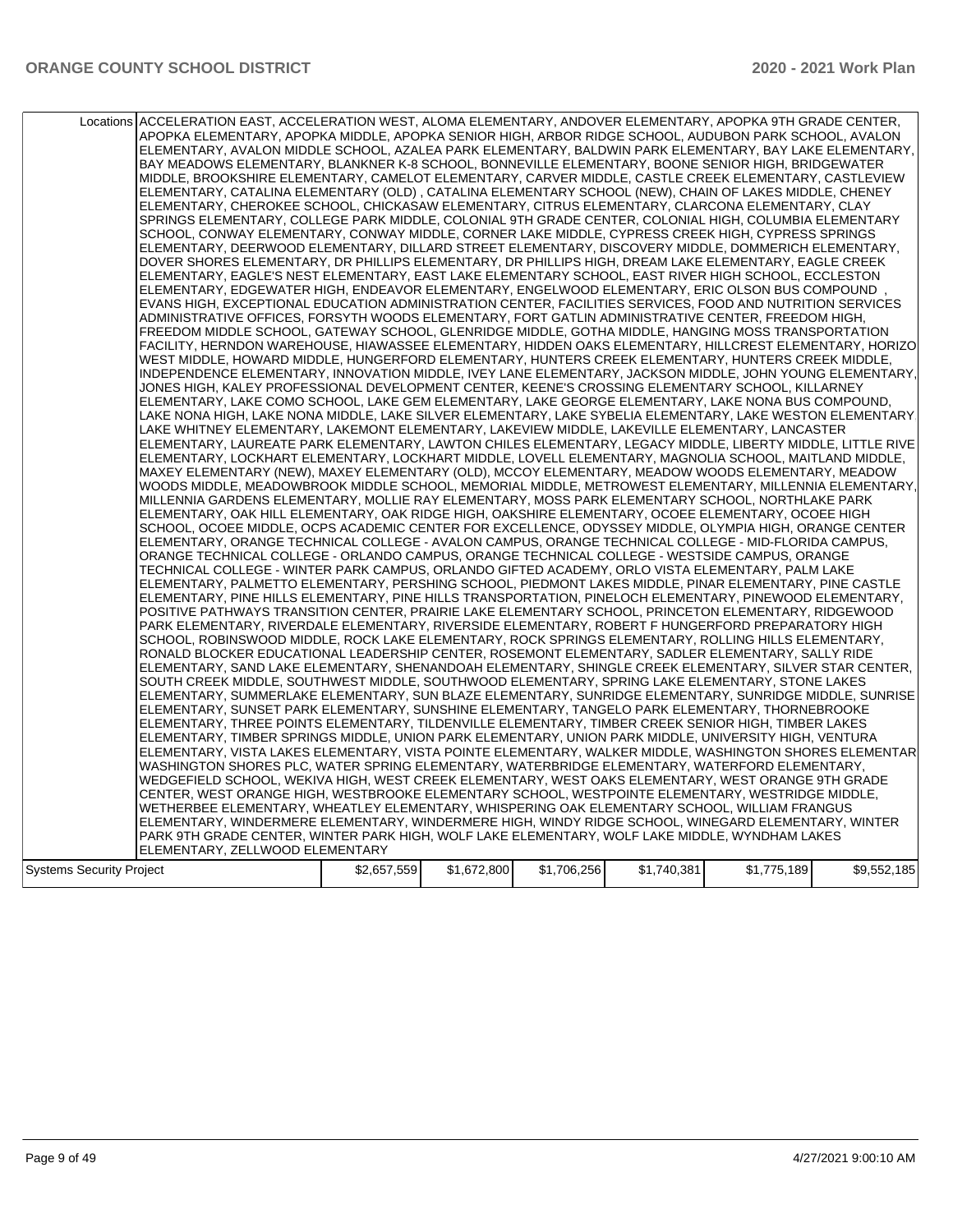|                           | Locations ACCELERATION EAST, ACCELERATION WEST, ALOMA ELEMENTARY, ANDOVER ELEMENTARY, APOPKA 9TH GRADE CENTER,<br>APOPKA ELEMENTARY, APOPKA MIDDLE, APOPKA SENIOR HIGH, ARBOR RIDGE SCHOOL, AUDUBON PARK SCHOOL, AVALON<br>ELEMENTARY, AVALON MIDDLE SCHOOL, AZALEA PARK ELEMENTARY, BALDWIN PARK ELEMENTARY, BAY LAKE ELEMENTARY,<br>BAY MEADOWS ELEMENTARY, BLANKNER K-8 SCHOOL, BONNEVILLE ELEMENTARY, BOONE SENIOR HIGH, BRIDGEWATER<br>MIDDLE, BROOKSHIRE ELEMENTARY, CAMELOT ELEMENTARY, CARVER MIDDLE, CASTLE CREEK ELEMENTARY, CASTLEVIEW<br>ELEMENTARY, CATALINA ELEMENTARY (OLD), CATALINA ELEMENTARY SCHOOL (NEW), CHAIN OF LAKES MIDDLE, CHENEY<br>ELEMENTARY, CHEROKEE SCHOOL, CHICKASAW ELEMENTARY, CITRUS ELEMENTARY, CLARCONA ELEMENTARY, CLAY<br>SPRINGS ELEMENTARY, COLLEGE PARK MIDDLE, COLONIAL 9TH GRADE CENTER, COLONIAL HIGH, COLUMBIA ELEMENTARY<br>SCHOOL, CONWAY ELEMENTARY, CONWAY MIDDLE, CORNER LAKE MIDDLE, CYPRESS CREEK HIGH, CYPRESS SPRINGS<br>ELEMENTARY, DEERWOOD ELEMENTARY, DILLARD STREET ELEMENTARY, DISCOVERY MIDDLE, DOMMERICH ELEMENTARY,<br>DOVER SHORES ELEMENTARY, DR PHILLIPS ELEMENTARY, DR PHILLIPS HIGH, DREAM LAKE ELEMENTARY, EAGLE CREEK<br>ELEMENTARY, EAGLE'S NEST ELEMENTARY, EAST LAKE ELEMENTARY SCHOOL, EAST RIVER HIGH SCHOOL, ECCLESTON<br>ELEMENTARY, EDGEWATER HIGH, ENDEAVOR ELEMENTARY, ENGELWOOD ELEMENTARY, ERIC OLSON BUS COMPOUND<br>EVANS HIGH, EXCEPTIONAL EDUCATION ADMINISTRATION CENTER, FACILITIES SERVICES, FOOD AND NUTRITION SERVICES<br>ADMINISTRATIVE OFFICES, FORSYTH WOODS ELEMENTARY, FORT GATLIN ADMINISTRATIVE CENTER, FREEDOM HIGH,<br>FREEDOM MIDDLE SCHOOL, GATEWAY SCHOOL, GLENRIDGE MIDDLE, GOTHA MIDDLE, HANGING MOSS TRANSPORTATION<br>FACILITY, HERNDON WAREHOUSE, HIAWASSEE ELEMENTARY, HIDDEN OAKS ELEMENTARY, HILLCREST ELEMENTARY, HORIZO<br>WEST MIDDLE, HOWARD MIDDLE, HUNGERFORD ELEMENTARY, HUNTERS CREEK ELEMENTARY, HUNTERS CREEK MIDDLE,<br>INDEPENDENCE ELEMENTARY, INNOVATION MIDDLE, IVEY LANE ELEMENTARY, JACKSON MIDDLE, JOHN YOUNG ELEMENTARY,<br>JONES HIGH, KALEY PROFESSIONAL DEVELOPMENT CENTER, KEENE'S CROSSING ELEMENTARY SCHOOL, KILLARNEY<br>ELEMENTARY, LAKE COMO SCHOOL, LAKE GEM ELEMENTARY, LAKE GEORGE ELEMENTARY, LAKE NONA BUS COMPOUND,<br>LAKE NONA HIGH, LAKE NONA MIDDLE, LAKE SILVER ELEMENTARY, LAKE SYBELIA ELEMENTARY, LAKE WESTON ELEMENTARY.<br>LAKE WHITNEY ELEMENTARY, LAKEMONT ELEMENTARY, LAKEVIEW MIDDLE, LAKEVILLE ELEMENTARY, LANCASTER<br>ELEMENTARY, LAUREATE PARK ELEMENTARY, LAWTON CHILES ELEMENTARY, LEGACY MIDDLE, LIBERTY MIDDLE, LITTLE RIVE<br>IELEMENTARY, LOCKHART ELEMENTARY, LOCKHART MIDDLE, LOVELL ELEMENTARY, MAGNOLIA SCHOOL, MAITLAND MIDDLE,<br>MAXEY ELEMENTARY (NEW), MAXEY ELEMENTARY (OLD), MCCOY ELEMENTARY, MEADOW WOODS ELEMENTARY, MEADOW<br>WOODS MIDDLE, MEADOWBROOK MIDDLE SCHOOL, MEMORIAL MIDDLE, METROWEST ELEMENTARY, MILLENNIA ELEMENTARY,<br>MILLENNIA GARDENS ELEMENTARY, MOLLIE RAY ELEMENTARY, MOSS PARK ELEMENTARY SCHOOL, NORTHLAKE PARK<br>ELEMENTARY, OAK HILL ELEMENTARY, OAK RIDGE HIGH, OAKSHIRE ELEMENTARY, OCOEE ELEMENTARY, OCOEE HIGH<br>SCHOOL, OCOEE MIDDLE, OCPS ACADEMIC CENTER FOR EXCELLENCE, ODYSSEY MIDDLE, OLYMPIA HIGH, ORANGE CENTER<br>ELEMENTARY, ORANGE TECHNICAL COLLEGE - AVALON CAMPUS, ORANGE TECHNICAL COLLEGE - MID-FLORIDA CAMPUS,<br>ORANGE TECHNICAL COLLEGE - ORLANDO CAMPUS, ORANGE TECHNICAL COLLEGE - WESTSIDE CAMPUS, ORANGE<br>TECHNICAL COLLEGE - WINTER PARK CAMPUS, ORLANDO GIFTED ACADEMY, ORLO VISTA ELEMENTARY, PALM LAKE<br>ELEMENTARY, PALMETTO ELEMENTARY, PERSHING SCHOOL, PIEDMONT LAKES MIDDLE, PINAR ELEMENTARY, PINE CASTLE<br>ELEMENTARY, PINE HILLS ELEMENTARY, PINE HILLS TRANSPORTATION, PINELOCH ELEMENTARY, PINEWOOD ELEMENTARY,<br>POSITIVE PATHWAYS TRANSITION CENTER, PRAIRIE LAKE ELEMENTARY SCHOOL, PRINCETON ELEMENTARY, RIDGEWOOD<br>PARK ELEMENTARY, RIVERDALE ELEMENTARY, RIVERSIDE ELEMENTARY, ROBERT F HUNGERFORD PREPARATORY HIGH<br>SCHOOL, ROBINSWOOD MIDDLE, ROCK LAKE ELEMENTARY, ROCK SPRINGS ELEMENTARY, ROLLING HILLS ELEMENTARY,<br>RONALD BLOCKER EDUCATIONAL LEADERSHIP CENTER, ROSEMONT ELEMENTARY, SADLER ELEMENTARY, SALLY RIDE<br>ELEMENTARY, SAND LAKE ELEMENTARY, SHENANDOAH ELEMENTARY, SHINGLE CREEK ELEMENTARY, SILVER STAR CENTER,<br>SOUTH CREEK MIDDLE, SOUTHWEST MIDDLE, SOUTHWOOD ELEMENTARY, SPRING LAKE ELEMENTARY, STONE LAKES<br>ELEMENTARY, SUMMERLAKE ELEMENTARY, SUN BLAZE ELEMENTARY, SUNRIDGE ELEMENTARY, SUNRIDGE MIDDLE, SUNRISE<br>ELEMENTARY, SUNSET PARK ELEMENTARY, SUNSHINE ELEMENTARY, TANGELO PARK ELEMENTARY, THORNEBROOKE<br>ELEMENTARY, THREE POINTS ELEMENTARY, TILDENVILLE ELEMENTARY, TIMBER CREEK SENIOR HIGH, TIMBER LAKES<br>ELEMENTARY, TIMBER SPRINGS MIDDLE, UNION PARK ELEMENTARY, UNION PARK MIDDLE, UNIVERSITY HIGH, VENTURA<br>ELEMENTARY, VISTA LAKES ELEMENTARY, VISTA POINTE ELEMENTARY, WALKER MIDDLE, WASHINGTON SHORES ELEMENTAR<br>WASHINGTON SHORES PLC, WATER SPRING ELEMENTARY, WATERBRIDGE ELEMENTARY, WATERFORD ELEMENTARY,<br>WEDGEFIELD SCHOOL, WEKIVA HIGH, WEST CREEK ELEMENTARY, WEST OAKS ELEMENTARY, WEST ORANGE 9TH GRADE<br>CENTER, WEST ORANGE HIGH, WESTBROOKE ELEMENTARY SCHOOL, WESTPOINTE ELEMENTARY, WESTRIDGE MIDDLE,<br>WETHERBEE ELEMENTARY, WHEATLEY ELEMENTARY, WHISPERING OAK ELEMENTARY SCHOOL, WILLIAM FRANGUS |             |     |     |     |     |             |
|---------------------------|----------------------------------------------------------------------------------------------------------------------------------------------------------------------------------------------------------------------------------------------------------------------------------------------------------------------------------------------------------------------------------------------------------------------------------------------------------------------------------------------------------------------------------------------------------------------------------------------------------------------------------------------------------------------------------------------------------------------------------------------------------------------------------------------------------------------------------------------------------------------------------------------------------------------------------------------------------------------------------------------------------------------------------------------------------------------------------------------------------------------------------------------------------------------------------------------------------------------------------------------------------------------------------------------------------------------------------------------------------------------------------------------------------------------------------------------------------------------------------------------------------------------------------------------------------------------------------------------------------------------------------------------------------------------------------------------------------------------------------------------------------------------------------------------------------------------------------------------------------------------------------------------------------------------------------------------------------------------------------------------------------------------------------------------------------------------------------------------------------------------------------------------------------------------------------------------------------------------------------------------------------------------------------------------------------------------------------------------------------------------------------------------------------------------------------------------------------------------------------------------------------------------------------------------------------------------------------------------------------------------------------------------------------------------------------------------------------------------------------------------------------------------------------------------------------------------------------------------------------------------------------------------------------------------------------------------------------------------------------------------------------------------------------------------------------------------------------------------------------------------------------------------------------------------------------------------------------------------------------------------------------------------------------------------------------------------------------------------------------------------------------------------------------------------------------------------------------------------------------------------------------------------------------------------------------------------------------------------------------------------------------------------------------------------------------------------------------------------------------------------------------------------------------------------------------------------------------------------------------------------------------------------------------------------------------------------------------------------------------------------------------------------------------------------------------------------------------------------------------------------------------------------------------------------------------------------------------------------------------------------------------------------------------------------------------------------------------------------------------------------------------------------------------------------------------------------------------------------------------------------------------------------------------------------------------------------------------------------------------------------------------------------------------------------------------------------------------------------------------------------------------------------------------------------------------------------------------------------------------------------------------------------------------------------------------------------------------------------------------------------------------------------------------------------------------------------------------------------------------------------------------------------------------------------------------------------------------------------------------------------------------------------------------------------------------------------------------------------------------------------------|-------------|-----|-----|-----|-----|-------------|
|                           |                                                                                                                                                                                                                                                                                                                                                                                                                                                                                                                                                                                                                                                                                                                                                                                                                                                                                                                                                                                                                                                                                                                                                                                                                                                                                                                                                                                                                                                                                                                                                                                                                                                                                                                                                                                                                                                                                                                                                                                                                                                                                                                                                                                                                                                                                                                                                                                                                                                                                                                                                                                                                                                                                                                                                                                                                                                                                                                                                                                                                                                                                                                                                                                                                                                                                                                                                                                                                                                                                                                                                                                                                                                                                                                                                                                                                                                                                                                                                                                                                                                                                                                                                                                                                                                                                                                                                                                                                                                                                                                                                                                                                                                                                                                                                                                                                                                                                                                                                                                                                                                                                                                                                                                                                                                                                                                                                                            |             |     |     |     |     |             |
|                           |                                                                                                                                                                                                                                                                                                                                                                                                                                                                                                                                                                                                                                                                                                                                                                                                                                                                                                                                                                                                                                                                                                                                                                                                                                                                                                                                                                                                                                                                                                                                                                                                                                                                                                                                                                                                                                                                                                                                                                                                                                                                                                                                                                                                                                                                                                                                                                                                                                                                                                                                                                                                                                                                                                                                                                                                                                                                                                                                                                                                                                                                                                                                                                                                                                                                                                                                                                                                                                                                                                                                                                                                                                                                                                                                                                                                                                                                                                                                                                                                                                                                                                                                                                                                                                                                                                                                                                                                                                                                                                                                                                                                                                                                                                                                                                                                                                                                                                                                                                                                                                                                                                                                                                                                                                                                                                                                                                            |             |     |     |     |     |             |
|                           |                                                                                                                                                                                                                                                                                                                                                                                                                                                                                                                                                                                                                                                                                                                                                                                                                                                                                                                                                                                                                                                                                                                                                                                                                                                                                                                                                                                                                                                                                                                                                                                                                                                                                                                                                                                                                                                                                                                                                                                                                                                                                                                                                                                                                                                                                                                                                                                                                                                                                                                                                                                                                                                                                                                                                                                                                                                                                                                                                                                                                                                                                                                                                                                                                                                                                                                                                                                                                                                                                                                                                                                                                                                                                                                                                                                                                                                                                                                                                                                                                                                                                                                                                                                                                                                                                                                                                                                                                                                                                                                                                                                                                                                                                                                                                                                                                                                                                                                                                                                                                                                                                                                                                                                                                                                                                                                                                                            |             |     |     |     |     |             |
|                           |                                                                                                                                                                                                                                                                                                                                                                                                                                                                                                                                                                                                                                                                                                                                                                                                                                                                                                                                                                                                                                                                                                                                                                                                                                                                                                                                                                                                                                                                                                                                                                                                                                                                                                                                                                                                                                                                                                                                                                                                                                                                                                                                                                                                                                                                                                                                                                                                                                                                                                                                                                                                                                                                                                                                                                                                                                                                                                                                                                                                                                                                                                                                                                                                                                                                                                                                                                                                                                                                                                                                                                                                                                                                                                                                                                                                                                                                                                                                                                                                                                                                                                                                                                                                                                                                                                                                                                                                                                                                                                                                                                                                                                                                                                                                                                                                                                                                                                                                                                                                                                                                                                                                                                                                                                                                                                                                                                            |             |     |     |     |     |             |
|                           | ELEMENTARY. WINDERMERE ELEMENTARY. WINDERMERE HIGH. WINDY RIDGE SCHOOL. WINEGARD ELEMENTARY. WINTER                                                                                                                                                                                                                                                                                                                                                                                                                                                                                                                                                                                                                                                                                                                                                                                                                                                                                                                                                                                                                                                                                                                                                                                                                                                                                                                                                                                                                                                                                                                                                                                                                                                                                                                                                                                                                                                                                                                                                                                                                                                                                                                                                                                                                                                                                                                                                                                                                                                                                                                                                                                                                                                                                                                                                                                                                                                                                                                                                                                                                                                                                                                                                                                                                                                                                                                                                                                                                                                                                                                                                                                                                                                                                                                                                                                                                                                                                                                                                                                                                                                                                                                                                                                                                                                                                                                                                                                                                                                                                                                                                                                                                                                                                                                                                                                                                                                                                                                                                                                                                                                                                                                                                                                                                                                                        |             |     |     |     |     |             |
|                           | PARK 9TH GRADE CENTER, WINTER PARK HIGH, WOLF LAKE ELEMENTARY, WOLF LAKE MIDDLE, WYNDHAM LAKES                                                                                                                                                                                                                                                                                                                                                                                                                                                                                                                                                                                                                                                                                                                                                                                                                                                                                                                                                                                                                                                                                                                                                                                                                                                                                                                                                                                                                                                                                                                                                                                                                                                                                                                                                                                                                                                                                                                                                                                                                                                                                                                                                                                                                                                                                                                                                                                                                                                                                                                                                                                                                                                                                                                                                                                                                                                                                                                                                                                                                                                                                                                                                                                                                                                                                                                                                                                                                                                                                                                                                                                                                                                                                                                                                                                                                                                                                                                                                                                                                                                                                                                                                                                                                                                                                                                                                                                                                                                                                                                                                                                                                                                                                                                                                                                                                                                                                                                                                                                                                                                                                                                                                                                                                                                                             |             |     |     |     |     |             |
|                           | ELEMENTARY, ZELLWOOD ELEMENTARY                                                                                                                                                                                                                                                                                                                                                                                                                                                                                                                                                                                                                                                                                                                                                                                                                                                                                                                                                                                                                                                                                                                                                                                                                                                                                                                                                                                                                                                                                                                                                                                                                                                                                                                                                                                                                                                                                                                                                                                                                                                                                                                                                                                                                                                                                                                                                                                                                                                                                                                                                                                                                                                                                                                                                                                                                                                                                                                                                                                                                                                                                                                                                                                                                                                                                                                                                                                                                                                                                                                                                                                                                                                                                                                                                                                                                                                                                                                                                                                                                                                                                                                                                                                                                                                                                                                                                                                                                                                                                                                                                                                                                                                                                                                                                                                                                                                                                                                                                                                                                                                                                                                                                                                                                                                                                                                                            |             |     |     |     |     |             |
| Safety and Security Grant |                                                                                                                                                                                                                                                                                                                                                                                                                                                                                                                                                                                                                                                                                                                                                                                                                                                                                                                                                                                                                                                                                                                                                                                                                                                                                                                                                                                                                                                                                                                                                                                                                                                                                                                                                                                                                                                                                                                                                                                                                                                                                                                                                                                                                                                                                                                                                                                                                                                                                                                                                                                                                                                                                                                                                                                                                                                                                                                                                                                                                                                                                                                                                                                                                                                                                                                                                                                                                                                                                                                                                                                                                                                                                                                                                                                                                                                                                                                                                                                                                                                                                                                                                                                                                                                                                                                                                                                                                                                                                                                                                                                                                                                                                                                                                                                                                                                                                                                                                                                                                                                                                                                                                                                                                                                                                                                                                                            | \$8,879,793 | \$0 | \$0 | \$0 | \$0 | \$8,879,793 |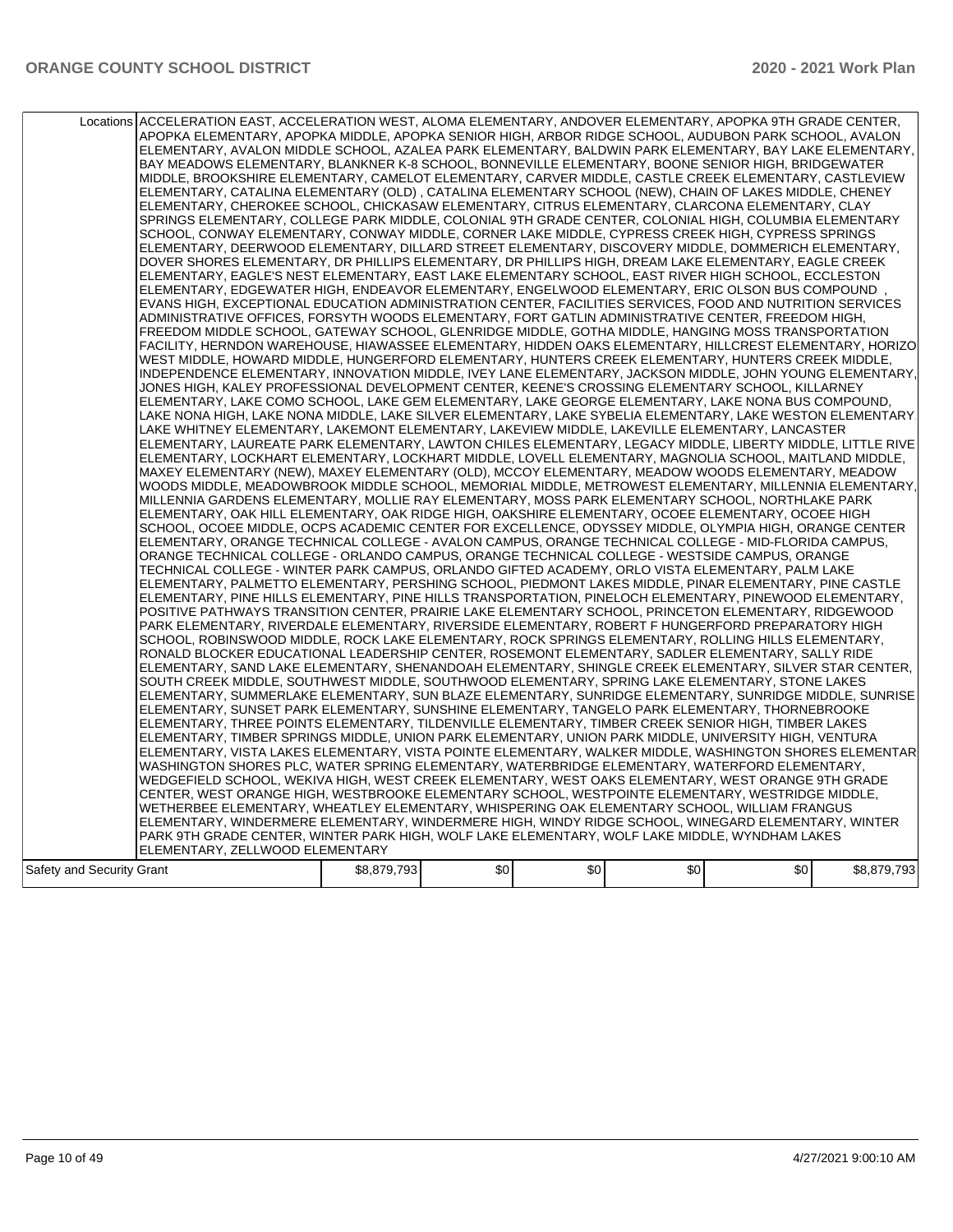| Locations ACCELERATION EAST, ACCELERATION WEST, ALOMA ELEMENTARY, ANDOVER ELEMENTARY, APOPKA 9TH GRADE CENTER,<br>APOPKA ELEMENTARY, APOPKA MIDDLE, APOPKA SENIOR HIGH, ARBOR RIDGE SCHOOL, AUDUBON PARK SCHOOL, AVALON<br>ELEMENTARY, AVALON MIDDLE SCHOOL, AZALEA PARK ELEMENTARY, BALDWIN PARK ELEMENTARY, BAY LAKE ELEMENTARY,<br>BAY MEADOWS ELEMENTARY, BLANKNER K-8 SCHOOL, BONNEVILLE ELEMENTARY, BOONE SENIOR HIGH, BRIDGEWATER<br>MIDDLE, BROOKSHIRE ELEMENTARY, CAMELOT ELEMENTARY, CARVER MIDDLE, CASTLE CREEK ELEMENTARY, CASTLEVIEW |  |                                               |               |               |                 |
|---------------------------------------------------------------------------------------------------------------------------------------------------------------------------------------------------------------------------------------------------------------------------------------------------------------------------------------------------------------------------------------------------------------------------------------------------------------------------------------------------------------------------------------------------|--|-----------------------------------------------|---------------|---------------|-----------------|
| ELEMENTARY, CATALINA ELEMENTARY (OLD), CATALINA ELEMENTARY SCHOOL (NEW), CHAIN OF LAKES MIDDLE, CHENEY<br>ELEMENTARY, CHEROKEE SCHOOL, CHICKASAW ELEMENTARY, CITRUS ELEMENTARY, CLARCONA ELEMENTARY, CLAY<br>SPRINGS ELEMENTARY, COLLEGE PARK MIDDLE, COLONIAL 9TH GRADE CENTER, COLONIAL HIGH, COLUMBIA ELEMENTARY<br>SCHOOL, CONWAY ELEMENTARY, CONWAY MIDDLE, CORNER LAKE MIDDLE, CYPRESS CREEK HIGH, CYPRESS SPRINGS                                                                                                                          |  |                                               |               |               |                 |
| ELEMENTARY, DEERWOOD ELEMENTARY, DILLARD STREET ELEMENTARY, DISCOVERY MIDDLE, DOMMERICH ELEMENTARY,<br>DOVER SHORES ELEMENTARY, DR PHILLIPS ELEMENTARY, DR PHILLIPS HIGH, DREAM LAKE ELEMENTARY, EAGLE CREEK<br>ELEMENTARY, EAGLE'S NEST ELEMENTARY, EAST LAKE ELEMENTARY SCHOOL, EAST RIVER HIGH SCHOOL, ECCLESTON<br>ELEMENTARY, EDGEWATER HIGH, ENDEAVOR ELEMENTARY, ENGELWOOD ELEMENTARY, ERIC OLSON BUS COMPOUND<br>EVANS HIGH, EXCEPTIONAL EDUCATION ADMINISTRATION CENTER, FACILITIES SERVICES, FOOD AND NUTRITION SERVICES                |  |                                               |               |               |                 |
| ADMINISTRATIVE OFFICES, FORSYTH WOODS ELEMENTARY, FORT GATLIN ADMINISTRATIVE CENTER, FREEDOM HIGH,<br>FREEDOM MIDDLE SCHOOL, GATEWAY SCHOOL, GLENRIDGE MIDDLE, GOTHA MIDDLE, HANGING MOSS TRANSPORTATION<br>FACILITY, HERNDON WAREHOUSE, HIAWASSEE ELEMENTARY, HIDDEN OAKS ELEMENTARY, HILLCREST ELEMENTARY, HORIZO<br>WEST MIDDLE, HOWARD MIDDLE, HUNGERFORD ELEMENTARY, HUNTERS CREEK ELEMENTARY, HUNTERS CREEK MIDDLE,                                                                                                                         |  |                                               |               |               |                 |
| INDEPENDENCE ELEMENTARY, INNOVATION MIDDLE, IVEY LANE ELEMENTARY, JACKSON MIDDLE, JOHN YOUNG ELEMENTARY,<br>JONES HIGH, KALEY PROFESSIONAL DEVELOPMENT CENTER, KEENE'S CROSSING ELEMENTARY SCHOOL, KILLARNEY<br>ELEMENTARY, LAKE COMO SCHOOL, LAKE GEM ELEMENTARY, LAKE GEORGE ELEMENTARY, LAKE NONA BUS COMPOUND,<br>LAKE NONA HIGH, LAKE NONA MIDDLE, LAKE SILVER ELEMENTARY, LAKE SYBELIA ELEMENTARY, LAKE WESTON ELEMENTARY.<br>LAKE WHITNEY ELEMENTARY, LAKEMONT ELEMENTARY, LAKEVIEW MIDDLE, LAKEVILLE ELEMENTARY, LANCASTER                |  |                                               |               |               |                 |
| ELEMENTARY, LAUREATE PARK ELEMENTARY, LAWTON CHILES ELEMENTARY, LEGACY MIDDLE, LIBERTY MIDDLE, LITTLE RIVE<br>ELEMENTARY, LOCKHART ELEMENTARY, LOCKHART MIDDLE, LOVELL ELEMENTARY, MAGNOLIA SCHOOL, MAITLAND MIDDLE,<br>MAXEY ELEMENTARY (NEW), MAXEY ELEMENTARY (OLD), MCCOY ELEMENTARY, MEADOW WOODS ELEMENTARY, MEADOW<br>WOODS MIDDLE, MEADOWBROOK MIDDLE SCHOOL, MEMORIAL MIDDLE, METROWEST ELEMENTARY, MILLENNIA ELEMENTARY,                                                                                                                |  |                                               |               |               |                 |
| MILLENNIA GARDENS ELEMENTARY, MOLLIE RAY ELEMENTARY, MOSS PARK ELEMENTARY SCHOOL, NORTHLAKE PARK<br>ELEMENTARY, OAK HILL ELEMENTARY, OAK RIDGE HIGH, OAKSHIRE ELEMENTARY, OCOEE ELEMENTARY, OCOEE HIGH<br>SCHOOL, OCOEE MIDDLE, OCPS ACADEMIC CENTER FOR EXCELLENCE, ODYSSEY MIDDLE, OLYMPIA HIGH, ORANGE CENTER<br>ELEMENTARY, ORANGE TECHNICAL COLLEGE - AVALON CAMPUS, ORANGE TECHNICAL COLLEGE - MID-FLORIDA CAMPUS,<br>ORANGE TECHNICAL COLLEGE - ORLANDO CAMPUS, ORANGE TECHNICAL COLLEGE - WESTSIDE CAMPUS, ORANGE                         |  |                                               |               |               |                 |
| TECHNICAL COLLEGE - WINTER PARK CAMPUS, ORLANDO GIFTED ACADEMY, ORLO VISTA ELEMENTARY, PALM LAKE<br>ELEMENTARY, PALMETTO ELEMENTARY, PERSHING SCHOOL, PIEDMONT LAKES MIDDLE, PINAR ELEMENTARY, PINE CASTLE<br>ELEMENTARY, PINE HILLS ELEMENTARY, PINE HILLS TRANSPORTATION, PINELOCH ELEMENTARY, PINEWOOD ELEMENTARY,<br>POSITIVE PATHWAYS TRANSITION CENTER, PRAIRIE LAKE ELEMENTARY SCHOOL, PRINCETON ELEMENTARY, RIDGEWOOD<br>PARK ELEMENTARY, RIVERDALE ELEMENTARY, RIVERSIDE ELEMENTARY, ROBERT F HUNGERFORD PREPARATORY HIGH                |  |                                               |               |               |                 |
| SCHOOL, ROBINSWOOD MIDDLE, ROCK LAKE ELEMENTARY, ROCK SPRINGS ELEMENTARY, ROLLING HILLS ELEMENTARY,<br>RONALD BLOCKER EDUCATIONAL LEADERSHIP CENTER, ROSEMONT ELEMENTARY, SADLER ELEMENTARY, SALLY RIDE<br>ELEMENTARY, SAND LAKE ELEMENTARY, SHENANDOAH ELEMENTARY, SHINGLE CREEK ELEMENTARY, SILVER STAR CENTER,<br>SOUTH CREEK MIDDLE, SOUTHWEST MIDDLE, SOUTHWOOD ELEMENTARY, SPRING LAKE ELEMENTARY, STONE LAKES                                                                                                                              |  |                                               |               |               |                 |
| ELEMENTARY, SUMMERLAKE ELEMENTARY, SUN BLAZE ELEMENTARY, SUNRIDGE ELEMENTARY, SUNRIDGE MIDDLE, SUNRISE<br>ELEMENTARY, SUNSET PARK ELEMENTARY, SUNSHINE ELEMENTARY, TANGELO PARK ELEMENTARY, THORNEBROOKE<br>ELEMENTARY, THREE POINTS ELEMENTARY, TILDENVILLE ELEMENTARY, TIMBER CREEK SENIOR HIGH, TIMBER LAKES<br>ELEMENTARY, TIMBER SPRINGS MIDDLE, UNION PARK ELEMENTARY, UNION PARK MIDDLE, UNIVERSITY HIGH, VENTURA<br>ELEMENTARY, VISTA LAKES ELEMENTARY, VISTA POINTE ELEMENTARY, WALKER MIDDLE, WASHINGTON SHORES ELEMENTAR               |  |                                               |               |               |                 |
| WASHINGTON SHORES PLC, WATER SPRING ELEMENTARY, WATERBRIDGE ELEMENTARY, WATERFORD ELEMENTARY,<br>WEDGEFIELD SCHOOL, WEKIVA HIGH, WEST CREEK ELEMENTARY, WEST OAKS ELEMENTARY, WEST ORANGE 9TH GRADE<br>CENTER, WEST ORANGE HIGH, WESTBROOKE ELEMENTARY SCHOOL, WESTPOINTE ELEMENTARY, WESTRIDGE MIDDLE,<br>WETHERBEE ELEMENTARY, WHEATLEY ELEMENTARY, WHISPERING OAK ELEMENTARY SCHOOL, WILLIAM FRANGUS                                                                                                                                           |  |                                               |               |               |                 |
| ELEMENTARY, WINDERMERE ELEMENTARY, WINDERMERE HIGH, WINDY RIDGE SCHOOL, WINEGARD ELEMENTARY, WINTER<br>PARK 9TH GRADE CENTER, WINTER PARK HIGH, WOLF LAKE ELEMENTARY, WOLF LAKE MIDDLE, WYNDHAM LAKES<br>ELEMENTARY, ZELLWOOD ELEMENTARY<br>Total:                                                                                                                                                                                                                                                                                                |  | \$358,850,604   \$218,078,830   \$158,579,696 | \$162,341,557 | \$163,609,523 | \$1,061,460,210 |

### **Local 1.50 Mill Expenditure For Maintenance, Repair and Renovation**

Anticipated expenditures expected from local funding sources over the years covered by the current work plan.

| Item                                      | $2020 - 2021$<br><b>Actual Budget</b> | $2021 - 2022$<br>Projected | $2022 - 2023$<br>Projected | $2023 - 2024$<br>Projected | $2024 - 2025$<br>Projected | <b>Total</b>                    |
|-------------------------------------------|---------------------------------------|----------------------------|----------------------------|----------------------------|----------------------------|---------------------------------|
| Remaining Maint and Repair from 1.5 Mills | \$358,850,604                         | \$218,078,830              | \$158,579,696              | \$162,341,557              |                            | \$163,609,523   \$1,061,460,210 |
| Maintenance/Repair Salaries               | \$0                                   | \$01                       | ا 30                       | \$0                        | \$0                        | <b>\$01</b>                     |
| School Bus Purchases                      | \$17,148,965                          | \$16,722,335               | \$17,506,367               | \$18,329,656               | \$19,029,326               | \$88,736,649                    |
| <b>Other Vehicle Purchases</b>            | \$0                                   | \$0                        | \$0                        | \$0                        | \$0                        | \$0                             |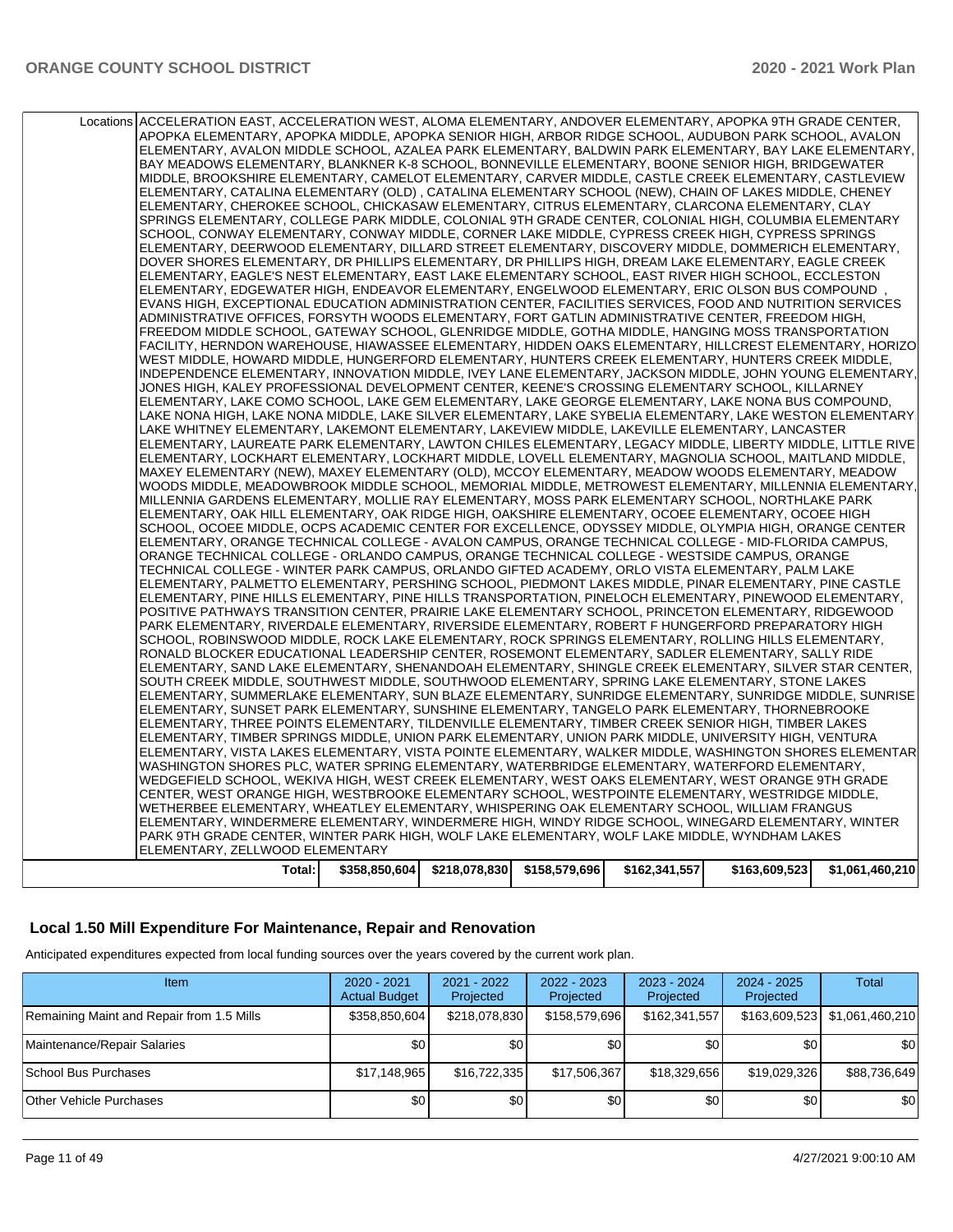| Capital Outlay Equipment                                     | \$0           | \$0           | \$0           | \$0           | \$0           | \$0             |
|--------------------------------------------------------------|---------------|---------------|---------------|---------------|---------------|-----------------|
| Rent/Lease Payments                                          | \$0           | \$0           | \$0           | \$0           | \$0           | \$0             |
| <b>COP Debt Service</b>                                      | \$88,565,111  | \$88,551,023  | \$89,935,058  | \$86,565,108  | \$88,803,359  | \$442,419,659   |
| Rent/Lease Relocatables                                      | \$13,887,468  | \$14,026,343  | \$14,166,606  | \$14,308,272  | \$14,451,355  | \$70,840,044    |
| <b>Environmental Problems</b>                                | \$84,267      | \$67,885      | \$69,582      | \$71,322      | \$73,105      | \$366,161       |
| s.1011.14 Debt Service                                       | \$0           | \$0           | \$0           | \$0           | \$0           | \$0             |
| Special Facilities Construction Account                      | \$0           | \$0           | \$0           | \$0           | \$0           | \$0             |
| Premiums for Property Casualty Insurance - 1011.71<br>(4a,b) | \$0           | \$0           | \$0           | \$0           | \$0           | \$0             |
| Qualified School Construction Bonds (QSCB)                   | \$0           | \$0           | \$0           | \$0           | \$0           | \$0             |
| Qualified Zone Academy Bonds (QZAB)                          | \$0           | \$0           | \$0           | \$0           | \$0           | \$0             |
| <b>Contingency Reserve</b>                                   | \$23,557,510  | \$23,390,642  | \$23,388,928  | \$23,634,648  | \$23,882,824  | \$117,854,552   |
| Site Acquisition                                             | \$37,297,169  | \$5,000,000   | \$5,000,000   | \$5,000,000   | \$6,000,000   | \$58,297,169    |
| Digital Curriculum                                           | \$35,368,202  | \$0           | \$0           | \$0           | \$0           | \$35,368,202    |
| Technology Portfolio                                         | \$7,406,375   | \$5,182,419   | \$5,234,243   | \$5,286,586   | \$5,339,452   | \$28,449,075    |
| <b>Ancillary Facilities</b>                                  | \$6,074,817   | \$0           | \$30,789,000  | \$0           | \$0           | \$36,863,817    |
| <b>CTE/Adult Education Center</b>                            | \$962,049     | \$0           | \$0           | \$0           | \$0           | \$962,049       |
| <b>OCPS Project Management</b>                               | \$7,666,680   | \$7,840,956   | \$7,997,775   | \$8,157,730   | \$8,320,885   | \$39,984,026    |
| <b>Capital Renewal Reserves</b>                              | \$65,318,994  | \$74,980,989  | \$83,705,143  | \$90,684,607  | \$96,817,013  | \$411,506,746   |
| <b>Charter Schools</b>                                       | \$8,753,215   | \$8,483,971   | \$8,653,650   | \$8,826,723   | \$9,003,258   | \$43,720,817    |
| Digital Technology Replacement                               | \$4,982,594   | \$21,012,500  | \$21,537,813  | \$22,076,258  | \$22,628,164  | \$92,237,329    |
| Maintenance Transfer and Transfers Out                       | \$56,811,200  | \$10,000,000  | \$10,000,000  | \$10,000,000  | \$10,000,000  | \$96,811,200    |
| <b>Local Expenditure Totals:</b>                             | \$732,735,220 | \$493,337,893 | \$476,563,861 | \$455,282,467 | \$467,958,264 | \$2,625,877,705 |

# **Revenue**

## **1.50 Mill Revenue Source**

Schedule of Estimated Capital Outlay Revenue from each currently approved source which is estimated to be available for expenditures on the projects included in the tentative district facilities work program. All amounts are NET after considering carryover balances, interest earned, new COP's, 1011.14 and 1011.15 loans, etc. Districts cannot use 1.5-Mill funds for salaries except for those explicitly associated with maintenance/repair projects. (1011.71 (5), F.S.)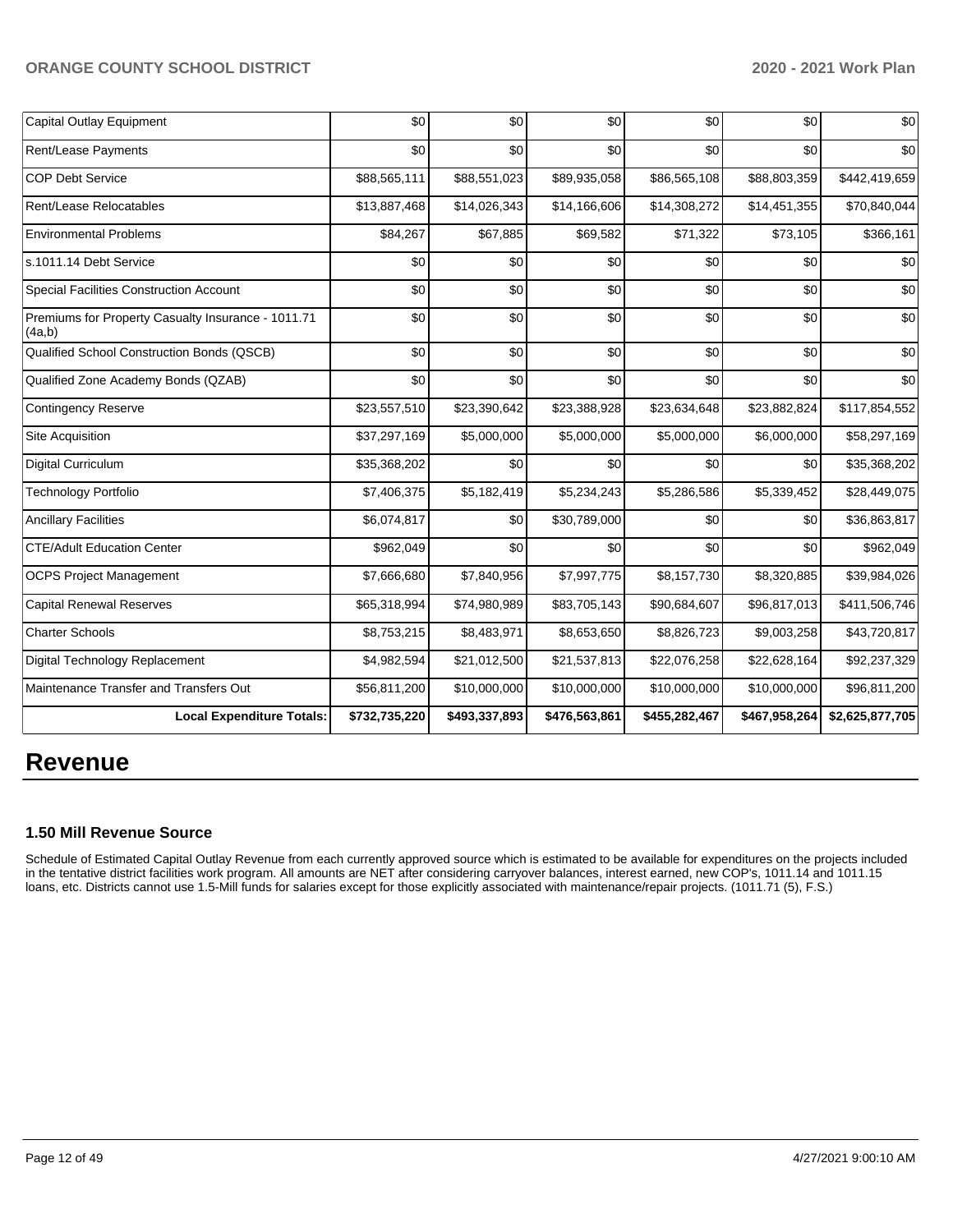| Item                                                                                | Fund | $2020 - 2021$<br><b>Actual Value</b> | 2021 - 2022<br>Projected | $2022 - 2023$<br>Projected | $2023 - 2024$<br>Projected | $2024 - 2025$<br>Projected | <b>Total</b>      |
|-------------------------------------------------------------------------------------|------|--------------------------------------|--------------------------|----------------------------|----------------------------|----------------------------|-------------------|
| $(1)$ Non-exempt property<br>lassessed valuation                                    |      | \$167,711,875,661                    | \$168,948,900,000        | \$170,638,389,000          | \$172,344,772,890          | \$174,068,220,619          | \$853,712,158,170 |
| (2) The Millage projected for<br>discretionary capital outlay per<br>ls.1011.71     |      | 1.50                                 | 1.50                     | 1.50                       | 1.50                       | 1.50                       |                   |
| $(3)$ Full value of the 1.50-Mill<br>discretionary capital outlay per<br>ls.1011.71 |      | \$281,755,951                        | \$283.834.152            | \$286,672,494              | \$289,539,218              | \$292.434.611              | \$1,434,236,426   |
| $(4)$ Value of the portion of the 1.50<br>-Mill ACTUALLY levied                     | 370  | \$241,505,101                        | \$243,286,416            | \$245,719,280              | \$248,176,473              | \$250,658,238              | \$1,229,345,508   |
| $(5)$ Difference of lines $(3)$ and $(4)$                                           |      | \$40,250,850                         | \$40,547,736             | \$40,953,214               | \$41,362,745               | \$41,776,373               | \$204,890,918     |

#### **PECO Revenue Source**

The figure in the row designated "PECO Maintenance" will be subtracted from funds available for new construction because PECO maintenance dollars cannot be used for new construction.

| Item                                 | Fund | $2020 - 2021$<br><b>Actual Budget</b> | 2021 - 2022<br>Projected | 2022 - 2023<br>Projected | 2023 - 2024<br>Projected | 2024 - 2025<br>Projected | Total            |
|--------------------------------------|------|---------------------------------------|--------------------------|--------------------------|--------------------------|--------------------------|------------------|
| <b>PECO New Construction</b>         | 340  | \$0                                   | \$0 <sub>1</sub>         | \$0                      | \$0 <sub>1</sub>         | \$0 <sub>1</sub>         | \$0 <sub>1</sub> |
| <b>PECO Maintenance Expenditures</b> |      | ا 30                                  | \$٥Ι                     | \$0                      | \$0 <sub>1</sub>         | \$0                      | \$0              |
|                                      |      | \$0                                   | \$0                      | \$0                      | \$0                      | \$0                      | \$0              |

#### **CO & DS Revenue Source**

Revenue from Capital Outlay and Debt Service funds.

| <b>Item</b>                               | Fund | $2020 - 2021$<br><b>Actual Budget</b> | 2021 - 2022<br>Projected | 2022 - 2023<br>Projected | $2023 - 2024$<br>Projected | $2024 - 2025$<br>Projected | Total        |
|-------------------------------------------|------|---------------------------------------|--------------------------|--------------------------|----------------------------|----------------------------|--------------|
| ICO & DS Cash Flow-through<br>Distributed | 360  | \$7.308.876                           | \$7,308,876              | \$7.308.876              | \$7,308,876                | \$7,308,876                | \$36,544,380 |
| ICO & DS Interest on<br>Undistributed CO  | 360  | \$228.154                             | \$228.154                | \$228.154                | \$228.154                  | \$228.154                  | \$1,140,770  |
|                                           |      | \$7,537,030                           | \$7,537,030              | \$7,537,030              | \$7,537,030                | \$7,537,030                | \$37,685,150 |

#### **Fair Share Revenue Source**

Nothing reported for this section. All legally binding commitments for proportionate fair-share mitigation for impacts on public school facilities must be included in the 5-year district work program.

#### **Sales Surtax Referendum**

Specific information about any referendum for a 1-cent or ½-cent surtax referendum during the previous year.

**Did the school district hold a surtax referendum during the past fiscal year 2019 - 2020?**

No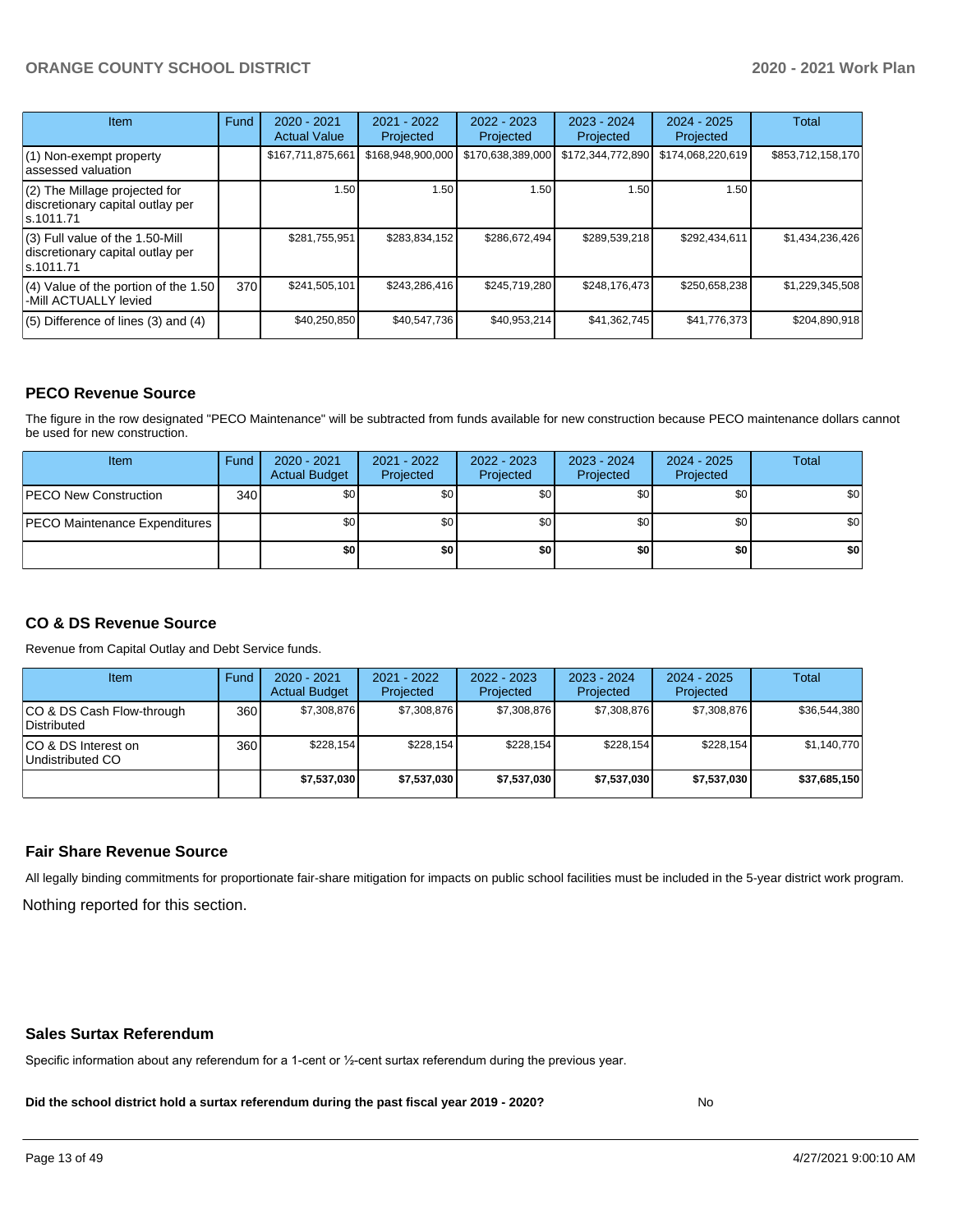## **Additional Revenue Source**

Any additional revenue sources

| Item                                                                                                                      | 2020 - 2021<br><b>Actual Value</b> | 2021 - 2022<br>Projected | 2022 - 2023<br>Projected | 2023 - 2024<br>Projected | 2024 - 2025<br>Projected | <b>Total</b>    |
|---------------------------------------------------------------------------------------------------------------------------|------------------------------------|--------------------------|--------------------------|--------------------------|--------------------------|-----------------|
| Proceeds from a s.1011.14/15 F.S. Loans                                                                                   | \$0                                | \$0                      | \$0                      | \$0                      | \$0                      | \$0             |
| District Bonds - Voted local bond<br>referendum proceeds per s.9, Art VII<br><b>State Constitution</b>                    | \$0                                | \$0                      | \$0                      | \$0                      | \$0                      | \$0             |
| Proceeds from Special Act Bonds                                                                                           | \$0                                | \$0                      | \$0                      | \$0                      | \$0                      | \$0             |
| Estimated Revenue from CO & DS Bond<br>Sale                                                                               | \$0                                | \$0                      | \$0                      | \$0                      | \$0                      | \$0             |
| Proceeds from Voted Capital<br>Improvements millage                                                                       | \$0                                | \$0                      | \$0                      | \$0                      | \$0                      | \$0             |
| Other Revenue for Other Capital Projects                                                                                  | \$0                                | \$0                      | \$0                      | \$0                      | \$0                      | \$0             |
| Proceeds from 1/2 cent sales surtax<br>authorized by school board                                                         | \$141,725,805                      | \$208,616,749            | \$277,201,468            | \$279,973,483            | \$282,773,218            | \$1,190,290,723 |
| Proceeds from local governmental<br>infrastructure sales surtax                                                           | \$0                                | \$0                      | \$0                      | \$0                      | \$0                      | \$0             |
| Proceeds from Certificates of<br>Participation (COP's) Sale                                                               | \$0                                | \$0                      | \$0                      | \$0                      | \$0                      | \$0             |
| Classrooms First Bond proceeds amount<br>authorized in FY 1997-98                                                         | \$0                                | \$0                      | \$0                      | \$0                      | \$0                      | \$0             |
| <b>Classrooms for Kids</b>                                                                                                | \$0                                | \$0                      | \$0                      | \$0                      | \$0                      | \$0             |
| <b>District Equity Recognition</b>                                                                                        | \$0                                | \$0                      | \$0                      | \$0                      | \$0                      | \$0             |
| <b>Federal Grants</b>                                                                                                     | \$0                                | \$0                      | \$0                      | \$0                      | \$0                      | \$0             |
| Proportionate share mitigation (actual<br>cash revenue only, not in kind donations)                                       | \$0                                | \$0                      | \$0                      | \$0                      | \$0                      | \$0             |
| Impact fees received                                                                                                      | \$54,293,175                       | \$54,836,107             | \$55,384,468             | \$55,938,312             | \$56,497,696             | \$276,949,758   |
| Private donations                                                                                                         | \$0                                | \$0                      | \$0                      | \$0                      | \$0                      | \$0             |
| Grants from local governments or not-for-<br>profit organizations                                                         | \$0                                | \$0                      | \$0                      | \$0                      | \$0                      | \$0             |
| Interest, Including Profit On Investment                                                                                  | \$0                                | \$0                      | \$0                      | \$0                      | \$0                      | \$0             |
| Revenue from Bonds pledging proceeds<br>from 1 cent or 1/2 cent Sales Surtax                                              | \$0                                | \$0                      | \$0                      | \$0                      | \$0                      | \$0             |
| <b>Total Fund Balance Carried Forward</b>                                                                                 | \$1,451,983,170                    | \$661,417,899            | \$508,472,773            | \$470,991,683            | \$527,997,305            | \$3,620,862,830 |
| General Capital Outlay Obligated Fund<br><b>Balance Carried Forward From Total</b><br><b>Fund Balance Carried Forward</b> | \$0                                | \$0                      | \$0                      | \$0                      | \$0                      | \$0             |
| <b>Special Facilities Construction Account</b>                                                                            | \$0                                | \$0                      | \$0                      | \$0                      | \$0                      | \$0             |
| One Cent - 1/2 Cent Sales Surtax Debt<br>Service From Total Fund Balance Carried<br>Forward                               | \$0                                | \$0                      | \$0                      | \$0                      | \$0                      | \$0             |
| Capital Outlay Projects Funds Balance<br>Carried Forward From Total Fund<br><b>Balance Carried Forward</b>                | \$0                                | \$0                      | \$0                      | \$0                      | \$0                      | \$0             |
| <b>Charter Schools</b>                                                                                                    | \$8,753,215                        | \$0                      | \$0                      | \$0                      | \$0                      | \$8,753,215     |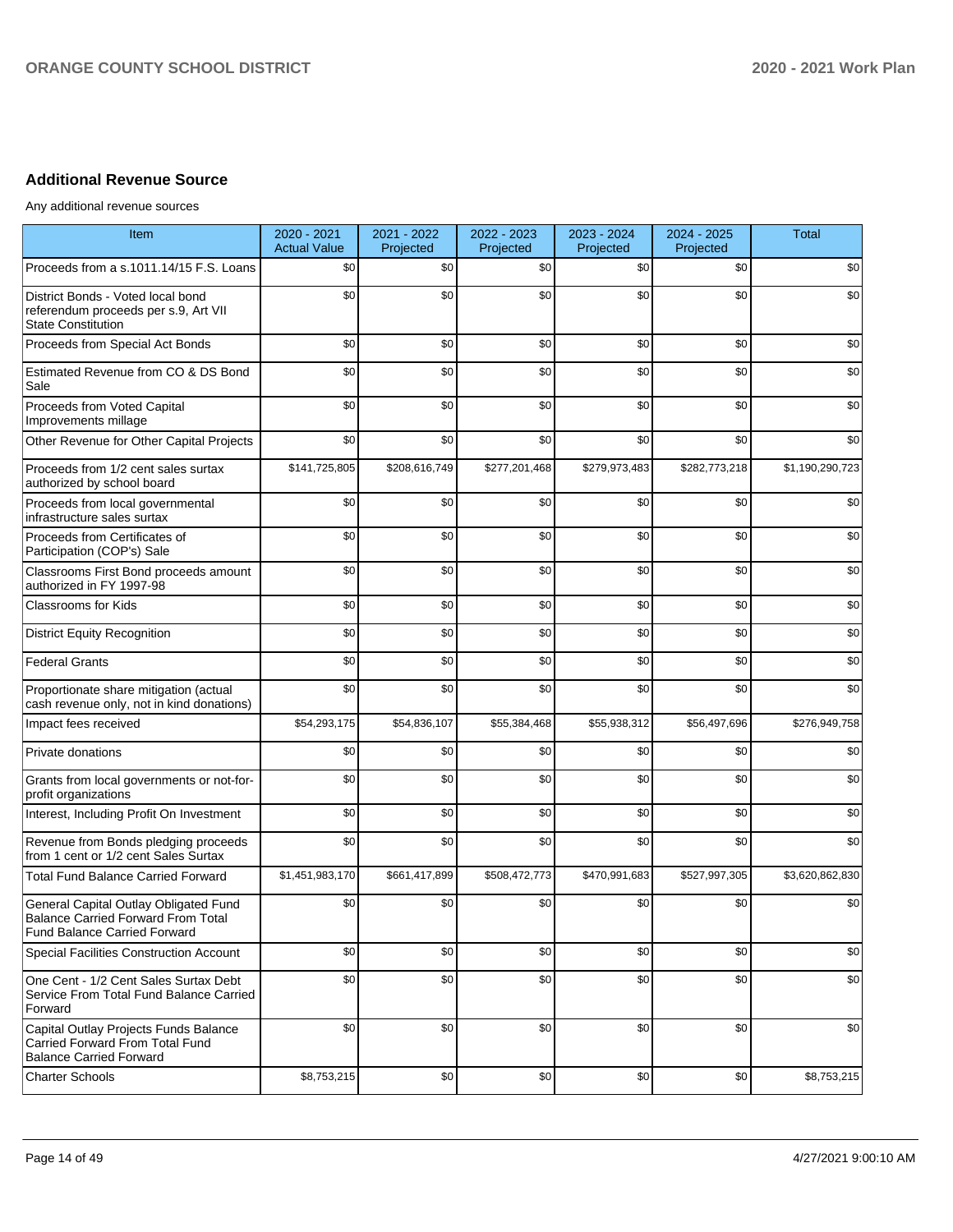| Transfers In    | \$46,811,200    | \$65,318,994  | \$74,980,989  | \$83,705,143  | \$90,684,607  | \$361,500,933   |
|-----------------|-----------------|---------------|---------------|---------------|---------------|-----------------|
| <b>Subtotal</b> | \$1,703,566,565 | \$990,189,749 | \$916,039,698 | \$890,608,621 | \$957,952,826 | \$5,458,357,459 |

## **Total Revenue Summary**

| <b>Item Name</b>                                                   | 2020 - 2021<br><b>Budget</b> | 2021 - 2022<br>Projected | $2022 - 2023$<br>Projected | $2023 - 2024$<br>Projected | $2024 - 2025$<br>Projected | <b>Five Year Total</b> |
|--------------------------------------------------------------------|------------------------------|--------------------------|----------------------------|----------------------------|----------------------------|------------------------|
| Local 1.5 Mill Discretionary Capital Outlay<br><b>Revenue</b>      | \$241,505,101                | \$243,286,416            | \$245,719,280              | \$248,176,473              | \$250,658,238              | \$1,229,345,508        |
| <b>IPECO and 1.5 Mill Maint and Other 1.5</b><br>Mill Expenditures | $(\$732,735,220)$            | (\$493,337,893)          | (\$476,563,861)            | (\$455, 282, 467)          | (\$467,958,264)            | (\$2,625,877,705)      |
| IPECO Maintenance Revenue                                          | \$0                          | \$0 <sub>1</sub>         | \$0                        | \$0                        | \$0                        | \$0                    |
| Available 1.50 Mill for New<br><b>Construction</b>                 | $($ \$491,230,119)           | (\$250,051,477)          | (\$230,844,581)            | (\$207,105,994)            | (\$217,300,026)            | (\$1,396,532,197)      |

| <b>Item Name</b>                     | $2020 - 2021$<br><b>Budget</b> | $2021 - 2022$<br>Projected | $2022 - 2023$<br>Projected | $2023 - 2024$<br>Projected | $2024 - 2025$<br>Projected | <b>Five Year Total</b> |
|--------------------------------------|--------------------------------|----------------------------|----------------------------|----------------------------|----------------------------|------------------------|
| ICO & DS Revenue                     | \$7,537,030                    | \$7,537,030                | \$7,537,030                | \$7,537,030                | \$7,537,030                | \$37,685,150           |
| <b>PECO New Construction Revenue</b> | \$0                            | \$0 <sub>1</sub>           | \$0                        | \$0                        | \$0                        | \$0                    |
| Other/Additional Revenue             | \$1,703,566,565                | \$990,189,749              | \$916,039,698              | \$890,608,621              | \$957,952,826              | \$5,458,357,459        |
| <b>Total Additional Revenue</b>      | \$1,711,103,595                | \$997,726,779              | \$923,576,728              | \$898,145,651              | \$965,489,856              | \$5,496,042,609        |
| <b>Total Available Revenue</b>       | \$1,219,873,476                | \$747,675,302              | \$692,732,147              | \$691,039,657              | \$748,189,830              | \$4,099,510,412        |

# **Project Schedules**

## **Capacity Project Schedules**

A schedule of capital outlay projects necessary to ensure the availability of satisfactory classrooms for the projected student enrollment in K-12 programs.

| <b>Project Description</b>                                      | Location                  |                          | 2020 - 2021  | 2021 - 2022 | 2022 - 2023 | $2023 - 2024$ | $2024 - 2025$    | Total            | Funded |
|-----------------------------------------------------------------|---------------------------|--------------------------|--------------|-------------|-------------|---------------|------------------|------------------|--------|
| 80-H-SW-4- (DR<br>PHILLIPS HS &<br><b>FREEDOM HS</b><br>RELIEF) | Location not<br>specified | Planned<br>Cost:         | \$71,034,928 | \$0         | \$0         | \$0           | \$0 <sub>1</sub> | \$71,034,928 Yes |        |
|                                                                 |                           | <b>Student Stations:</b> |              | 2,922       |             |               |                  | 2,922            |        |
|                                                                 |                           | <b>Total Classrooms:</b> |              | 117         |             |               |                  | 1171             |        |
|                                                                 |                           | Gross Sq Ft:             |              | 375,777     | 0           |               | $\overline{0}$   | 375,777          |        |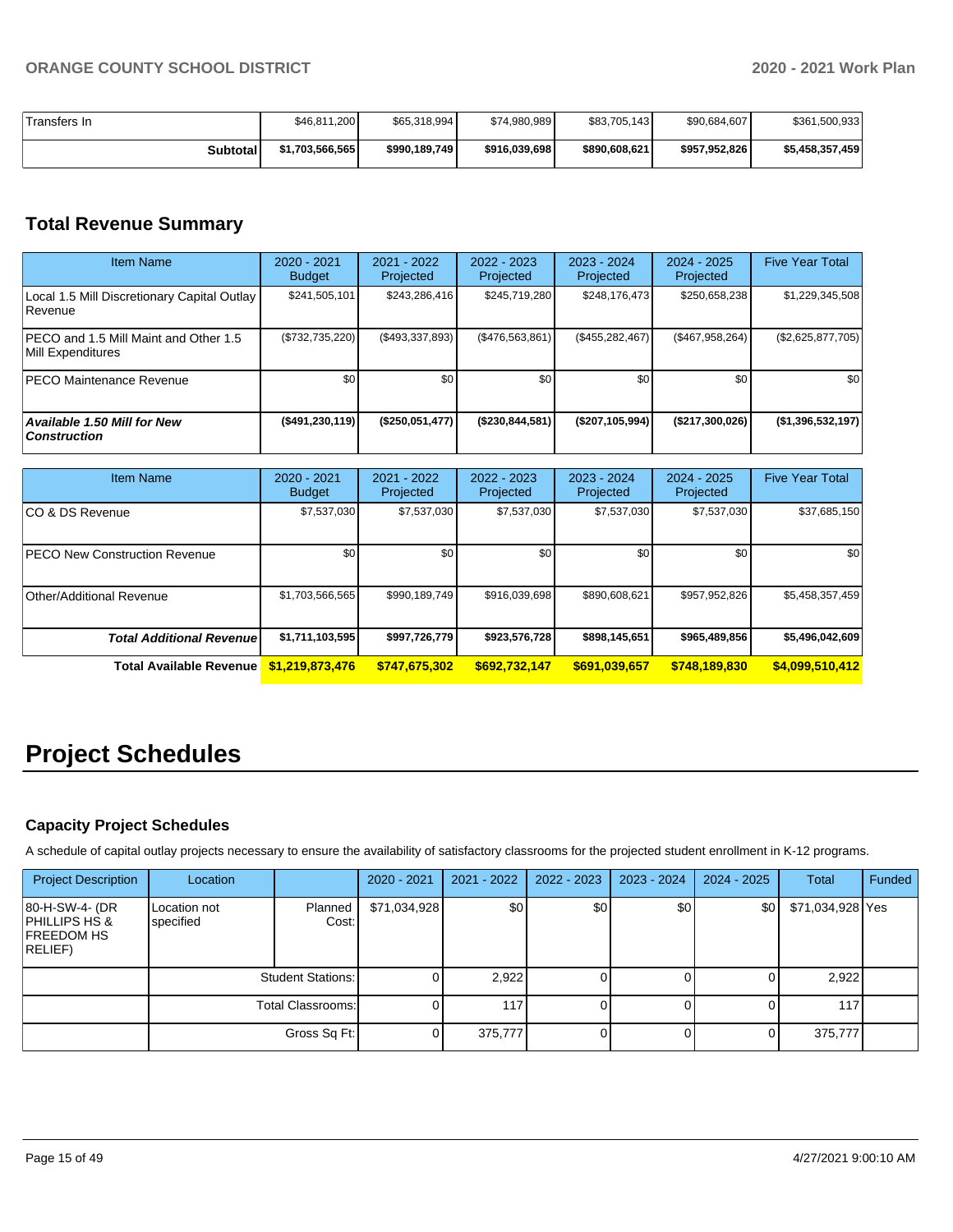| 65-M-W-4<br>(Bridgewater MS &<br>37-M-W-4 relief)                                            | Location not<br>specified | Planned<br>Cost:         | \$2,873,884    | \$41,040,000 | \$2,640,000 | \$0            | \$0         | \$46,553,884 Yes |  |
|----------------------------------------------------------------------------------------------|---------------------------|--------------------------|----------------|--------------|-------------|----------------|-------------|------------------|--|
|                                                                                              |                           | <b>Student Stations:</b> | 0              | 0            | 0           | 1,350          | $\mathbf 0$ | 1,350            |  |
|                                                                                              |                           | <b>Total Classrooms:</b> | 0              | 0            | 0           | 56             | 0           | 56               |  |
|                                                                                              |                           | Gross Sq Ft:             | $\mathbf 0$    | $\mathbf 0$  | 0           | 176,732        | 0           | 176,732          |  |
| 118-E-SW-5<br>(Millennia Gardens<br>ES, Millennia ES,<br>Pineloch ES, &<br>Shingle Creek ES) | Location not<br>specified | Planned<br>Cost:         | \$2,000,000    | \$25,978,171 | \$0         | \$0            | \$0         | \$27,978,171 Yes |  |
|                                                                                              |                           | <b>Student Stations:</b> | $\mathbf 0$    | $\mathbf 0$  | $\mathbf 0$ | 837            | $\mathbf 0$ | 837              |  |
|                                                                                              |                           | <b>Total Classrooms:</b> | 0              | 0            | 0           | 46             | $\mathbf 0$ | 46               |  |
|                                                                                              |                           | Gross Sq Ft:             | $\mathbf 0$    | $\mathbf 0$  | $\mathbf 0$ | 91,831         | $\mathbf 0$ | 91,831           |  |
| 30-E-SE-3<br>(Wyndham Lakes<br>ES, Oakshire ES, &<br>Wetherbee ES<br>Relief)                 | Location not<br>specified | Planned<br>Cost:         | \$25,560,383   | \$1,430,000  | \$0         | \$0            | \$0         | \$26,990,383 Yes |  |
|                                                                                              |                           | <b>Student Stations:</b> | $\mathbf{0}$   | $\mathbf 0$  | 837         | $\mathbf 0$    | $\mathbf 0$ | 837              |  |
|                                                                                              |                           | Total Classrooms:        | $\mathbf 0$    | $\mathbf 0$  | 46          | $\mathbf 0$    | $\mathbf 0$ | 46               |  |
|                                                                                              |                           | Gross Sq Ft:             | $\mathbf{0}$   | $\mathbf 0$  | 91,831      | $\mathbf 0$    | $\mathbf 0$ | 91,831           |  |
| 89 -- E-W-4<br>(Whispering Oaks,<br>Keene's, Sunridge &<br>49 Relief)                        | Location not<br>specified | Planned<br>Cost:         | \$25,577,616   | \$1,430,000  | \$0         | \$0            | \$0         | \$27,007,616 Yes |  |
|                                                                                              |                           | <b>Student Stations:</b> | $\mathbf{0}$   | $\mathbf 0$  | 837         | $\mathbf 0$    | $\mathbf 0$ | 837              |  |
|                                                                                              |                           | <b>Total Classrooms:</b> | $\mathbf 0$    | $\mathbf 0$  | 46          | $\mathbf 0$    | $\mathbf 0$ | 46               |  |
|                                                                                              |                           | Gross Sq Ft:             | $\overline{0}$ | $\mathbf 0$  | 91,831      | $\mathbf 0$    | $\mathbf 0$ | 91,831           |  |
| 113-H-W-4<br>(Summerlake Groves<br>Area)                                                     | Location not<br>specified | Planned<br>Cost:         | \$84,497,221   | \$0          | \$0         | \$0            | \$0         | \$84,497,221 Yes |  |
|                                                                                              |                           | <b>Student Stations:</b> | $\overline{0}$ | 2,922        | $\mathbf 0$ | $\overline{0}$ | $\mathbf 0$ | 2,922            |  |
|                                                                                              |                           | Total Classrooms:        | $\mathbf 0$    | 117          | $\mathbf 0$ | $\mathbf 0$    | $\mathbf 0$ | 117              |  |
|                                                                                              |                           | Gross Sq Ft:             | $\overline{0}$ | 375,777      | $\mathbf 0$ | $\mathbf 0$    | $\mathbf 0$ | 375,777          |  |
| 114-E-W-4 (Horizons<br>West- Independence,<br>Keene's Relief)                                | Location not<br>specified | Planned<br>Cost:         | \$25,730,000   | \$1,430,000  | \$0         | \$0            | \$0         | \$27,160,000 Yes |  |
|                                                                                              |                           | <b>Student Stations:</b> | $\mathbf 0$    | 0            | 837         | 0              | 0           | 837              |  |
|                                                                                              |                           | <b>Total Classrooms:</b> | $\mathbf 0$    | $\mathbf 0$  | 46          | $\pmb{0}$      | $\mathbf 0$ | 46               |  |
|                                                                                              |                           | Gross Sq Ft:             | $\overline{0}$ | $\mathbf 0$  | 91,831      | $\mathbf 0$    | 0           | 91,831           |  |
| 43-E-SE-2 (Lake<br>Nona Area)                                                                | Location not<br>specified | Planned<br>Cost:         | \$24,972,603   | \$0          | \$0         | \$0            | \$0         | \$24,972,603 Yes |  |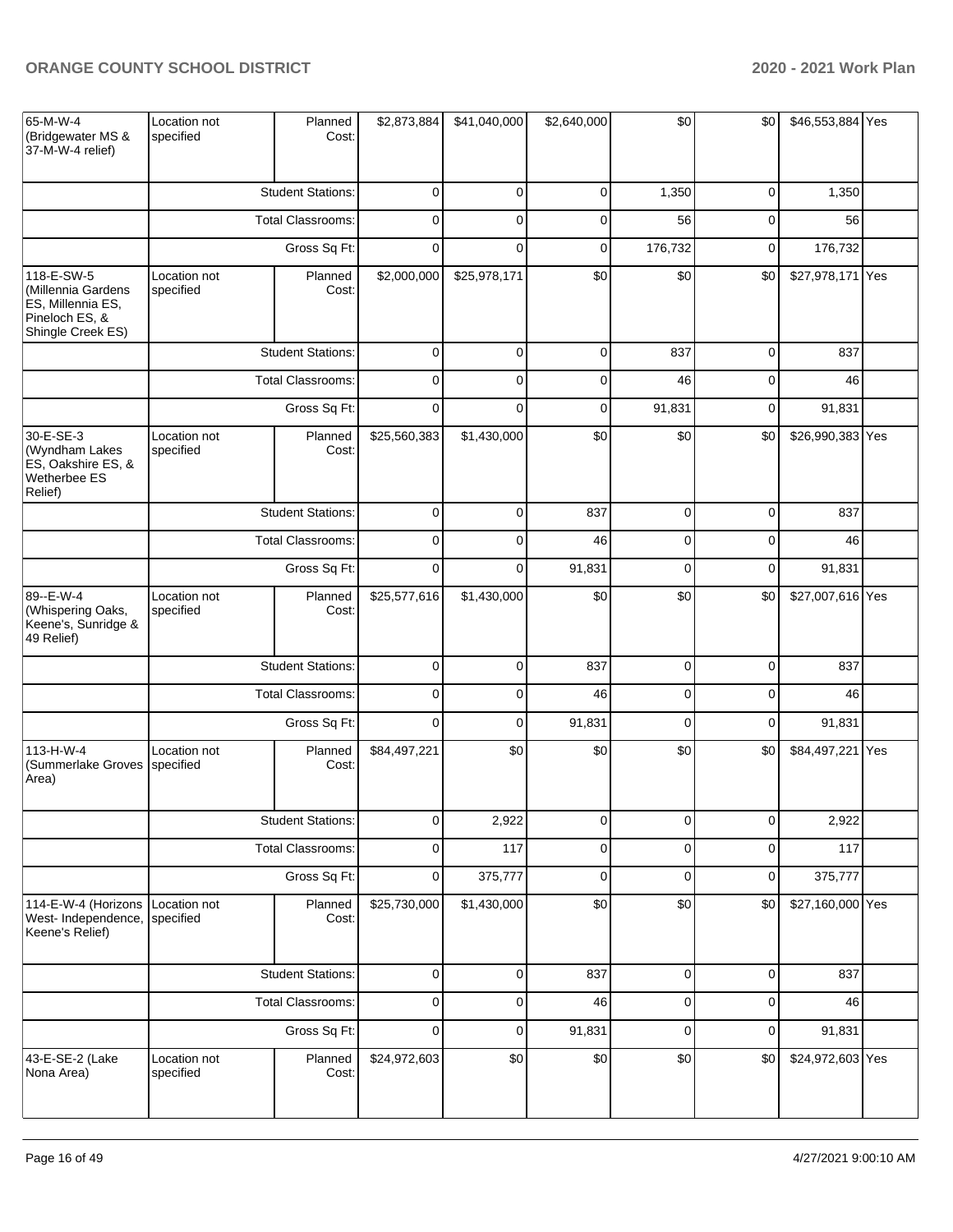|                                                  |                                                      |  | <b>Student Stations:</b> | 0                        | 837          | 0            | 0                         | 0                | 837                           |  |
|--------------------------------------------------|------------------------------------------------------|--|--------------------------|--------------------------|--------------|--------------|---------------------------|------------------|-------------------------------|--|
|                                                  |                                                      |  | <b>Total Classrooms:</b> | 0                        | 46           | 0            | 0                         | 0                | 46                            |  |
|                                                  |                                                      |  | Gross Sq Ft:             | 0                        | 91,831       | 0            | $\Omega$                  | $\mathbf 0$      | 91,831                        |  |
| 90-K8-N-7 (Wolf<br>Lake Area)                    | Location not<br>specified                            |  | Planned<br>Cost:         | $\overline{$45,817,215}$ | \$2,570,000  | \$0          | \$0                       | \$0              | \$48,387,215 Yes              |  |
|                                                  |                                                      |  | <b>Student Stations:</b> | $\mathbf 0$              | 0            | 1,344        | $\mathbf 0$               | $\mathbf 0$      | 1,344                         |  |
|                                                  |                                                      |  | <b>Total Classrooms:</b> | $\mathbf 0$              | 0            | 63           | $\Omega$                  | $\Omega$         | 63                            |  |
|                                                  |                                                      |  | Gross Sq Ft:             | $\mathbf 0$              | 0            | 157,237      | $\Omega$                  | $\Omega$         | 157,237                       |  |
| 50-H-SE-2 (Starwood Location not<br>Area)        | specified                                            |  | Planned<br>Cost:         | \$0                      | \$1,620,000  |              | \$6,620,000 \$114,740,000 |                  | \$7,200,000 \$130,180,000 Yes |  |
|                                                  |                                                      |  | <b>Student Stations:</b> | $\mathbf 0$              | 0            | $\mathbf 0$  | 0                         | 0                | 0                             |  |
|                                                  |                                                      |  | <b>Total Classrooms:</b> | 0                        | 0            | 0            | 0                         | 0                | $\Omega$                      |  |
|                                                  |                                                      |  | Gross Sq Ft:             | $\mathbf 0$              | 0            | 0            | 375,777                   | 375,777          | 751,554                       |  |
| 132-M-W-4 (Horizon<br>West/Town Center<br>Area)  | Location not<br>Planned<br>Cost:<br>specified        |  | \$44,545,880             | \$2,570,000              | \$0          | \$0          | \$0                       | \$47,115,880 Yes |                               |  |
|                                                  | <b>Student Stations:</b><br><b>Total Classrooms:</b> |  | $\mathbf 0$              | 0                        | 1,350        | $\mathbf 0$  | $\mathbf 0$               | 1,350            |                               |  |
|                                                  |                                                      |  | $\mathbf 0$              | 0                        | 56           | 0            | 0                         | 56               |                               |  |
|                                                  |                                                      |  | Gross Sq Ft:             | 0                        | 0            | 176,732      | 0                         | $\mathbf 0$      | 176,732                       |  |
| 58-E-SE-2<br>(Innovation Way/<br>Moss Park Area) | Location not<br>specified                            |  | Planned<br>Cost:         | \$0                      | \$475,000    | \$27,115,000 | \$1,510,000               | \$0              | \$29,100,000 Yes              |  |
|                                                  |                                                      |  | <b>Student Stations:</b> | $\mathbf 0$              | $\Omega$     | $\mathbf 0$  | $\Omega$                  | 837              | 837                           |  |
|                                                  |                                                      |  | <b>Total Classrooms:</b> | 0                        | 0            | 0            | 0                         | 46               | 46                            |  |
|                                                  |                                                      |  | Gross Sq Ft:             | 0                        | 0            | 0            | 0                         | 91,831           | 91,831                        |  |
| 45-M-SE-2<br>(Innovation Way)                    | Location not<br>specified                            |  | Planned<br>Cost:         | \$3,000,000              | \$41,040,000 | \$2,640,000  | \$0                       | \$0              | \$46,680,000 Yes              |  |
|                                                  |                                                      |  | <b>Student Stations:</b> | 0                        | 0            | 0            | 1,350                     | 0                | 1,350                         |  |
|                                                  |                                                      |  | <b>Total Classrooms:</b> | 0                        | 0            | 0            | 56                        | 0                | 56                            |  |
|                                                  |                                                      |  | Gross Sq Ft:             | $\mathbf 0$              | 0            | 0            | 176,732                   | 0                | 176,732                       |  |
| 47-E-W-4 (Horizon<br>West/ Village "H"<br>North) | Location not<br>Planned<br>Cost:<br>specified        |  | \$0                      | \$475,000                | \$27,115,000 | \$1,510,000  | \$0                       | \$29,100,000 Yes |                               |  |
|                                                  |                                                      |  | <b>Student Stations:</b> | $\mathsf 0$              | $\mathbf 0$  | 0            | 0                         | 837              | 837                           |  |
|                                                  |                                                      |  | Total Classrooms:        | 0                        | 0            | 0            | 0                         | 46               | 46                            |  |
|                                                  |                                                      |  | Gross Sq Ft:             | $\mathbf 0$              | 0            | 0            | 0                         | 91,831           | 91,831                        |  |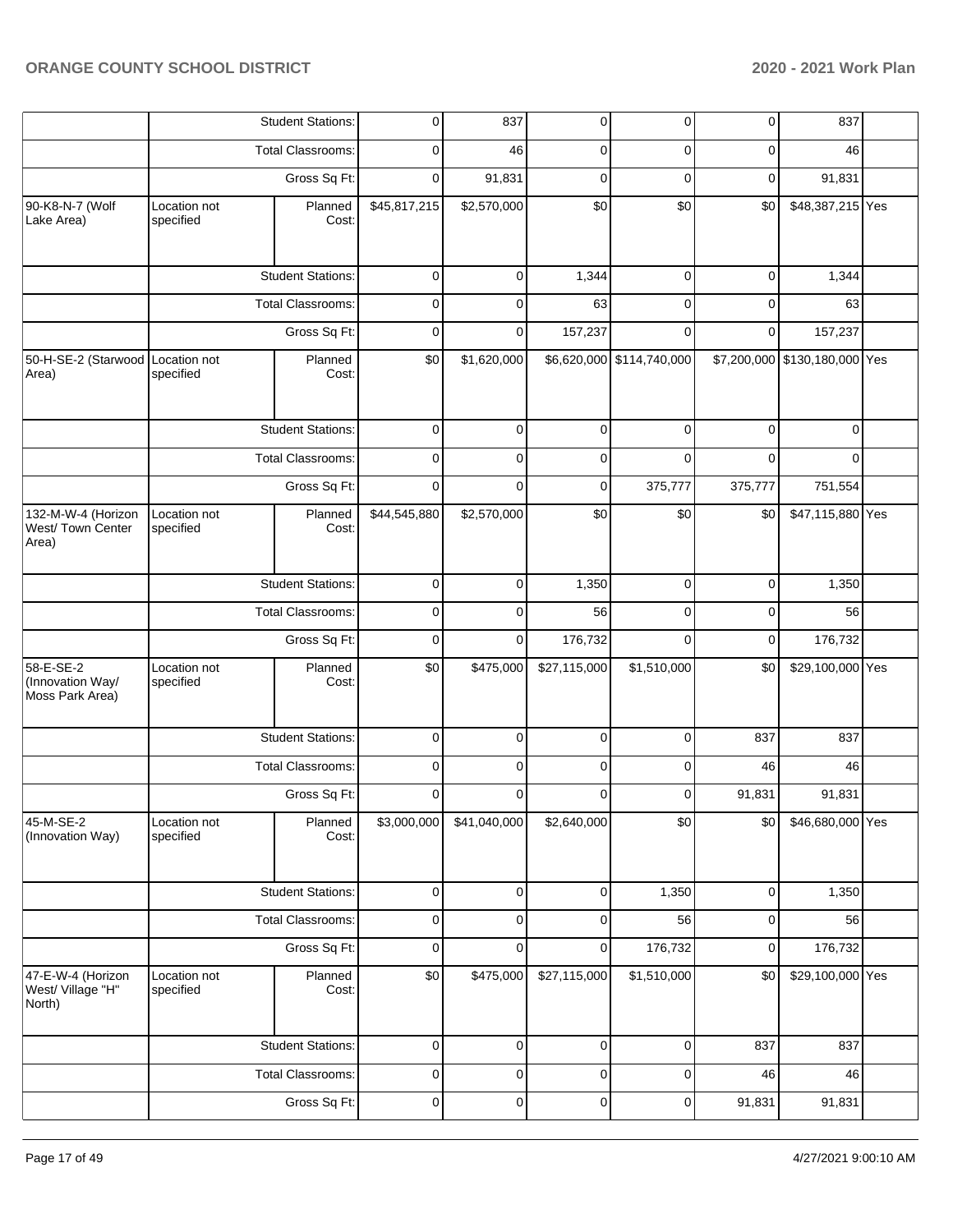| 48-M-SW-4 (Dr.<br>Phillips Area)                                        | Location not<br>specified | Planned<br>Cost:         | \$0         | \$0      | \$0         | \$0      | \$705,000 | \$705,000 Yes |  |
|-------------------------------------------------------------------------|---------------------------|--------------------------|-------------|----------|-------------|----------|-----------|---------------|--|
|                                                                         |                           | <b>Student Stations:</b> | $\mathbf 0$ | $\Omega$ | $\Omega$    | $\Omega$ | $\Omega$  | $\Omega$      |  |
|                                                                         |                           | <b>Total Classrooms:</b> | $\mathbf 0$ | 0        | $\Omega$    | O        | $\Omega$  | $\Omega$      |  |
|                                                                         |                           | Gross Sq Ft:             | $\mathbf 0$ | 0        | 0           | 0        | 176,732   | 176,732       |  |
| 126-E-W-4 (Village<br>"I" area/E of Avalon & specified<br>N of Hartzog) | Location not              | Planned<br>Cost:         | \$0         | \$0      | \$0         | \$0      | \$505,000 | \$505,000 Yes |  |
|                                                                         |                           | <b>Student Stations:</b> | $\mathbf 0$ | 0        | $\mathbf 0$ | 0        | O         | 0             |  |
|                                                                         |                           | Total Classrooms:        | $\mathbf 0$ | 0        | 0           | $\Omega$ | $\Omega$  | 0             |  |
|                                                                         |                           | Gross Sq Ft:             | $\mathbf 0$ | $\Omega$ | $\Omega$    | C        | 91,831    | 91,831        |  |
| 130-E-SE-2 (South<br>Lake/Lake Nona<br>Area)                            | Location not<br>specified | Planned<br>Cost:         | \$0         | \$0      | \$0         | \$0      | \$505,000 | \$505,000 Yes |  |
|                                                                         |                           | <b>Student Stations:</b> | $\Omega$    | $\Omega$ | $\Omega$    | n        | $\Omega$  | n             |  |
|                                                                         |                           | <b>Total Classrooms:</b> | $\mathbf 0$ | $\Omega$ | $\Omega$    |          | $\Omega$  |               |  |
|                                                                         |                           | Gross Sq Ft:             | $\mathbf 0$ | $\Omega$ | $\Omega$    | 0        | 91,831    | 91,831        |  |

| Planned Cost: \$355,609,730 \$120,058,171 |    |         |         | \$66,130,000 \$117,760,000 |         | \$8,915,000 \$668,472,901 |
|-------------------------------------------|----|---------|---------|----------------------------|---------|---------------------------|
| <b>Student Stations:</b>                  | O. | 6,681   | 5,205   | 3,537                      | 1.674   | 17,097                    |
| <b>Total Classrooms:</b>                  |    | 280     | 257     | 158                        | 92      | 787                       |
| Gross Sq Ft:                              | 01 | 843.385 | 609,462 | 821,072                    | 919.833 | 3,193,752                 |

## **Other Project Schedules**

Major renovations, remodeling, and additions of capital outlay projects that do not add capacity to schools.

| <b>Project Description</b> | Location                               | 2020 - 2021<br><b>Actual Budget</b> | 2021 - 2022<br>Projected | 2022 - 2023<br>Projected                                              | 2023 - 2024<br>Projected | $2024 - 2025$<br>Projected | Total                   | Funded   |
|----------------------------|----------------------------------------|-------------------------------------|--------------------------|-----------------------------------------------------------------------|--------------------------|----------------------------|-------------------------|----------|
| Comprehensive Needs        | <b>RIVERSIDE</b><br>ELEMENTARY         | \$6,036                             | \$0                      | \$0                                                                   | \$0                      | \$0                        | \$6,036 Yes             |          |
| Comprehensive Needs        | <b>DREAM LAKE</b><br><b>ELEMENTARY</b> | \$1,229                             | \$0                      | \$0                                                                   | \$0                      | \$0                        | \$1,229 Yes             |          |
| Future Project Reserves    | Location not specified                 |                                     |                          | \$637,267,390 \$484,144,131 \$446,419,755 \$503,179,657 \$603,074,830 |                          |                            | \$2,674,085,7 Yes<br>63 |          |
| Comprehensive Renovation   | <b>CARVER MIDDLE</b>                   | \$55,558                            | \$0                      | \$0                                                                   | \$0                      | \$0                        | \$55,558 Yes            |          |
| <b>Comprehensive Needs</b> | TANGELO PARK<br><b>ELEMENTARY</b>      | \$17                                | \$0                      | \$0                                                                   | \$0                      | \$0                        |                         | \$17 Yes |
| <b>Comprehensive Needs</b> | DOVER SHORES<br><b>ELEMENTARY</b>      | \$428,504                           | \$0                      | \$0                                                                   | \$0                      | \$0                        | \$428,504 Yes           |          |
| Comprehensive Renovation   | <b>WESTRIDGE MIDDLE</b>                | \$40,056                            | \$0                      | \$0                                                                   | \$0                      | \$0                        | \$40,056 Yes            |          |
| Comprehensive Renovation   | <b>SALLY RIDE</b><br><b>ELEMENTARY</b> | \$321,677                           | \$0                      | \$0                                                                   | \$0                      | \$0                        | \$321,677 Yes           |          |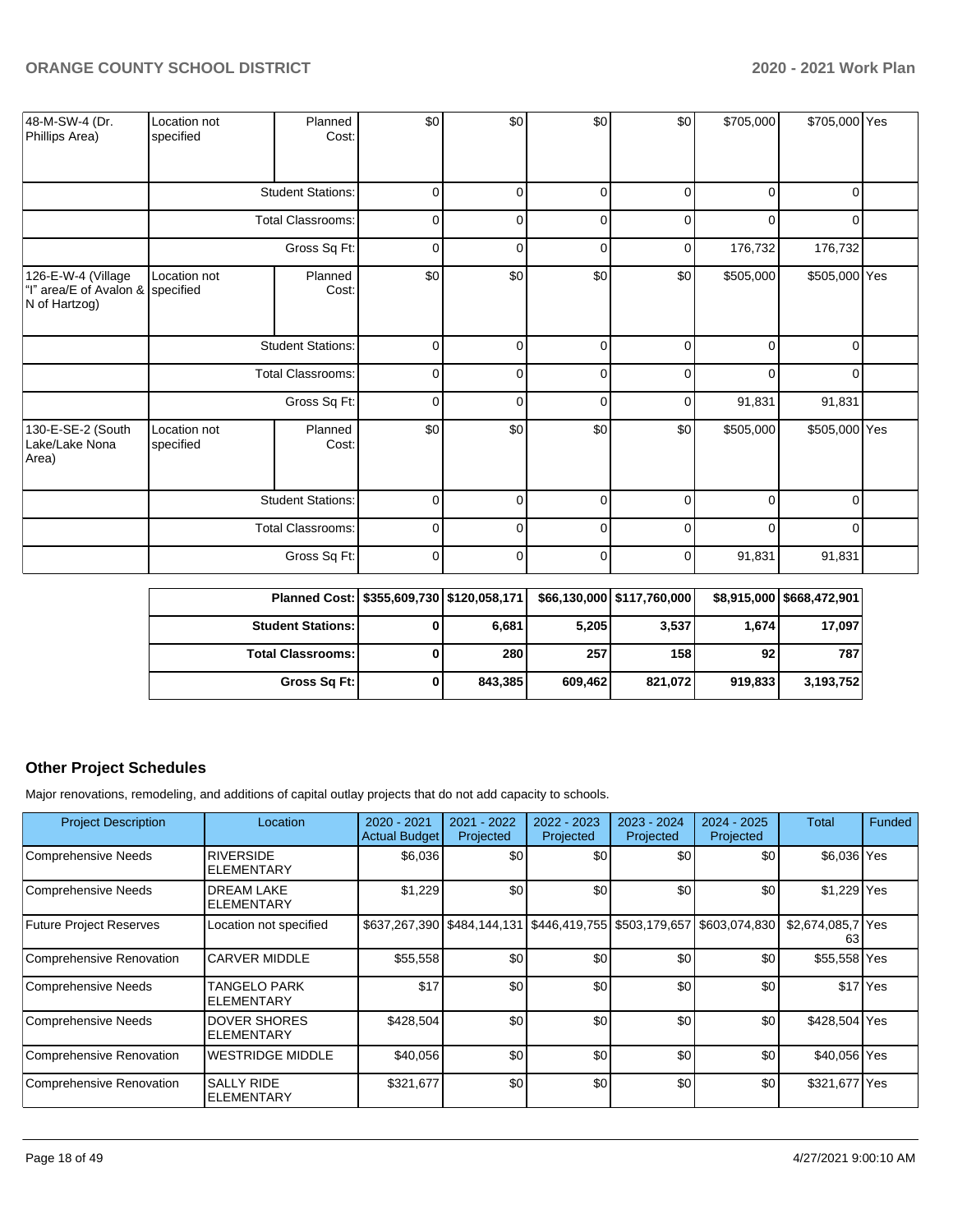| <b>Comprehensive Renovation</b>                       | <b>OAK HILL ELEMENTARY</b>                                        | \$4,756      | \$0          | \$0         | \$0 | \$0 | \$4,756 Yes      |     |
|-------------------------------------------------------|-------------------------------------------------------------------|--------------|--------------|-------------|-----|-----|------------------|-----|
| Lake Como/Kaley K8<br><b>Comprehensive Renovation</b> | LAKE COMO SCHOOL                                                  | \$223,475    | \$0          | \$0         | \$0 | \$0 | \$223,475 Yes    |     |
| Comprehensive Renovation                              | <b>HILLCREST</b><br><b>ELEMENTARY</b>                             | \$46,601     | \$0          | \$0         | \$0 | \$0 | \$46,601 Yes     |     |
| Comprehensive Renovation                              | <b>CORNER LAKE MIDDLE</b>                                         | \$836,244    | \$0          | \$0         | \$0 | \$0 | \$836,244 Yes    |     |
| <b>Comprehensive Renovation</b>                       | <b>ROCK LAKE</b><br><b>ELEMENTARY</b>                             | \$44,996     | \$0          | \$0         | \$0 | \$0 | \$44,996 Yes     |     |
| Comprehensive Renovation                              | <b>UNION PARK</b><br><b>ELEMENTARY</b>                            | \$559,534    | \$0          | \$0         | \$0 | \$0 | \$559,534 Yes    |     |
| Comprehensive Renovation                              | <b>PINE HILLS</b><br><b>ELEMENTARY</b>                            | \$96,862     | \$0          | \$0         | \$0 | \$0 | \$96,862 Yes     |     |
| Comprehensive Renovation                              | <b>SOUTHWEST MIDDLE</b>                                           | \$5,353,412  | \$0          | \$0         | \$0 | \$0 | \$5,353,412 Yes  |     |
| <b>Comprehensive Renovation</b>                       | <b>LAKE GEORGE</b><br><b>ELEMENTARY</b>                           | \$1,321,373  | \$0          | \$0         | \$0 | \$0 | \$1,321,373 Yes  |     |
| Comprehensive Renovation                              | <b>MAGNOLIA SCHOOL</b>                                            | \$11,542,833 | \$0          | \$0         | \$0 | \$0 | \$11,542,833 Yes |     |
| Comprehensive Renovation                              | <b>MOLLIE RAY</b><br><b>ELEMENTARY</b>                            | \$387,521    | \$0          | \$0         | \$0 | \$0 | \$387,521        | Yes |
| Comprehensive Renovation                              | <b>IVEY LANE</b><br><b>ELEMENTARY</b>                             | \$21,259     | \$0          | \$0         | \$0 | \$0 | \$21,259 Yes     |     |
| <b>Comprehensive Renovation</b>                       | CHEROKEE SCHOOL                                                   | \$8,025,550  | \$0          | \$0         | \$0 | \$0 | \$8,025,550 Yes  |     |
| <b>Comprehensive Renovation</b>                       | ORANGE TECHNICAL<br><b>COLLEGE - WINTER</b><br><b>PARK CAMPUS</b> | \$2,563,307  | \$45,173,000 | \$5,300,000 | \$0 | \$0 | \$53,036,307 Yes |     |
| Comprehensive Renovation                              | ORANGE TECHNICAL<br>COLLEGE - ORLANDO<br><b>CAMPUS</b>            | \$29,931,574 | \$5,850,000  | \$0         | \$0 | \$0 | \$35,781,574 Yes |     |
| <b>COMPREHENSIVE</b><br><b>RENOVATION</b>             | <b>ACCELERATION WEST</b>                                          | \$5,324,651  | \$0          | \$0         | \$0 | \$0 | \$5,324,651 Yes  |     |
| <b>Comprehensive Renovation</b>                       | <b>WASHINGTON SHORES</b><br><b>PLC</b>                            | \$682,477    | \$0          | \$0         | \$0 | \$0 | \$682,477 Yes    |     |
| Comprehensive renovation                              | ENGELWOOD<br><b>ELEMENTARY</b>                                    | \$4,100      | \$0          | \$0         | \$0 | \$0 | \$4,100 Yes      |     |
| Comprehensive Renovation                              | <b>DR PHILLIPS HIGH</b>                                           | \$1,003,614  | \$0          | \$0         | \$0 | \$0 | \$1,003,614 Yes  |     |
| <b>Comprehensive Renovation</b>                       | <b>CYPRESS CREEK HIGH</b>                                         | \$57,763     | \$0          | \$0         | \$0 | \$0 | \$57,763 Yes     |     |
| <b>Comprehensive Renovation</b>                       | <b>LAKE GEM</b><br><b>ELEMENTARY</b>                              | \$513,211    | \$0          | \$0         | \$0 | \$0 | \$513,211 Yes    |     |
| <b>Comprehensive Renovation</b>                       | <b>DEERWOOD</b><br><b>ELEMENTARY</b>                              | \$572,020    | \$0          | \$0         | \$0 | \$0 | \$572,020 Yes    |     |
| <b>Comprehensive Renovation</b>                       | <b>ROLLING HILLS</b><br><b>ELEMENTARY</b>                         | \$3,449,736  | \$0          | \$0         | \$0 | \$0 | \$3,449,736 Yes  |     |
| Comprehensive Renovation                              | <b>MEADOW WOODS</b><br><b>ELEMENTARY</b>                          | \$252,526    | \$0          | \$0         | \$0 | \$0 | \$252,526 Yes    |     |
| Comprehensive Renovation                              | <b>WILLIAM FRANGUS</b><br><b>ELEMENTARY</b>                       | \$369,768    | \$0          | \$0         | \$0 | \$0 | \$369,768 Yes    |     |
| Comprehensive Renovation                              | <b>WINEGARD</b><br><b>ELEMENTARY</b>                              | \$3,727,438  | \$0          | \$0         | \$0 | \$0 | \$3,727,438 Yes  |     |
| Comprehensive Renovation                              | PINAR ELEMENTARY                                                  | \$3,486,810  | \$0          | \$0         | \$0 | \$0 | \$3,486,810 Yes  |     |
| Comprehensive Renovation                              | <b>HUNGERFORD</b><br><b>ELEMENTARY</b>                            | \$4,530,554  | \$0          | \$0         | \$0 | \$0 | \$4,530,554 Yes  |     |
| Comprehensive Renovation                              | <b>HIDDEN OAKS</b><br><b>ELEMENTARY</b>                           | \$369,925    | \$0          | \$0         | \$0 | \$0 | \$369,925 Yes    |     |
| <b>Comprehensive Renovation</b>                       | <b>GATEWAY SCHOOL</b>                                             | \$5,358,235  | \$0          | \$0         | \$0 | \$0 | \$5,358,235 Yes  |     |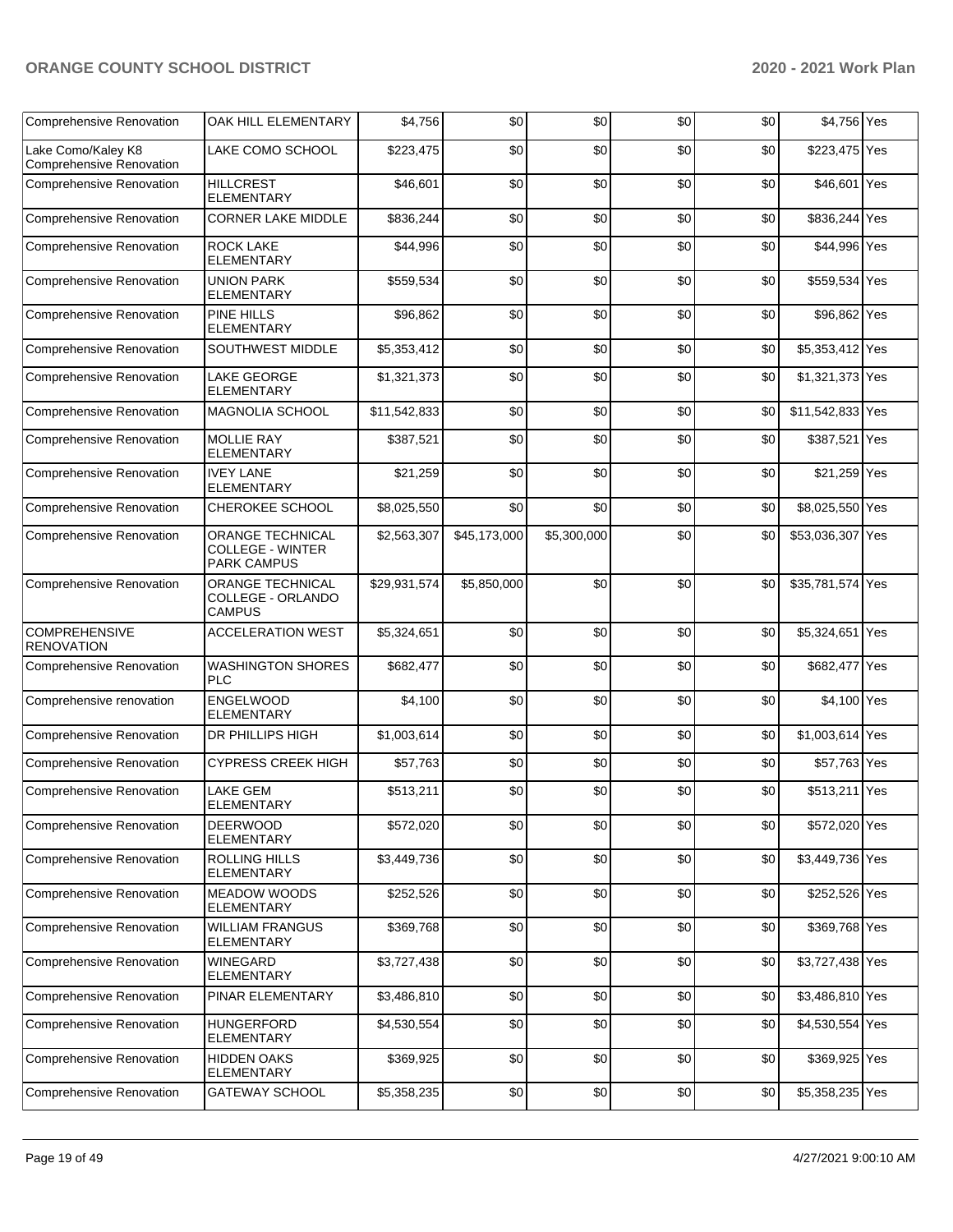| <b>Comprehensive Renovation</b>              | <b>MEADOW WOODS</b><br><b>MIDDLE</b>                                  | \$16,055,650 | \$0         | \$0                                                                   | \$0         | \$0                                          | \$16,055,650 Yes    |  |
|----------------------------------------------|-----------------------------------------------------------------------|--------------|-------------|-----------------------------------------------------------------------|-------------|----------------------------------------------|---------------------|--|
| <b>Comprehensive Renovation</b>              | <b>ORANGE TECHNICAL</b><br><b>COLLEGE - WESTSIDE</b><br><b>CAMPUS</b> | \$56,175,078 | \$5,150,000 | \$0                                                                   | \$0         | \$0                                          | \$61,325,078 Yes    |  |
| <b>Comprehensive Renovation</b>              | SUNRISE ELEMENTARY                                                    | \$625,003    | \$0         | \$0                                                                   | \$0         | \$0                                          | \$625,003 Yes       |  |
| Completion of new school                     | <b>OCPS ACADEMIC</b><br><b>CENTER FOR</b><br><b>EXCELLENCE</b>        | \$920,461    | \$0         | \$0                                                                   | \$0         | \$0                                          | \$920,461 Yes       |  |
| Comprehensive needs                          | ORANGE TECHNICAL<br>COLLEGE - MID-<br><b>FLORIDA CAMPUS</b>           | \$6,253,689  | \$0         | \$38,682,392                                                          | \$7,500,000 | \$0                                          | \$52,436,081 Yes    |  |
| Districtwide Capital-<br>Comprehensive Needs | Location not specified                                                | \$33,492,270 |             | \$87,300,000 \$136,200,000                                            |             | \$62,600,000 \$136,200,000 \$455,792,270 Yes |                     |  |
| <b>Comprehensive Renovation</b>              | PERSHING SCHOOL                                                       | \$1,796,785  | \$0         | \$0                                                                   | \$0         | \$0                                          | \$1,796,785 Yes     |  |
| Comprehensive Renovation                     | <b>VENTURA ELEMENTARY</b>                                             | \$513,908    | \$0         | \$0                                                                   | \$0         | \$0                                          | \$513,908 Yes       |  |
| <b>New School Completion</b>                 | <b>HORIZON WEST MIDDLE</b>                                            | \$914.871    | \$0         | \$0                                                                   | \$0         | \$0                                          | \$914,871 Yes       |  |
| <b>New School Completion</b>                 | <b>TIMBER SPRINGS</b><br><b>MIDDLE</b>                                | \$1,012,217  | \$0         | \$0                                                                   | \$0         | \$0                                          | \$1,012,217 Yes     |  |
| New School Completion                        | <b>WINDERMERE HIGH</b>                                                | \$3,473,346  | \$0         | \$0                                                                   | \$0         | \$0                                          | \$3,473,346 Yes     |  |
| New School Completion                        | <b>AUDUBON PARK</b><br><b>SCHOOL</b>                                  | \$327,130    | \$0         | \$0                                                                   | \$0         | \$0                                          | \$327,130 Yes       |  |
| <b>New School Completion</b>                 | <b>WESTPOINTE</b><br><b>ELEMENTARY</b>                                | \$700        | \$0         | \$0                                                                   | \$0         | \$0                                          | \$700 Yes           |  |
| <b>New School Completion</b>                 | <b>INNOVATION MIDDLE</b>                                              | \$218,029    | \$0         | \$0                                                                   | \$0         | \$0                                          | \$218,029 Yes       |  |
| New School Completion                        | <b>LAUREATE PARK</b><br><b>ELEMENTARY</b>                             | \$428,024    | \$0         | \$0                                                                   | \$0         | \$0                                          | \$428,024 Yes       |  |
| New School Completion                        | CASTLEVIEW<br><b>ELEMENTARY</b>                                       | \$296,077    | \$0         | \$0                                                                   | \$0         | \$0                                          | \$296,077 Yes       |  |
| <b>New School Completion</b>                 | <b>WATER SPRING</b><br><b>ELEMENTARY</b>                              | \$212,209    | \$0         | \$0                                                                   | \$0         | \$0                                          | \$212,209 Yes       |  |
| New School Completion                        | <b>SUNSHINE</b><br><b>ELEMENTARY</b>                                  | \$3,669,478  | \$0         | \$0                                                                   | \$0         | \$0                                          | \$3,669,478 Yes     |  |
| New School Completion                        | <b>VISTA POINTE</b><br><b>ELEMENTARY</b>                              | \$4,344,924  | \$0         | \$0                                                                   | \$0         | \$0                                          | \$4,344,924 Yes     |  |
| <b>New School Completion</b>                 | <b>SUMMERLAKE</b><br><b>ELEMENTARY</b>                                | \$4,244,810  | \$0         | \$0                                                                   | \$0         | \$0                                          | \$4,244,810 Yes     |  |
| New school completion                        | <b>MAXEY ELEMENTARY</b><br>(NEW)                                      | \$506,495    | \$0         | \$0                                                                   | \$0         | \$0                                          | \$506,495 Yes       |  |
|                                              |                                                                       |              |             | \$864,263,746 \$627,617,131 \$626,602,147 \$573,279,657 \$739,274,830 |             |                                              | \$3,431,037,5<br>11 |  |

## **Additional Project Schedules**

Any projects that are not identified in the last approved educational plant survey.

Nothing reported for this section.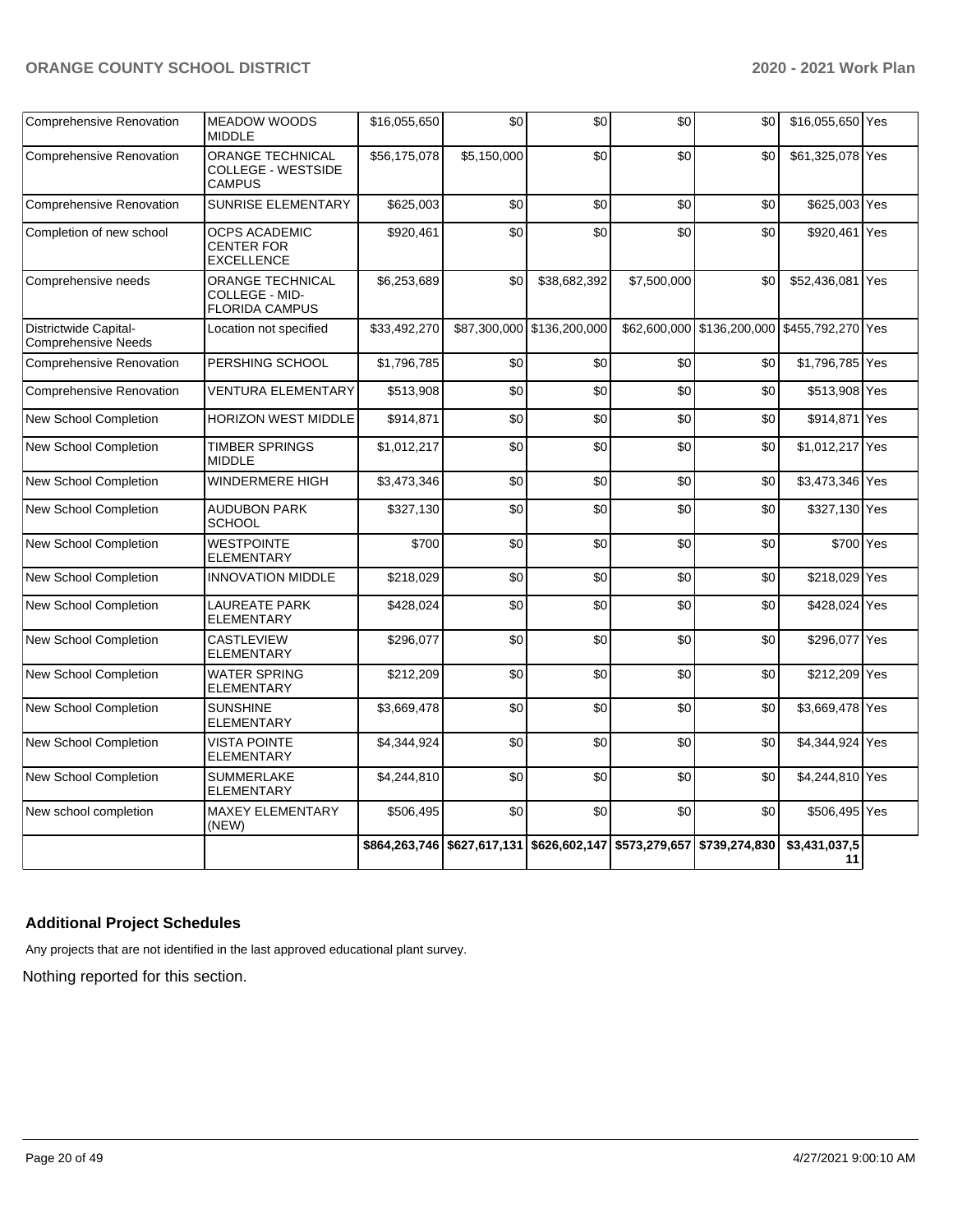### **Non Funded Growth Management Project Schedules**

Schedule indicating which projects, due to planned development, that CANNOT be funded from current revenues projected over the next five years.

Nothing reported for this section.

# **Tracking**

## **Capacity Tracking**

| Location                                                       | $2020 -$<br>2021 Satis.<br>Stu. Sta. | Actual<br>$2020 -$<br>2021 FISH<br>Capacity | Actual<br>$2019 -$<br>2020<br><b>COFTE</b> | # Class<br><b>Rooms</b> | Actual<br>Average<br>$2020 -$<br>2021 Class<br><b>Size</b> | Actual<br>$2020 -$<br>2021<br><b>Utilization</b> | <b>New</b><br>Stu.<br>Capacity | <b>New</b><br>Rooms to<br>be<br>Added/Re<br>moved | Projected<br>$2024 -$<br>2025<br><b>COFTE</b> | Projected<br>$2024 -$<br>2025<br><b>Utilization</b> | Projected<br>$2024 -$<br><b>2025 Class</b><br><b>Size</b> |
|----------------------------------------------------------------|--------------------------------------|---------------------------------------------|--------------------------------------------|-------------------------|------------------------------------------------------------|--------------------------------------------------|--------------------------------|---------------------------------------------------|-----------------------------------------------|-----------------------------------------------------|-----------------------------------------------------------|
| WINDERMERE HIGH                                                | 4,098                                | 3,893                                       | 3,574                                      | 164                     | 22                                                         | 92.00 %                                          | $-855$                         | $-36$                                             | 6,194                                         | 204.00%                                             | 48                                                        |
| <b>INNOVATION MIDDLE</b>                                       | 1.586                                | 1,427                                       | 1,314                                      | 65                      | 20                                                         | 92.00%                                           | $\Omega$                       | $\Omega$                                          | 1.493                                         | 105.00 %                                            | 23                                                        |
| LAUREATE PARK<br><b>ELEMENTARY</b>                             | 1,125                                | 1,125                                       | 975                                        | 62                      | 16                                                         | 87.00 %                                          | $\Omega$                       | $\mathbf{0}$                                      | 1,515                                         | 135.00 %                                            | 24                                                        |
| <b>OCPS ACADEMIC</b><br><b>CENTER FOR</b><br><b>EXCELLENCE</b> | 1,365                                | 1,228                                       | 1,057                                      | 67                      | 16                                                         | 86.00 %                                          | $\Omega$                       | $\Omega$                                          | 1,178                                         | 96.00 %                                             | 18                                                        |
| <b>AUDUBON PARK</b><br> SCHOOL                                 | 1,356                                | 1,220                                       | 1,005                                      | 66                      | 15                                                         | 82.00%                                           | $\Omega$                       | $\Omega$                                          | 1,042                                         | 85.00 %                                             | 16                                                        |
| MAXEY ELEMENTARY<br>(NEW)                                      | 664                                  | 664                                         | 374                                        | 36                      | 10                                                         | 56.00 %                                          | $\Omega$                       | $\mathbf{0}$                                      | 325                                           | 49.00%                                              | 9                                                         |
| WEDGEFIELD SCHOOL                                              | 1.171                                | 1,053                                       | 934                                        | 56                      | 17                                                         | 89.00 %                                          | $\Omega$                       | $\mathbf{0}$                                      | 1.040                                         | 99.00 %                                             | 19                                                        |
| TIMBER SPRINGS<br>MIDDLE                                       | 1,373                                | 1,235                                       | 999                                        | 58                      | 17                                                         | 81.00%                                           | $\Omega$                       | $\mathbf{0}$                                      | 893                                           | 72.00 %                                             | 15                                                        |
| MILLENNIA GARDENS<br><b>ELEMENTARY</b>                         | 1,089                                | 1,089                                       | 976                                        | 60                      | 16                                                         | 90.00 %                                          | $-252$                         | $-14$                                             | 1,064                                         | 127.00%                                             | 23                                                        |
| <b>BAY LAKE</b><br><b>ELEMENTARY</b>                           | 873                                  | 873                                         | 793                                        | 48                      | 17                                                         | 91.00%                                           | $-36$                          | $-2$                                              | 783                                           | 94.00 %                                             | 17                                                        |
| <b>WESTPOINTE</b><br><b>ELEMENTARY</b>                         | 837                                  | 837                                         | 729                                        | 46                      | 16                                                         | 87.00 %                                          | $\Omega$                       | $\mathbf{0}$                                      | 891                                           | 106.00%                                             | 19                                                        |
| SUNRIDGE<br><b>ELEMENTARY</b>                                  | 859                                  | 859                                         | 698                                        | 47                      | 15                                                         | 81.00%                                           | $\Omega$                       | $\mathbf{0}$                                      | 612                                           | 71.00 %                                             | 13                                                        |
| <b>SUNRIDGE MIDDLE</b>                                         | 1,859                                | 1,673                                       | 1,419                                      | 76                      | 19                                                         | 85.00 %                                          | $-436$                         | $-22$                                             | 1,548                                         | 125.00%                                             | 29                                                        |
| <b>SUN BLAZE</b><br><b>ELEMENTARY</b>                          | 1,264                                | 1,264                                       | 1,131                                      | 69                      | 16                                                         | 89.00 %                                          | $-432$                         | $-24$                                             | 1,207                                         | 145.00%                                             | 27                                                        |
| <b>PRAIRIE LAKE</b><br><b>ELEMENTARY SCHOOL</b>                | 1,119                                | 1,119                                       | 871                                        | 60                      | 15                                                         | 78.00 %                                          | $\Omega$                       | $\Omega$                                          | 926                                           | 83.00 %                                             | 15                                                        |
| <b>EAGLE CREEK</b><br>ELEMENTARY                               | 1,210                                | 1,210                                       | 1,026                                      | 66                      | 16                                                         | 85.00 %                                          | $-378$                         | $-21$                                             | 1,233                                         | 148.00%                                             | 27                                                        |
| <b>INDEPENDENCE</b><br>ELEMENTARY                              | 904                                  | 904                                         | 1,133                                      | 49                      | 23                                                         | 125.00%                                          | $\Omega$                       | $\Omega$                                          | 885                                           | 98.00 %                                             | 18                                                        |
| LAKE NONA HIGH                                                 | 3,605                                | 3,424                                       | 3,113                                      | 146                     | 21                                                         | 91.00 %                                          | 808                            | 34                                                | 4.298                                         | 102.00%                                             | 24                                                        |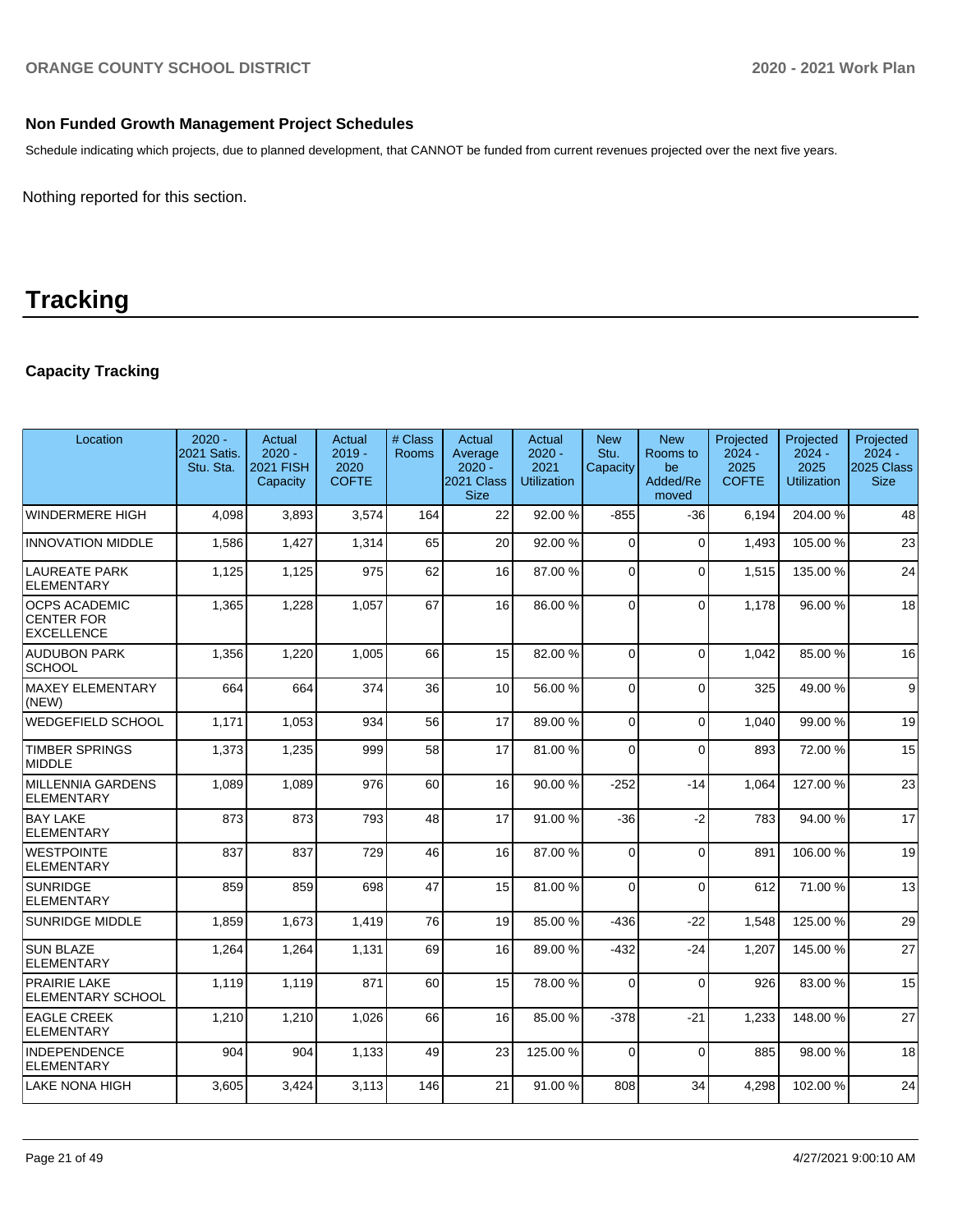| <b>EAST RIVER HIGH</b>                                              | 3,161 | 3,002 | 1,824 | 128 | 14 | 61.00%  | $\Omega$ | $\Omega$    | 1,695       | 56.00 %  | 13          |
|---------------------------------------------------------------------|-------|-------|-------|-----|----|---------|----------|-------------|-------------|----------|-------------|
| <b>SCHOOL</b>                                                       |       |       |       |     |    |         |          |             |             |          |             |
| <b>KEENE'S CROSSING</b><br>ELEMENTARY SCHOOL                        | 1,561 | 1,561 | 1,181 | 86  | 14 | 76.00 % | $-486$   | $-27$       | 1,136       | 106.00%  | 19          |
| <b>FORSYTH WOODS</b><br><b>ELEMENTARY</b>                           | 862   | 862   | 516   | 47  | 11 | 60.00 % | 0        | $\mathbf 0$ | 393         | 46.00%   | $\bf8$      |
| WETHERBEE<br><b>ELEMENTARY</b>                                      | 1,213 | 1,213 | 1,092 | 66  | 17 | 90.00 % | $-396$   | $-22$       | 1,422       | 174.00%  | 32          |
| LAKE NONA MIDDLE                                                    | 1,862 | 1,675 | 1,499 | 76  | 20 | 89.00 % | $-436$   | $-22$       | 1,986       | 160.00%  | 37          |
| <b>WEKIVA HIGH</b>                                                  | 2,945 | 2,797 | 1,952 | 120 | 16 | 70.00 % | 0        | $\Omega$    | 1,838       | 66.00 %  | 15          |
| <b>COLUMBIA</b><br>ELEMENTARY SCHOOL                                | 842   | 842   | 531   | 43  | 12 | 63.00 % | 0        | $\Omega$    | 416         | 49.00 %  | 10          |
| CATALINA ELEMENTARY<br>SCHOOL (NEW)                                 | 868   | 868   | 664   | 44  | 15 | 76.00 % | $-36$    | $-2$        | 616         | 74.00 %  | 15          |
| <b>ORANGE TECHNICAL</b><br><b>COLLEGE - AVALON</b><br><b>CAMPUS</b> | 496   | 496   | 63    | 22  | 3  | 13.00 % | $\Omega$ | $\mathbf 0$ | $\mathbf 0$ | 0.00%    | $\mathbf 0$ |
| <b>WESTBROOKE</b><br>ELEMENTARY SCHOOL                              | 842   | 842   | 627   | 43  | 15 | 74.00 % | $\Omega$ | $\Omega$    | 500         | 59.00 %  | 12          |
| <b>TIMBER LAKES</b><br><b>ELEMENTARY</b>                            | 1,000 | 1,000 | 868   | 52  | 17 | 87.00 % | -36      | $-2$        | 621         | 64.00 %  | 12          |
| MILLENNIA<br><b>ELEMENTARY</b>                                      | 1,210 | 1,210 | 1,024 | 64  | 16 | 85.00 % | $-378$   | $-21$       | 1,193       | 143.00%  | 28          |
| <b>AVALON MIDDLE</b><br><b>SCHOOL</b>                               | 1,188 | 1,069 | 1,048 | 51  | 21 | 98.00%  | -72      | $-4$        | 779         | 78.00 %  | 17          |
| <b>SUNSET PARK</b><br>ELEMENTARY                                    | 1,072 | 1,072 | 970   | 56  | 17 | 90.00 % | 0        | $\mathbf 0$ | 1,074       | 100.00%  | 19          |
| <b>MOSS PARK</b><br><b>ELEMENTARY SCHOOL</b>                        | 1,130 | 1,130 | 1,193 | 59  | 20 | 106.00% | $-288$   | -16         | 1,089       | 129.00%  | 25          |
| <b>BRIDGEWATER MIDDLE</b>                                           | 3,133 | 2,819 | 1,806 | 134 | 13 | 64.00 % | $-1,643$ | -83         | 2,816       | 239.00 % | 55          |
| <b>BALDWIN PARK</b><br><b>ELEMENTARY</b>                            | 1,058 | 1,058 | 803   | 55  | 15 | 76.00 % | 0        | $\mathbf 0$ | 726         | 69.00 %  | 13          |
| <b>STONE LAKES</b><br>ELEMENTARY                                    | 990   | 990   | 725   | 52  | 14 | 73.00 % | $-144$   | -8          | 616         | 73.00 %  | 14          |
| <b>CASTLE CREEK</b><br><b>ELEMENTARY</b>                            | 990   | 990   | 720   | 52  | 14 | 73.00 % | $-108$   | -6          | 677         | 77.00 %  | 15          |
| <b>SOUTH CREEK MIDDLE</b>                                           | 1,434 | 1,290 | 1,149 | 60  | 19 | 89.00 % | 0        | $\Omega$    | 1,180       | 91.00 %  | 20          |
| VISTA LAKES<br>ELEMENTARY                                           | 828   | 828   | 685   | 43  | 16 | 83.00 % | 0        | $\Omega$    | 606         | 73.00 %  | 14          |
| <b>WYNDHAM LAKES</b><br> ELEMENTARY                                 | 1,116 | 1,116 | 1,009 | 59  | 17 | 90.00 % | $-288$   | -16         | 1,218       | 147.00 % | 28          |
| <b>WOLF LAKE MIDDLE</b>                                             | 1,608 | 1,447 | 1,445 | 66  | 22 | 100.00% | $-297$   | $-15$       | 1,437       | 125.00%  | 28          |
| <b>FREEDOM MIDDLE</b><br> SCHOOL                                    | 1,616 | 1,454 | 1,238 | 66  | 19 | 85.00 % | 0        | $\mathbf 0$ | 1,168       | 80.00 %  | 18          |
| LEGACY MIDDLE                                                       | 1,264 | 1,137 | 870   | 51  | 17 | 76.00 % | 0        | $\mathbf 0$ | 847         | 74.00 %  | 17          |
| <b>SAND LAKE</b><br><b>ELEMENTARY</b>                               | 828   | 828   | 521   | 43  | 12 | 63.00 % | 0        | 0           | 792         | 96.00 %  | 18          |
| <b>EAST LAKE</b><br><b>ELEMENTARY SCHOOL</b>                        | 846   | 846   | 518   | 43  | 12 | 61.00 % | $-90$    | $-5$        | 447         | 59.00 %  | 12          |
| <b>WHISPERING OAK</b><br><b>ELEMENTARY SCHOOL</b>                   | 1,289 | 1,289 | 1,110 | 68  | 16 | 86.00 % | $-342$   | -19         | 1,242       | 131.00 % | 25          |
| lWOLF LAKE<br><b>ELEMENTARY</b>                                     | 1,350 | 1,350 | 1,102 | 72  | 15 | 82.00 % | $-522$   | $-29$       | 1,067       | 129.00 % | 25          |
| <b>FREEDOM HIGH</b>                                                 | 3,962 | 3,763 | 3,536 | 161 | 22 | 94.00 % | $-998$   | $-42$       | 3,944       | 143.00%  | 33          |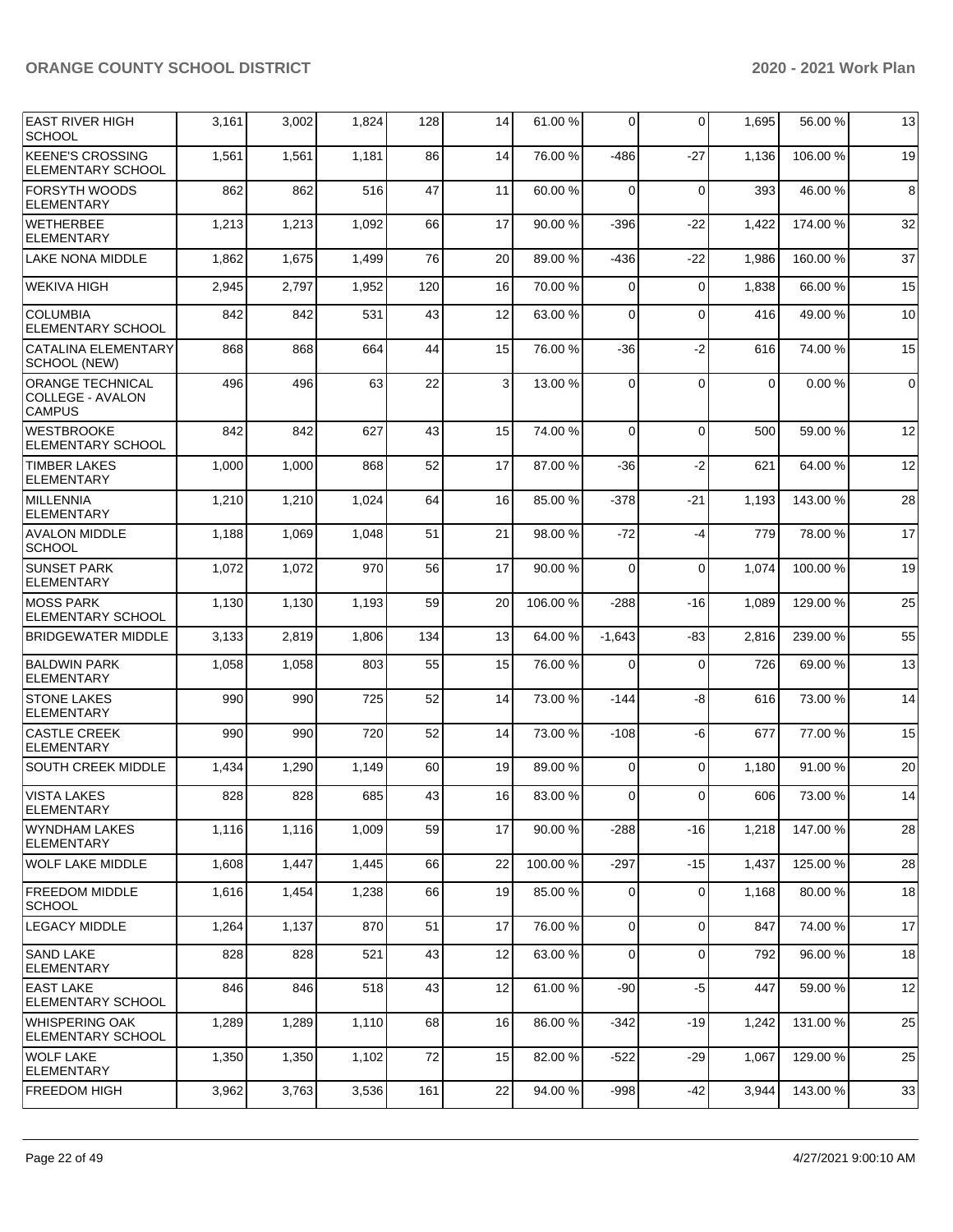| <b>EAGLE'S NEST</b><br><b>ELEMENTARY</b>      | 920   | 920   | 682            | 48  | 14             | 74.00 %   | -90         | -5          | 750   | 90.00 % | 17               |
|-----------------------------------------------|-------|-------|----------------|-----|----------------|-----------|-------------|-------------|-------|---------|------------------|
| <b>WEST OAKS</b><br><b>ELEMENTARY</b>         | 898   | 898   | 573            | 47  | 12             | 64.00%    | -54         | $-3$        | 576   | 68.00 % | 13               |
| WEST CREEK<br><b>ELEMENTARY</b>               | 1,100 | 1,100 | 806            | 58  | 14             | 73.00 %   | $-108$      | -6          | 720   | 73.00 % | 14               |
| <b>ANDOVER</b><br>ELEMENTARY                  | 1,062 | 1,062 | 737            | 55  | 13             | 69.00 %   | $\Omega$    | $\mathbf 0$ | 747   | 70.00 % | 14               |
| OCOEE HIGH SCHOOL                             | 2,974 | 2,825 | 2,327          | 123 | 19             | 82.00%    | $\mathbf 0$ | $\mathbf 0$ | 2,332 | 83.00 % | 19               |
| <b>AVALON ELEMENTARY</b>                      | 1,060 | 1,060 | 743            | 56  | 13             | 70.00 %   | 0           | $\Omega$    | 588   | 55.00 % | 11               |
| <b>CAMELOT</b><br><b>ELEMENTARY</b>           | 790   | 790   | 656            | 41  | 16             | 83.00 %   | $\mathbf 0$ | $\mathbf 0$ | 582   | 74.00 % | 14               |
| <b>THORNEBROOKE</b><br><b>ELEMENTARY</b>      | 870   | 870   | 705            | 45  | 16             | 81.00%    | $-90$       | $-5$        | 715   | 92.00 % | 18               |
| BLANKNER K-8 SCHOOL                           | 1,339 | 1,205 | 907            | 65  | 14             | 75.00 %   | -81         | $-5$        | 769   | 68.00 % | 13               |
| POSITIVE PATHWAYS<br><b>TRANSITION CENTER</b> | 834   | 834   | 277            | 36  | 8              | 33.00 %   | $\Omega$    | $\mathbf 0$ | 330   | 40.00 % | $\boldsymbol{9}$ |
| <b>ACCELERATION EAST</b>                      | 618   | 618   | 190            | 27  | $\overline{7}$ | 31.00 %   | $\mathbf 0$ | $\mathbf 0$ | 220   | 36.00 % | 8                |
| ENDEAVOR<br><b>ELEMENTARY</b>                 | 902   | 902   | 710            | 47  | 15             | 79.00 %   | 0           | $\mathbf 0$ | 684   | 76.00 % | 15               |
| <b>CITRUS ELEMENTARY</b>                      | 794   | 794   | 554            | 41  | 14             | 70.00%    | $-18$       | $-1$        | 440   | 57.00 % | 11               |
| <b>TIMBER CREEK SENIOR</b><br><b>HIGH</b>     | 3,921 | 3,724 | 3,206          | 159 | 20             | 86.00 %   | 0           | $\mathbf 0$ | 3,357 | 90.00 % | 21               |
| <b>OLYMPIA HIGH</b>                           | 3,546 | 3,368 | 2,801          | 145 | 19             | 83.00 %   | $\Omega$    | $\mathbf 0$ | 3,128 | 93.00 % | 22               |
| <b>ODYSSEY MIDDLE</b>                         | 1,371 | 1,233 | 831            | 56  | 15             | 67.00 %   | $\Omega$    | $\Omega$    | 651   | 53.00 % | 12               |
| <b>THREE POINTS</b><br>ELEMENTARY             | 743   | 743   | 439            | 39  | 11             | 59.00 %   | $\Omega$    | $\Omega$    | 344   | 46.00 % | 9                |
| LAKE GEORGE<br><b>ELEMENTARY</b>              | 732   | 732   | 491            | 40  | 12             | 67.00 %   | $\mathbf 0$ | $\mathbf 0$ | 430   | 59.00 % | 11               |
| LAKEVILLE<br><b>ELEMENTARY</b>                | 877   | 877   | 659            | 48  | 14             | 75.00 %   | $-139$      | $-7$        | 742   | 101.00% | 18               |
| <b>CHAIN OF LAKES</b><br>MIDDLE               | 1,724 | 1,551 | 1,227          | 70  | 18             | 79.00 %   | -99         | -5          | 1,013 | 70.00 % | 16               |
| LAWTON CHILES<br><b>ELEMENTARY</b>            | 884   | 884   | 620            | 46  | 13             | 70.00 %   | 0           | $\mathbf 0$ | 598   | 68.00 % | 13               |
| <b>OAKSHIRE</b><br>ELEMENTARY                 | 968   | 968   | 638            | 50  | 13             | 66.00 %   | $-216$      | $-12$       | 652   | 87.00 % | 17               |
| <b>NORTHLAKE PARK</b><br><b>ELEMENTARY</b>    | 878   | 878   | 895            | 46  | 19             | 102.00 %  | $\mathbf 0$ | $\mathbf 0$ | 714   | 81.00 % | 16               |
| ROSEMONT<br><b>ELEMENTARY</b>                 | 860   | 860   | 575            | 47  | 12             | 67.00 %   | $\mathbf 0$ | $\mathbf 0$ | 567   | 66.00 % | 12               |
| <b>CORNER LAKE MIDDLE</b>                     | 1,333 | 1,199 | 918            | 56  | 16             | 77.00 %   | $\mathbf 0$ | $\mathbf 0$ | 813   | 68.00 % | 15               |
| MEADOW WOODS<br> MIDDLE                       | 1,797 | 1,617 | 1,021          | 76  | 13             | 63.00 %   | $-396$      | $-20$       | 925   | 76.00 % | 17               |
| <b>RIVERDALE</b><br><b>ELEMENTARY</b>         | 751   | 751   | 569            | 41  | 14             | 76.00 %   | 0           | $\mathbf 0$ | 546   | 73.00 % | 13               |
| LAKE GEM<br><b>ELEMENTARY</b>                 | 846   | 846   | 614            | 47  | 13             | 73.00 %   | $\mathbf 0$ | $\mathbf 0$ | 581   | 69.00 % | 12               |
| <b>PINEWOOD</b><br><b>ELEMENTARY</b>          | 853   | 853   | 578            | 46  | 13             | 68.00 %   | $-113$      | $-7$        | 608   | 82.00 % | 16               |
| <b>WEST ORANGE 9TH</b><br><b>GRADE CENTER</b> | 1,284 | 1,155 | $\overline{0}$ | 50  | $\overline{0}$ | $0.00 \%$ | $-1,155$    | $-50$       | 0     | 0.00%   | 0                |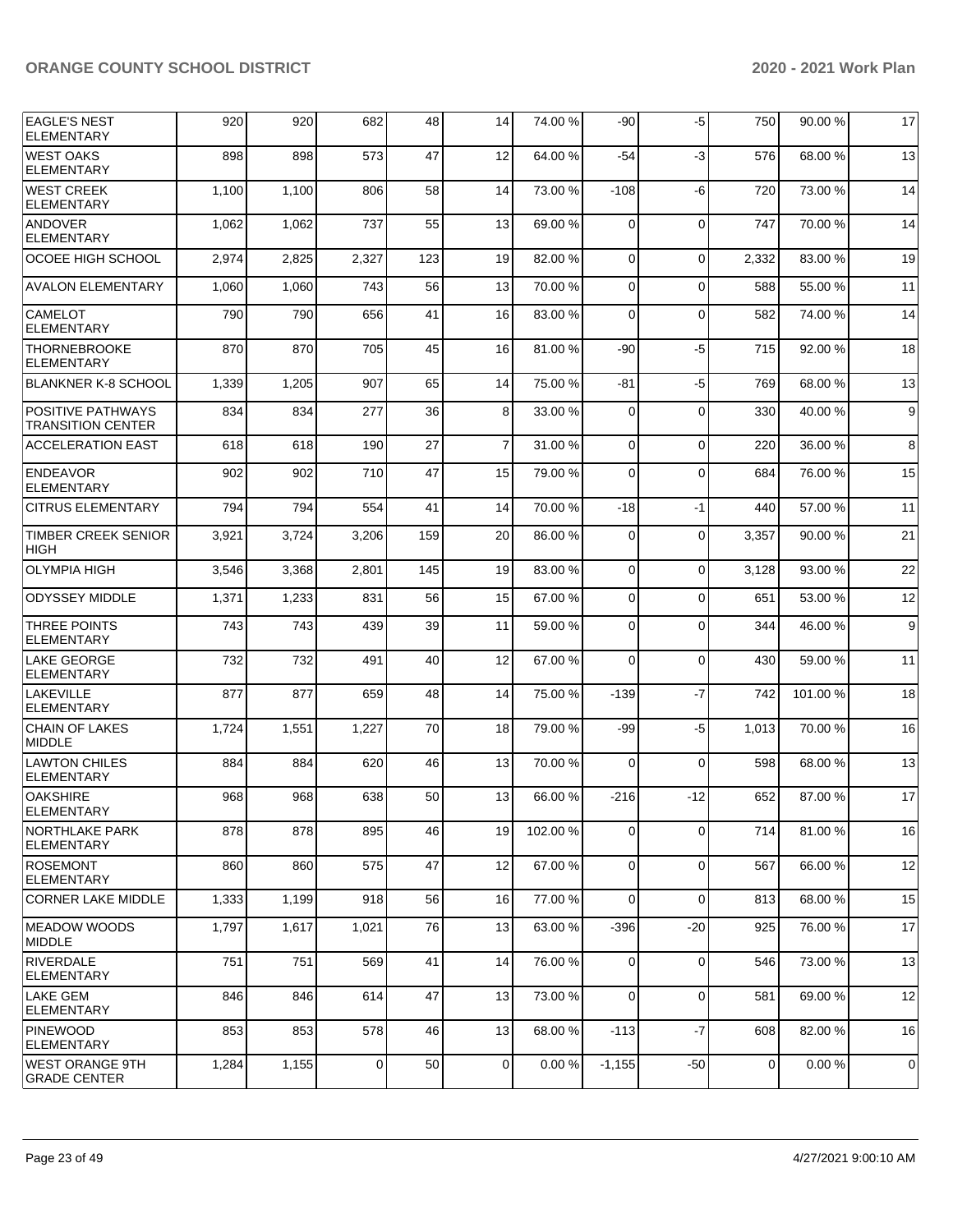| <b>APOPKA 9TH GRADE</b><br><b>CENTER</b>                                  | 1,216    | 1,094    | 163      | 53  | 3            | 15.00 % | $-360$         | $-10$       | 899         | 122.00 %  | 21          |
|---------------------------------------------------------------------------|----------|----------|----------|-----|--------------|---------|----------------|-------------|-------------|-----------|-------------|
| <b>DISCOVERY MIDDLE</b>                                                   | 1,410    | 1,269    | 874      | 60  | 15           | 69.00 % | $\Omega$       | $\Omega$    | 842         | 66.00 %   | 14          |
| <b>LAKE WHITNEY</b><br><b>ELEMENTARY</b>                                  | 718      | 718      | 515      | 39  | 13           | 72.00 % | $\mathbf 0$    | $\Omega$    | 374         | 52.00 %   | 10          |
| <b>SUNRISE ELEMENTARY</b>                                                 | 621      | 621      | 487      | 36  | 14           | 78.00 % | $\mathbf 0$    | $\Omega$    | 362         | 58.00 %   | 10          |
| SOUTHWOOD<br><b>ELEMENTARY</b>                                            | 643      | 643      | 513      | 35  | 15           | 80.00 % | 0              | $\Omega$    | 567         | 88.00 %   | 16          |
| <b>WASHINGTON SHORES</b><br><b>PLC</b>                                    | 315      | 315      | 10       | 17  | $\mathbf{1}$ | 3.00 %  | $\mathbf 0$    | $\Omega$    | 144         | 46.00 %   | 8           |
| <b>HUNTERS CREEK</b><br><b>MIDDLE</b>                                     | 1,320    | 1,188    | 1,307    | 57  | 23           | 110.00% | $\Omega$       | $\Omega$    | 1,166       | 98.00 %   | 20          |
| <b>HUNTERS CREEK</b><br><b>ELEMENTARY</b>                                 | 970      | 970      | 896      | 53  | 17           | 92.00 % | 0              | $\Omega$    | 872         | 90.00 %   | 16          |
| <b>CYPRESS SPRINGS</b><br><b>ELEMENTARY</b>                               | 832      | 832      | 791      | 46  | 17           | 95.00 % | $\mathbf 0$    | $\Omega$    | 745         | 90.00 %   | 16          |
| <b>GOTHA MIDDLE</b>                                                       | 1,655    | 1,489    | 1,196    | 70  | 17           | 80.00 % | $\Omega$       | $\Omega$    | 1,057       | 71.00 %   | 15          |
| <b>ACCELERATION WEST</b>                                                  | 1,803    | 1,803    | 210      | 73  | 3            | 12.00%  | $-1,188$       | -50         | 300         | 49.00 %   | 13          |
| <b>ORANGE TECHNICAL</b><br><b>COLLEGE - WESTSIDE</b><br><b>CAMPUS</b>     | 1,518    | 1,821    | 126      | 66  | 2            | 7.00 %  | $-927$         | $-27$       | $\Omega$    | 0.00%     | $\mathbf 0$ |
| <b>ROBERT F</b><br><b>HUNGERFORD</b><br>PREPARATORY HIGH<br><b>SCHOOL</b> | $\Omega$ | $\Omega$ | $\Omega$ | 0   | $\Omega$     | 0.00%   | $\Omega$       | $\Omega$    | $\Omega$    | 0.00%     | $\mathbf 0$ |
| <b>ECCLESTON</b><br><b>ELEMENTARY</b>                                     | 738      | 738      | 465      | 39  | 12           | 63.00 % | $-54$          | -3          | 443         | 65.00 %   | 12          |
| <b>ORANGE TECHNICAL</b><br><b>COLLEGE - WINTER</b><br><b>PARK CAMPUS</b>  | 986      | 1,479    | 45       | 43  | 1            | 3.00 %  | $-479$         | $-10$       | $\mathbf 0$ | 0.00%     | $\mathbf 0$ |
| <b>WASHINGTON SHORES</b><br><b>ELEMENTARY</b>                             | 668      | 668      | 408      | 36  | 11           | 61.00%  | 0              | $\Omega$    | 317         | 47.00 %   | 9           |
| <b>CARVER MIDDLE</b>                                                      | 1,363    | 1,226    | 824      | 57  | 14           | 67.00 % | $\mathbf{0}$   | $\Omega$    | 646         | 53.00 %   | 11          |
| <b>DEERWOOD</b><br><b>ELEMENTARY</b>                                      | 629      | 629      | 486      | 36  | 14           | 77.00 % | 0              | $\Omega$    | 443         | 70.00 %   | 12          |
| <b>WILLIAM FRANGUS</b><br><b>ELEMENTARY</b>                               | 747      | 747      | 451      | 42  | 11           | 60.00 % | $\Omega$       | $\Omega$    | 432         | 58.00 %   | 10          |
| <b>SHINGLE CREEK</b><br>ELEMENTARY                                        | 1,192    | 1,192    | 831      | 65  | 13           | 70.00%  | $-342$         | $-19$       | 705         | 83.00 %   | 15          |
| <b>CYPRESS CREEK HIGH</b>                                                 | 3,758    | 3,570    | 3,104    | 153 | 20           | 87.00 % | $\overline{0}$ | $\Omega$    | 3,507       | 98.00 %   | 23          |
| <b>PIEDMONT LAKES</b><br><b>MIDDLE</b>                                    | 1,633    | 1,469    | 1,082    | 68  | 16           | 74.00 % | 0              | $\Omega$    | 964         | 66.00 %   | 14          |
| <b>JONES HIGH</b>                                                         | 1,872    | 1,778    | 1,432    | 76  | 19           | 81.00 % | $\overline{0}$ | $\Omega$    | 1,482       | 83.00 %   | 20          |
| <b>OCOEE ELEMENTARY</b>                                                   | 938      | 938      | 757      | 50  | 15           | 81.00 % | $\mathbf 0$    | $\Omega$    | 855         | 91.00%    | 17          |
| <b>PINAR ELEMENTARY</b>                                                   | 494      | 494      | 365      | 27  | 14           | 74.00 % | $\mathbf 0$    | $\mathbf 0$ | 394         | 80.00 %   | 15          |
| <b>LIBERTY MIDDLE</b>                                                     | 1,753    | 1,577    | 1,183    | 75  | 16           | 75.00 % | $\mathbf 0$    | $\mathbf 0$ | 1,049       | 67.00 %   | 14          |
| <b>MAGNOLIA SCHOOL</b>                                                    | 289      | 289      | 141      | 23  | 6            | 49.00 % | $\mathbf 0$    | $\Omega$    | 139         | 48.00 %   | 6           |
| <b>ORANGE TECHNICAL</b><br>COLLEGE - ORLANDO<br><b>CAMPUS</b>             | 506      | 607      | 72       | 32  | 2            | 12.00 % | 181            | 16          | 0           | $0.00 \%$ | 0           |
| <b>DR PHILLIPS</b><br>ELEMENTARY                                          | 840      | 840      | 728      | 46  | 16           | 87.00 % | $\mathbf 0$    | 0           | 779         | 93.00 %   | 17          |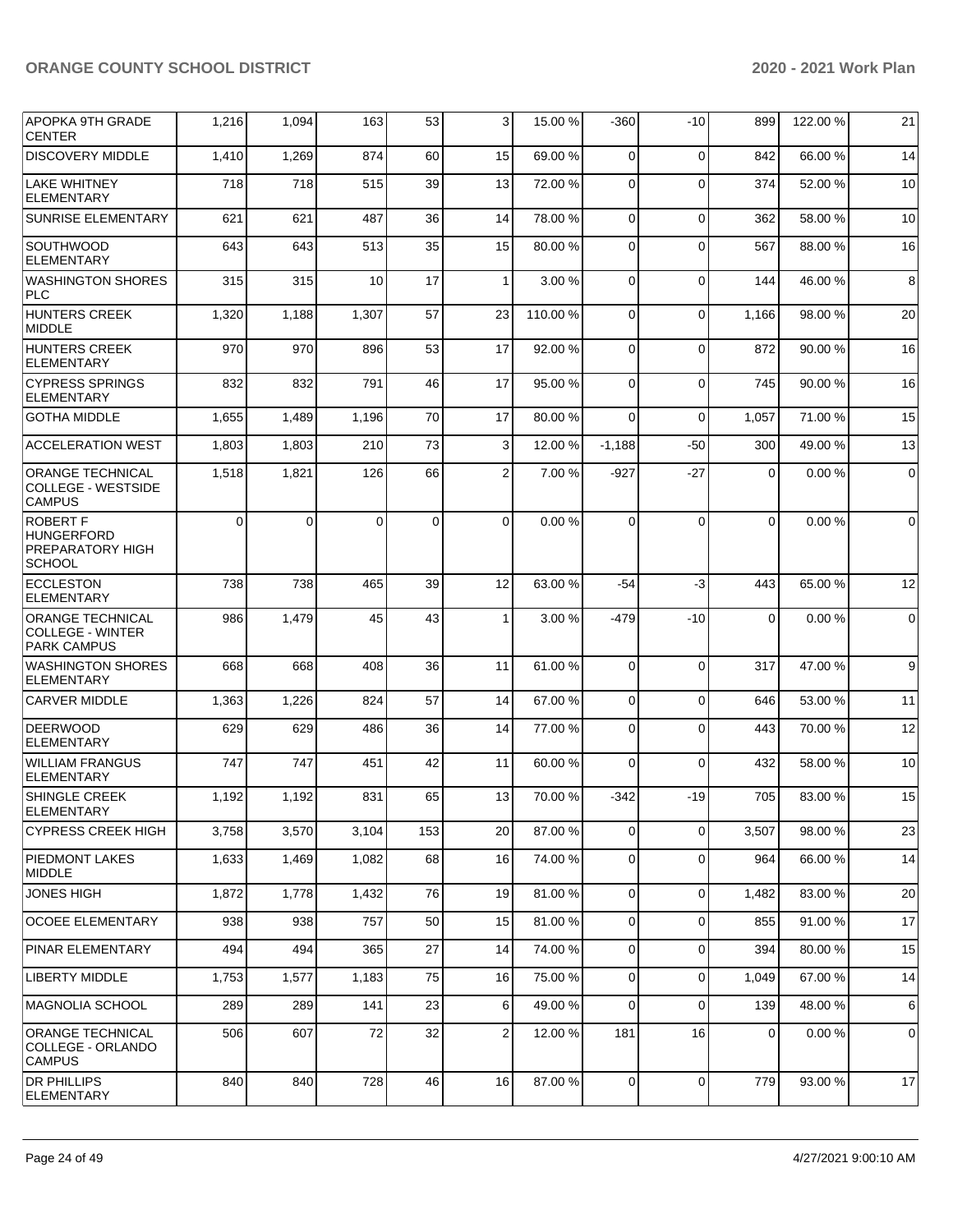| SHENANDOAH<br><b>ELEMENTARY</b>                                    | 810   | 810      | 569      | 43  | 13          | 70.00 % | 0           | $\Omega$    | 520      | 64.00 %  | 12          |
|--------------------------------------------------------------------|-------|----------|----------|-----|-------------|---------|-------------|-------------|----------|----------|-------------|
| <b>HIDDEN OAKS</b><br><b>ELEMENTARY</b>                            | 622   | 622      | 424      | 35  | 12          | 68.00 % | 0           | $\Omega$    | 417      | 67.00 %  | 12          |
| PALMETTO<br><b>ELEMENTARY</b>                                      | 1,325 | 1,325    | 867      | 72  | 12          | 65.00 % | 0           | $\Omega$    | 875      | 66.00 %  | 12          |
| OAK HILL ELEMENTARY                                                | 664   | 664      | 496      | 36  | 14          | 75.00 % | $\Omega$    | $\Omega$    | 553      | 83.00 %  | 15          |
| <b>WEST ORANGE HIGH</b>                                            | 3,327 | 3,160    | 2,161    | 135 | 16          | 68.00 % | $-119$      | $-5$        | 2,295    | 75.00 %  | 18          |
| APOPKA SENIOR HIGH                                                 | 3,402 | 3,231    | 2,960    | 139 | 21          | 92.00 % | 0           | $\Omega$    | 2,464    | 76.00 %  | 18          |
| WHEATLEY<br><b>ELEMENTARY</b>                                      | 570   | 570      | 414      | 28  | 15          | 73.00 % | 0           | $\Omega$    | 477      | 84.00 %  | 17          |
| <b>CONWAY MIDDLE</b>                                               | 1,465 | 1,318    | 831      | 62  | 13          | 63.00 % | $-356$      | $-18$       | 724      | 75.00 %  | 16          |
| ALOMA ELEMENTARY                                                   | 680   | 680      | 530      | 34  | 16          | 78.00 % | $\Omega$    | 0           | 549      | 81.00 %  | 16          |
| <b>WINTER PARK HIGH</b>                                            | 3,027 | 2,875    | 2,426    | 125 | 19          | 84.00 % | -95         | $-4$        | 2,348    | 84.00 %  | 19          |
| <b>IVEY LANE</b><br><b>ELEMENTARY</b>                              | 660   | 660      | 315      | 36  | 9           | 48.00 % | $\mathbf 0$ | $\Omega$    | 340      | 52.00 %  | 9           |
| RIDGEWOOD PARK<br><b>ELEMENTARY</b>                                | 896   | 896      | 490      | 48  | 10          | 55.00 % | 0           | $\Omega$    | 473      | 53.00 %  | 10          |
| <b>RIVERSIDE</b><br><b>ELEMENTARY</b>                              | 837   | 837      | 537      | 46  | 12          | 64.00%  | $\Omega$    | $\Omega$    | 494      | 59.00 %  | 11          |
| <b>SADLER ELEMENTARY</b>                                           | 978   | 978      | 833      | 51  | 16          | 85.00 % | -36         | $-2$        | 1,000    | 106.00 % | 20          |
| <b>APOPKA ELEMENTARY</b>                                           | 830   | 830      | 863      | 44  | 20          | 104.00% | 108         | 6           | 873      | 93.00 %  | 17          |
| MAXEY ELEMENTARY<br>(OLD)                                          | 560   | $\Omega$ | $\Omega$ | 30  | $\mathbf 0$ | 0.00%   | $-560$      | $-30$       | $\Omega$ | 0.00%    | $\mathbf 0$ |
| <b>ORANGE CENTER</b><br><b>ELEMENTARY</b>                          | 537   | 537      | 301      | 29  | 10          | 56.00 % | $-72$       | $-4$        | 297      | 64.00 %  | 12          |
| HUNGERFORD<br><b>ELEMENTARY</b>                                    | 684   | 684      | 252      | 38  | 7           | 37.00 % | -216        | -12         | 276      | 59.00 %  | 11          |
| <b>WALKER MIDDLE</b>                                               | 1,251 | 1,125    | 934      | 53  | 18          | 83.00 % | $\Omega$    | $\mathbf 0$ | 782      | 70.00 %  | 15          |
| <b>WINEGARD</b><br><b>ELEMENTARY</b>                               | 902   | 1,280    | 667      | 51  | 13          | 52.00 % | $-450$      | $-4$        | 666      | 80.00 %  | 14          |
| <b>DOMMERICH</b><br><b>ELEMENTARY</b>                              | 711   | 711      | 657      | 39  | 17          | 92.00 % | $\mathbf 0$ | $\mathbf 0$ | 629      | 88.00 %  | 16          |
| <b>LAKE SYBELIA</b><br><b>ELEMENTARY</b>                           | 717   | 717      | 466      | 41  | 11          | 65.00 % | -72         | $-4$        | 531      | 82.00 %  | 14          |
| <b>WINDERMERE</b><br><b>ELEMENTARY</b>                             | 1,004 | 1,004    | 715      | 53  | 13          | 71.00 % | $-126$      | $-7$        | 675      | 77.00 %  | 15          |
| <b>MEADOWBROOK</b><br><b>MIDDLE SCHOOL</b>                         | 1,581 | 1,422    | 965      | 64  | 15          | 68.00 % | $-178$      | -9          | 817      | 66.00 %  | 15          |
| <b>JOHN YOUNG</b><br><b>ELEMENTARY</b>                             | 886   | 886      | 694      | 48  | 14          | 78.00 % | $-36$       | $-2$        | 659      | 78.00 %  | 14          |
| <b>WATERFORD</b><br>ELEMENTARY                                     | 854   | 854      | 691      | 45  | 15          | 81.00%  | $-54$       | $-3$        | 670      | 84.00%   | 16          |
| <b>JACKSON MIDDLE</b>                                              | 1,559 | 1,403    | 1,053    | 65  | 16          | 75.00 % | $\mathbf 0$ | $\mathbf 0$ | 1,003    | 71.00 %  | 15          |
| <b>ORANGE TECHNICAL</b><br>COLLEGE - MID-<br><b>FLORIDA CAMPUS</b> | 2,029 | 2,434    | 217      | 105 | 2           | 9.00%   | $-1,434$    | $-72$       | 0        | 0.00%    | $\mathbf 0$ |
| <b>WESTRIDGE MIDDLE</b>                                            | 1,714 | 1,542    | 1,233    | 70  | 18          | 80.00 % | $-178$      | -9          | 1,115    | 82.00 %  | 18          |
| <b>LITTLE RIVER</b><br><b>ELEMENTARY</b>                           | 572   | 572      | 396      | 30  | 13          | 69.00 % | 0           | $\mathbf 0$ | 389      | 68.00 %  | 13          |
| <b>METROWEST</b><br><b>ELEMENTARY</b>                              | 837   | 837      | 635      | 46  | 14          | 76.00%  | 0           | 0           | 636      | 76.00 %  | 14          |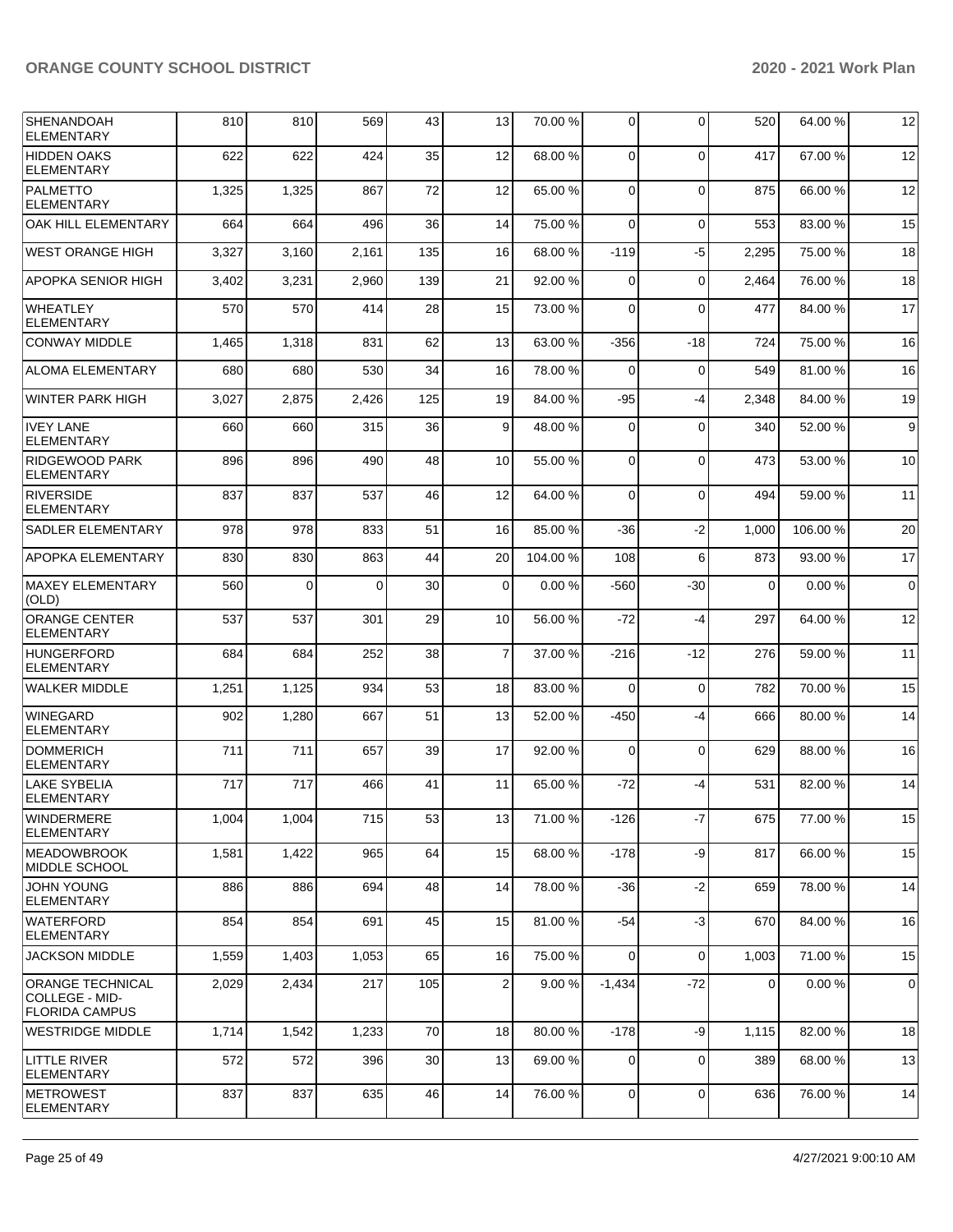| <b>SOUTHWEST MIDDLE</b>                                                                 | 2,122       | 1,909    | 1,545    | 91  | 17          | 81.00 % | $-158$         | -8             | 1,678    | 96.00 % | 20          |
|-----------------------------------------------------------------------------------------|-------------|----------|----------|-----|-------------|---------|----------------|----------------|----------|---------|-------------|
| <b>MEADOW WOODS</b><br><b>ELEMENTARY</b>                                                | 837         | 837      | 804      | 46  | 17          | 96.00 % | 72             | $\overline{4}$ | 875      | 96.00 % | 18          |
| <b>WATERBRIDGE</b><br><b>ELEMENTARY</b>                                                 | 1,329       | 1,329    | 1,217    | 72  | 17          | 92.00 % | $-252$         | $-14$          | 719      | 67.00 % | 12          |
| WINDY RIDGE SCHOOL                                                                      | 1,504       | 1,353    | 1,228    | 78  | 16          | 91.00%  | $\mathbf 0$    | $\Omega$       | 1,152    | 85.00 % | 15          |
| <b>BAY MEADOWS</b><br><b>ELEMENTARY</b>                                                 | 848         | 848      | 678      | 45  | 15          | 80.00 % | 0              | $\Omega$       | 777      | 92.00 % | 17          |
| <b>PALM LAKE</b><br><b>ELEMENTARY</b>                                                   | 875         | 875      | 680      | 47  | 14          | 78.00 % | $-108$         | -6             | 638      | 83.00 % | 16          |
| <b>VENTURA ELEMENTARY</b>                                                               | 809         | 809      | 674      | 44  | 15          | 83.00 % | 0              | $\mathbf 0$    | 777      | 96.00 % | 18          |
| <b>ARBOR RIDGE SCHOOL</b>                                                               | 983         | 884      | 804      | 51  | 16          | 91.00%  | 0              | $\Omega$       | 859      | 97.00 % | 17          |
| <b>CLAY SPRINGS</b><br><b>ELEMENTARY</b>                                                | 832         | 832      | 766      | 45  | 17          | 92.00 % | 0              | $\mathbf 0$    | 727      | 87.00 % | 16          |
| <b>UNIVERSITY HIGH</b>                                                                  | 3,465       | 3,291    | 2,497    | 139 | 18          | 76.00 % | -166           | $-7$           | 2,532    | 81.00%  | 19          |
| <b>ROCK SPRINGS</b><br><b>ELEMENTARY</b>                                                | 904         | 904      | 752      | 50  | 15          | 83.00 % | $-72$          | $-4$           | 692      | 83.00 % | 15          |
| PERSHING SCHOOL                                                                         | 1,418       | $\Omega$ | 666      | 75  | 9           | 0.00%   | 1,211          | -8             | 725      | 60.00 % | 11          |
| <b>UNION PARK MIDDLE</b>                                                                | 1,643       | 1,478    | 758      | 68  | 11          | 51.00 % | 0              | $\Omega$       | 719      | 49.00%  | 11          |
| ROBINSWOOD MIDDLE                                                                       | 1,687       | 1,518    | 1,215    | 70  | 17          | 80.00 % | $-277$         | $-14$          | 944      | 76.00 % | 17          |
| DR PHILLIPS HIGH                                                                        | 4,282       | 4,067    | 3,500    | 174 | 20          | 86.00 % | $-1,117$       | -47            | 4,173    | 141.00% | 33          |
| <b>CLARCONA</b><br><b>ELEMENTARY</b>                                                    | 728         | 728      | 420      | 38  | 11          | 58.00 % | $-728$         | -38            | $\Omega$ | 0.00%   | $\mathbf 0$ |
| <b>COLONIAL 9TH GRADE</b><br><b>CENTER</b>                                              | 1,193       | 1,073    | 868      | 49  | 18          | 81.00%  | $\mathbf 0$    | $\mathbf 0$    | 880      | 82.00 % | 18          |
| <b>SPRING LAKE</b><br><b>ELEMENTARY</b>                                                 | 717         | 717      | 500      | 38  | 13          | 70.00 % | $-90$          | $-5$           | 440      | 70.00 % | 13          |
| <b>LANCASTER</b><br>ELEMENTARY                                                          | 963         | 963      | 748      | 53  | 14          | 78.00 % | $-144$         | -8             | 593      | 72.00 % | 13          |
| <b>ROLLING HILLS</b><br><b>ELEMENTARY</b>                                               | 653         | 653      | $\Omega$ | 36  | $\mathbf 0$ | 0.00%   | $\mathbf 0$    | $\Omega$       | 392      | 60.00%  | 11          |
| <b>BONNEVILLE</b><br><b>ELEMENTARY</b>                                                  | 938         | 938      | 476      | 50  | 10          | 51.00 % | $\mathbf 0$    | $\Omega$       | 376      | 40.00 % | 8           |
| HIAWASSEE<br><b>ELEMENTARY</b>                                                          | 758         | 758      | 594      | 39  | 15          | 78.00 % | 0              | $\Omega$       | 672      | 89.00 % | 17          |
| <b>MCCOY ELEMENTARY</b>                                                                 | 842         | 842      | 539      | 43  | 13          | 64.00 % | $\overline{0}$ | $\overline{0}$ | 435      | 52.00 % | 10          |
| <b>DOVER SHORES</b><br><b>ELEMENTARY</b>                                                | 606         | 606      | 470      | 33  | 14          | 78.00 % | $\overline{0}$ | $\Omega$       | 499      | 82.00 % | 15          |
| MOLLIE RAY<br><b>ELEMENTARY</b>                                                         | 674         | 674      | 418      | 37  | 11          | 62.00 % | 0              | $\mathbf 0$    | 408      | 61.00%  | 11          |
| <b>FOOD AND NUTRITION</b><br><b>SERVICES</b><br><b>ADMINISTRATIVE</b><br><b>OFFICES</b> | $\mathbf 0$ | $\Omega$ | $\Omega$ | 0   | $\mathbf 0$ | 0.00%   | $\mathbf 0$    | $\Omega$       | 0        | 0.00%   | 0           |
| <b>TANGELO PARK</b><br><b>ELEMENTARY</b>                                                | 790         | 790      | 607      | 43  | 14          | 77.00 % | $-108$         | -6             | 558      | 82.00 % | 15          |
| <b>LOVELL ELEMENTARY</b>                                                                | 832         | 832      | 736      | 45  | 16          | 88.00 % | $\mathbf 0$    | $\mathbf 0$    | 684      | 82.00 % | 15          |
| <b>CHICKASAW</b><br><b>ELEMENTARY</b>                                                   | 942         | 942      | 591      | 50  | 12          | 63.00 % | 0              | $\mathbf 0$    | 480      | 51.00 % | 10          |
| OAK RIDGE HIGH                                                                          | 3,190       | 3,030    | 2,327    | 130 | 18          | 77.00 % | $\overline{0}$ | $\Omega$       | 2,472    | 82.00 % | 19          |
| <b>CHENEY ELEMENTARY</b>                                                                | 754         | 754      | 502      | 41  | 12          | 67.00 % | $\overline{0}$ | 0              | 421      | 56.00 % | 10          |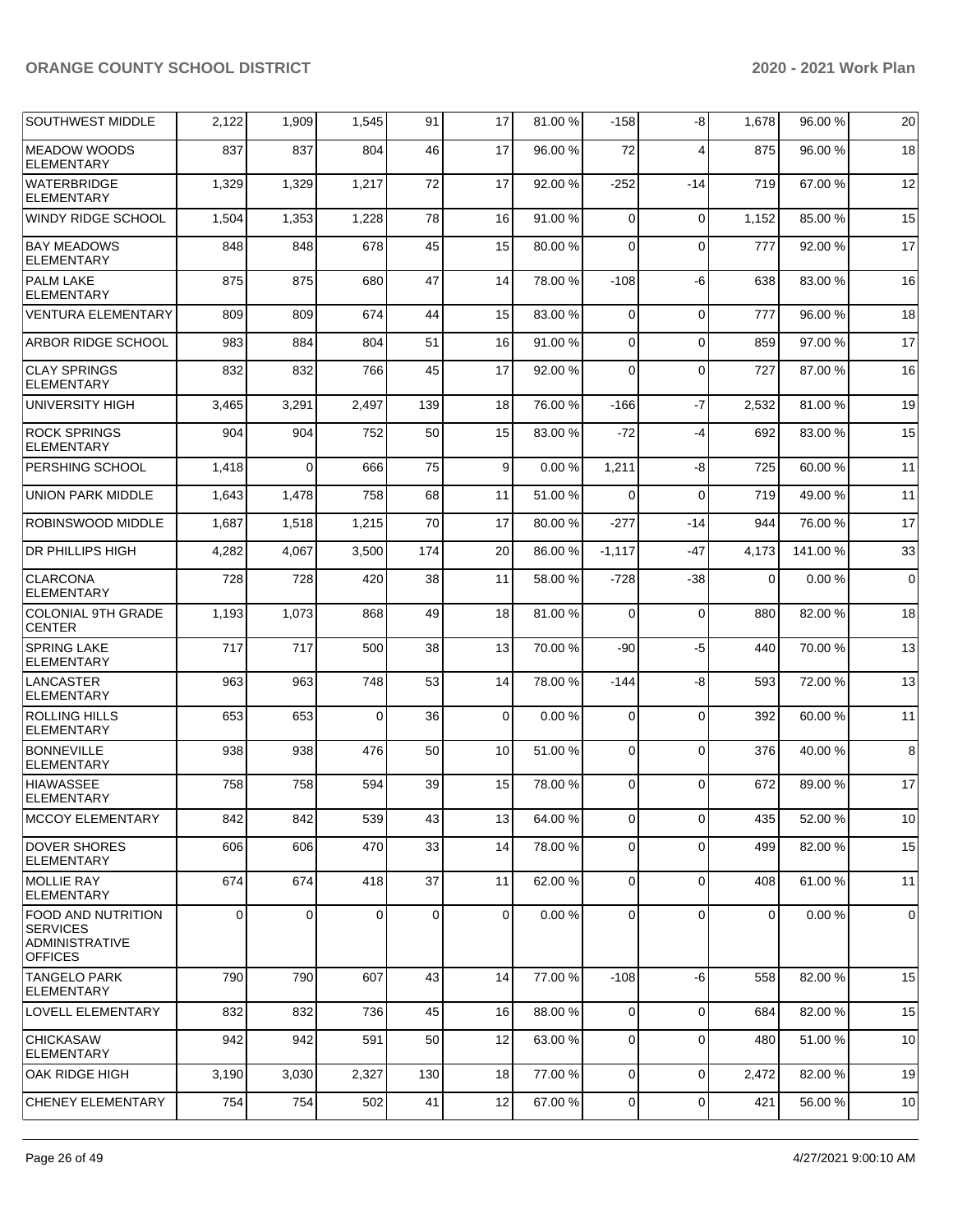| <b>LOCKHART MIDDLE</b>                        | 1,114 | 1,002 | 897   | 48  | 19           | 90.00 % | $\overline{0}$ | $\mathbf 0$ | 765         | 76.00 % | 16              |
|-----------------------------------------------|-------|-------|-------|-----|--------------|---------|----------------|-------------|-------------|---------|-----------------|
| <b>MAITLAND MIDDLE</b>                        | 1,267 | 1,140 | 820   | 53  | 15           | 72.00 % | $-119$         | -6          | 736         | 72.00 % | 16              |
| <b>SALLY RIDE</b><br><b>ELEMENTARY</b>        | 590   | 590   | 438   | 33  | 13           | 74.00 % | $\Omega$       | $\Omega$    | 437         | 74.00%  | 13              |
| <b>BROOKSHIRE</b><br><b>ELEMENTARY</b>        | 770   | 770   | 608   | 42  | 14           | 79.00 % | $\Omega$       | $\Omega$    | 641         | 83.00 % | 15              |
| <b>PINE HILLS</b><br><b>ELEMENTARY</b>        | 837   | 837   | 645   | 46  | 14           | 77.00 % | $\Omega$       | $\Omega$    | 761         | 91.00 % | 17              |
| <b>ROCK LAKE</b><br><b>ELEMENTARY</b>         | 664   | 664   | 284   | 36  | 8            | 43.00 % | $\Omega$       | $\Omega$    | 286         | 43.00 % | 8               |
| <b>LAKE WESTON</b><br><b>ELEMENTARY</b>       | 780   | 780   | 517   | 44  | 12           | 66.00 % | $\Omega$       | $\Omega$    | 445         | 57.00 % | 10              |
| <b>COLONIAL HIGH</b>                          | 2,948 | 2,800 | 2,243 | 130 | 17           | 80.00%  | $\Omega$       | $\Omega$    | 2,292       | 82.00%  | 18              |
| <b>EVANS HIGH</b>                             | 2,871 | 2,727 | 2,329 | 119 | 20           | 85.00 % | $\Omega$       | $\Omega$    | 2,225       | 82.00 % | 19              |
| <b>ENGELWOOD</b><br><b>ELEMENTARY</b>         | 873   | 873   | 525   | 48  | 11           | 60.00%  | $\Omega$       | $\Omega$    | 536         | 61.00%  | 11              |
| <b>CONWAY ELEMENTARY</b>                      | 735   | 735   | 554   | 40  | 14           | 75.00 % | $-18$          | $-1$        | 566         | 79.00 % | 15              |
| <b>LAKEMONT</b><br><b>ELEMENTARY</b>          | 766   | 766   | 674   | 41  | 16           | 88.00 % | $\Omega$       | $\mathbf 0$ | 570         | 74.00%  | 14              |
| <b>GLENRIDGE MIDDLE</b>                       | 1,676 | 1,508 | 1,335 | 70  | 19           | 89.00 % | $-119$         | -6          | 1,191       | 86.00 % | 19              |
| <b>COLLEGE PARK MIDDLE</b>                    | 1,311 | 1,179 | 830   | 55  | 15           | 70.00 % | $\Omega$       | $\Omega$    | 864         | 73.00 % | 16              |
| <b>GATEWAY SCHOOL</b>                         | 431   | 431   | 60    | 42  | $\mathbf{1}$ | 14.00 % | $-245$         | $-30$       | 58          | 31.00 % | $5\overline{)}$ |
| <b>AZALEA PARK</b><br><b>ELEMENTARY</b>       | 696   | 696   | 507   | 38  | 13           | 73.00 % | $\Omega$       | $\Omega$    | 474         | 68.00 % | 12              |
| LOCKHART<br><b>ELEMENTARY</b>                 | 659   | 659   | 393   | 35  | 11           | 60.00 % | $\Omega$       | $\Omega$    | 415         | 63.00 % | 12              |
| <b>UNION PARK</b><br><b>ELEMENTARY</b>        | 673   | 673   | 508   | 36  | 14           | 75.00 % | $\Omega$       | $\mathbf 0$ | 608         | 90.00 % | 17              |
| <b>ZELLWOOD</b><br><b>ELEMENTARY</b>          | 669   | 669   | 600   | 36  | 17           | 90.00 % | $-36$          | $-2$        | 695         | 110.00% | 20              |
| <b>DILLARD STREET</b><br><b>ELEMENTARY</b>    | 858   | 858   | 475   | 45  | 11           | 55.00 % | -90            | $-5$        | 461         | 60.00 % | 12              |
| <b>LAKE SILVER</b><br>ELEMENTARY              | 723   | 723   | 563   | 42  | 13           | 78.00 % | $\Omega$       | $\mathbf 0$ | 452         | 63.00 % | 11              |
| <b>DREAM LAKE</b><br><b>ELEMENTARY</b>        | 904   | 904   | 765   | 50  | 15           | 85.00 % | -72            | $-4$        | 661         | 79.00 % | 14              |
| <b>WINTER PARK 9TH</b><br><b>GRADE CENTER</b> | 1,093 | 983   | 804   | 46  | 17           | 82.00 % | 0              | $\Omega$    | 810         | 82.00 % | 18              |
| <b>KILLARNEY</b><br><b>ELEMENTARY</b>         | 736   | 736   | 404   | 39  | 10           | 55.00 % | $-162$         | -9          | 380         | 66.00 % | 13              |
| <b>OCOEE MIDDLE</b>                           | 1,847 | 1,662 | 1,381 | 79  | 17           | 83.00 % | $-154$         | -7          | 1,233       | 82.00 % | 17              |
| <b>LAKEVIEW MIDDLE</b>                        | 1,392 | 1,252 | 870   | 62  | 14           | 69.00%  | $\Omega$       | 0           | 800         | 64.00%  | 13              |
| <b>TILDENVILLE</b><br><b>ELEMENTARY</b>       | 792   | 792   | 554   | 42  | 13           | 70.00 % | $\mathbf 0$    | $\mathbf 0$ | 660         | 83.00 % | 16              |
| <b>PINE CASTLE</b><br><b>ELEMENTARY</b>       | 727   | 727   | 0     | 39  | $\mathbf 0$  | 0.00%   | $-727$         | -39         | $\mathbf 0$ | 0.00%   | $\overline{0}$  |
| <b>HILLCREST</b><br>ELEMENTARY                | 504   | 504   | 375   | 28  | 13           | 74.00 % | $\mathbf 0$    | $\mathbf 0$ | 373         | 74.00%  | 13              |
| LAKE COMO SCHOOL                              | 1,357 | 1,221 | 697   | 67  | 10           | 57.00 % | $\Omega$       | 0           | 665         | 54.00 % | 10              |
| <b>PINELOCH</b><br><b>ELEMENTARY</b>          | 1,010 | 1,010 | 801   | 54  | 15           | 79.00 % | $\overline{0}$ | 0           | 808         | 80.00%  | 15              |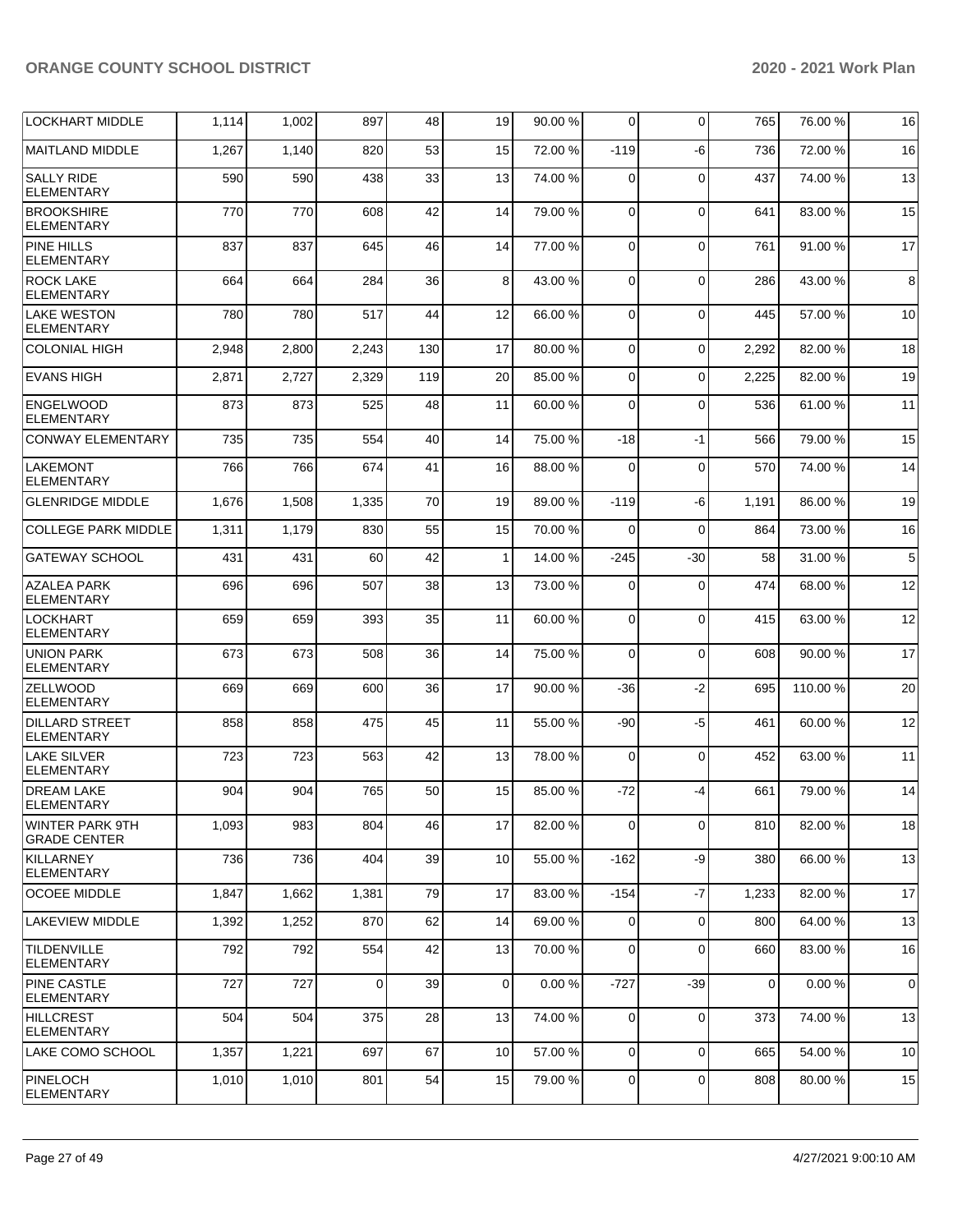| <b>PRINCETON</b><br><b>ELEMENTARY</b>    | 545     | 545            | 416      | 30     | 14           | 76.00 % | $\Omega$  | $\Omega$       | 303     | 56.00 %  | 10 |
|------------------------------------------|---------|----------------|----------|--------|--------------|---------|-----------|----------------|---------|----------|----|
|                                          |         |                |          |        |              |         |           |                |         |          |    |
| <b>ORLO VISTA</b><br><b>ELEMENTARY</b>   | 789     | 789            | 536      | 42     | 13           | 68.00 % | $-54$     | $-3$           | 516     | 70.00 %  | 13 |
| <b>APOPKA MIDDLE</b>                     | 1.306   | 1.175          | 1.158    | 54     | 21           | 99.00 % | $-40$     | $-2$           | 1.219   | 107.00%  | 23 |
| <b>BOONE SENIOR HIGH</b>                 | 3,192   | 3,032          | 2,597    | 132    | 20           | 86.00 % | $-48$     | $-2$           | 2.704   | 91.00 %  | 21 |
| <b>EDGEWATER HIGH</b>                    | 2,440   | 2,318          | 1.840    | 104    | 18           | 79.00 % | $\Omega$  | $\Omega$       | 1,960   | 85.00 %  | 19 |
| <b>HOWARD MIDDLE</b>                     | 1,310   | 1,179          | 1,014    | 53     | 19           | 86.00 % | $\Omega$  | $\Omega$       | 1.065   | 90.00 %  | 20 |
| <b>CHEROKEE SCHOOL</b>                   | 359     | 359            | 22       | 35     | $\mathbf{1}$ | 6.00%   | $-265$    | $-25$          | 35      | 37.00 %  | 4  |
| <b>MEMORIAL MIDDLE</b>                   | 1,324   | 1,191          | 865      | 54     | 16           | 73.00 % | $\Omega$  | $\Omega$       | 873     | 73.00 %  | 16 |
| <b>ORLANDO GIFTED</b><br><b>ACADEMY</b>  | 594     | 594            | 272      | 31     | 9            | 46.00 % | $\Omega$  | $\Omega$       | 260     | 44.00 %  | 8  |
| <b>CASTLEVIEW</b><br><b>ELEMENTARY</b>   | 845     | $\Omega$       | 708      | 48     | 15           | 0.00%   | 927       | 3              | 858     | 93.00 %  | 17 |
| <b>HORIZON WEST MIDDLE</b>               | 1,655   | 0              | 1,218    | 74     | 16           | 0.00%   | 1,428     | -8             | 1,306   | 91.00 %  | 20 |
| <b>WATER SPRING</b><br><b>ELEMENTARY</b> | 989     | $\Omega$       | 956      | 56     | 17           | 0.00%   | 837       | $-10$          | 2,499   | 299.00 % | 54 |
| <b>SUMMERLAKE</b><br><b>ELEMENTARY</b>   | 1,069   | $\overline{0}$ | $\Omega$ | 62     | $\Omega$     | 0.00%   | 809       | $-16$          | 1.105   | 137.00 % | 24 |
| <b>VISTA POINTE</b><br><b>ELEMENTARY</b> | 845     | 0              | $\Omega$ | 48     | 0            | 0.00%   | 837       | $-2$           | 704     | 84.00 %  | 15 |
| <b>SUNSHINE</b><br><b>ELEMENTARY</b>     | 845     | 0              | $\Omega$ | 48     | 0            | 0.00%   | 909       | $\overline{2}$ | 1,135   | 125.00 % | 23 |
|                                          | 262,866 | 245,813        | 186,046  | 12,464 | 15           | 75.69%  | $-16,082$ | $-1,165$       | 194,527 | 84.68%   | 17 |

The COFTE Projected Total (194,527) for 2024 - 2025 must match the Official Forecasted COFTE Total (194,526 ) for 2024 - 2025 before this section can be completed. In the event that the COFTE Projected Total does not match the Official forecasted COFTE, then the Balanced Projected COFTE Table should be used to balance COFTE.

| Projected COFTE for 2024 - 2025 |         |  |  |  |  |  |
|---------------------------------|---------|--|--|--|--|--|
| Elementary (PK-3)               | 60,462  |  |  |  |  |  |
| Middle (4-8)                    | 74,580  |  |  |  |  |  |
| High (9-12)                     | 59,485  |  |  |  |  |  |
|                                 | 194,526 |  |  |  |  |  |

| <b>Grade Level Type</b> | <b>Balanced Projected</b><br>COFTE for 2024 - 2025 |
|-------------------------|----------------------------------------------------|
| Elementary (PK-3)       |                                                    |
| Middle (4-8)            |                                                    |
| High (9-12)             |                                                    |
|                         | 194,527                                            |

### **Relocatable Replacement**

Number of relocatable classrooms clearly identified and scheduled for replacement in the school board adopted financially feasible 5-year district work program.

| Location                     | 2020 - 2021   2021 - 2022   2022 - 2023   2023 - 2024   2024 - 2025   1 |  | Year 5 Total |
|------------------------------|-------------------------------------------------------------------------|--|--------------|
| <b>BOONE SENIOR HIGH</b>     |                                                                         |  |              |
| <b>ORLO VISTA ELEMENTARY</b> |                                                                         |  |              |
| APOPKA MIDDLE                |                                                                         |  |              |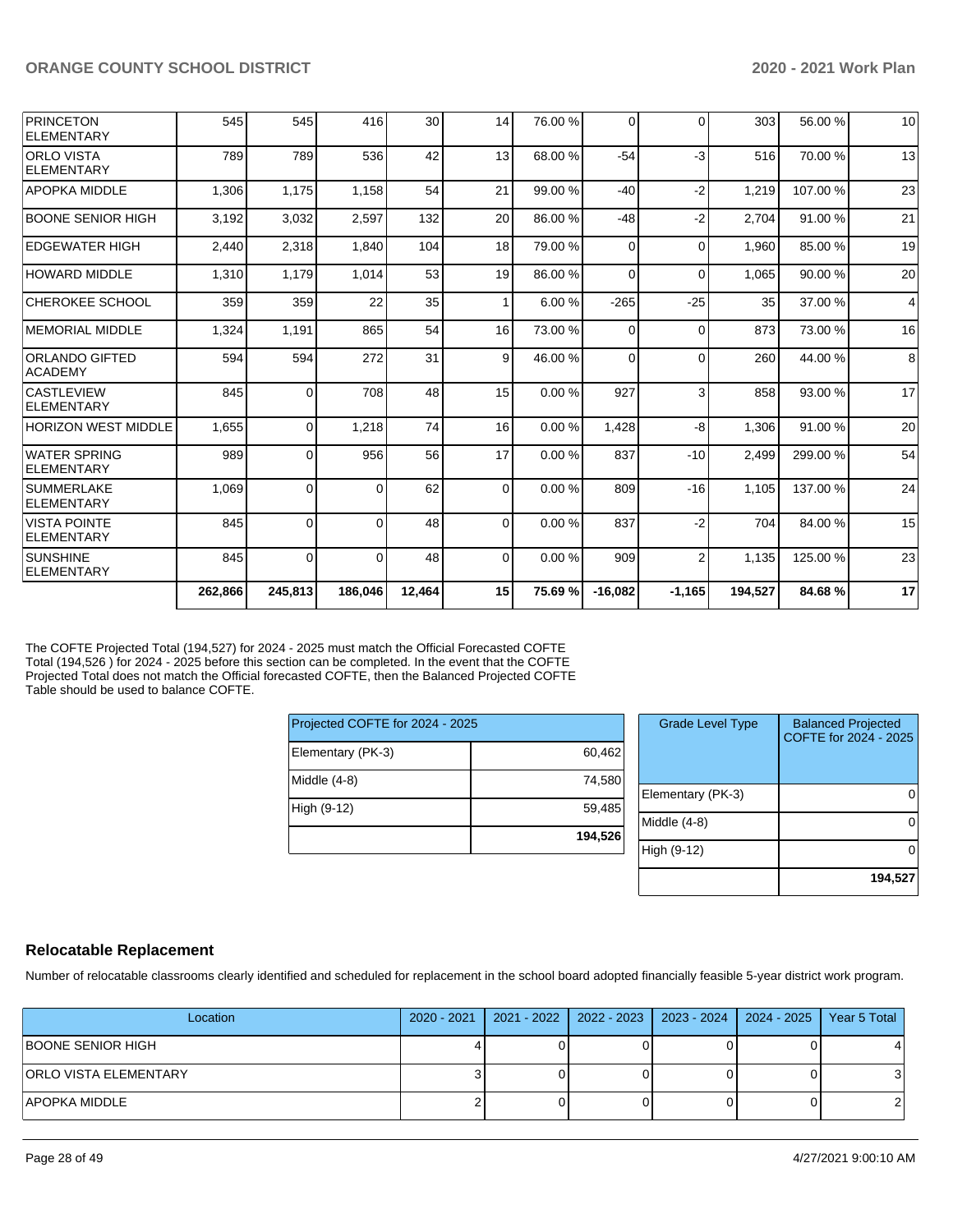| KILLARNEY ELEMENTARY           | 9              | 0              | $\overline{0}$ | $\overline{0}$ | 0           | $9\,$                     |
|--------------------------------|----------------|----------------|----------------|----------------|-------------|---------------------------|
| <b>OCOEE MIDDLE</b>            | 7              | $\Omega$       | $\overline{0}$ | 0              | $\Omega$    | $\vert 7 \vert$           |
| LAKEVIEW MIDDLE                | $\overline{7}$ | $\mathbf 0$    | $\Omega$       | $\mathbf 0$    | $\Omega$    | $\boldsymbol{7}$          |
| PINE CASTLE ELEMENTARY         | 15             | $\mathbf 0$    | $\Omega$       | $\mathbf 0$    | $\mathbf 0$ | 15                        |
| <b>ZELLWOOD ELEMENTARY</b>     | $\mathbf 0$    | 0              | 5              | $\mathbf 0$    | $\Omega$    | $\sqrt{5}$                |
| DILLARD STREET ELEMENTARY      | 5              | $\mathbf 0$    | $\Omega$       | $\mathbf 0$    | $\mathbf 0$ | $\sqrt{5}$                |
| <b>DREAM LAKE ELEMENTARY</b>   | 4              | 0              | $\Omega$       | $\mathbf 0$    | $\Omega$    | $\overline{4}$            |
| CONWAY ELEMENTARY              | $\mathbf{1}$   | $\mathbf 0$    | $\mathbf 0$    | $\mathbf 0$    | $\Omega$    | $\mathbf{1}$              |
| <b>GLENRIDGE MIDDLE</b>        | 6              | 0              | $\Omega$       | $\mathbf 0$    | $\Omega$    | $\,6$                     |
| <b>COLLEGE PARK MIDDLE</b>     | 15             | $\mathbf 0$    | $\mathbf 0$    | $\mathbf 0$    | $\mathbf 0$ | 15                        |
| MAITLAND MIDDLE                | 6              | 0              | $\Omega$       | $\mathbf 0$    | $\Omega$    | 6                         |
| <b>TANGELO PARK ELEMENTARY</b> | 6              | $\mathbf 0$    | $\Omega$       | $\mathbf 0$    | $\Omega$    | $\,6$                     |
| <b>SPRING LAKE ELEMENTARY</b>  | 5              | 0              | $\Omega$       | $\mathbf 0$    | $\Omega$    | $\sqrt{5}$                |
| LANCASTER ELEMENTARY           | 8              | $\mathbf 0$    | $\Omega$       | $\mathbf 0$    | $\Omega$    | 8                         |
| ROBINSWOOD MIDDLE              | 14             | $\Omega$       | $\Omega$       | $\mathbf 0$    | $\Omega$    | 14                        |
| <b>DR PHILLIPS HIGH</b>        | $\overline{7}$ | 40             | $\mathbf 0$    | $\mathbf 0$    | $\mathbf 0$ | 47                        |
| <b>CLARCONA ELEMENTARY</b>     | $\overline{7}$ | $\mathbf 0$    | $\Omega$       | $\mathbf 0$    | $\Omega$    | $\boldsymbol{7}$          |
| <b>PALM LAKE ELEMENTARY</b>    | 6              | $\mathbf 0$    | $\overline{0}$ | $\mathbf 0$    | $\mathbf 0$ | 6                         |
| UNIVERSITY HIGH                | $\overline{7}$ | 0              | $\Omega$       | $\mathbf 0$    | $\Omega$    | $\boldsymbol{7}$          |
| <b>ROCK SPRINGS ELEMENTARY</b> | $\mathbf 0$    | $\mathbf 0$    | 4              | $\mathbf 0$    | $\mathbf 0$ | $\overline{4}$            |
| SOUTHWEST MIDDLE               | 8              | 0              | $\Omega$       | $\mathbf 0$    | $\Omega$    | 8                         |
| <b>WATERBRIDGE ELEMENTARY</b>  | 14             | $\mathbf 0$    | $\overline{0}$ | $\mathbf 0$    | $\mathbf 0$ | 14                        |
| JOHN YOUNG ELEMENTARY          | $\overline{2}$ | 0              | $\Omega$       | $\mathbf 0$    | $\Omega$    | $\overline{c}$            |
| <b>WATERFORD ELEMENTARY</b>    | 3              | 0              | $\overline{0}$ | $\mathbf 0$    | $\Omega$    | $\ensuremath{\mathsf{3}}$ |
| <b>WESTRIDGE MIDDLE</b>        | 9              | $\Omega$       | $\Omega$       | $\mathbf 0$    | $\Omega$    | 9                         |
| WINEGARD ELEMENTARY            | 4              | $\overline{0}$ | $\overline{0}$ | $\mathbf 0$    | $\mathbf 0$ | 4                         |
| LAKE SYBELIA ELEMENTARY        | 4              | $\Omega$       | $\Omega$       | $\overline{0}$ | $\Omega$    | $\overline{4}$            |
| WINDERMERE ELEMENTARY          | $\overline{7}$ | 0              | $\Omega$       | $\mathbf 0$    | $\Omega$    | 7                         |
| MEADOWBROOK MIDDLE SCHOOL      | 9              | $\Omega$       | $\Omega$       | 0              | 0           | 9                         |
| SADLER ELEMENTARY              | $\overline{2}$ | $\Omega$       | $\Omega$       | $\mathbf 0$    | $\Omega$    | $\overline{2}$            |
| MAXEY ELEMENTARY (OLD)         | 14             | $\Omega$       | $\Omega$       | $\mathbf 0$    | $\mathbf 0$ | 14                        |
| ORANGE CENTER ELEMENTARY       | 4              | $\Omega$       | $\Omega$       | $\mathbf 0$    | $\Omega$    | $\overline{4}$            |
| CONWAY MIDDLE                  | 18             | $\Omega$       | $\Omega$       | $\mathbf 0$    | $\mathbf 0$ | 18                        |
| WINTER PARK HIGH               | 4              | $\Omega$       | $\Omega$       | $\mathbf 0$    | $\Omega$    | $\overline{4}$            |
| PALMETTO ELEMENTARY            | 3              | $\Omega$       | $\Omega$       | $\mathbf 0$    | $\Omega$    | 3                         |
| <b>WEST ORANGE HIGH</b>        | 5              | $\mathbf 0$    | $\Omega$       | $\mathbf 0$    | $\mathbf 0$ | $5\vert$                  |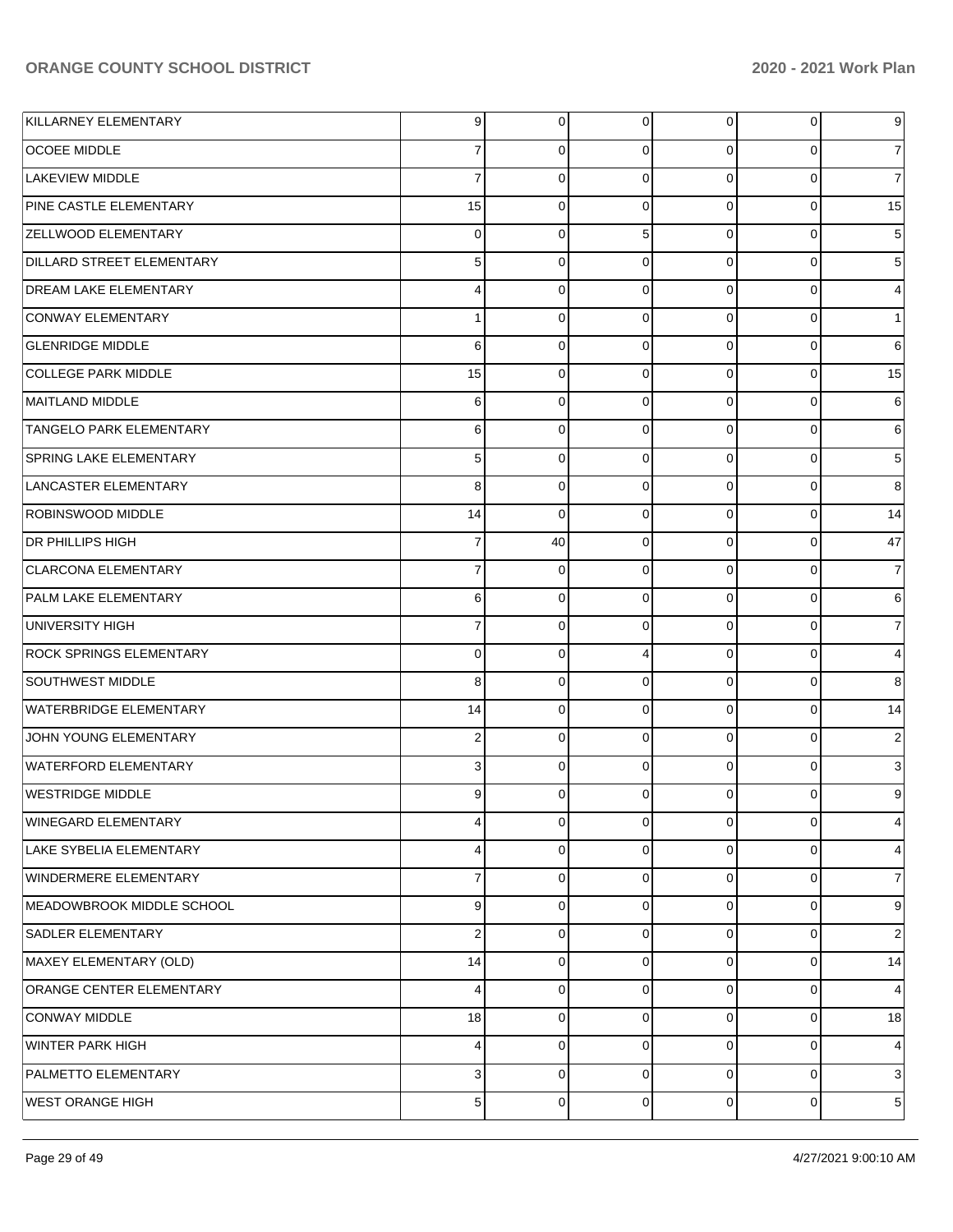| SHINGLE CREEK ELEMENTARY                | 19             | $\overline{0}$ | 0           | $\overline{0}$ | $\overline{0}$ | 19               |
|-----------------------------------------|----------------|----------------|-------------|----------------|----------------|------------------|
| <b>ECCLESTON ELEMENTARY</b>             | 3              | 0              | 0           | 0              | 0              | 3                |
| <b>ACCELERATION WEST</b>                | 50             | 0              | $\Omega$    | $\overline{0}$ | 0              | 50               |
| <b>WEST ORANGE 9TH GRADE CENTER</b>     | 39             | 0              | 0           | $\Omega$       | $\overline{0}$ | 39               |
| APOPKA 9TH GRADE CENTER                 | 10             | 0              | 0           | $\overline{0}$ | $\overline{0}$ | 10               |
| MEADOW WOODS MIDDLE                     | 20             | 0              | 0           | $\Omega$       | $\overline{0}$ | 20               |
| PINEWOOD ELEMENTARY                     | $\overline{7}$ | 0              | 0           | 0              | 0              | 7                |
| LAKEVILLE ELEMENTARY                    | $\overline{7}$ | 0              | $\mathbf 0$ | $\Omega$       | 0              | $\overline{7}$   |
| CHAIN OF LAKES MIDDLE                   | 5              | 0              | $\Omega$    | $\overline{0}$ | 0              | $\mathbf 5$      |
| <b>OAKSHIRE ELEMENTARY</b>              | 0              | 0              | 12          | $\Omega$       | $\overline{0}$ | 12               |
| <b>CITRUS ELEMENTARY</b>                | $\mathbf{1}$   | 0              | $\mathbf 0$ | $\overline{0}$ | 0              |                  |
| <b>AVALON ELEMENTARY</b>                | 4              | 0              | $\mathbf 0$ | $\Omega$       | 0              | 4                |
| <b>THORNEBROOKE ELEMENTARY</b>          | 5              | 0              | 0           | 0              | 0              | 5                |
| <b>BLANKNER K-8 SCHOOL</b>              | 5              | $\mathbf 0$    | $\mathbf 0$ | $\Omega$       | 0              | 5                |
| <b>FREEDOM HIGH</b>                     | $\mathbf 0$    | 42             | $\mathbf 0$ | 0              | 0              | 42               |
| <b>EAGLE'S NEST ELEMENTARY</b>          | 5              | $\mathbf 0$    | 0           | $\Omega$       | $\overline{0}$ | 5                |
| <b>WEST OAKS ELEMENTARY</b>             | 3              | 0              | 0           | $\overline{0}$ | 0              | 3                |
| <b>WEST CREEK ELEMENTARY</b>            | 6              | 0              | $\mathbf 0$ | $\Omega$       | $\overline{0}$ | 6                |
| <b>EAST LAKE ELEMENTARY SCHOOL</b>      | 5              | 0              | $\Omega$    | 0              | 0              | $\mathbf 5$      |
| <b>WHISPERING OAK ELEMENTARY SCHOOL</b> | $\mathbf 0$    | $\mathbf 0$    | 19          | 0              | $\overline{0}$ | 19               |
| <b>WOLF LAKE ELEMENTARY</b>             | $\overline{7}$ | $\mathbf 0$    | 22          | $\overline{0}$ | $\overline{0}$ | 29               |
| <b>STONE LAKES ELEMENTARY</b>           | 8              | 0              | $\mathbf 0$ | $\Omega$       | $\overline{0}$ | 8                |
| <b>CASTLE CREEK ELEMENTARY</b>          | 6              | 0              | $\Omega$    | $\overline{0}$ | $\overline{0}$ | 6                |
| WYNDHAM LAKES ELEMENTARY                | 0              | 0              | 16          | $\overline{0}$ | $\overline{0}$ | 16               |
| <b>WOLF LAKE MIDDLE</b>                 | 0              | 0              | 15          | $\Omega$       | 0              | 15               |
| MILLENNIA ELEMENTARY                    | 0              | $\overline{0}$ | 0           | 21             | $\overline{0}$ | 21               |
| <b>SUNSET PARK ELEMENTARY</b>           | 6              | 0              | 0           | $\overline{0}$ | 0              | 6                |
| MOSS PARK ELEMENTARY SCHOOL             | $\overline{2}$ | 0              | $\Omega$    | $\overline{0}$ | 14             | 16               |
| <b>BRIDGEWATER MIDDLE</b>               | $\mathbf 0$    | 0              | 30          | 53             | 0              | 83               |
| CATALINA ELEMENTARY SCHOOL (NEW)        | $\overline{2}$ | 0              | 0           | 0              | 0              | $\overline{c}$   |
| TIMBER LAKES ELEMENTARY                 | $\overline{2}$ | 0              | 0           | $\overline{0}$ | 0              | $\boldsymbol{2}$ |
| KEENE'S CROSSING ELEMENTARY SCHOOL      | 15             | 0              | 12          | $\overline{0}$ | 0              | 27               |
| <b>WETHERBEE ELEMENTARY</b>             | 0              | 0              | 22          | $\Omega$       | 0              | 22               |
| <b>LAKE NONA MIDDLE</b>                 | $\mathbf 0$    | 0              | 0           | 22             | 0              | 22               |
| <b>SUNRIDGE MIDDLE</b>                  | $\mathbf 0$    | 0              | 22          | $\overline{0}$ | 0              | 22               |
| SUN BLAZE ELEMENTARY                    | $\overline{7}$ | 0              | $\mathbf 0$ | $\overline{0}$ | 17             | 24               |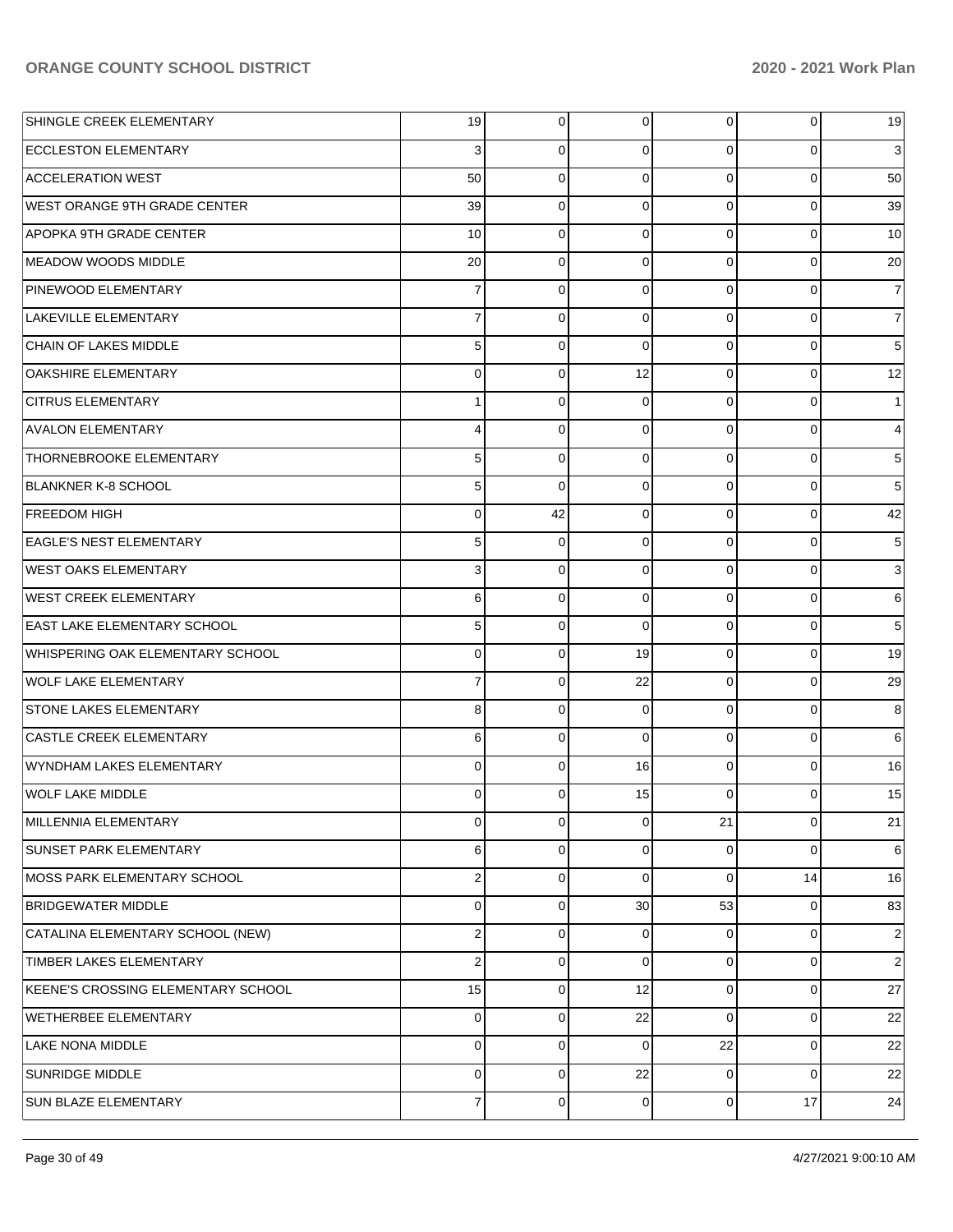| <b>EAGLE CREEK ELEMENTARY</b>          |     | 21  |     |     |    | 21              |
|----------------------------------------|-----|-----|-----|-----|----|-----------------|
| MILLENNIA GARDENS ELEMENTARY           |     |     |     |     |    | 14              |
| <b>BAY LAKE ELEMENTARY</b>             |     |     |     |     |    |                 |
| WINDERMERE HIGH                        |     | 24  |     |     |    | 24 <sub>1</sub> |
| <b>WATER SPRING ELEMENTARY</b>         |     |     |     |     |    | 8               |
| SUMMERLAKE ELEMENTARY                  |     |     |     |     |    | 17              |
| <b>Total Relocatable Replacements:</b> | 505 | 127 | 196 | 110 | 39 | 977             |

## **Charter Schools Tracking**

Information regarding the use of charter schools.

| Location-Type                                                                              | # Relocatable<br>units or<br>permanent<br>classrooms | Owner            | <b>Year Started or</b><br><b>Scheduled</b> | <b>Student</b><br><b>Stations</b> | <b>Students</b><br>Enrolled | Years in<br>Contract | <b>Total Charter</b><br><b>Students</b><br>projected for<br>2024 - 2025 |
|--------------------------------------------------------------------------------------------|------------------------------------------------------|------------------|--------------------------------------------|-----------------------------------|-----------------------------|----------------------|-------------------------------------------------------------------------|
| Renaissance at Goldenrod - K-8 -<br>6112 South Goldenrod Road,<br>Orlando, FL 32825        |                                                      | 48 PRIVATE       | 2015                                       | 1,500                             | 1,222                       | $\overline{4}$       | 1,500                                                                   |
| Legends Academy - K-8 - 2023<br>Monte Carlo Trail, Orlando, FL<br>32805                    |                                                      | 12 PRIVATE       | 2015                                       | 350                               | 294                         | 4                    | 300                                                                     |
| UCP West Orange, 1297 Winter<br>Garden Vineland Rd, Winter<br>Garden, FL 34787             |                                                      | 10 PRIVATE       | 2015                                       | 180                               | 158                         | $\mathbf{3}$         | 180                                                                     |
| Lucious and Emma Nixon<br>Academy K8, 1780 Mercy Drive,<br>Orlando, FL 32808               |                                                      | 5 PRIVATE        | 2016                                       | 555                               | 158                         | 5                    | 125                                                                     |
| Renaissance at Crown Point K8,<br>83 West Road, Ocoee, FL 34761                            |                                                      | 32 PRIVATE       | 2016                                       | 1,800                             | 1,079                       | 5                    | 1,400                                                                   |
| BridgePrep Academy of Orange<br>County, 5710 LaCosta Drive,<br>Orlando, FL 32807           |                                                      | 10 PRIVATE       | 2016                                       | 300                               | 325                         | 5                    | 1,000                                                                   |
| Orlando Science Elementary<br>Charter School, 2427 Lynx Lane,<br>Orlando, FL 32804         |                                                      | 25 PRIVATE       | 2016                                       | 100                               | 723                         | $\overline{4}$       | 750                                                                     |
| Econ River Charter High, 14180 E<br>Colonial Dr Ste A, Orlando, FL<br>32826                |                                                      | 6 PRIVATE        | 2016                                       | 150                               | 263                         | 5                    | 300                                                                     |
| Hope Charter, Inc.-K-8-1550 E.<br>Crown Point Rd. Ocoee, FL<br>34761                       |                                                      | 24 PRIVATE       | 2001                                       | 420                               | 435                         | 15                   | 420                                                                     |
| Lake Eola Charter School. Inc.- K-<br>8-135 N. Magnolia Ave., Orlando,<br>FL 32801         |                                                      | 11 PRIVATE       | 1998                                       | 240                               | 214                         | 11                   | 220                                                                     |
| Legacy High School-9-11- 1550<br>E. Crown Point Rd. Ocoee, FL<br>34761                     |                                                      | 10 PRIVATE       | 2005                                       | 180                               | 208                         | 15                   | 220                                                                     |
| Prosperitas Learning Academy<br>Age 16-21- 4526 S. Orange<br>Blossom Trail- Orlando 32839  |                                                      | 7 <b>PRIVATE</b> | 2012                                       | 200                               | 137                         | 15                   | 200                                                                     |
| Oakland Avenue Charter-K-5-<br>P.O. Box 949/456 E. Oakland<br>Ave., Oakland, FL 34760-0949 |                                                      | 28 PRIVATE       | 2002                                       | 560                               | 521                         | $\overline{7}$       | 600                                                                     |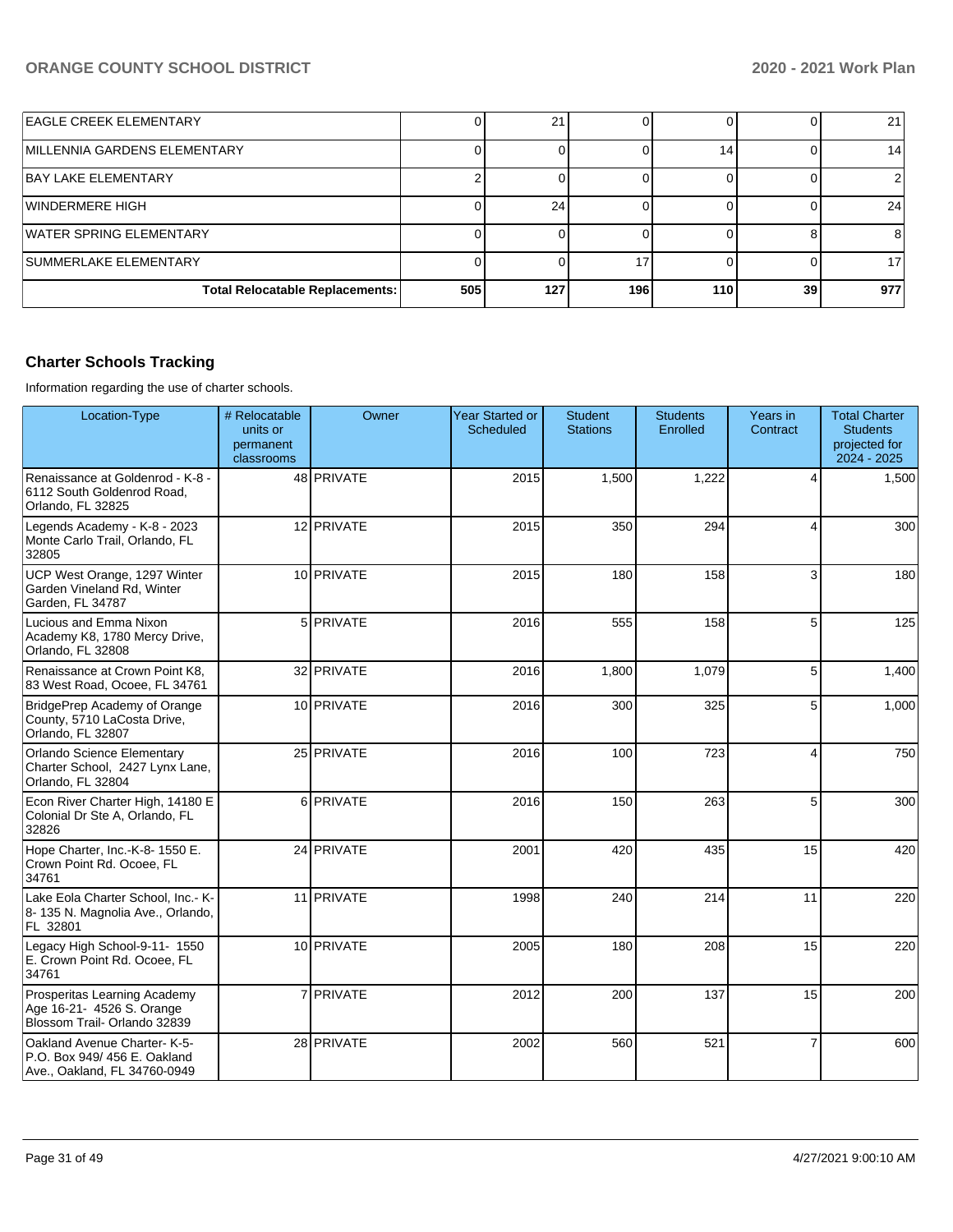| Passport Charter School - K-8-<br>5221 Curry Ford Rd., Orlando, FL<br>32812                                                        |   | 9 PRIVATE  | 1997 | 180   | 176   |    | 180   |
|------------------------------------------------------------------------------------------------------------------------------------|---|------------|------|-------|-------|----|-------|
| Princeton House Charter School -<br>autistic ages 3-18 1166 Lee<br>Road, Orlando, FL 32810                                         |   | 7 PRIVATE  | 1998 | 280   | 130   | 3  | 170   |
| UCP Charter School, UCP<br>Downtown Campus- Birth-5-<br>developmentally delayed- 4690<br>Lake Underhill Road, Orlando, FL<br>32807 | 7 | PRIVATE    | 2001 | 180   | 179   | 14 | 180   |
| <b>UCP Transitional Learning</b><br>Academy -3305 S. Orange<br>Avenue Orlando 32806                                                |   | 3 PRIVATE  | 2007 | 60    | 143   | 7  | 110   |
| Workforce Advantage Academy-<br>2113 E. South St. Orlando 32803                                                                    |   | 12 PRIVATE | 2004 | 200   | 191   | 10 | 250   |
| Orlando Science Charter School,<br>2611 Technology Drive, Orlando,<br>FL 32804                                                     |   | 53 PRIVATE | 2008 | 900   | 1,217 | 4  | 1,300 |
| UCP Pine Hills Charter School<br>5800 Golf Club Parkway, Orlando,<br>FL 32818                                                      |   | 7 PRIVATE  | 2003 | 300   | 174   | 4  | 161   |
| Innovation Montessori High -<br>1610 North Lakewood Ave,<br>Ocoee, FL 34761                                                        |   | 15 PRIVATE | 2018 | 200   | 78    | 15 | 200   |
| Innovation Montessori Ocoee -<br>1610 North Lakewood Ave,<br>Ocoee, FL 34761                                                       |   | 15 PRIVATE | 2017 | 800   | 657   | 15 | 800   |
| Pinecrest Collegiate Academy,<br>13993 Mailer Blvd, Orlando, FL<br>32828                                                           |   | 10 PRIVATE | 2018 | 200   | 12    | 10 | 100   |
| Central Florida Leadership<br>Academy, 427 N. Primrose,<br>Orlando, FL 32803                                                       |   | 12 PRIVATE | 2010 | 360   | 117   | 1  | 300   |
| Cornerstone Academy, 5903<br>Randolph Ave, Belle Isle, FL,<br>32809-4241                                                           |   | 70 PRIVATE | 2010 | 1,360 | 1,511 | 13 | 1,500 |
| Pinecrest Preparatory K8, 8503<br>Daetwyler Dr., Orlando, FL, 32827                                                                |   | 12 PRIVATE | 2010 | 900   | 236   |    | 300   |
| Pinecrest Creek, 1100 Lee Road,<br>Orlando, FL 32810                                                                               |   | 8 PRIVATE  | 2012 | 800   | 101   | 3  | 160   |
| Aspire Charter Academy, 928<br>Malone Drive, Orlando, FL, 32810                                                                    |   | 6 PRIVATE  | 2011 | 200   | 91    |    | 100   |
| Access Charter School, 6000 E.<br>Colonial Drive, Orlando, FL,<br>32807                                                            |   | 7 PRIVATE  | 2011 | 150   | 134   | 15 | 150   |
| Renaissance at Chickasaw, 8203<br>Valencia College Lane, Orlando,<br>FL 32837                                                      |   | 54 PRIVATE | 2012 | 1,500 | 1,046 | 3  | 1,400 |
| Sunshine High School, 6600 Old<br>Winter Garden Road, Orlando, FL<br>32835                                                         |   | 20 PRIVATE | 2012 | 600   | 311   | 3  | 600   |
| UCP East Orange Charter School<br>1270 Science Drive, Orlando, FL<br>32826                                                         |   | 15 PRIVATE | 2008 | 300   | 98    | 5  | 310   |
| Aloma Charter School - 495 N<br>Semoran Blvd, Winter Park, FL<br>32792                                                             |   | 21 PRIVATE | 2008 | 400   | 401   | 14 | 500   |
| Chancery Charter High - 7001 S.<br>Orange Blossom Trail Orlando,<br>FL 32809                                                       |   | 19 PRIVATE | 2008 | 500   | 384   | 14 | 500   |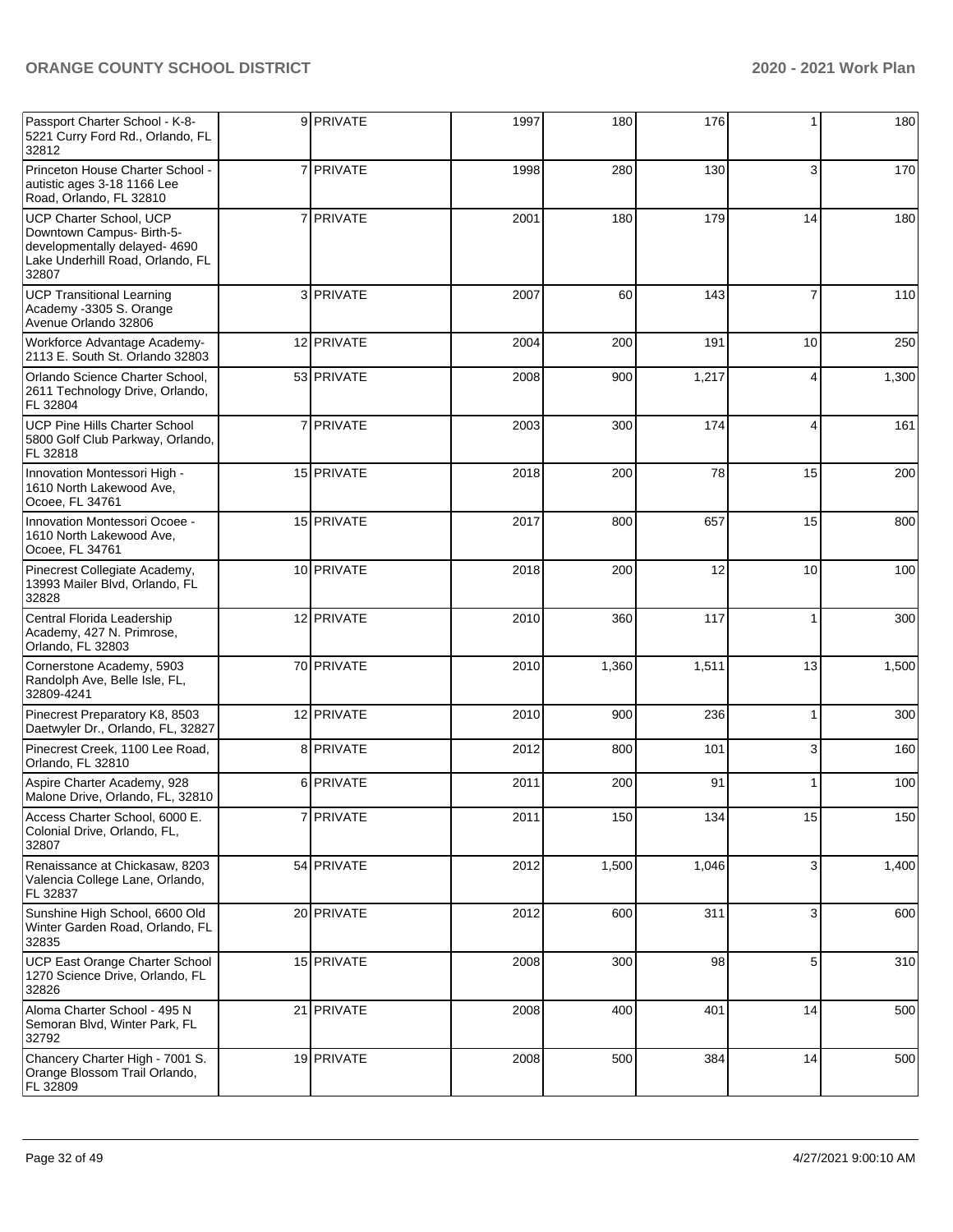| Sheeler Charter - 871 E Semoran<br>Blvd, Apopka, FL 32703                         |     | 16 PRIVATE | 2008 | 500    | 282    | 15 | 500    |
|-----------------------------------------------------------------------------------|-----|------------|------|--------|--------|----|--------|
| Innovations Middle School- 2768<br>North Hiawasee Rd., Orlando, FL,<br>32801      |     | 9 PRIVATE  | 2010 | 300    | 208    |    | 300    |
| Renaissance at Hunter's Creek,<br>4140 Town Center Blvd, Orlando,<br>FL 32837     |     | 46 PRIVATE | 2013 | 1,500  | 1,216  |    | 1,500  |
| Orange County Prep Academy,<br>10250 University Blvd, Orlando,<br><b>FL 32817</b> |     | 25 PRIVATE | 2014 | 1.150  | 289    |    | 900    |
| UCP Bailes Community Charter,<br>4780 Data Court, Orlando, FL,<br>32817           |     | 25 PRIVATE | 2020 | 475    | 323    |    | 475    |
|                                                                                   | 731 |            |      | 20,830 | 15,442 |    | 20,161 |

## **Special Purpose Classrooms Tracking**

The number of classrooms that will be used for certain special purposes in the current year, by facility and type of classroom, that the district will, 1), not use for educational purposes, and 2), the co-teaching classrooms that are not open plan classrooms and will be used for educational purposes.

| School                                 | School Type | $\parallel \#$ of Elementary $\parallel \#$ of Middle 4-8 $\parallel \#$ of High 9-12<br><b>K-3 Classrooms</b> | <b>Classrooms</b> | <b>Classrooms</b> | # of $ESE$<br><b>Classrooms</b> | # of Combo<br><b>Classrooms</b> | Total<br><b>Classrooms</b> |
|----------------------------------------|-------------|----------------------------------------------------------------------------------------------------------------|-------------------|-------------------|---------------------------------|---------------------------------|----------------------------|
| <b>Total Educational Classrooms: I</b> |             |                                                                                                                |                   |                   |                                 | 0                               |                            |

| School                                   | <b>School Type</b> | # of Elementary<br>K-3 Classrooms | # of Middle 4-8<br><b>Classrooms</b> | # of High 9-12<br><b>Classrooms</b> | # of ESE<br><b>Classrooms</b> | # of Combo<br><b>Classrooms</b> | <b>Total</b><br>Classrooms |
|------------------------------------------|--------------------|-----------------------------------|--------------------------------------|-------------------------------------|-------------------------------|---------------------------------|----------------------------|
| <b>GATEWAY SCHOOL</b>                    | Co-Teaching        | 0                                 | $\Omega$                             | $\Omega$                            | 6                             | $\Omega$                        |                            |
| <b>AZALEA PARK ELEMENTARY</b>            | Co-Teaching        | $\Omega$                          | 2                                    | 0                                   | $\Omega$                      | $\Omega$                        |                            |
| OAK RIDGE HIGH                           | Co-Teaching        | 0                                 | 0                                    |                                     | U                             | 0                               |                            |
| <b>MAITLAND MIDDLE</b>                   | Co-Teaching        | 0                                 |                                      | $\Omega$                            | 0                             | $\Omega$                        |                            |
| <b>SOUTHWEST MIDDLE</b>                  | Co-Teaching        | $\Omega$                          | 9                                    | $\Omega$                            | O                             | $\Omega$                        | 9                          |
| <b>WINDY RIDGE K-8</b>                   | Co-Teaching        |                                   | $\Omega$                             | 0                                   | O                             | $\Omega$                        | 1                          |
| ROBERTO CLEMENTE MIDDLE<br><b>SCHOOL</b> | Co-Teaching        | $\Omega$                          | 10                                   | $\Omega$                            | $\Omega$                      | $\Omega$                        | 10                         |
| <b>CYPRESS CREEK HIGH</b>                | Co-Teaching        | $\Omega$                          | $\Omega$                             |                                     | $\Omega$                      | $\Omega$                        |                            |
| <b>JONES HIGH</b>                        | Co-Teaching        | $\Omega$                          | $\Omega$                             | 14                                  | $\Omega$                      | $\Omega$                        | 14                         |
| <b>EAST RIVER HIGH SCHOOL</b>            | Co-Teaching        | $\Omega$                          | $\Omega$                             |                                     | 0                             | $\Omega$                        |                            |
| <b>LAKE NONA MIDDLE</b>                  | Co-Teaching        | $\Omega$                          |                                      | $\Omega$                            | $\Omega$                      | $\Omega$                        |                            |
| PRAIRIE LAKE ELEMENTARY<br><b>SCHOOL</b> | Co-Teaching        | $\Omega$                          |                                      | 0                                   | 0                             | $\Omega$                        |                            |
| <b>EAGLE CREEK ELEMENTARY</b>            | Co-Teaching        | 3                                 | $\Omega$                             | $\Omega$                            |                               | $\overline{2}$                  | 6                          |
| <b>INDEPENDENCE ELEMENTARY</b>           | Co-Teaching        | 3                                 | 0                                    | $\Omega$                            | O                             | $\Omega$                        | 3                          |
| <b>WEDGEFIELD SCHOOL</b>                 | Co-Teaching        | 0                                 |                                      | 0                                   | <sup>0</sup>                  | $\Omega$                        | 1                          |
| <b>TIMBER SPRINGS MIDDLE</b>             | Co-Teaching        | $\Omega$                          |                                      | $\Omega$                            | $\Omega$                      | $\Omega$                        | 1                          |
| BAY LAKE ELEMENTARY                      | Co-Teaching        |                                   | ŋ                                    | ∩                                   | ∩                             |                                 | 2                          |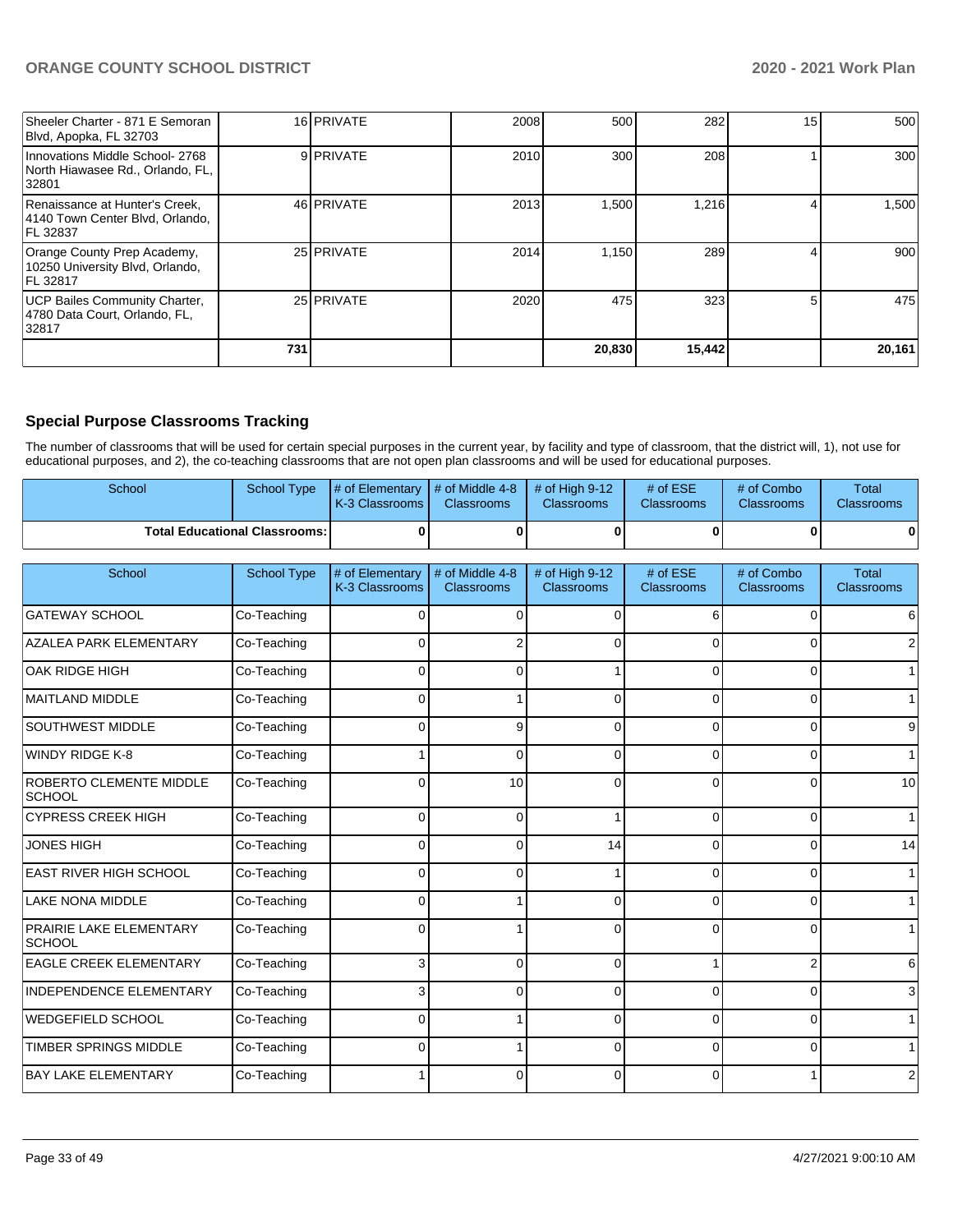| <b>WINDERMERE HIGH</b>                 | Co-Teaching                          | 0        | n        | 6        | O        | $\Omega$       | $\,$ 6         |
|----------------------------------------|--------------------------------------|----------|----------|----------|----------|----------------|----------------|
| LAUREATE PARK ELEMENTARY               | Co-Teaching                          | 5        | 3        | $\Omega$ |          | 2              | 11             |
| <b>AUDUBON PARK SCHOOL</b>             | Co-Teaching                          | $\Omega$ |          | $\Omega$ | ŋ        |                | $\overline{2}$ |
| <b>BOONE SENIOR HIGH</b>               | Co-Teaching                          | $\Omega$ | C        |          |          | 0              | 1 <sup>1</sup> |
| CHEROKEE SCHOOL                        | Co-Teaching                          | $\Omega$ | ŋ        | $\Omega$ |          | 0              | $\mathbf{3}$   |
| LAKE COMO SCHOOL                       | Co-Teaching                          | $\Omega$ |          | $\Omega$ | $\Omega$ | $\overline{0}$ | 1              |
| <b>UNION PARK MIDDLE</b>               | Co-Teaching                          | $\Omega$ |          | $\Omega$ | 0        | $\Omega$       | 1              |
| APOPKA SENIOR HIGH                     | Co-Teaching                          | $\Omega$ | 0        |          | 0        | $\Omega$       | $\overline{7}$ |
| SOUTHWOOD ELEMENTARY                   | Co-Teaching                          |          | $\Omega$ | $\Omega$ | 0        | 0              | 1              |
| ROSEMONT ELEMENTARY                    | Co-Teaching                          |          | ŋ        | $\Omega$ | 0        | 0              | 1              |
| <b>MEADOW WOODS MIDDLE</b>             | Co-Teaching                          | 0        | 2        | $\Omega$ | 0        | 0              | $\overline{2}$ |
| NORTHLAKE PARK ELEMENTARY              | Co-Teaching                          | 8        | 2        | $\Omega$ |          | 4              | 15             |
| <b>ENDEAVOR ELEMENTARY</b>             | Co-Teaching                          | 3        | 3        | $\Omega$ | $\Omega$ | $\overline{0}$ | $6 \,$         |
| <b>FREEDOM HIGH</b>                    | Co-Teaching                          | $\Omega$ | 0        | $\Omega$ |          | 0              | 1 <sup>1</sup> |
| <b>WEST CREEK ELEMENTARY</b>           | Co-Teaching                          | 3        | 0        | $\Omega$ | O        | 0              | $\mathbf{3}$   |
| <b>VISTA LAKES ELEMENTARY</b>          | Co-Teaching                          | 2        | $\Omega$ | $\Omega$ | $\Omega$ | 0              | $\overline{2}$ |
| MILLENNIA ELEMENTARY                   | Co-Teaching                          | $\Omega$ |          | $\Omega$ | 0        | $\Omega$       | $\mathbf{1}$   |
| <b>MOSS PARK ELEMENTARY</b><br> SCHOOL | Co-Teaching                          | 9        | 3        | $\Omega$ | 0        | $\overline{3}$ | 15             |
|                                        | <b>Total Co-Teaching Classrooms:</b> | 40       | 43       | 31       | 13       | 13             | 140            |

## **Infrastructure Tracking**

**Necessary offsite infrastructure requirements resulting from expansions or new schools. This section should include infrastructure information related to capacity project schedules and other project schedules (Section 4).**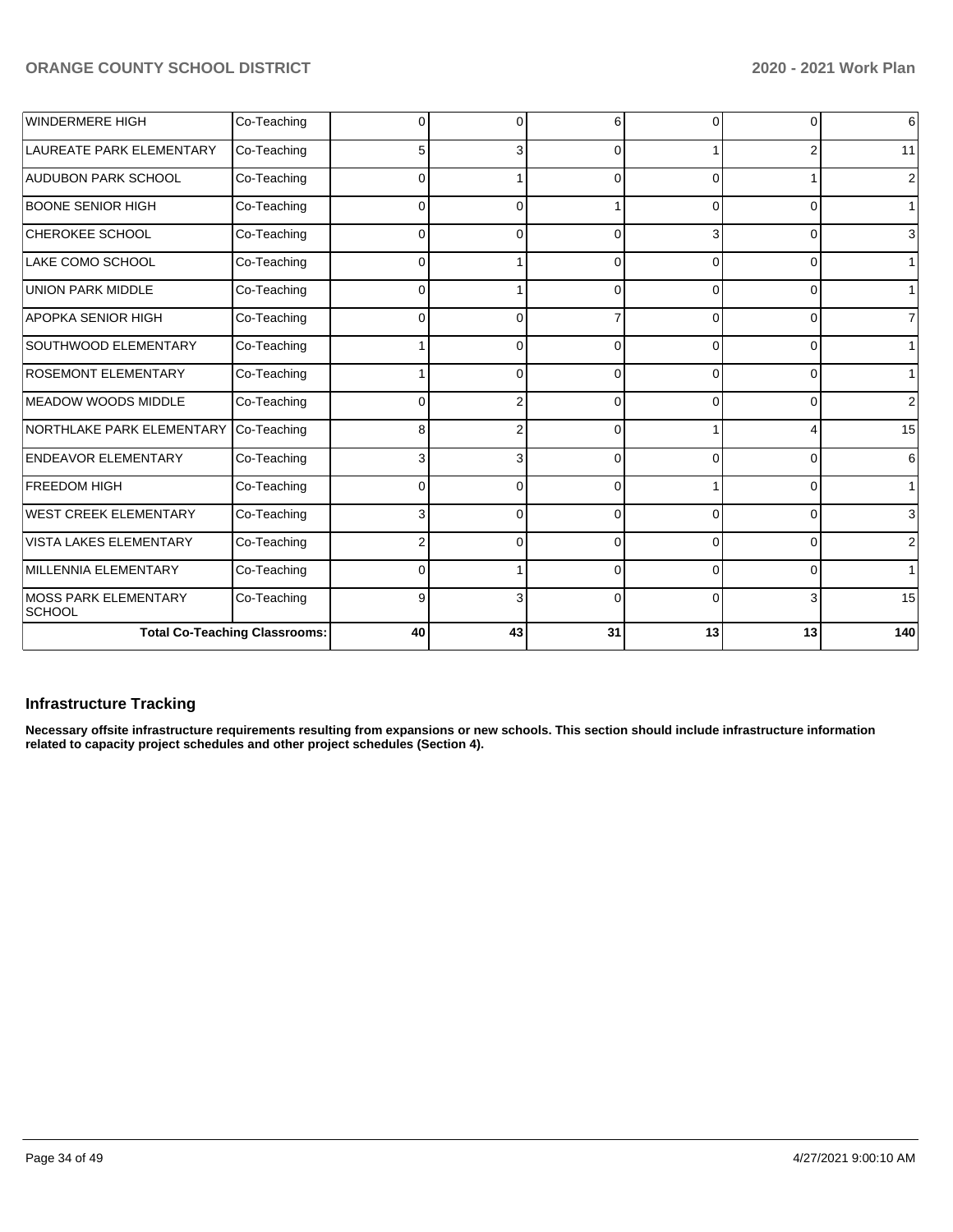Magnolia School & The Gateway & Cherokee rebuild consolidation campus @ Magnolia site- On-site fire line will be looped through the site. 10-inch water main 'water line connection at Matterhorn Drive. Power connection at Matterhorn, near entrance of school. Sanitary Connection to manhole at southeast corner of the property.

OTC Mid-Florida-Full traffic signal at the intersection of John Young and Bear Bryant Road

OTC Winter Park- On-site road access from Lakotonatossa Road

OTC Westside-700 linear ft access road to the entrance of the school that will be maintained by the City of Ocoee. 1300 linear feet road off-site. South access road extension. Construction of underground utilities that will connect across to the West Orange trail to the housing development.

20-E-SW-4 (Sunshine ES)- water and sewer connection on International Drive. Power connection on International Drive. 2 Driveway connections on International Drive. Force Main connection of International Drive. Water main connection on International Dive.

85-E-W-4 (Summerlake ES)-'-Water and Sanitary Connection at Porter Rd. Driveway connection at Porter Rd and Woodsage Drive. Power connection at Porter Rd.

Site 80-H-SW-4-Two driveway connections on Daryl Carter Parkway. Water and Reclaimed water connection on Daryl Carter Parkway.Sanitary Connection on Daryl Carter Parkway. Power connection on Daryl Carter Parkway.

Site 30-E-SE-3-anticipate the need to extend underground utilities from the adjacent Stonewyke Road

Site 113-H-W-4- Force Main on Seidel Road (NE corner of property). Reclaimed Water and Water connection on Seidel Road. Power connection on Seidel Road. Site 89-E-W-4-anticipate the need to extend services to the site.

65-M-W-4-anticipated that utilities on the existing elementary school can be extended to this MS site

43-E-SE-2-Sanitary connection on Lake Nona.Fire and water connection on Upper Gateway Loop. Power connection on Upper Gateway Loop. Driveway connections on Upper Gateway loop and Lake Nona.

68-E-SE-2-Anticipate the need to extend services to the site.

45-M-SE-2- Anticipate the need to extend services to the site and access road.

118-E-SW-5-Anticipate the need to extend services to the site.

47-E-W-4-Anticipate the need to extend services to the site.

58-E-SE-2-Anticipate the need to extend services to the site.

126-E-W-4-Anticipate the need to extend services to the site.

130-E-SE-2-Anticipate the need to extend services to the site.

48-M-SW-4-Anticipate the need to extend services to the site.

114-E-W-4-Horizons West - extend utilities and services to the site.

**Proposed location of planned facilities, whether those locations are consistent with the comprehensive plans of all affected local governments, and recommendations for infrastructure and other improvements to land adjacent to existing facilities. Provisions of 1013.33(12), (13) and (14) and 1013.36 must be addressed for new facilities planned within the 1st three years of the plan (Section 5).** 

80-H-SW-4-Dr. Phillips HS and Freedom HS Area 65-M-W-4 -Bridgewater MS & 37-M-W-4 relief 118-E-SW-5-Pineloch ES, Millenia ES, Millenia Gardens ES Area 30-E-SE-3-Meadow Woods ES/ Boggy Creek Area 89-E-W-4- Whispering Oak ES, Keene's, Sunridge 113-H-W-4-Summerlake Groves area 114-E-W-4-Horizons West - Independence, Keene's Area 43-E-SE-2- Lake Nona Area 90-K8-N-7 -Wolf Lake Area 132-M-W-4 -Horizon West/ Town Center Area 58-E-SE-2-Innovation Way/Moss Park 45-M-SE-2 -Innovation Way/ Moss Park Area 47-E-W-4 -Horizon West/ Village "H" North

**Consistent with Comp Plan?** Yes

#### **Net New Classrooms**

The number of classrooms, by grade level and type of construction, that were added during the last fiscal year.

| List the net new classrooms added in the 2019 - 2020 fiscal year.                                                                                       |                              |                            |                                                                        |                        | List the net new classrooms to be added in the 2020 - 2021 fiscal<br>vear. |                                   |                                |                        |
|---------------------------------------------------------------------------------------------------------------------------------------------------------|------------------------------|----------------------------|------------------------------------------------------------------------|------------------------|----------------------------------------------------------------------------|-----------------------------------|--------------------------------|------------------------|
| "Classrooms" is defined as capacity carrying classrooms that are added to increase<br>capacity to enable the district to meet the Class Size Amendment. |                              |                            | Totals for fiscal year 2020 - 2021 should match totals in Section 15A. |                        |                                                                            |                                   |                                |                        |
| Location                                                                                                                                                | $2019 - 2020$ #<br>Permanent | $2019 - 2020$ #<br>Modular | $2019 - 2020$ #<br>Relocatable                                         | $2019 - 2020$<br>Total | $2020 - 2021$ #<br>Permanent                                               | $2020 - 2021$ #<br><b>Modular</b> | $2020 - 2021$ #<br>Relocatable | $2020 - 2021$<br>Total |
| Elementary (PK-3)                                                                                                                                       | 123.                         |                            |                                                                        | 170                    |                                                                            |                                   |                                | $\Omega$               |
| Middle (4-8)                                                                                                                                            |                              |                            | 73.                                                                    | 76                     |                                                                            |                                   |                                | $\Omega$               |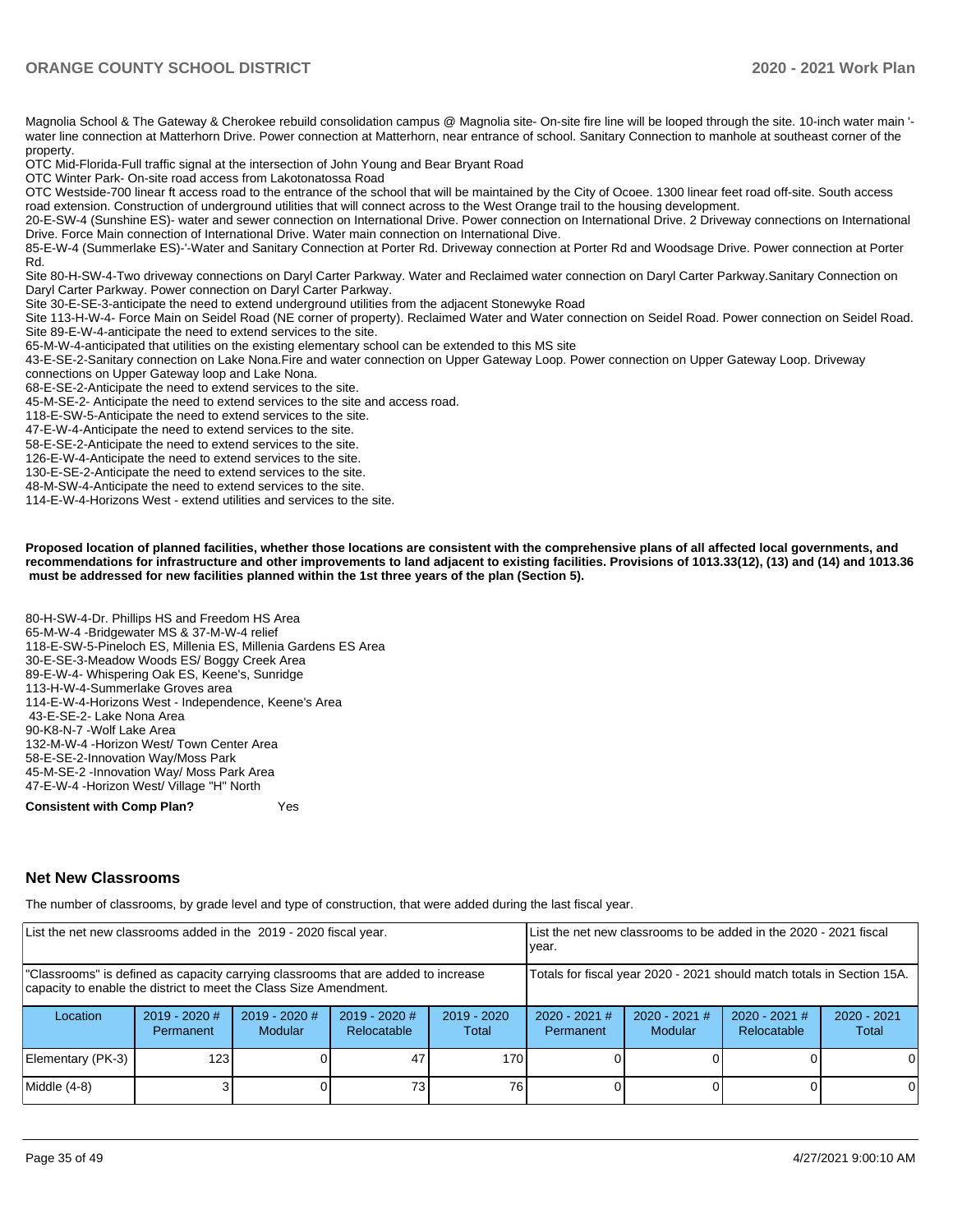| High (9-12,<br>(0, 40) |     | $\overline{\phantom{0}}$<br>-54 | 56  |  |  |
|------------------------|-----|---------------------------------|-----|--|--|
|                        | 128 | 174                             | 302 |  |  |

#### **Relocatable Student Stations**

Number of students that will be educated in relocatable units, by school, in the current year, and the projected number of students for each of the years in the workplan.

| <b>Site</b>                         | 2020 - 2021 | 2021 - 2022 | 2022 - 2023 | 2023 - 2024 | 2024 - 2025 | 5 Year Average |
|-------------------------------------|-------------|-------------|-------------|-------------|-------------|----------------|
| <b>CORNER LAKE MIDDLE</b>           | 88          | 88          | 88          | 88          | 88          | 88             |
| <b>MEADOW WOODS MIDDLE</b>          | 440         | $\mathbf 0$ | $\Omega$    | 0           | 0           | 88             |
| <b>RIVERDALE ELEMENTARY</b>         | 144         | 144         | 144         | 144         | 144         | 144            |
| <b>LAKE GEM ELEMENTARY</b>          | 0           | 0           | 0           | 0           | 0           | $\mathbf 0$    |
| PINEWOOD ELEMENTARY                 | 198         | 72          | 72          | 72          | 72          | 97             |
| LAKE GEORGE ELEMENTARY              | 72          | 72          | 72          | 72          | 72          | 72             |
| LAKEVILLE ELEMENTARY                | 270         | 126         | 126         | 126         | 126         | 155            |
| CHAIN OF LAKES MIDDLE               | 462         | 352         | 352         | 352         | 352         | 374            |
| <b>LAWTON CHILES ELEMENTARY</b>     | 126         | 126         | 126         | 126         | 126         | 126            |
| <b>OAKSHIRE ELEMENTARY</b>          | 216         | 216         | 0           | 0           | 0           | 86             |
| NORTHLAKE PARK ELEMENTARY           | 0           | $\mathbf 0$ | $\Omega$    | 0           | $\mathbf 0$ | $\mathbf 0$    |
| <b>ENDEAVOR ELEMENTARY</b>          | 144         | 144         | 144         | 144         | 144         | 144            |
| <b>CITRUS ELEMENTARY</b>            | 36          | 18          | 18          | 18          | 18          | 22             |
| <b>TIMBER CREEK SENIOR HIGH</b>     | 1,050       | 1,050       | 1,050       | 1,050       | 1,050       | 1,050          |
| <b>OLYMPIA HIGH</b>                 | 0           | $\mathbf 0$ | $\Omega$    | 0           | $\mathbf 0$ | $\mathbf 0$    |
| <b>ODYSSEY MIDDLE</b>               | 110         | 110         | 110         | 110         | 110         | 110            |
| THREE POINTS ELEMENTARY             | 0           | 0           | 0           | 0           | $\mathbf 0$ | $\mathbf 0$    |
| THORNEBROOKE ELEMENTARY             | 126         | 18          | 18          | 18          | 18          | 40             |
| <b>BLANKNER K-8 SCHOOL</b>          | 252         | 162         | 162         | 162         | 162         | 180            |
| POSITIVE PATHWAYS TRANSITION CENTER | 216         | 216         | 216         | 216         | 216         | 216            |
| <b>ACCELERATION EAST</b>            | 0           | $\mathbf 0$ | $\Omega$    | $\Omega$    | $\mathbf 0$ | $\mathbf 0$    |
| <b>FREEDOM HIGH</b>                 | 1,150       | 100         | 100         | 100         | 100         | 310            |
| <b>WEST OAKS ELEMENTARY</b>         | 144         | 90          | 90          | 90          | 90          | 101            |
| <b>WEST CREEK ELEMENTARY</b>        | 342         | 234         | 234         | 234         | 234         | 256            |
| ANDOVER ELEMENTARY                  | 288         | 288         | 288         | 288         | 288         | 288            |
| OCOEE HIGH SCHOOL                   | 50          | 50          | 50          | 50          | 50          | 50             |
| OAK RIDGE HIGH                      | 750         | 750         | 750         | 750         | 750         | 750            |
| CHENEY ELEMENTARY                   | 0           | $\mathbf 0$ | 0           | 0           | $\pmb{0}$   | $\mathbf 0$    |
| LOCKHART MIDDLE                     | 220         | 220         | 220         | 220         | 220         | 220            |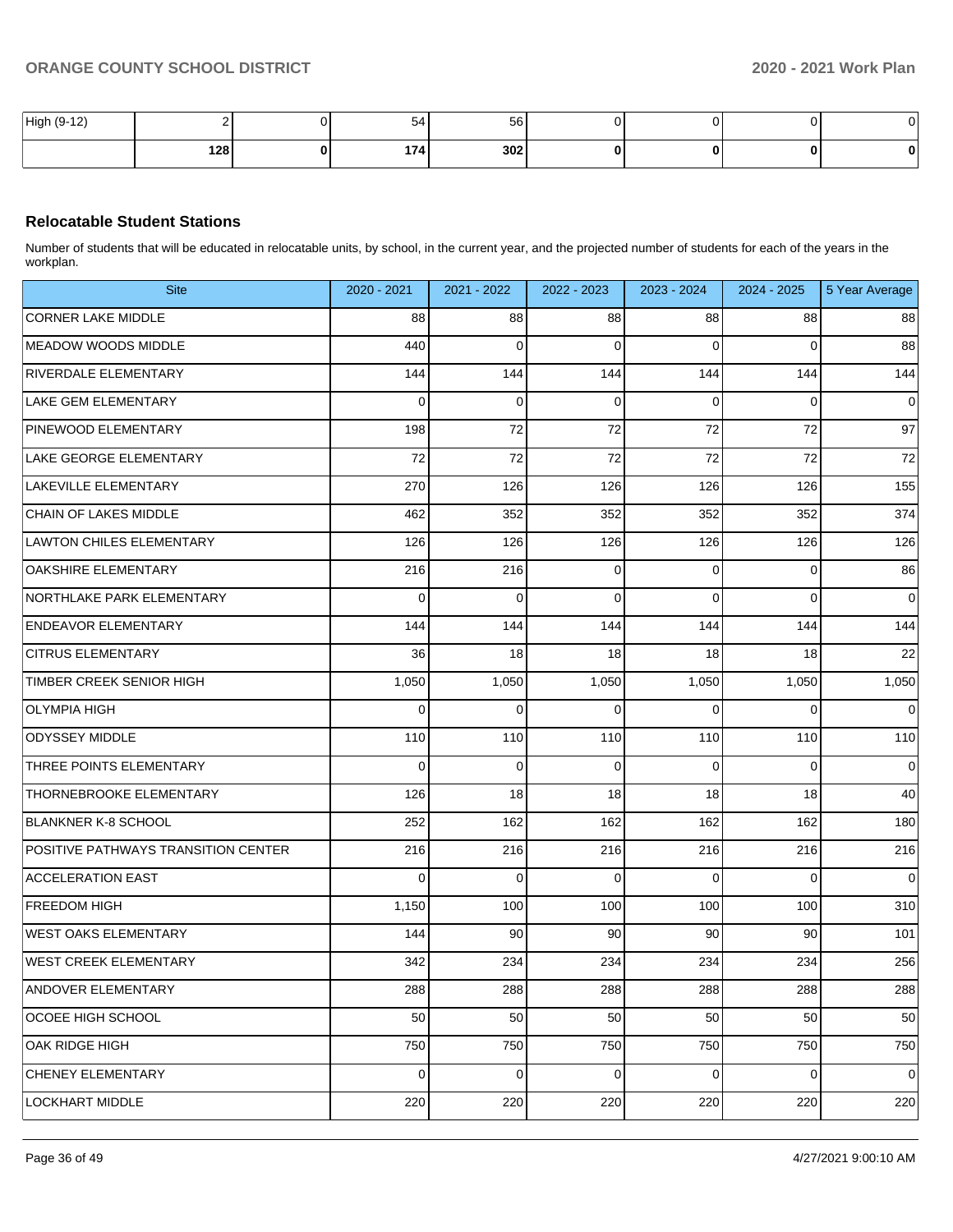| <b>MAITLAND MIDDLE</b>              | 132         | $\overline{0}$ | $\overline{0}$ | $\overline{0}$ | $\overline{0}$ | 26             |
|-------------------------------------|-------------|----------------|----------------|----------------|----------------|----------------|
| <b>CLAY SPRINGS ELEMENTARY</b>      | $\Omega$    | $\Omega$       | $\Omega$       | $\Omega$       | $\Omega$       | $\overline{0}$ |
| UNIVERSITY HIGH                     | 650         | 475            | 475            | 475            | 475            | 510            |
| <b>ROCK SPRINGS ELEMENTARY</b>      | 72          | 72             | 0              | $\Omega$       | $\Omega$       | 29             |
| METROWEST ELEMENTARY                | $\Omega$    | $\Omega$       | $\Omega$       | $\Omega$       | $\Omega$       | $\Omega$       |
| <b>SOUTHWEST MIDDLE</b>             | 594         | 418            | 418            | 418            | 418            | 453            |
| MEADOW WOODS ELEMENTARY             | $\Omega$    | 72             | 72             | 72             | 72             | 58             |
| <b>WATERBRIDGE ELEMENTARY</b>       | 468         | 216            | 216            | 216            | 216            | 266            |
| WINDY RIDGE SCHOOL                  | 220         | 220            | 220            | 220            | 220            | 220            |
| <b>BAY MEADOWS ELEMENTARY</b>       | $\Omega$    | 0              | 0              | $\Omega$       | $\Omega$       | $\overline{0}$ |
| <b>FORSYTH WOODS ELEMENTARY</b>     | $\Omega$    | $\Omega$       | $\Omega$       | $\Omega$       | $\Omega$       | $\Omega$       |
| WETHERBEE ELEMENTARY                | 396         | 396            | $\Omega$       | $\Omega$       | $\Omega$       | 158            |
| <b>LAKE NONA MIDDLE</b>             | 484         | 484            | 484            | $\Omega$       | $\Omega$       | 290            |
| <b>SUNRIDGE ELEMENTARY</b>          | $\Omega$    | $\Omega$       | 0              | $\Omega$       | $\Omega$       | $\overline{0}$ |
| <b>SUNRIDGE MIDDLE</b>              | 484         | 484            | $\Omega$       | $\Omega$       | $\Omega$       | 194            |
| <b>SUN BLAZE ELEMENTARY</b>         | 432         | 306            | 306            | 306            | $\Omega$       | 270            |
| PRAIRIE LAKE ELEMENTARY SCHOOL      | 234         | 234            | 234            | 234            | 234            | 234            |
| <b>EAGLE CREEK ELEMENTARY</b>       | 378         | $\mathbf 0$    | 0              | $\Omega$       | $\Omega$       | 76             |
| INDEPENDENCE ELEMENTARY             | 72          | 72             | 72             | 72             | 72             | 72             |
| <b>WEDGEFIELD SCHOOL</b>            | $\Omega$    | $\mathbf 0$    | 0              | $\Omega$       | $\mathbf 0$    | $\overline{0}$ |
| <b>TIMBER SPRINGS MIDDLE</b>        | $\Omega$    | $\Omega$       | $\Omega$       | $\Omega$       | $\Omega$       | $\Omega$       |
| MILLENNIA GARDENS ELEMENTARY        | 252         | 252            | 252            | $\Omega$       | $\Omega$       | 151            |
| <b>BAY LAKE ELEMENTARY</b>          | 36          | 18             | 18             | 18             | 18             | 22             |
| <b>WESTPOINTE ELEMENTARY</b>        | $\Omega$    | $\Omega$       | $\Omega$       | $\Omega$       | $\Omega$       | $\overline{0}$ |
| WINDERMERE HIGH                     | 1,200       | 300            | 300            | 300            | 300            | 480            |
| <b>INNOVATION MIDDLE</b>            | 176         | 176            | 176            | 176            | 176            | 176            |
| LAUREATE PARK ELEMENTARY            | 288         | 288            | 288            | 288            | 288            | 288            |
| OCPS ACADEMIC CENTER FOR EXCELLENCE | $\Omega$    | $\mathbf 0$    | 0              | $\Omega$       | $\Omega$       | $\overline{0}$ |
| <b>OCOEE MIDDLE</b>                 | 264         | 110            | 110            | 110            | 110            | 141            |
| LAKEVIEW MIDDLE                     | 154         | $\overline{0}$ | $\overline{0}$ | $\Omega$       | $\mathbf 0$    | 31             |
| <b>TILDENVILLE ELEMENTARY</b>       | 0           | $\mathbf 0$    | $\overline{0}$ | $\Omega$       | $\mathbf 0$    | $\overline{0}$ |
| SALLY RIDE ELEMENTARY               | $\Omega$    | $\mathbf 0$    | 0              | $\Omega$       | $\Omega$       | $\overline{0}$ |
| <b>BROOKSHIRE ELEMENTARY</b>        | 90          | 90             | 90             | 90             | 90             | 90             |
| DOVER SHORES ELEMENTARY             | 0           | $\overline{0}$ | $\overline{0}$ | $\Omega$       | $\mathbf 0$    | $\overline{0}$ |
| MOLLIE RAY ELEMENTARY               | $\mathbf 0$ | $\mathbf 0$    | $\overline{0}$ | $\overline{0}$ | $\mathbf 0$    | 0              |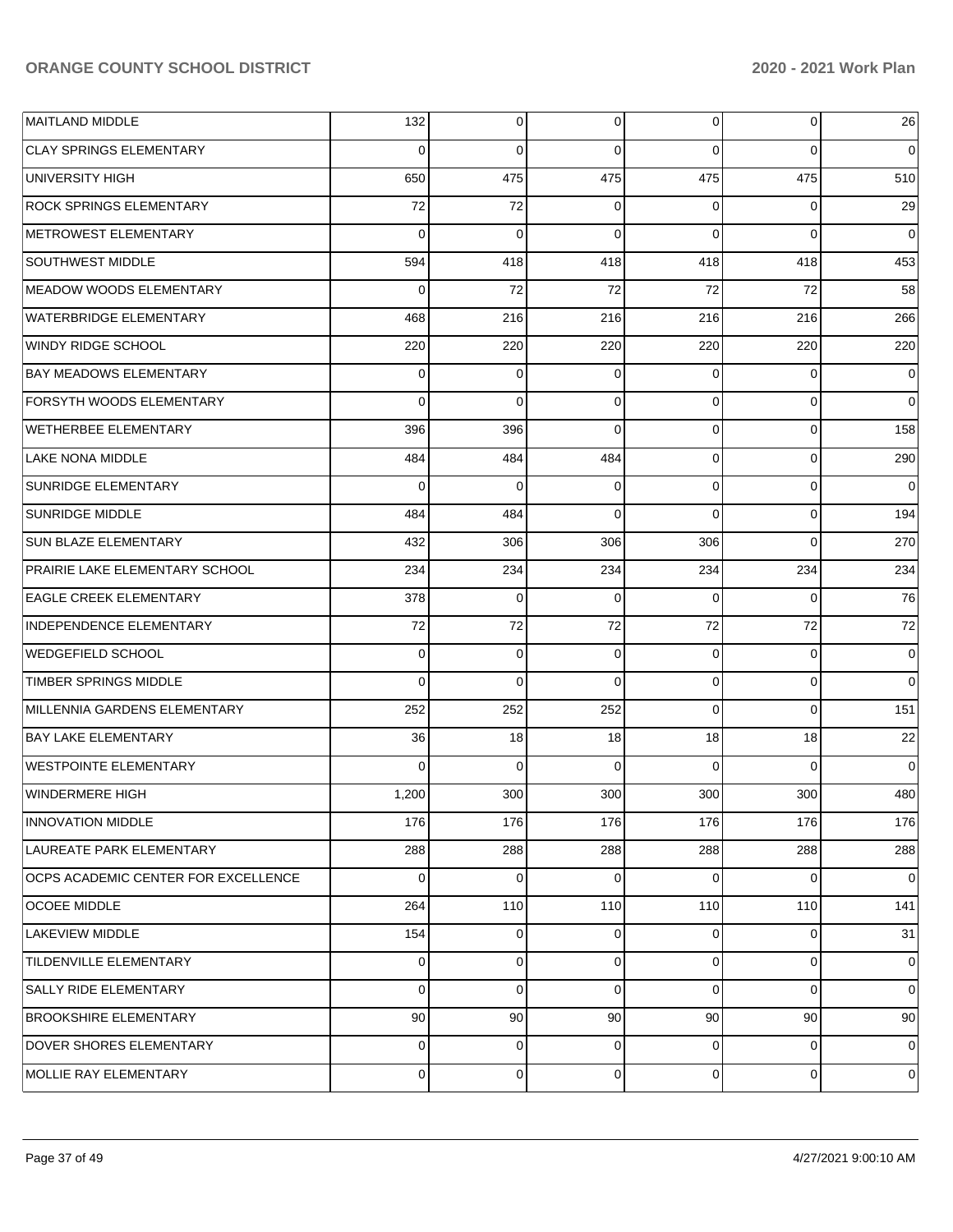| <b>FOOD AND NUTRITION SERVICES</b><br><b>ADMINISTRATIVE OFFICES</b> | 0           | 0           | 0           | 0              | $\overline{0}$ | $\overline{0}$ |
|---------------------------------------------------------------------|-------------|-------------|-------------|----------------|----------------|----------------|
| TANGELO PARK ELEMENTARY                                             | 126         | 0           | $\mathbf 0$ | $\mathbf 0$    | $\mathbf 0$    | 25             |
| <b>LOVELL ELEMENTARY</b>                                            | 0           | $\mathbf 0$ | $\mathbf 0$ | $\mathbf 0$    | $\mathbf{0}$   | $\overline{0}$ |
| <b>CHICKASAW ELEMENTARY</b>                                         | 72          | $\mathbf 0$ | $\mathbf 0$ | 0              | $\mathbf 0$    | 14             |
| <b>SPRING LAKE ELEMENTARY</b>                                       | 90          | 0           | $\mathbf 0$ | 0              | $\mathbf 0$    | 18             |
| LANCASTER ELEMENTARY                                                | 144         | $\mathbf 0$ | $\mathbf 0$ | $\mathbf 0$    | $\mathbf 0$    | 29             |
| ROLLING HILLS ELEMENTARY                                            | 0           | 0           | $\mathbf 0$ | 0              | 0              | $\overline{0}$ |
| <b>BONNEVILLE ELEMENTARY</b>                                        | 0           | 0           | $\mathbf 0$ | 0              | $\mathbf 0$    | $\overline{0}$ |
| HIAWASSEE ELEMENTARY                                                | 0           | $\mathbf 0$ | $\mathbf 0$ | 0              | $\mathbf{0}$   | $\overline{0}$ |
| MCCOY ELEMENTARY                                                    | 18          | 18          | 18          | 18             | 18             | 18             |
| <b>PERSHING SCHOOL</b>                                              | 0           | 0           | $\mathbf 0$ | 0              | 0              | $\overline{0}$ |
| UNION PARK MIDDLE                                                   | $\mathbf 0$ | $\mathbf 0$ | $\mathbf 0$ | $\Omega$       | $\mathbf 0$    | $\overline{0}$ |
| <b>ROBINSWOOD MIDDLE</b>                                            | 572         | 264         | 264         | 264            | 264            | 326            |
| <b>DR PHILLIPS HIGH</b>                                             | 1,375       | 200         | 200         | 200            | 200            | 435            |
| <b>CLARCONA ELEMENTARY</b>                                          | 170         | 0           | $\mathbf 0$ | $\Omega$       | $\overline{0}$ | 34             |
| UNION PARK ELEMENTARY                                               | 0           | $\mathbf 0$ | $\mathbf 0$ | $\mathbf 0$    | $\mathbf 0$    | $\overline{0}$ |
| <b>ZELLWOOD ELEMENTARY</b>                                          | 36          | 90          | $\mathbf 0$ | $\Omega$       | $\mathbf 0$    | 25             |
| DILLARD STREET ELEMENTARY                                           | 108         | 18          | 18          | 18             | 18             | 36             |
| <b>LAKE SILVER ELEMENTARY</b>                                       | 0           | $\mathbf 0$ | $\mathbf 0$ | 0              | 0              | $\overline{0}$ |
| <b>DREAM LAKE ELEMENTARY</b>                                        | 72          | $\mathbf 0$ | $\mathbf 0$ | $\Omega$       | $\mathbf 0$    | 14             |
| CONWAY ELEMENTARY                                                   | 108         | 90          | 90          | 90             | 90             | 94             |
| LAKEMONT ELEMENTARY                                                 | 0           | $\mathbf 0$ | $\mathbf 0$ | $\Omega$       | $\mathbf 0$    | $\overline{0}$ |
| <b>GLENRIDGE MIDDLE</b>                                             | 286         | 154         | 154         | 154            | 154            | 180            |
| <b>COLLEGE PARK MIDDLE</b>                                          | 440         | 110         | 110         | 110            | 110            | 176            |
| <b>GATEWAY SCHOOL</b>                                               | 240         | 240         | 240         | 240            | 240            | 240            |
| AZALEA PARK ELEMENTARY                                              | 0           | 0           | $\mathbf 0$ | 0              | $\mathbf 0$    | $\overline{0}$ |
| PINE HILLS ELEMENTARY                                               | 0           | 0           | 0           | 0              | $\mathbf 0$    | $\overline{0}$ |
| <b>ROCK LAKE ELEMENTARY</b>                                         | 0           | $\mathbf 0$ | $\mathbf 0$ | 0              | $\mathbf 0$    | $\mathbf 0$    |
| LAKE WESTON ELEMENTARY                                              | 18          | 18          | 18          | 18             | 18             | 18             |
| <b>COLONIAL HIGH</b>                                                | 91          | 91          | 91          | 91             | 91             | 91             |
| <b>EVANS HIGH</b>                                                   | 291         | 291         | 291         | 291            | 291            | 291            |
| <b>ENGELWOOD ELEMENTARY</b>                                         | 18          | 18          | 18          | 18             | 18             | 18             |
| <b>WATER SPRING ELEMENTARY</b>                                      | 144         | 396         | 396         | 396            | $\mathbf 0$    | 266            |
| <b>AUDUBON PARK SCHOOL</b>                                          | 0           | 0           | $\mathbf 0$ | 0              | $\mathbf 0$    | $\mathbf 0$    |
| MAXEY ELEMENTARY (NEW)                                              | $\mathbf 0$ | 0           | 0           | $\overline{0}$ | $\overline{0}$ | $\mathbf 0$    |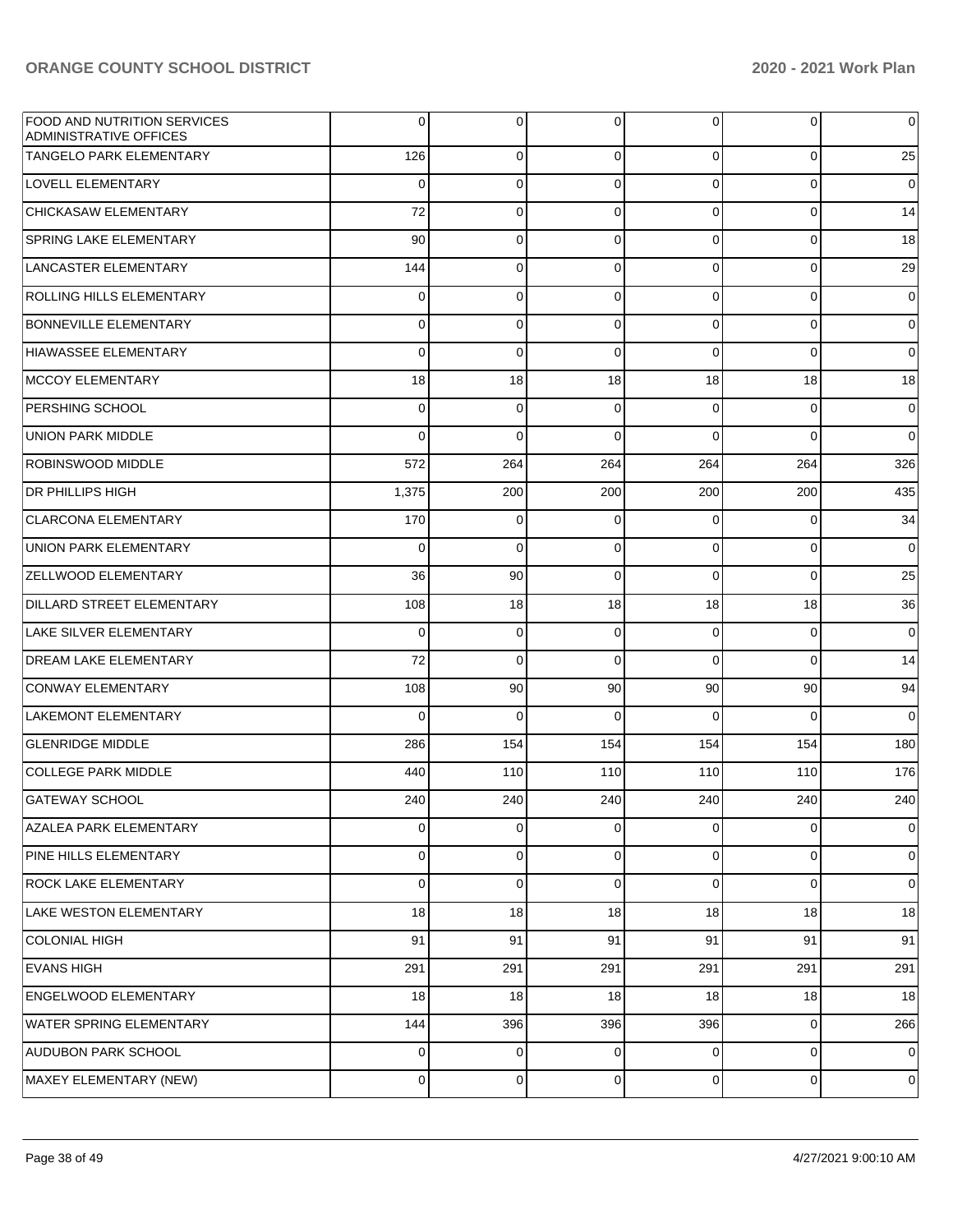| <b>CASTLEVIEW ELEMENTARY</b>                        | 0           | 90          | 90             | 90             | 90          | $72\,$         |
|-----------------------------------------------------|-------------|-------------|----------------|----------------|-------------|----------------|
| HORIZON WEST MIDDLE                                 | 220         | 220         | 220            | 220            | 220         | 220            |
| <b>EAGLE'S NEST ELEMENTARY</b>                      | 162         | 72          | 72             | 72             | 72          | 90             |
| <b>BOONE SENIOR HIGH</b>                            | 100         | 0           | 0              | $\mathbf 0$    | 0           | 20             |
| <b>EDGEWATER HIGH</b>                               | 0           | 0           | $\mathbf 0$    | $\mathbf 0$    | 0           | 0              |
| <b>HOWARD MIDDLE</b>                                | 0           | 0           | $\mathbf 0$    | $\mathbf 0$    | 0           | 0              |
| CHEROKEE SCHOOL                                     | 0           | 0           | $\Omega$       | $\mathbf 0$    | 0           | 0              |
| MEMORIAL MIDDLE                                     | 0           | 0           | $\Omega$       | $\Omega$       | 0           | 0              |
| ORLANDO GIFTED ACADEMY                              | 90          | 18          | 18             | 18             | 18          | 32             |
| HILLCREST ELEMENTARY                                | 0           | 0           | 0              | $\mathbf 0$    | 0           | 0              |
| LAKE COMO SCHOOL                                    | 0           | 0           | $\Omega$       | $\mathbf 0$    | 0           | $\mathbf 0$    |
| PINELOCH ELEMENTARY                                 | 180         | 0           | $\mathbf 0$    | $\mathbf 0$    | 0           | 36             |
| <b>PRINCETON ELEMENTARY</b>                         | 0           | 0           | $\mathbf 0$    | $\mathbf 0$    | 0           | 0              |
| <b>ORLO VISTA ELEMENTARY</b>                        | 54          | 0           | $\Omega$       | $\Omega$       | 0           | 11             |
| <b>APOPKA MIDDLE</b>                                | 110         | 66          | 66             | 66             | 66          | 75             |
| WINTER PARK 9TH GRADE CENTER                        | 0           | 0           | $\Omega$       | $\Omega$       | $\Omega$    | $\mathbf 0$    |
| KILLARNEY ELEMENTARY                                | 216         | 54          | 54             | 54             | 54          | 86             |
| <b>OCOEE ELEMENTARY</b>                             | 108         | 108         | 108            | 108            | 108         | 108            |
| PINAR ELEMENTARY                                    | 0           | 0           | $\Omega$       | $\Omega$       | $\Omega$    | 0              |
| <b>LIBERTY MIDDLE</b>                               | 88          | 88          | 88             | 88             | 88          | 88             |
| MAGNOLIA SCHOOL                                     | 0           | 0           | $\Omega$       | $\Omega$       | 0           | 0              |
| ORANGE TECHNICAL COLLEGE - ORLANDO<br><b>CAMPUS</b> | 0           | 0           | $\Omega$       | $\Omega$       | $\Omega$    | 0              |
| <b>DR PHILLIPS ELEMENTARY</b>                       | 180         | 180         | 180            | 180            | 180         | 180            |
| DEERWOOD ELEMENTARY                                 | 0           | $\Omega$    | $\Omega$       | $\Omega$       | 0           | 0              |
| WILLIAM FRANGUS ELEMENTARY                          | 0           | 0           | 0              | $\Omega$       | 0           | 0              |
| APOPKA 9TH GRADE CENTER                             | 980         | 601         | 601            | 601            | 601         | 677            |
| <b>DISCOVERY MIDDLE</b>                             | 264         | 264         | 264            | 264            | 264         | 264            |
| <b>LAKE WHITNEY ELEMENTARY</b>                      | $72\,$      | 72          | 72             | 72             | 72          | 72             |
| SUNRISE ELEMENTARY                                  | $\mathbf 0$ | 0           | $\mathbf 0$    | $\overline{0}$ | $\mathbf 0$ | $\mathbf 0$    |
| SOUTHWOOD ELEMENTARY                                | 0           | 0           | $\mathbf 0$    | $\overline{0}$ | $\mathbf 0$ | 0              |
| SUMMERLAKE ELEMENTARY                               | 252         | 306         | $\overline{0}$ | $\overline{0}$ | $\mathbf 0$ | 112            |
| <b>VISTA POINTE ELEMENTARY</b>                      | 0           | 0           | $\mathbf 0$    | $\mathbf 0$    | 0           | $\overline{0}$ |
| SUNSHINE ELEMENTARY                                 | $\mathbf 0$ | 72          | 72             | 72             | $72\,$      | 58             |
| JOHN YOUNG ELEMENTARY                               | 54          | 36          | 36             | 36             | 36          | 40             |
| WATERFORD ELEMENTARY                                | 54          | $\mathbf 0$ | $\mathbf 0$    | $\overline{0}$ | $\circ$     | 11             |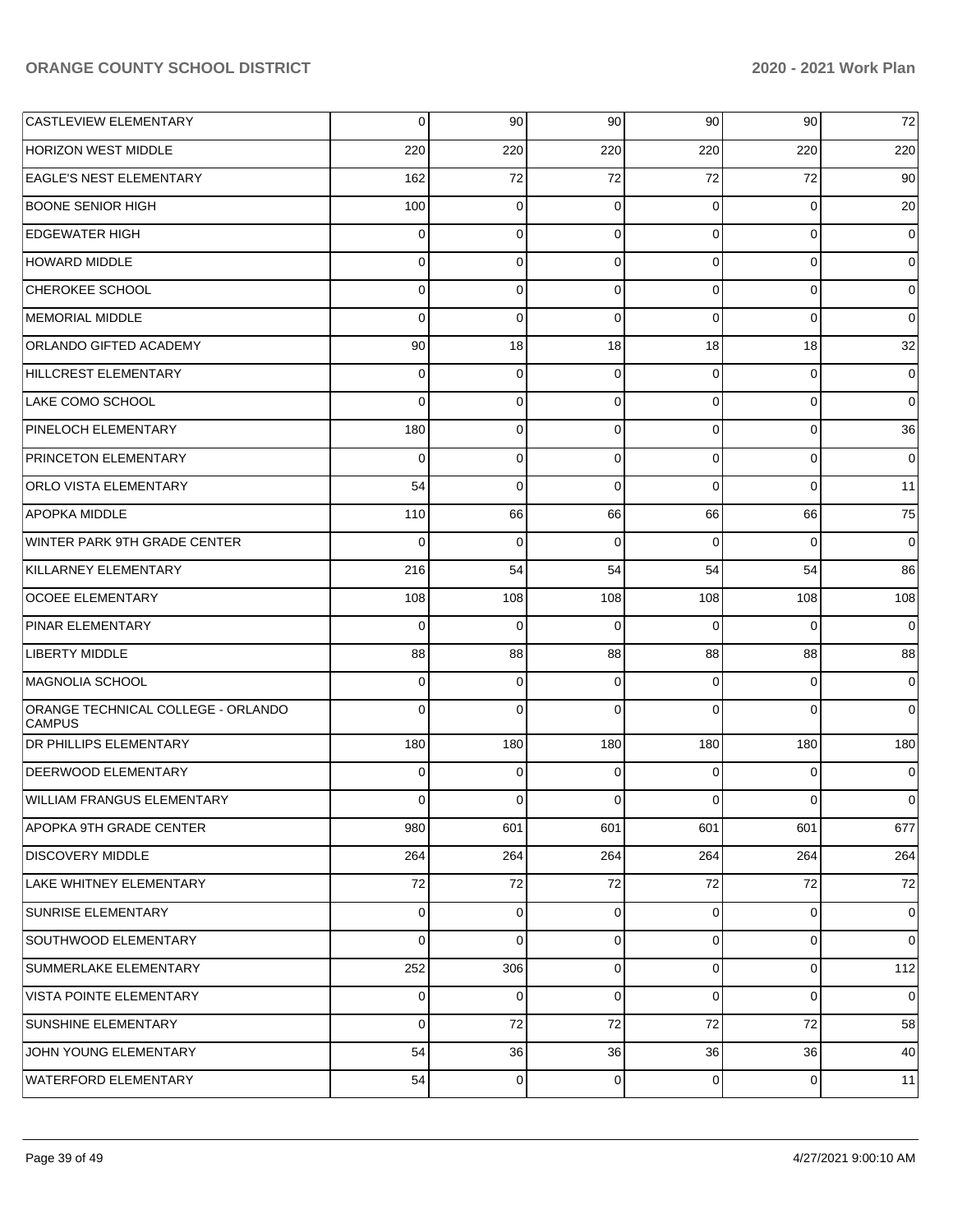| <b>JACKSON MIDDLE</b>                                   | 0           | 0        | $\mathbf 0$    | 0              | $\overline{0}$ | $\overline{0}$ |
|---------------------------------------------------------|-------------|----------|----------------|----------------|----------------|----------------|
| ORANGE TECHNICAL COLLEGE - MID-FLORIDA<br><b>CAMPUS</b> | 236         | 236      | 236            | 236            | 236            | 236            |
| WESTRIDGE MIDDLE                                        | 506         | 308      | 308            | 308            | 308            | 348            |
| LITTLE RIVER ELEMENTARY                                 | 72          | 72       | 72             | 72             | 72             | 72             |
| <b>WALKER MIDDLE</b>                                    | $\Omega$    | $\Omega$ | $\Omega$       | $\Omega$       | $\overline{0}$ | $\overline{0}$ |
| <b>WINEGARD ELEMENTARY</b>                              | 72          | $\Omega$ | $\Omega$       | $\Omega$       | $\Omega$       | 14             |
| <b>DOMMERICH ELEMENTARY</b>                             | 126         | 126      | 126            | 126            | 126            | 126            |
| LAKE SYBELIA ELEMENTARY                                 | 72          | $\Omega$ | $\Omega$       | $\Omega$       | $\Omega$       | 14             |
| <b>WINDERMERE ELEMENTARY</b>                            | 162         | 36       | 36             | 36             | 36             | 61             |
| MEADOWBROOK MIDDLE SCHOOL                               | 198         | $\Omega$ | $\Omega$       | $\Omega$       | $\overline{0}$ | 40             |
| <b>RIVERSIDE ELEMENTARY</b>                             | $\Omega$    | $\Omega$ | $\Omega$       | $\Omega$       | $\Omega$       | $\overline{0}$ |
| <b>SADLER ELEMENTARY</b>                                | 108         | 72       | 72             | 72             | 72             | 79             |
| APOPKA ELEMENTARY                                       | $\Omega$    | 108      | 108            | 108            | 108            | 86             |
| MAXEY ELEMENTARY (OLD)                                  | 252         | $\Omega$ | $\Omega$       | $\Omega$       | $\Omega$       | 50             |
| SHINGLE CREEK ELEMENTARY                                | 360         | 18       | 18             | 18             | 18             | 86             |
| <b>CYPRESS CREEK HIGH</b>                               | 850         | 850      | 850            | 850            | 850            | 850            |
| <b>PIEDMONT LAKES MIDDLE</b>                            | 396         | 396      | 396            | 396            | 396            | 396            |
| JONES HIGH                                              | 175         | 175      | 175            | 175            | 175            | 175            |
| ORANGE TECHNICAL COLLEGE - WESTSIDE<br><b>CAMPUS</b>    | 1,107       | 1,107    | 1,107          | 1,107          | 1,107          | 1,107          |
| ROBERT F HUNGERFORD PREPARATORY HIGH<br><b>SCHOOL</b>   | $\Omega$    | $\Omega$ | $\Omega$       | $\Omega$       | $\Omega$       | $\overline{0}$ |
| <b>ECCLESTON ELEMENTARY</b>                             | 54          | $\Omega$ | $\Omega$       | 0              | $\Omega$       | 11             |
| ORANGE TECHNICAL COLLEGE - WINTER PARK<br><b>CAMPUS</b> | 761         | 761      | 761            | 761            | 761            | 761            |
| <b>WASHINGTON SHORES ELEMENTARY</b>                     | $\mathbf 0$ | $\Omega$ | $\Omega$       | $\Omega$       | $\overline{0}$ | $\overline{0}$ |
| <b>CARVER MIDDLE</b>                                    | $\Omega$    | 0        | $\Omega$       | $\Omega$       | $\overline{0}$ | $\overline{0}$ |
| <b>WASHINGTON SHORES PLC</b>                            | 0           | 0        | $\overline{0}$ | $\overline{0}$ | $\overline{0}$ | $\overline{0}$ |
| HUNTERS CREEK MIDDLE                                    | 198         | 198      | 198            | 198            | 198            | 198            |
| HUNTERS CREEK ELEMENTARY                                | 234         | 252      | 252            | 252            | 252            | 248            |
| <b>CYPRESS SPRINGS ELEMENTARY</b>                       | 0           | 0        | $\Omega$       | $\Omega$       | $\overline{0}$ | $\overline{0}$ |
| <b>GOTHA MIDDLE</b>                                     | 308         | 308      | 308            | 308            | 308            | 308            |
| <b>ACCELERATION WEST</b>                                | 1,500       | 250      | 250            | 250            | 250            | 500            |
| <b>WEST ORANGE 9TH GRADE CENTER</b>                     | 975         | 0        | $\Omega$       | 0              | $\overline{0}$ | 195            |
| <b>AVALON ELEMENTARY</b>                                | 306         | 234      | 234            | 234            | 234            | 248            |
| <b>CAMELOT ELEMENTARY</b>                               | 36          | 36       | 36             | 36             | 36             | 36             |
| ORANGE TECHNICAL COLLEGE - AVALON<br><b>CAMPUS</b>      | 0           | 0        | 0              | 0              | $\overline{0}$ | $\mathbf 0$    |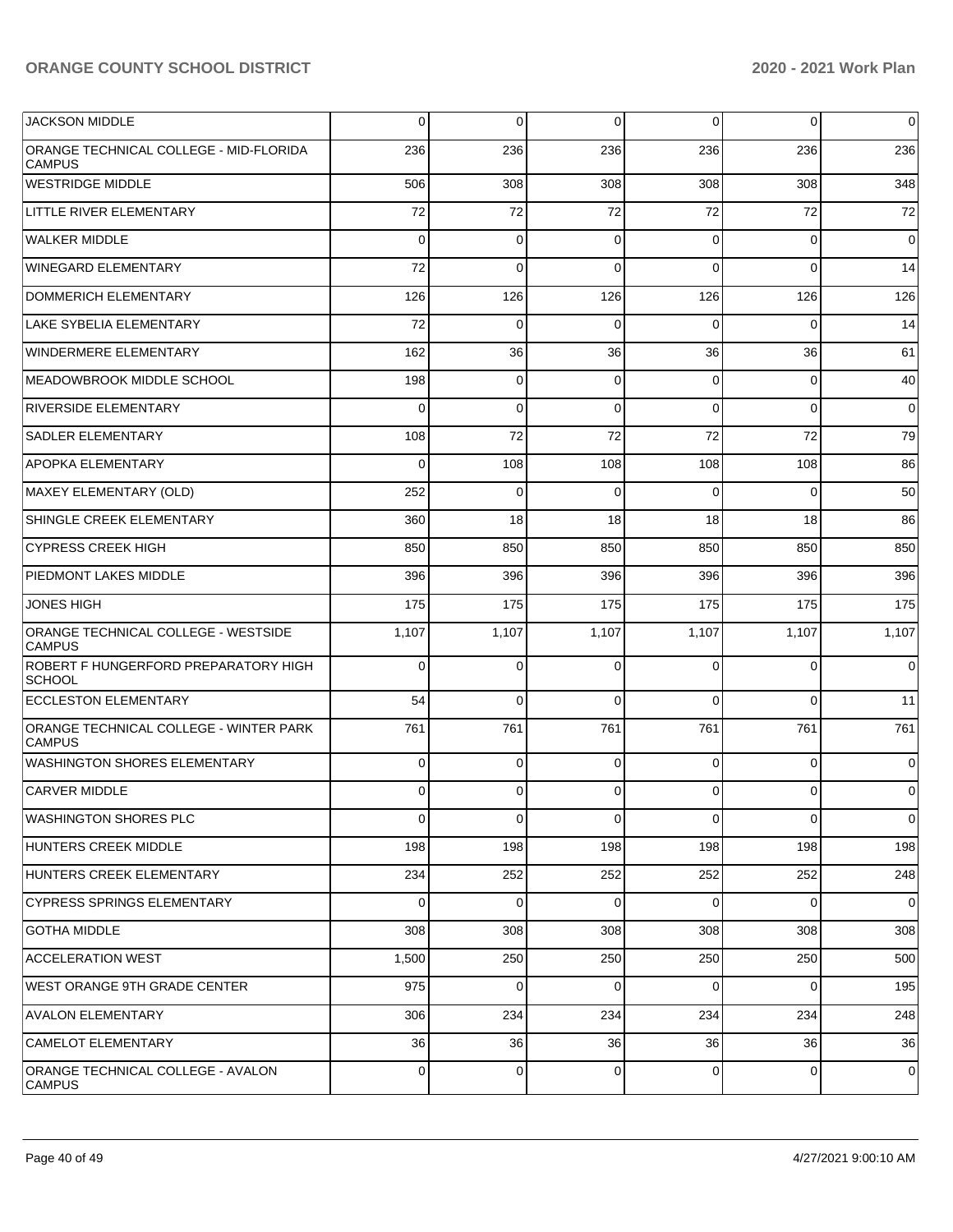| WESTBROOKE ELEMENTARY SCHOOL       | 0           | $\overline{0}$ | 0              | $\overline{0}$ | 0           | 0           |
|------------------------------------|-------------|----------------|----------------|----------------|-------------|-------------|
| TIMBER LAKES ELEMENTARY            | 162         | 126            | 126            | 126            | 126         | 133         |
| LAKE NONA HIGH                     | 650         | 1,025          | 1,325          | 1,350          | 1,500       | 1,170       |
| <b>EAST RIVER HIGH SCHOOL</b>      | $\Omega$    | $\Omega$       | $\Omega$       | $\Omega$       | $\Omega$    | $\Omega$    |
| KEENE'S CROSSING ELEMENTARY SCHOOL | 702         | 432            | 216            | 216            | 216         | 356         |
| COLONIAL 9TH GRADE CENTER          | $\Omega$    | $\mathbf 0$    | $\Omega$       | $\Omega$       | 0           | $\Omega$    |
| <b>PALM LAKE ELEMENTARY</b>        | 108         | $\Omega$       | $\Omega$       | $\Omega$       | 0           | 22          |
| <b>VENTURA ELEMENTARY</b>          | $\mathbf 0$ | 18             | 18             | 18             | 18          | 14          |
| <b>ARBOR RIDGE SCHOOL</b>          | 80          | 80             | 80             | 80             | 80          | 80          |
| <b>ORANGE CENTER ELEMENTARY</b>    | 72          | $\mathbf 0$    | $\Omega$       | $\Omega$       | $\mathbf 0$ | 14          |
| HUNGERFORD ELEMENTARY              | 0           | 0              | $\Omega$       | $\Omega$       | 0           | $\mathbf 0$ |
| <b>WHEATLEY ELEMENTARY</b>         | 0           | 0              | $\Omega$       | $\Omega$       | $\mathbf 0$ | $\mathbf 0$ |
| <b>CONWAY MIDDLE</b>               | 396         | $\Omega$       | $\Omega$       | $\Omega$       | $\Omega$    | 79          |
| <b>ALOMA ELEMENTARY</b>            | 36          | 90             | 90             | 90             | 90          | 79          |
| <b>WINTER PARK HIGH</b>            | 142         | 42             | 42             | 42             | 42          | 62          |
| <b>IVEY LANE ELEMENTARY</b>        | 0           | $\mathbf 0$    | $\Omega$       | $\Omega$       | $\mathbf 0$ | $\mathbf 0$ |
| RIDGEWOOD PARK ELEMENTARY          | $\Omega$    | $\Omega$       | $\Omega$       | $\Omega$       | $\Omega$    | $\Omega$    |
| <b>SHENANDOAH ELEMENTARY</b>       | 90          | 90             | 90             | 90             | 90          | 90          |
| HIDDEN OAKS ELEMENTARY             | 0           | $\Omega$       | $\Omega$       | $\Omega$       | $\Omega$    | $\Omega$    |
| <b>PALMETTO ELEMENTARY</b>         | 162         | 108            | 108            | 108            | 108         | 119         |
| <b>OAK HILL ELEMENTARY</b>         | $\Omega$    | 0              | $\Omega$       | $\Omega$       | 0           | $\Omega$    |
| <b>WEST ORANGE HIGH</b>            | 125         | 0              | $\Omega$       | $\Omega$       | $\mathbf 0$ | 25          |
| <b>APOPKA SENIOR HIGH</b>          | 0           | $\Omega$       | $\Omega$       | $\Omega$       | $\Omega$    | $\Omega$    |
| FREEDOM MIDDLE SCHOOL              | 330         | 330            | 330            | 330            | 330         | 330         |
| <b>LEGACY MIDDLE</b>               | 0           | 0              | $\Omega$       | $\Omega$       | 0           | $\mathbf 0$ |
| SAND LAKE ELEMENTARY               | $\mathbf 0$ | $\overline{0}$ | $\overline{0}$ | $\overline{0}$ | $\mathbf 0$ | $\mathbf 0$ |
| <b>EAST LAKE ELEMENTARY SCHOOL</b> | 90          | $\Omega$       | $\Omega$       | $\Omega$       | 0           | 18          |
| WHISPERING OAK ELEMENTARY SCHOOL   | 522         | 522            | 180            | 180            | 180         | 317         |
| VISTA LAKES ELEMENTARY             | $\Omega$    | $\Omega$       | $\Omega$       | $\Omega$       | $\mathbf 0$ | $\Omega$    |
| WYNDHAM LAKES ELEMENTARY           | 288         | 288            | $\Omega$       | $\Omega$       | $\mathbf 0$ | 115         |
| <b>WOLF LAKE MIDDLE</b>            | 330         | 330            | $\Omega$       | $\Omega$       | 0           | 132         |
| MILLENNIA ELEMENTARY               | 378         | 378            | 378            | $\Omega$       | 0           | 227         |
| <b>AVALON MIDDLE SCHOOL</b>        | $\Omega$    | $\Omega$       | $\Omega$       | $\Omega$       | 0           | $\Omega$    |
| SUNSET PARK ELEMENTARY             | 234         | 126            | 126            | 126            | 126         | 148         |
| MOSS PARK ELEMENTARY SCHOOL        | 288         | 252            | 252            | 252            | $\mathbf 0$ | 209         |
| <b>BRIDGEWATER MIDDLE</b>          | 1,826       | 1,826          | 1,166          | $\overline{0}$ | $\mathbf 0$ | 964         |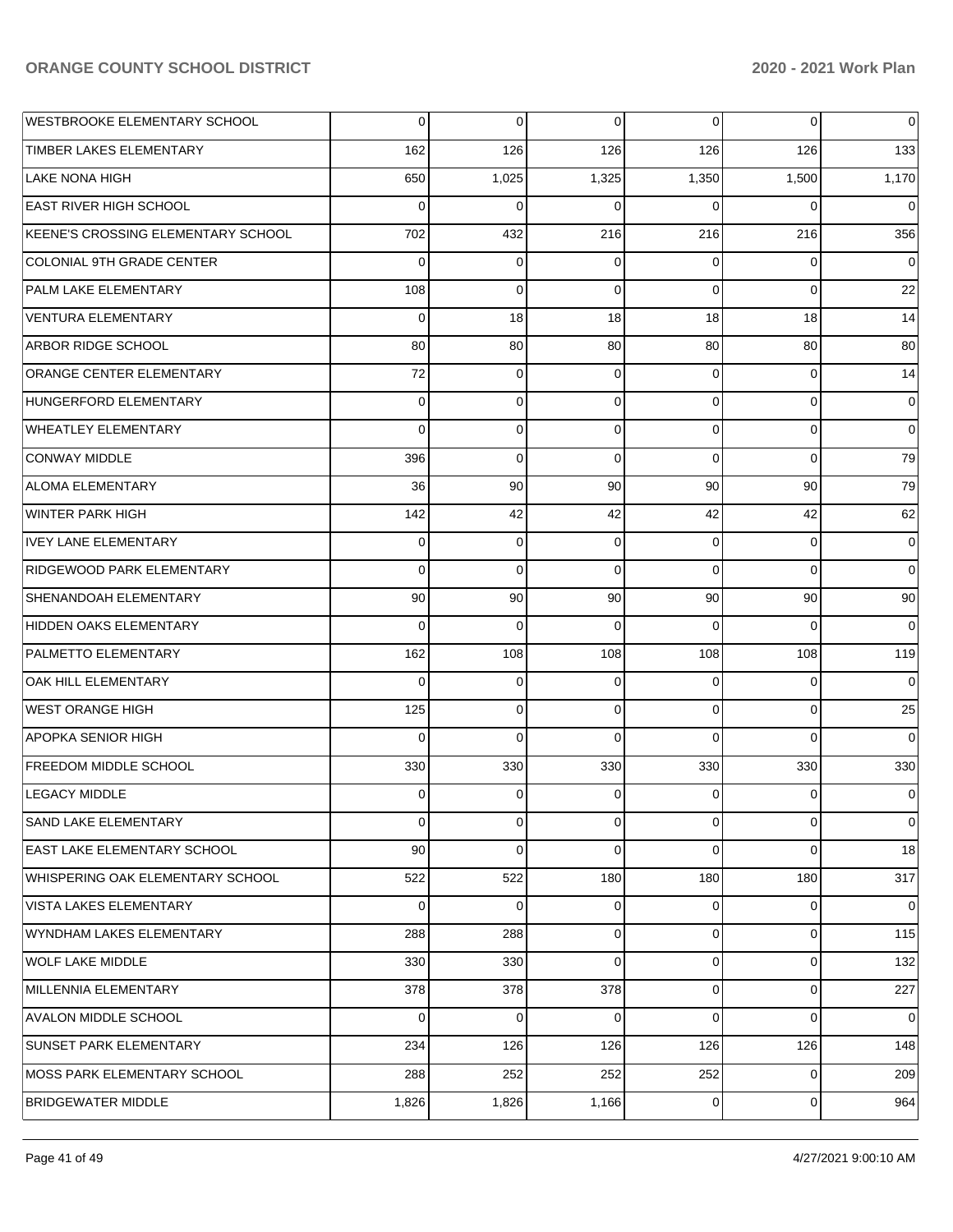| <b>BALDWIN PARK ELEMENTARY</b>                    | 216             | 216      | 216     | 216      | 216      | 216         |
|---------------------------------------------------|-----------------|----------|---------|----------|----------|-------------|
| <b>WEKIVA HIGH</b>                                | 0               | $\Omega$ | 0       | ſ        | 0        | $\Omega$    |
| COLUMBIA ELEMENTARY SCHOOL                        | 0               | 0        | 0       | 0        | 0        | $\mathbf 0$ |
| CATALINA ELEMENTARY SCHOOL (NEW)                  | 36 <sup>1</sup> | $\Omega$ | 0       | $\Omega$ | $\Omega$ | 7           |
| <b>WOLF LAKE ELEMENTARY</b>                       | 522             | 396      | 0       | 0        | 0        | 184         |
| <b>STONE LAKES ELEMENTARY</b>                     | 162             | $\Omega$ | 0       | ∩        | $\Omega$ | 32          |
| <b>CASTLE CREEK ELEMENTARY</b>                    | 162             | 54       | 54      | 54       | 54       | 76          |
| <b>SOUTH CREEK MIDDLE</b>                         | 176             | 176      | 176     | 176      | 176      | 176         |
| PINE CASTLE ELEMENTARY                            | 270             | $\Omega$ | 0       |          |          | 54          |
| <b>LOCKHART ELEMENTARY</b>                        | $\overline{0}$  | $\Omega$ | 0       | $\Omega$ | 0        | $\mathbf 0$ |
| <b>ROSEMONT ELEMENTARY</b>                        | $\Omega$        | 0        | 0       | $\Omega$ | 0        | 0           |
| Totals for ORANGE COUNTY SCHOOL DISTRICT          |                 |          |         |          |          |             |
| Total students in relocatables by year.           | 39,192          | 26,022   | 22,526  | 20,271   | 19,467   | 25,496      |
| Total number of COFTE students projected by year. | 187,749         | 190,295  | 192,073 | 193,808  | 194,526  | 191,690     |
| Percent in relocatables by year.                  | 21 %            | 14 %     | 12 %    | 10 %     | 10 %     | 13%         |

## **Leased Facilities Tracking**

Exising leased facilities and plans for the acquisition of leased facilities, including the number of classrooms and student stations, as reported in the educational plant survey, that are planned in that location at the end of the five year workplan.

| Location                            | # of Leased<br>Classrooms 2020 -<br>2021 | <b>FISH Student</b><br><b>Stations</b> | Owner             | # of Leased<br>Classrooms 2024 -<br>2025 | <b>FISH Student</b><br><b>Stations</b> |
|-------------------------------------|------------------------------------------|----------------------------------------|-------------------|------------------------------------------|----------------------------------------|
| <b>APOPKA MIDDLE</b>                | 5                                        |                                        | 110 Private owner | 3                                        | 66                                     |
| <b>LAKEVIEW MIDDLE</b>              |                                          |                                        | 154 Private Owner | 0                                        | $\Omega$                               |
| <b>IEVANS HIGH</b>                  | 12                                       |                                        | 291 Private Owner | 12                                       | 291                                    |
| TANGELO PARK ELEMENTARY             | 7                                        |                                        | 126 Private Owner |                                          | 18                                     |
| <b>LANCASTER ELEMENTARY</b>         | 8                                        |                                        | 144 Private Owner | 0                                        | 0                                      |
| <b>DR PHILLIPS HIGH</b>             | 7                                        |                                        | 175 Private Owner | $\Omega$                                 | 0                                      |
| <b>WESTRIDGE MIDDLE</b>             | 23                                       |                                        | 506 Private owner | 14                                       | 308                                    |
| MEADOWBROOK MIDDLE SCHOOL           | 9                                        |                                        | 198 Private Owner | 0                                        | 0                                      |
| <b>LAKE NONA MIDDLE</b>             | 22                                       |                                        | 484 Private Owner | 0                                        | $\Omega$                               |
| <b>LAKE GEORGE ELEMENTARY</b>       | 4                                        |                                        | 72 Private Owner  | 4                                        | 72                                     |
| <b>CAMELOT ELEMENTARY</b>           | 2                                        |                                        | 36 Private Owner  | 2                                        | 36                                     |
| POSITIVE PATHWAYS TRANSITION CENTER | $\overline{2}$                           |                                        | 50 Private Owner  | $\overline{2}$                           | 50                                     |
| CATALINA ELEMENTARY SCHOOL (NEW)    | 2                                        |                                        | 36 Private Owner  | $\Omega$                                 | $\Omega$                               |
| <b>INNOVATION MIDDLE</b>            | 8                                        |                                        | 176 Private Owner | 8                                        | 176                                    |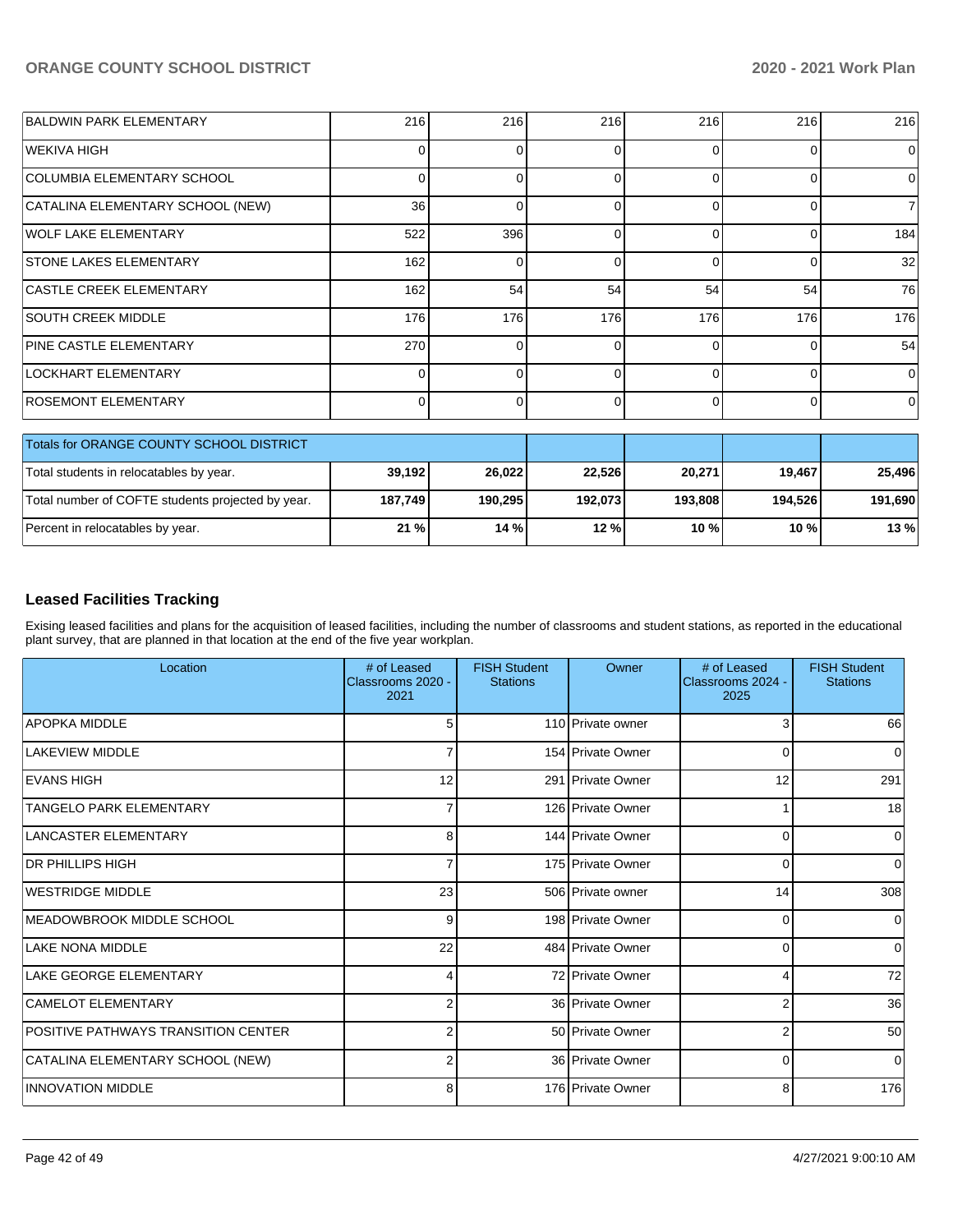| <b>LAKE NONA HIGH</b>              | 26               | 650 Private Owner | 60             | 1,500       |
|------------------------------------|------------------|-------------------|----------------|-------------|
| <b>SUN BLAZE ELEMENTARY</b>        | 24               | 432 Private Owner | 0              | 0           |
| INDEPENDENCE ELEMENTARY            | 4                | 72 Private Owner  | 2              | 36          |
| <b>DREAM LAKE ELEMENTARY</b>       | 4                | 72 Private Owner  | 0              | 0           |
| MILLENNIA GARDENS ELEMENTARY       | 14               | 252 Private Owner | $\mathbf 0$    | $\mathbf 0$ |
| <b>BAY LAKE ELEMENTARY</b>         | $\overline{2}$   | 36 Private Owner  | $\mathbf 0$    | $\mathbf 0$ |
| <b>WINDERMERE HIGH</b>             | 36               | 900 Private Owner | 12             | 300         |
| LAUREATE PARK ELEMENTARY           | 16               | 288 Private Owner | 16             | 288         |
| TIMBER CREEK SENIOR HIGH           | 24               | 600 Private Owner | 24             | 1,225       |
| <b>LAKE WESTON ELEMENTARY</b>      | 1                | 18 Private Owner  | 1              | 18          |
| SPRING LAKE ELEMENTARY             | 5                | 90 Private Owner  | 0              | $\Omega$    |
| <b>MCCOY ELEMENTARY</b>            | 1                | 18 Private Owner  | 3              | 54          |
| <b>PALM LAKE ELEMENTARY</b>        | 6                | 108 Private Owner | 0              | 0           |
| <b>ARBOR RIDGE SCHOOL</b>          | $\boldsymbol{2}$ | 44 Private Owner  | 2              | 44          |
| MEADOW WOODS ELEMENTARY            | 0                | 0 Private Owner   | 4              | 72          |
| JOHN YOUNG ELEMENTARY              | 3                | 54 Private Owner  | 1              | 18          |
| <b>WATERFORD ELEMENTARY</b>        | 3                | 54 Private Owner  | 0              | 0           |
| <b>SADLER ELEMENTARY</b>           | 6                | 108 Private Owner | 4              | $72\,$      |
| ORANGE CENTER ELEMENTARY           | 4                | 72 Private Owner  | 0              | 0           |
| <b>WATER SPRING ELEMENTARY</b>     | 8                | 144 Private Owner | 0              | 0           |
| <b>BOONE SENIOR HIGH</b>           | 4                | 100 Private Owner | 0              | 0           |
| PINELOCH ELEMENTARY                | 10               | 180 Private Owner | 0              | 0           |
| ORLO VISTA ELEMENTARY              | $\overline{c}$   | 36 Private Owner  | 0              | $\Omega$    |
| KILLARNEY ELEMENTARY               | 12               | 216 Private Owner | 3              | 54          |
| <b>OCOEE MIDDLE</b>                | 12               | 264 Private Owner | 5              | 110         |
| ROBINSWOOD MIDDLE                  | 26               | 572 Private Owner | 12             | 264         |
| <b>CLARCONA ELEMENTARY</b>         | 5                | 98 Private Owner  | 0              | 0           |
| <b>HORIZON WEST MIDDLE</b>         | 10               | 220 Private Owner | 10             | 220         |
| SOUTH CREEK MIDDLE                 | 8                | 176 Private Owner | 8              | 176         |
| <b>CASTLEVIEW ELEMENTARY</b>       | 0                | 0 Private Owner   | 5              | 90          |
| SUNSHINE ELEMENTARY                | $\mathbf 0$      | 0 Private Owner   | 4              | 72          |
| <b>APOPKA ELEMENTARY</b>           | 0                | 0 Private Owner   | 6              | 108         |
| <b>CASTLE CREEK ELEMENTARY</b>     | 9                | 162 Private Owner | 3              | 54          |
| TIMBER LAKES ELEMENTARY            | 9                | 162 Private Owner | $\overline{7}$ | 126         |
| KEENE'S CROSSING ELEMENTARY SCHOOL | 39               | 702 Private Owner | 12             | 216         |
| WETHERBEE ELEMENTARY               | 22               | 396 Private Owner | 0              | 0           |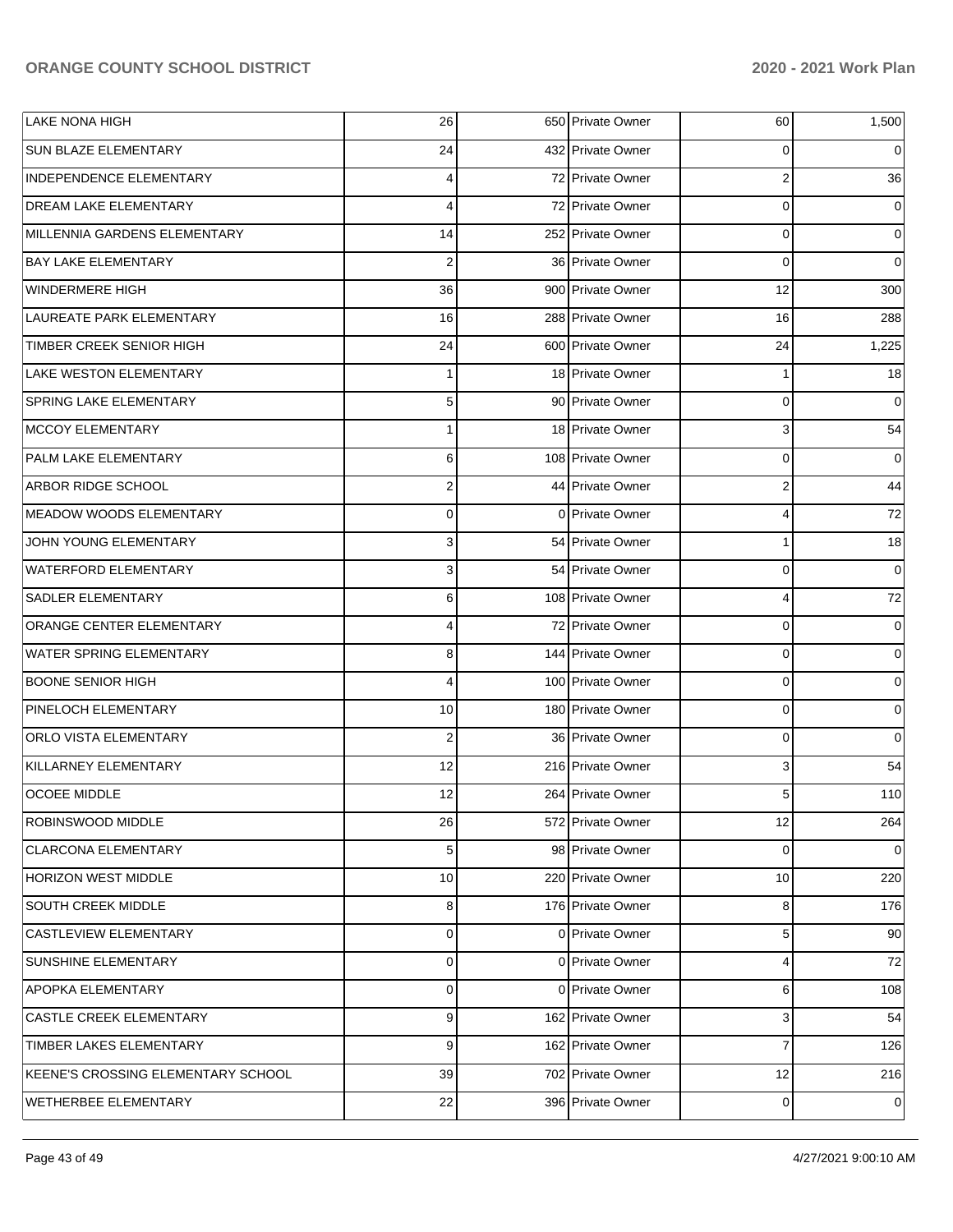| PRAIRIE LAKE ELEMENTARY SCHOOL     | 13               | 234 Private Owner | 13                      | 234         |
|------------------------------------|------------------|-------------------|-------------------------|-------------|
| <b>EAGLE CREEK ELEMENTARY</b>      | 21               | 378 Private Owner | 0                       | 0           |
| <b>PINE CASTLE ELEMENTARY</b>      | 11               | 198 Private Owner | $\mathbf 0$             | 0           |
| ZELLWOOD ELEMENTARY                | $\overline{2}$   | 36 Private Owner  | $\mathbf 0$             | 0           |
| <b>WEST ORANGE HIGH</b>            | 5 <sub>1</sub>   | 125 Private Owner | $\mathbf 0$             | 0           |
| <b>OCOEE ELEMENTARY</b>            | $6 \overline{6}$ | 108 Private Owner | 6                       | 108         |
| SHINGLE CREEK ELEMENTARY           | 20               | 360 Private Owner | $\mathbf 0$             | $\mathbf 0$ |
| JONES HIGH                         | $\overline{7}$   | 175 Private Owner | $\overline{7}$          | 175         |
| HUNTERS CREEK MIDDLE               | 9 <sub>l</sub>   | 198 Private Owner | 9                       | 198         |
| THORNEBROOKE ELEMENTARY            | $\overline{7}$   | 126 Private Owner | $\overline{\mathbf{c}}$ | 36          |
| <b>BLANKNER K-8 SCHOOL</b>         | 11               | 198 Private Owner | 6                       | 108         |
| <b>FREEDOM HIGH</b>                | 26               | 650 Private Owner | $\mathbf 0$             | $\mathbf 0$ |
| <b>WEST OAKS ELEMENTARY</b>        | 8                | 144 Private Owner | 4                       | 72          |
| <b>WEST CREEK ELEMENTARY</b>       | 15               | 270 Private Owner | 8                       | 144         |
| <b>FREEDOM MIDDLE SCHOOL</b>       | 15               | 330 Private Owner | 15                      | 330         |
| <b>EAST LAKE ELEMENTARY SCHOOL</b> | 5 <sup>5</sup>   | 90 Private Owner  | $\mathbf 0$             | 0           |
| WHISPERING OAK ELEMENTARY SCHOOL   | 29               | 522 Private Owner | 10                      | 180         |
| WYNDHAM LAKES ELEMENTARY           | 16               | 288 Private Owner | $\mathbf 0$             | 0           |
| <b>WOLF LAKE MIDDLE</b>            | 15               | 330 Private Owner | $\mathbf 0$             | 0           |
| MILLENNIA ELEMENTARY               | 21               | 378 Private Owner | $\mathbf 0$             | 0           |
| <b>WOLF LAKE ELEMENTARY</b>        | 29               | 522 Private Owner | $\mathbf 0$             | $\mathbf 0$ |
| DILLARD STREET ELEMENTARY          | $6 \overline{6}$ | 108 Private Owner | $\mathbf{1}$            | 18          |
| CONWAY ELEMENTARY                  | $6 \overline{6}$ | 108 Private Owner | 5                       | 90          |
| <b>GLENRIDGE MIDDLE</b>            | 13               | 286 Private Owner | $\overline{7}$          | 154         |
| <b>COLLEGE PARK MIDDLE</b>         | 20               | 440 Private Owner | 5                       | 110         |
| ENGELWOOD ELEMENTARY               | $\mathbf{1}$     | 18 Private Owner  | 4                       | 72          |
| OAK RIDGE HIGH                     | 30               | 750 Private Owner | 30                      | 750         |
| LOCKHART MIDDLE                    | 10               | 220 Private Owner | 10                      | 220         |
| <b>MAITLAND MIDDLE</b>             | $6 \overline{6}$ | 132 Private Owner | $\mathbf 0$             | 0           |
| <b>UNIVERSITY HIGH</b>             | 26               | 650 Private Owner | 19                      | 350         |
| SOUTHWEST MIDDLE                   | 27               | 594 Private Owner | 19                      | 418         |
| WATERBRIDGE ELEMENTARY             | 14               | 252 Private Owner | $\mathbf 0$             | 0           |
| LAKE SYBELIA ELEMENTARY            | $\overline{4}$   | 72 Private Owner  | $\mathbf 0$             | 0           |
| <b>CYPRESS CREEK HIGH</b>          | 18               | 450 Private Owner | 18                      | 450         |
| <b>ECCLESTON ELEMENTARY</b>        | 3 <sup>1</sup>   | 54 Private Owner  | $\mathbf 0$             | 0           |
| HUNTERS CREEK ELEMENTARY           | 13               | 234 Private Owner | 14                      | 252         |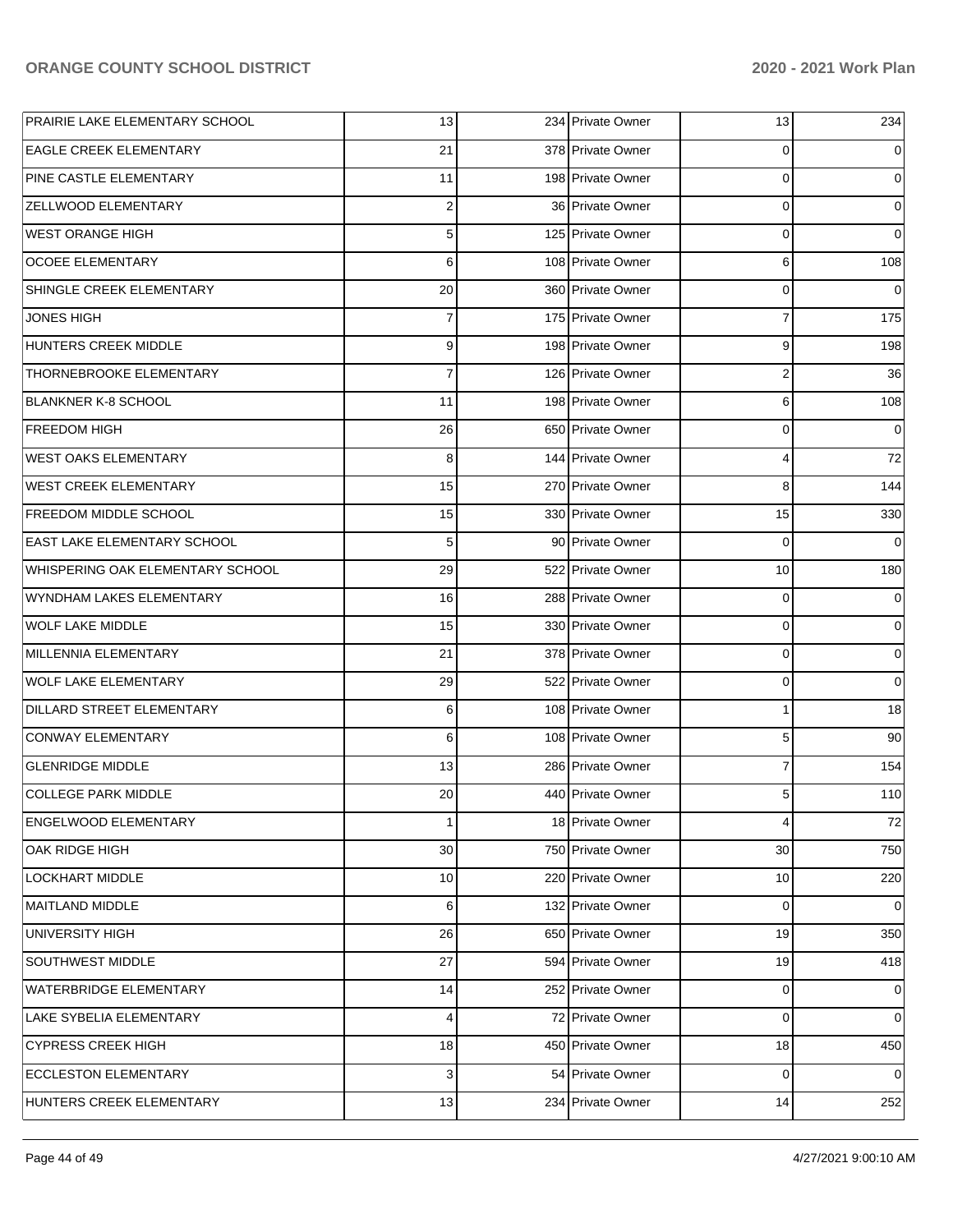| <b>AVALON ELEMENTARY</b>      | 4              |        | 72 Private Owner    | $\overline{0}$  | $\mathbf 0$ |
|-------------------------------|----------------|--------|---------------------|-----------------|-------------|
| <b>BRIDGEWATER MIDDLE</b>     | 83             |        | 1.826 Private Owner | $\overline{0}$  | 0           |
| <b>CONWAY MIDDLE</b>          | 18             |        | 396 Private Owner   | $\overline{0}$  | 0           |
| <b>ALOMA ELEMENTARY</b>       | 2              |        | 36 Private Owner    | 5               | 90          |
| <b>WINTER PARK HIGH</b>       | 4              |        | 100 Private owner   | $\mathbf 0$     | $\Omega$    |
| <b>DR PHILLIPS ELEMENTARY</b> | 6              |        | 108 Private Owner   | 4               | 72          |
| APOPKA 9TH GRADE CENTER       | 11             |        | 254 Private Owner   | 1               | 25          |
| <b>IMEADOW WOODS MIDDLE</b>   | 20             |        | 440 Private Owner   | 0               | $\Omega$    |
| PINEWOOD ELEMENTARY           | $\overline{7}$ |        | 126 Private Owner   | 0               | $\mathbf 0$ |
| LAKEVILLE ELEMENTARY          | 15             |        | 270 Private Owner   | 8               | 144         |
| <b>CHAIN OF LAKES MIDDLE</b>  | 17             |        | 374 Private Owner   | 12              | 264         |
| LAWTON CHILES ELEMENTARY      |                |        | 126 Private Owner   | $\overline{7}$  | 126         |
| <b>CITRUS ELEMENTARY</b>      | $\overline{2}$ |        | 36 Private Owner    | 1               | 18          |
| <b>SUNSET PARK ELEMENTARY</b> | 13             |        | 234 Private Owner   | $\overline{7}$  | 126         |
| <b>WINDERMERE ELEMENTARY</b>  | 9              |        | 162 Private Owner   | $\overline{2}$  | 36          |
| ANDOVER ELEMENTARY            | 16             |        | 288 Private Owner   | 16 <sup>1</sup> | 288         |
| <b>STONE LAKES ELEMENTARY</b> | 9              |        | 162 Private Owner   | 1               | 18          |
|                               | 1,206          | 24,892 |                     | 526             | 11,810      |

### **Failed Standard Relocatable Tracking**

Relocatable units currently reported by school, from FISH, and the number of relocatable units identified as 'Failed Standards'.

Nothing reported for this section.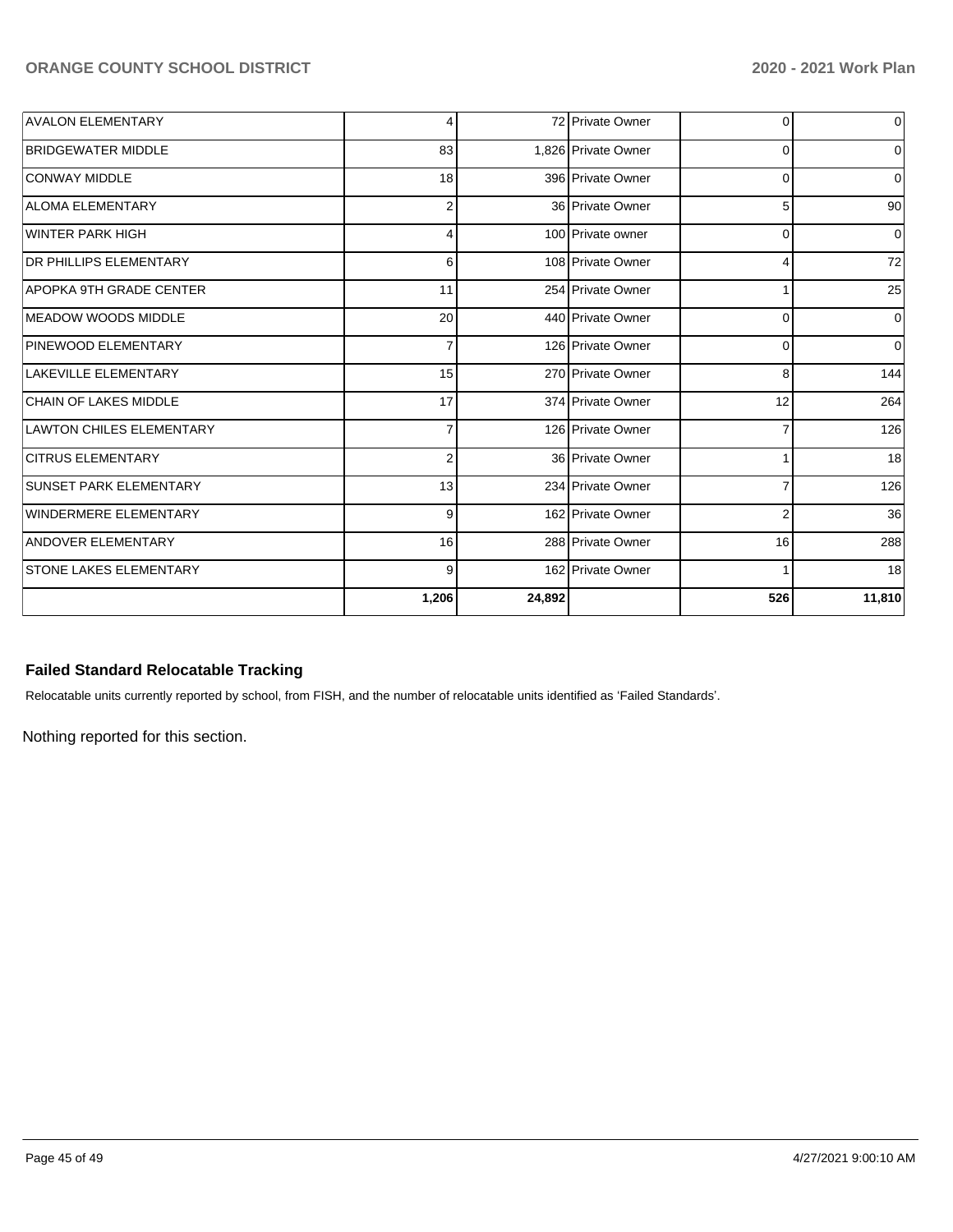# **Planning**

#### **Class Size Reduction Planning**

**Plans approved by the school board that reduce the need for permanent student stations such as acceptable school capacity levels, redistricting, busing, year-round schools, charter schools, magnet schools, public-private partnerships, multitrack scheduling, grade level organization, block scheduling, or other alternatives.**

The Orange County School Board utilizes grade level organization at all schools. Co-teaching classrooms are utilized where feasible. Multi-track scheduling is not being used in Orange County Public Schools.

#### **School Closure Planning**

**Plans for the closure of any school, including plans for disposition of the facility or usage of facility space, and anticipated revenues.** 

Clarcona Elementary, Maxey Elementary (old), Pine Castle Elementary, and West Orange 9thgrade center will be utilized for special programs and "other district support." Hungerford Prep HS is undergoing demolition and will be sold.

# **Long Range Planning**

#### **Ten-Year Maintenance**

District projects and locations regarding the projected need for major renovation, repair, and maintenance projects within the district in years 6-10 beyond the projects plans detailed in the five years covered by the work plan.

| Project                         | 2024 - 2025 / 2029 - 2030<br><b>Projected Cost</b> |
|---------------------------------|----------------------------------------------------|
| Safety to Life                  | \$43,600,149                                       |
| Paint                           | \$29,000,000                                       |
| Capital Renewal Program         | \$490,732,242                                      |
| Districtwide Construction       | \$58,830,204                                       |
| Site Improvements               | \$2,872,840                                        |
| Portable Moves & Installations  | \$59,562,485                                       |
| <b>Security Systems Project</b> | \$9,422,917                                        |
| <b>School Bus Purchases</b>     | \$103,605,934                                      |
| Districtwide Capital            | \$185,800,000                                      |
| <b>Environmental Compliance</b> | \$393,869                                          |
| <b>Technology Portfolio</b>     | \$27,508,935                                       |
| Site Acquisition                | \$42,000,000                                       |
| <b>Contingency Reserve</b>      | \$129,139,502                                      |
| Capital Renewal Reserve         | \$100,508,884                                      |
|                                 | \$1,282,977,961                                    |

#### **Ten-Year Capacity**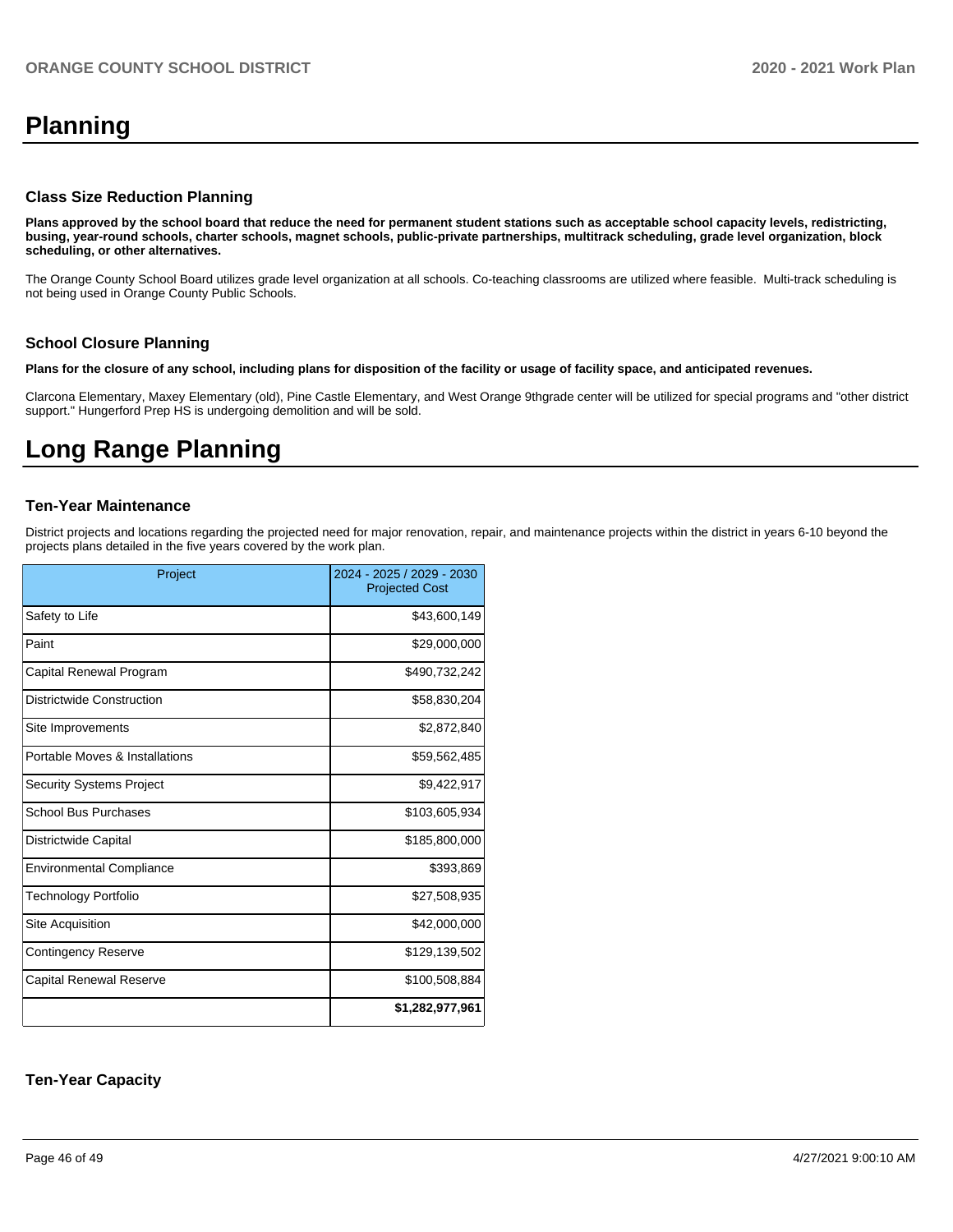Schedule of capital outlay projects projected to ensure the availability of satisfactory student stations for the projected student enrollment in K-12 programs for the future 5 years beyond the 5-year district facilities work program.

| Project    | Location, Community, Quadrant or other<br>general location | 2024 - 2025 / 2029 - 2030<br><b>Projected Cost</b> |  |
|------------|------------------------------------------------------------|----------------------------------------------------|--|
| 48-M-SW-4  | Dr. Phillips Area                                          | \$56,790,000                                       |  |
| 119-H-SE-3 | Meadow Woods East Area                                     | \$152,290,000                                      |  |
| 126-E-W-4  | Village "I" area/E of Avalon & N of Hartzog                | \$33,040,000                                       |  |
| 130-E-SE-2 | South Lake/Lake Nona Area                                  | \$33,040,000                                       |  |
| 72-E-W-7   | Crown Pointe / Weston Bay Area                             | \$37,170,000                                       |  |
| 50-H-SE-2  | Starwood Area                                              | \$1                                                |  |
|            |                                                            | \$312,330,001                                      |  |

### **Ten-Year Planned Utilization**

Schedule of planned capital outlay projects identifying the standard grade groupings, capacities, and planned utilization rates of future educational facilities of the district for both permanent and relocatable facilities.

| Grade Level Projections         | <b>FISH</b><br><b>Student</b><br><b>Stations</b> | <b>Actual 2019 -</b><br><b>2020 FISH</b><br>Capacity | Actual<br>$2019 -$<br>2020<br><b>COFTE</b> | Actual 2019 - 2020<br><b>Utilization</b> | Actual 2020 - 2021 / 2029 - 2030 new<br>Student Capacity to be added/removed | Projected 2029<br>2030 COFTE | Projected 2029 -<br>2030 Utilization |
|---------------------------------|--------------------------------------------------|------------------------------------------------------|--------------------------------------------|------------------------------------------|------------------------------------------------------------------------------|------------------------------|--------------------------------------|
| Elementary - District<br>Totals | 107.073                                          | 107,073                                              | 79,911.43                                  | 74.63 %                                  | 3.150                                                                        | 87,552                       | 79.43 %                              |
| Middle - District Totals        | 70.428                                           | 63.361                                               | 49,417.60                                  | 77.99 %                                  | 3.670                                                                        | 50.555                       | 75.42 %                              |
| High - District Totals          | 67.270                                           | 63,830                                               | 51.748.70                                  | 81.07%                                   | 6.999                                                                        | 60.894                       | 85.97 %                              |
| Other - ESE, etc                | 18,666                                           | 10,875                                               | 4,968.32                                   | 45.68 %                                  | $-4.297$                                                                     | 6.155                        | 93.57%                               |
|                                 | 263,437                                          |                                                      | 245,139 186,046.05                         | 75.89 %                                  | 9,522                                                                        | 205,156                      | 80.56 %                              |

**Combination schools are included with the middle schools for student stations, capacity, COFTE and utilization purposes because these facilities all have a 90% utilization factor. Use this space to explain or define the grade groupings for combination schools.** 

K-8 Schools are included in the Middle School Category.

#### **Ten-Year Infrastructure Planning**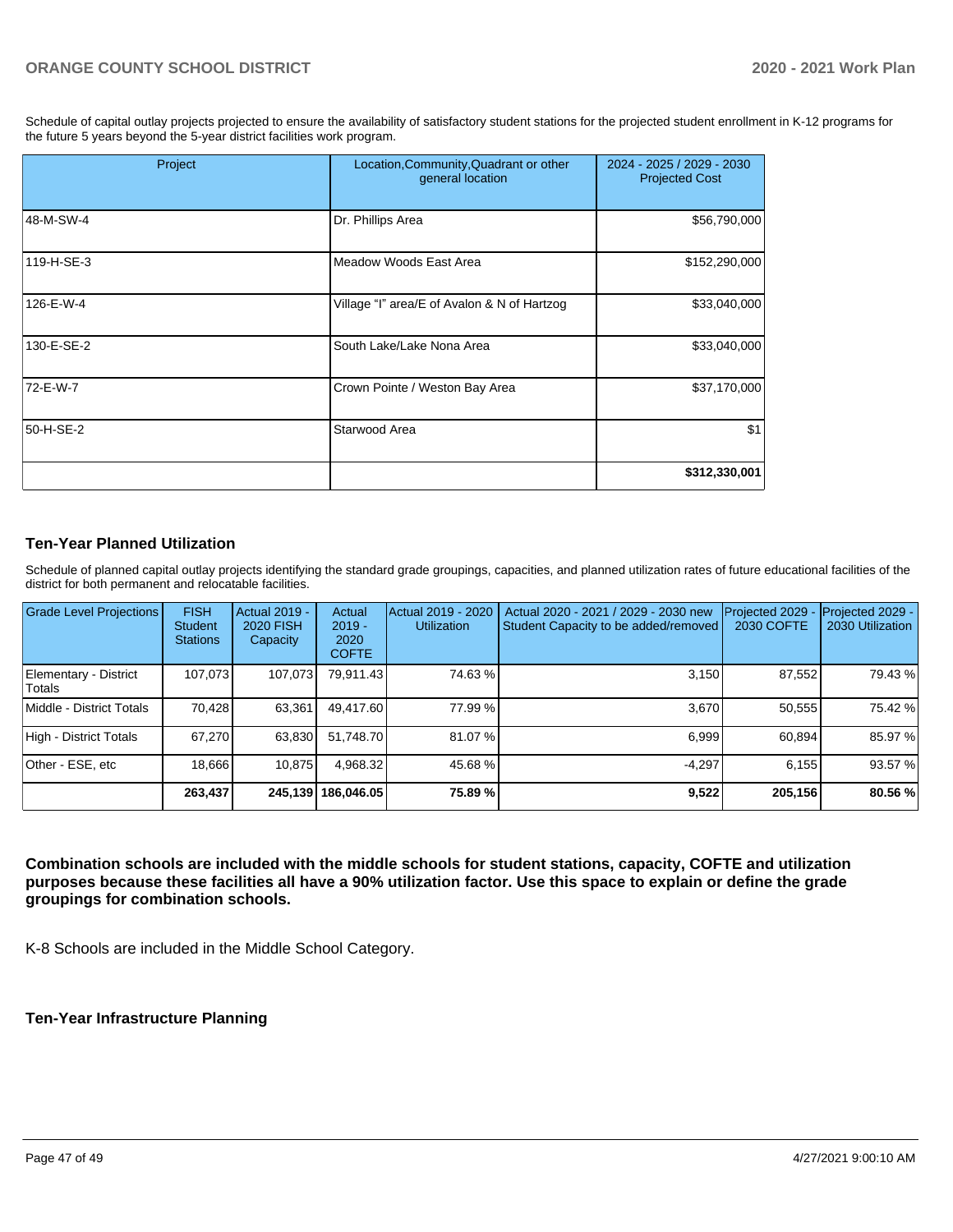#### **Proposed Location of Planned New, Remodeled, or New Additions to Facilities in 06 thru 10 out years (Section 28).**

50-H-SE-2- Anticipate the need to extend services to the site. 48-M-SW-4-Dr. Phillips Area-Anticipate the need to extend services to the site. 119-H-SE-3- Meadow Woods East Area- Anticipate the need to extend services to the site. 126-E-W-4- Village "I" area/E of Avalon & N of Hartzog-Anticipate the need to extend services to the site. 130-E-SE-2- South Lake/Lake Nona Area- Anticipate the need to extend services to the site. 72-E-W-7- Crown Pointe / Weston Bay Area - Anticipate the need to extend services to the site.

#### Plans for closure of any school, including plans for disposition of the facility or usage of facility space, and anticipated revenues in the 06 thru 10 out **years (Section 29).**

Nothing reported for this section.

#### **Twenty-Year Maintenance**

District projects and locations regarding the projected need for major renovation, repair, and maintenance projects within the district in years 11-20 beyond the projects plans detailed in the five years covered by the work plan.

Nothing reported for this section.

#### **Twenty-Year Capacity**

Schedule of capital outlay projects projected to ensure the availability of satisfactory student stations for the projected student enrollment in K-12 programs for the future 11-20 years beyond the 5-year district facilities work program.

|            | Project | Location, Community, Quadrant or other<br>general location | 2029 - 2030 / 2039 - 2040<br><b>Projected Cost</b> |  |
|------------|---------|------------------------------------------------------------|----------------------------------------------------|--|
| 115-E-W-4  |         | Horizons West Village F                                    | \$40,000,000                                       |  |
| 56-M-SE-2  |         | Sunbridge Area                                             | \$66,000,000                                       |  |
| 134-E-N-7  |         | SR 429/SR451 Corridor- Apopka Area                         | \$40,000,000                                       |  |
| 102-E-W-7  |         | Johns Lake Area                                            | \$40,000,000                                       |  |
| 97-E-SE-2  |         | Weewahootee Area                                           | \$40,000,000                                       |  |
| 34-M-N-7   |         | Clarcona/Ingram Road Area                                  | \$66,000,000                                       |  |
| 100-E-SE-2 |         | East of Moss Park/ Camino Real                             | \$40,000,000                                       |  |
| 64-E-SE-2  |         | Alafaya/Waterford Lakes Area                               | \$40,000,000                                       |  |
| 125-M-W-4  |         | Horizon West Area, Village I                               | \$66,000,000                                       |  |